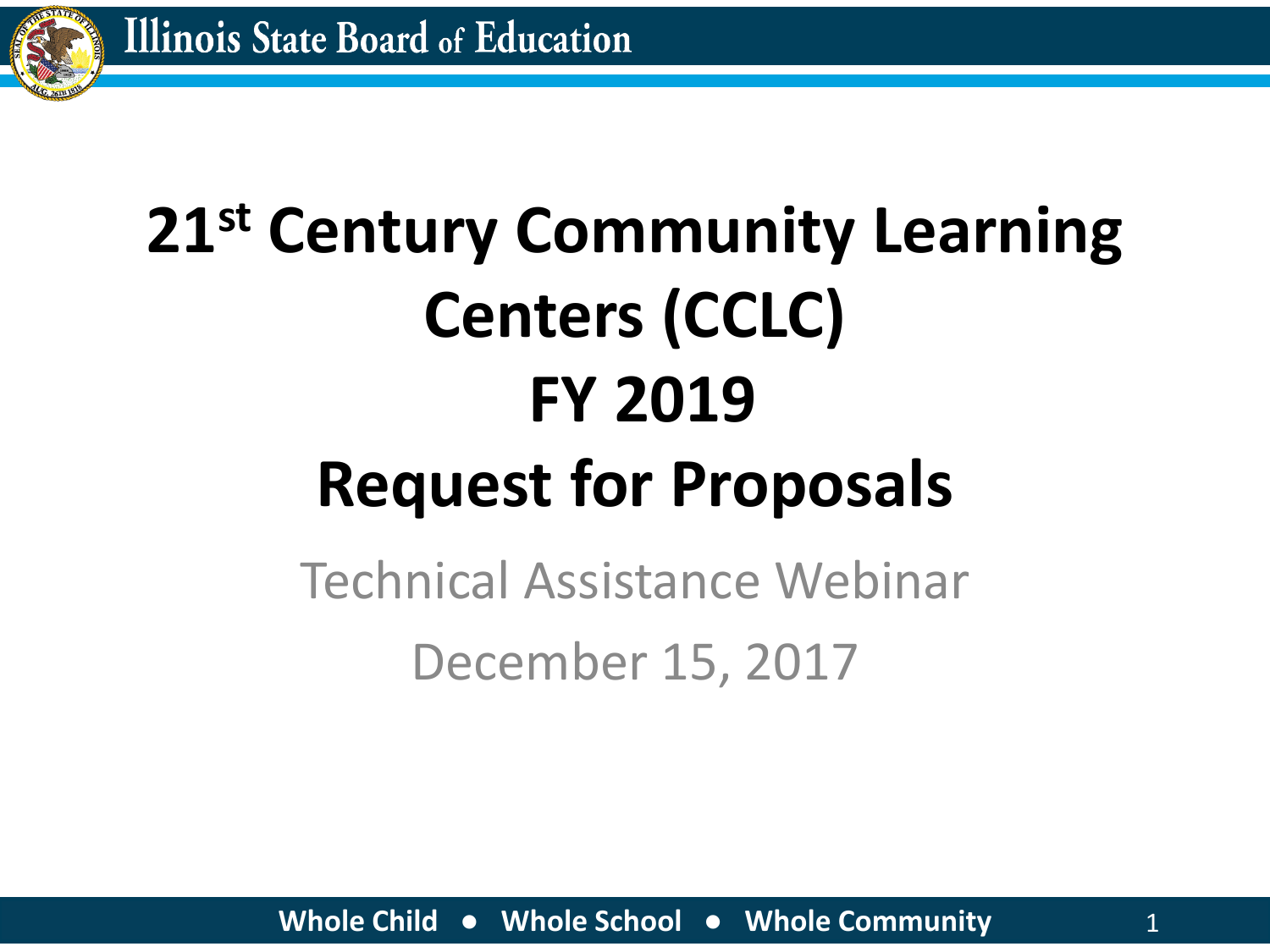

# **Eligible Applicants**

- Public School Districts
- Public University Laboratory Schools approved by ISBE
- State-authorized charter schools
- Area vocational centers
- Regional Offices of Education (ROE)
- Intermediate Service Centers (ISC)
- Community-based organizations (CBOs)
- Faith-based organizations (FBOs)
- Indian tribes or tribal organization
- Other public and private entities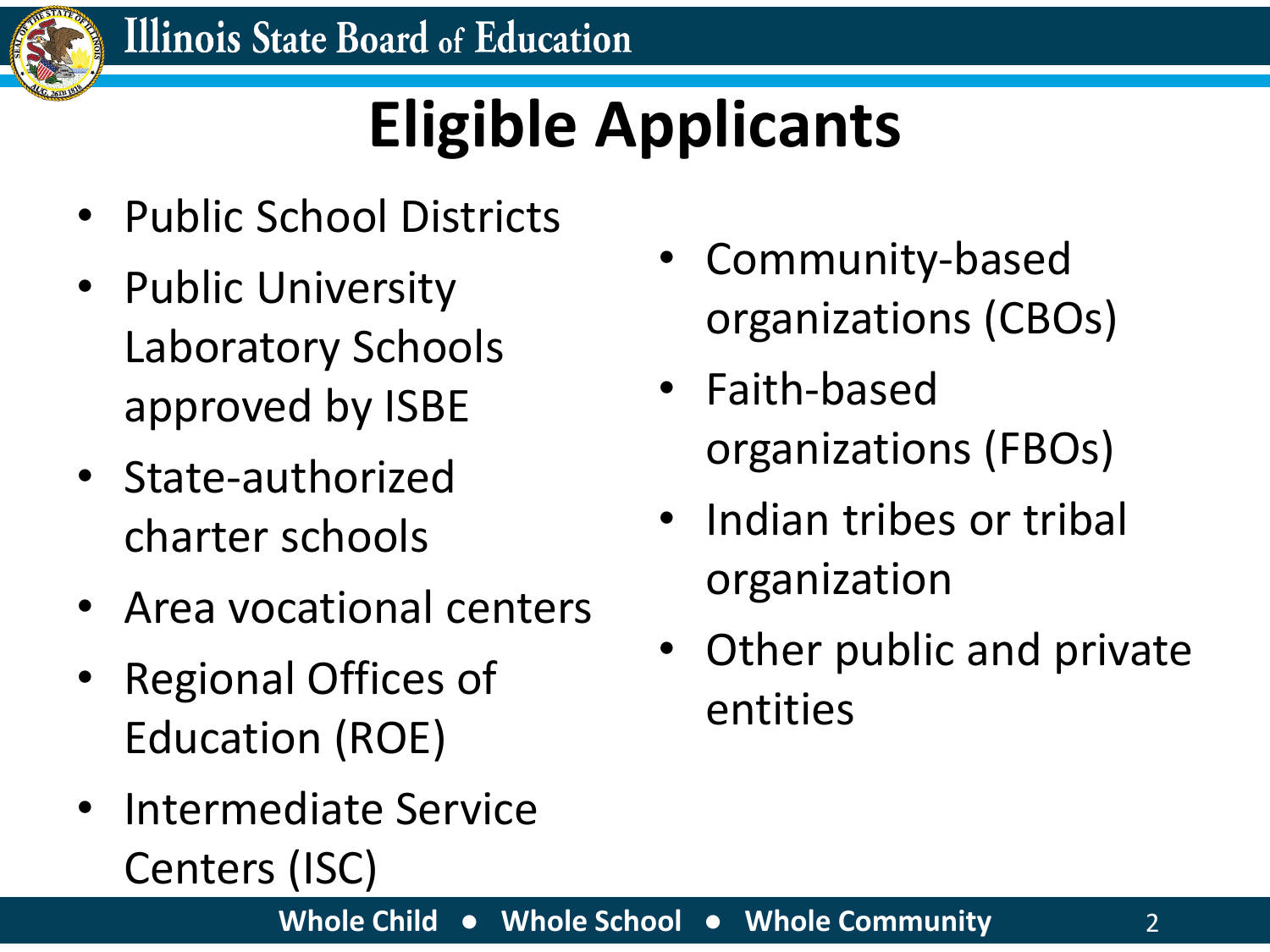

# **Eligible Applicants**

- Not required to have previous experience in providing after-school programs
- Applicants lacking experience must demonstrate in their proposals that they can be successful in providing educational and related activities that will increase academic achievement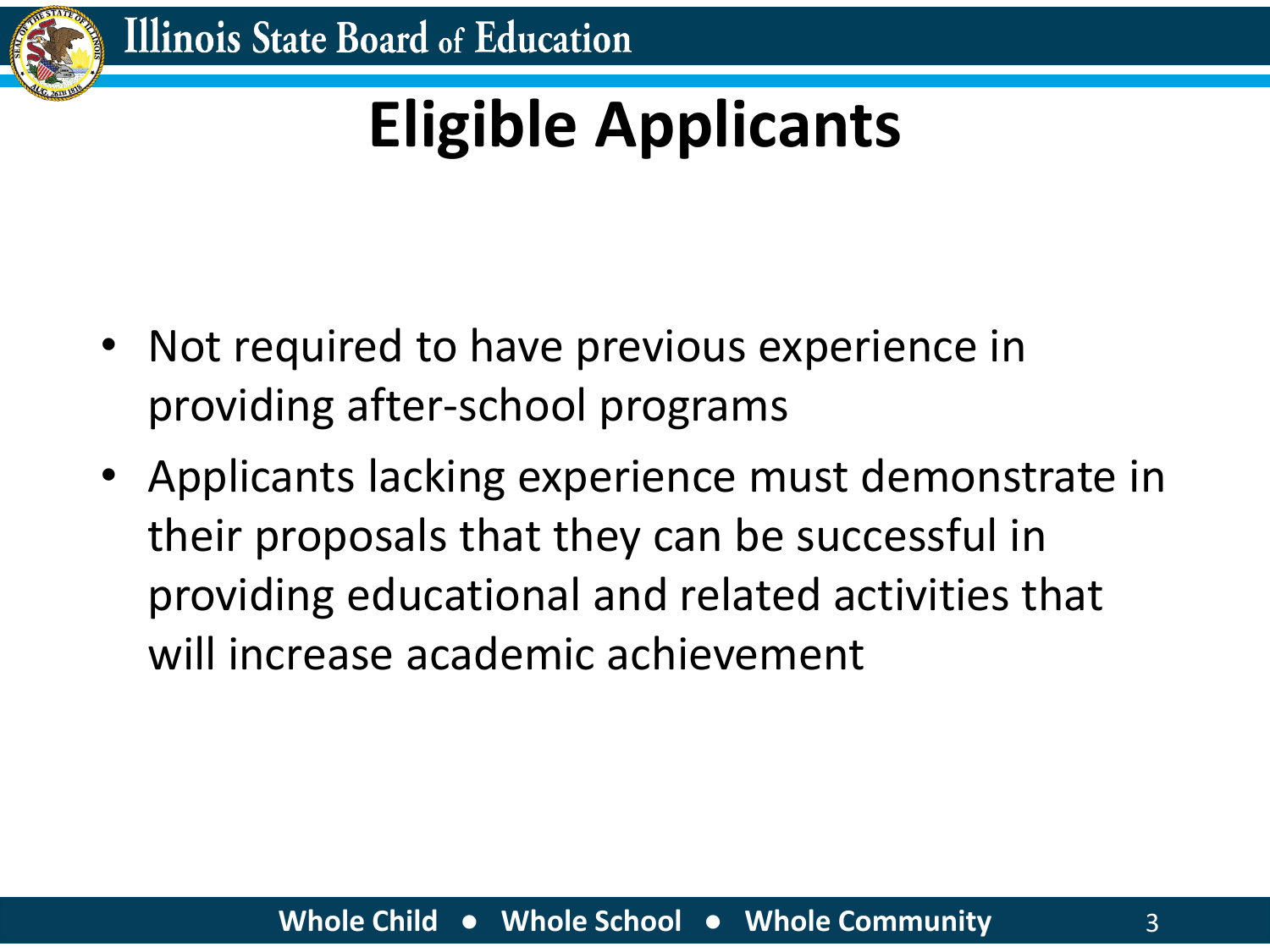

# **Population Served**

- Awards will be granted only to applicants who will serve students with a high concentration of students from low-income families.
- Applications proposing services to schools with less than 40 percent low-income students **will not be considered.**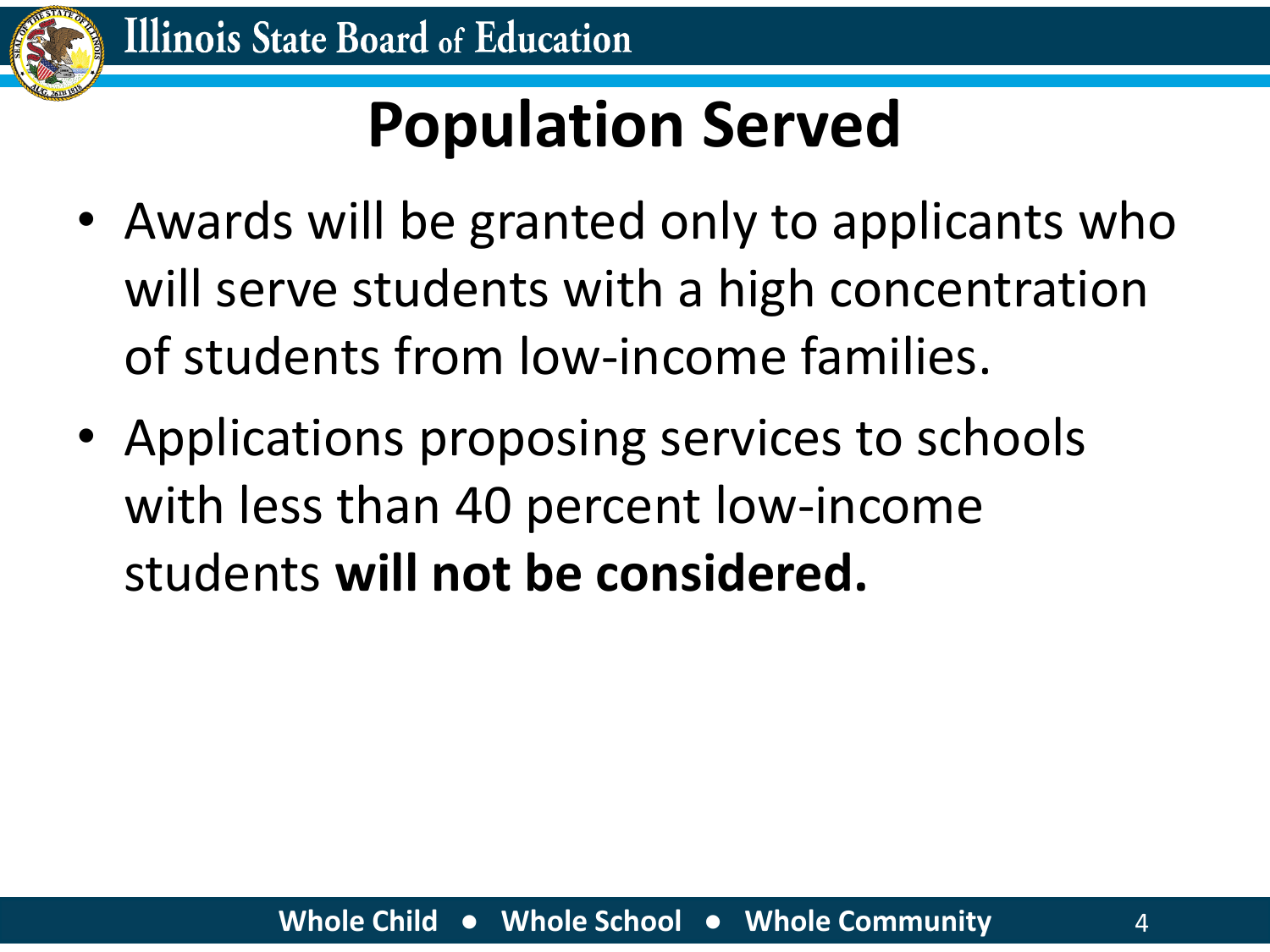

### **Applicant Status**

- Multiple proposals may be submitted
- Review the specifications and proposal requirements
- All proposals will be entered into the same competition
- Applicants with operating budgets under \$750 million may be awarded a maximum of three (3) funded grants
- Applicants with operating budgets over \$750 million may be awarded a maximum of six (6) funded grants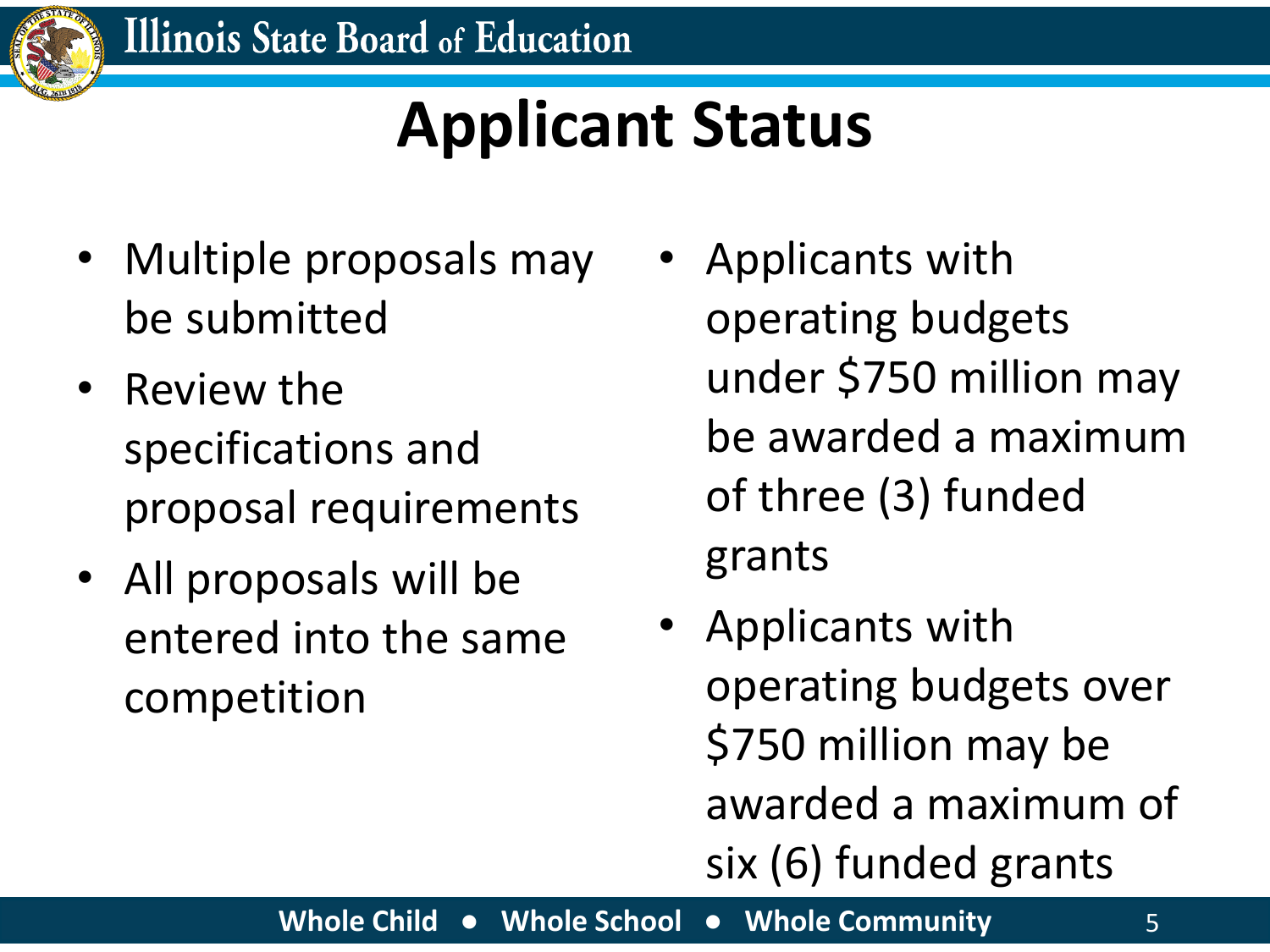

### **Applicant Status**

- Applicant cannot propose to serve any school already receiving services under a 21<sup>st</sup> CCLC grant
- Applications that propose to serve schools already being served **WILL NOT BE FUNDED**
- A list of schools can be found at: https://www.isbe.net/Documents/schools\_served.pdf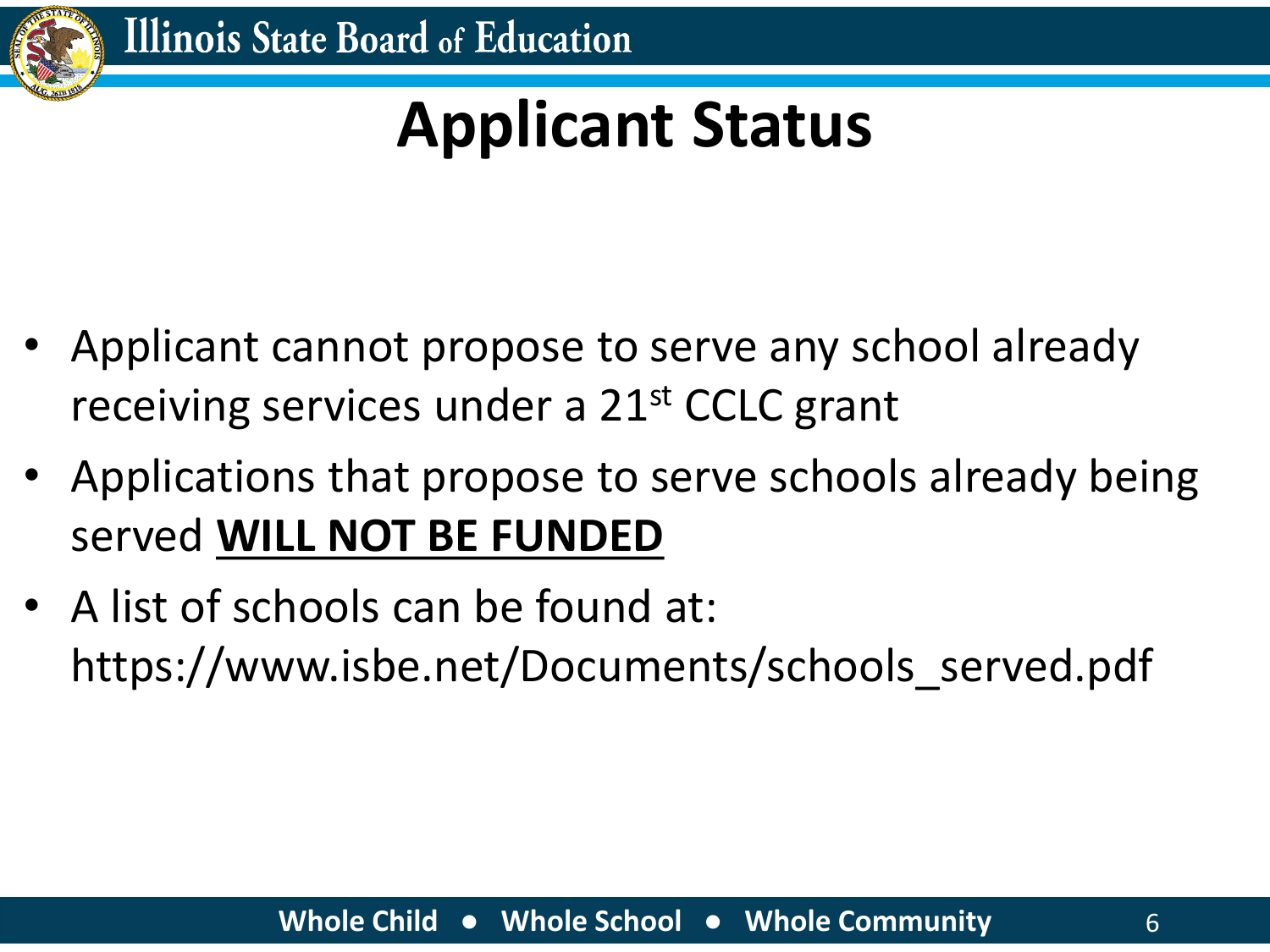

# **Joint Applications**

- A consortium of two or more eligible applicants may apply
- Administrative agent must be designated
- Joint application must have the signature of each district superintendent or authorized official
- Co-applicants can submit multiple proposals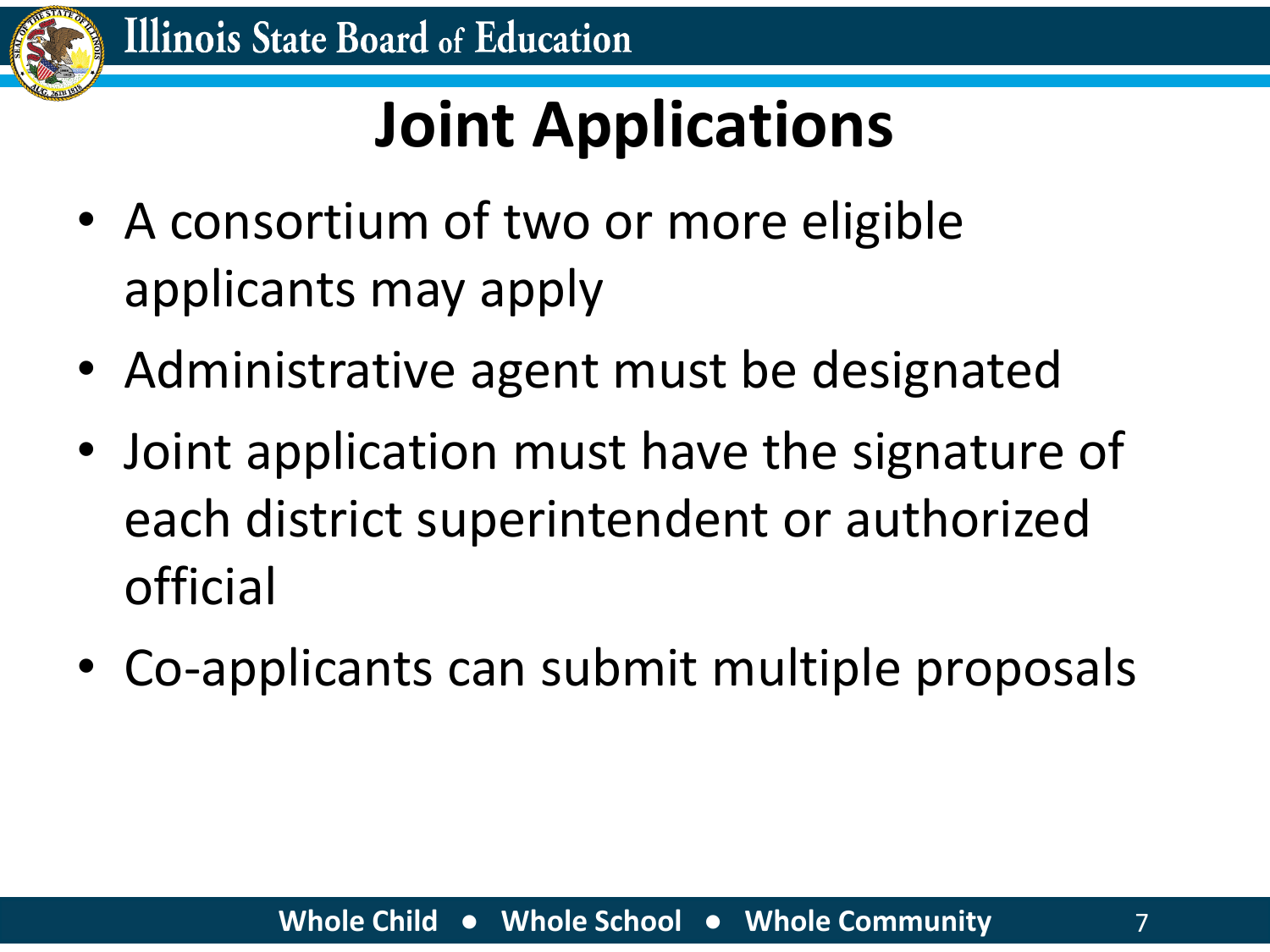

# **State of Illinois Grant Accountability and Transparency Act (GATA)**

- Pre-award requirements must be completed before applying for an FY 2019 grant
- Includes completion of:
	- Grantee Registration
	- Grantee Pre-qualification
	- Fiscal and Administrative Risk Assessment (ICQ) through GATA Web Portal
	- Completion of a Programmatic Risk Assessment through the ISBE Web Application Security (IWAS) system when it becomes available
	- Illinois GATA Web Portal
		- http://www.Illinois.gov/sites/GATA/Grantee/Pages/default.aspx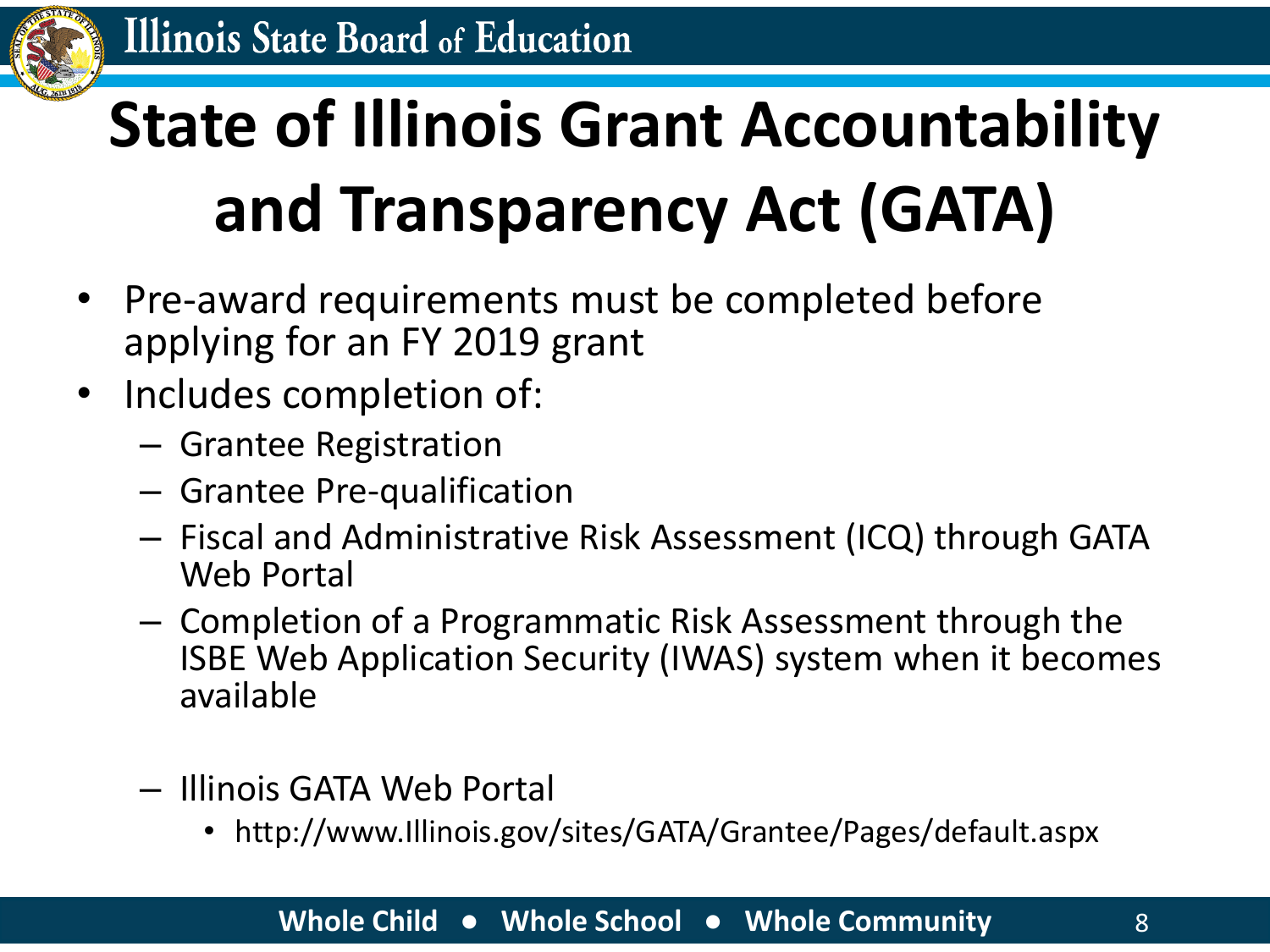

### **Grant Award**

- Federal Funding available is approximately \$12 million
- Annual grant awards will be a minimum of \$50,000 and a maximum of \$600,000
- Site Budgets
	- A site is the physical location where grant funded services are provided to participating students and adults
	- Maximum of \$150,000 per site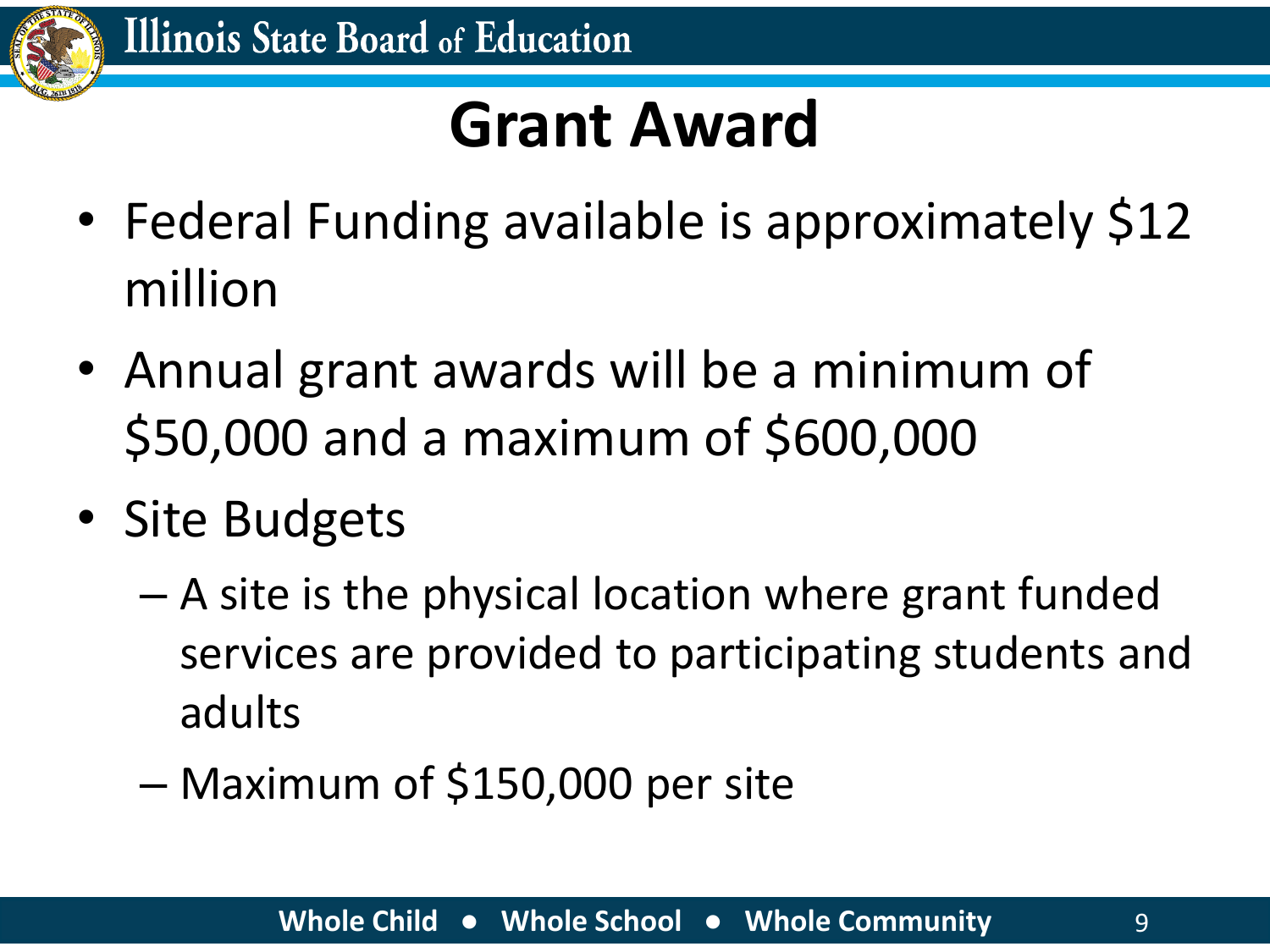

### **Grant Period**

- Grant Period: Grants awarded for this RFP will be offered for a five-year period. The initial grant period will begin no sooner than July 1, 2018, and will extend from the execution date of the grant until June 30, 2019.
- Applicants who propose to offer summer programs may request a two-month extension period from July 1<sup>st</sup> to August 31<sup>st</sup>.
- Successful applicants may reapply via continuing application for up to four additional years (i.e., FYs 2020, 2021, 2022, and 2023).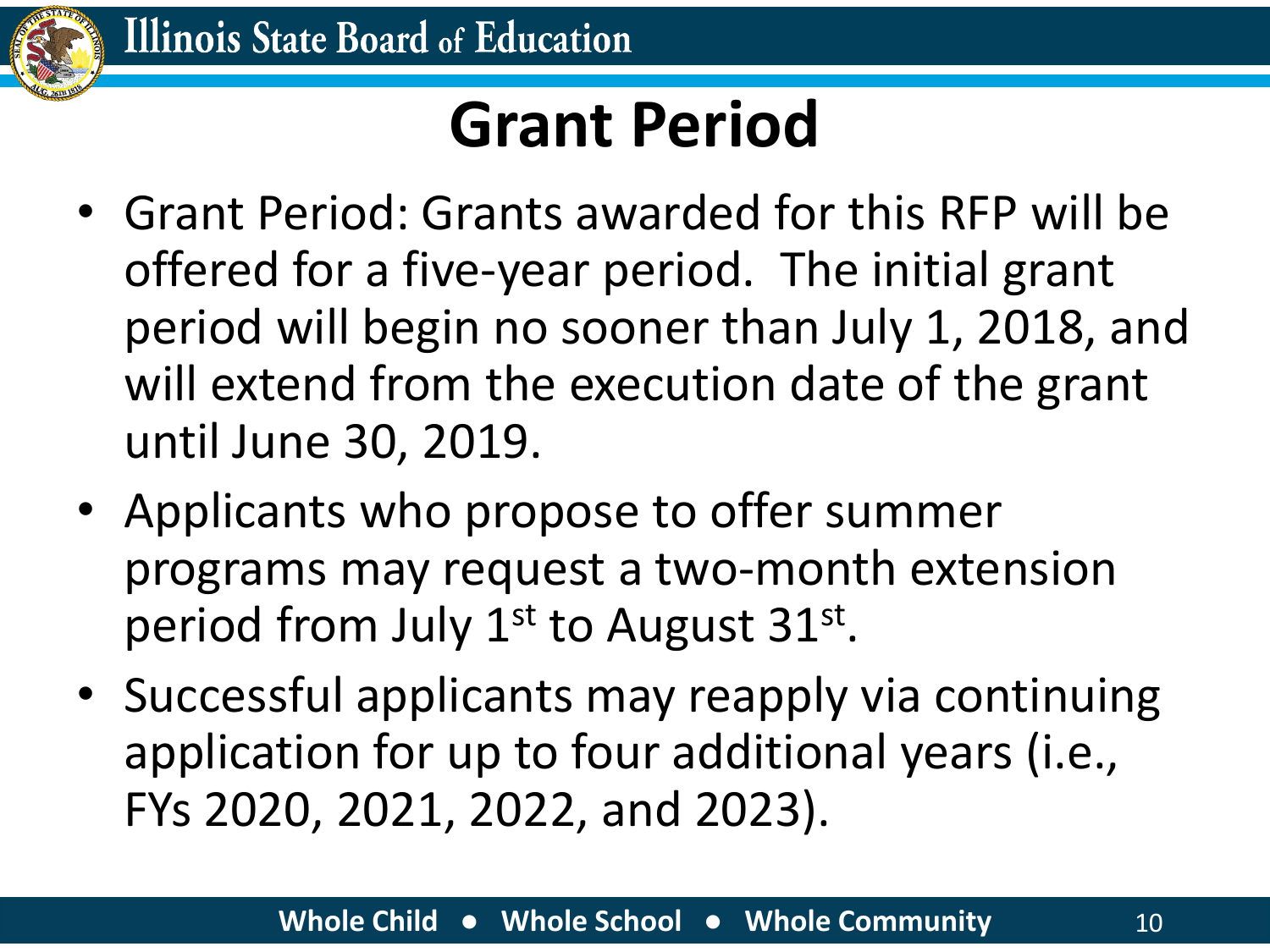

### **Grant Period**

• Funding in subsequent years will be contingent upon state-grant making rules, a sufficient appropriation for the program, and satisfactory progress in the preceding grant period.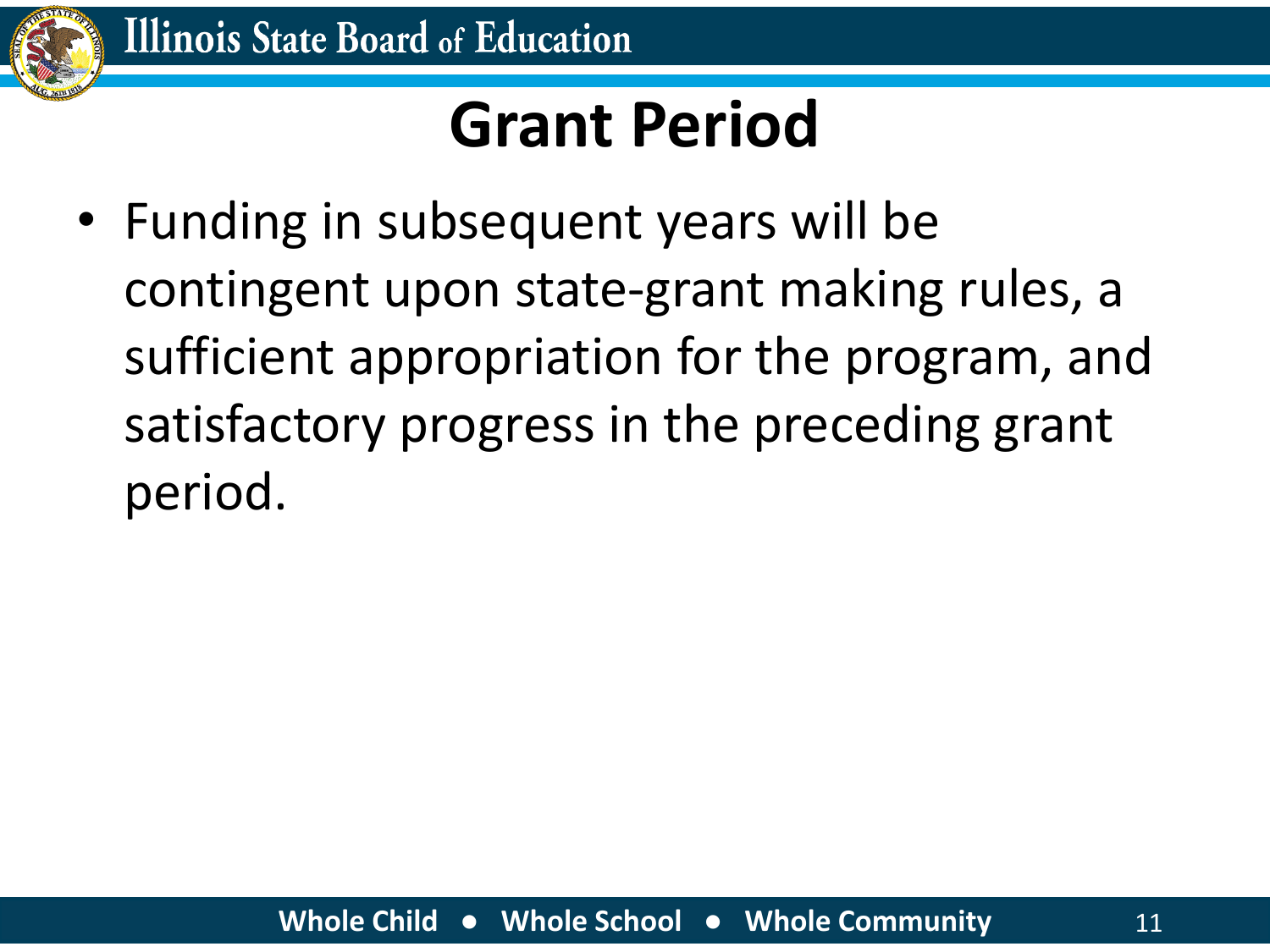

# **Application Deadline**

- Documents in the original proposal must bear original signatures of the official(s) authorized to act on behalf of the applicant
- Applications must be received by **4 p.m. CDT on February 15, 2018**
- Late submissions and electronic submissions including facsimiles and emails will not be accepted
- Applicants will not be notified of missing components prior to the review process
- Mail the original application plus two paper copies and two electronic copies provided on separate USB drive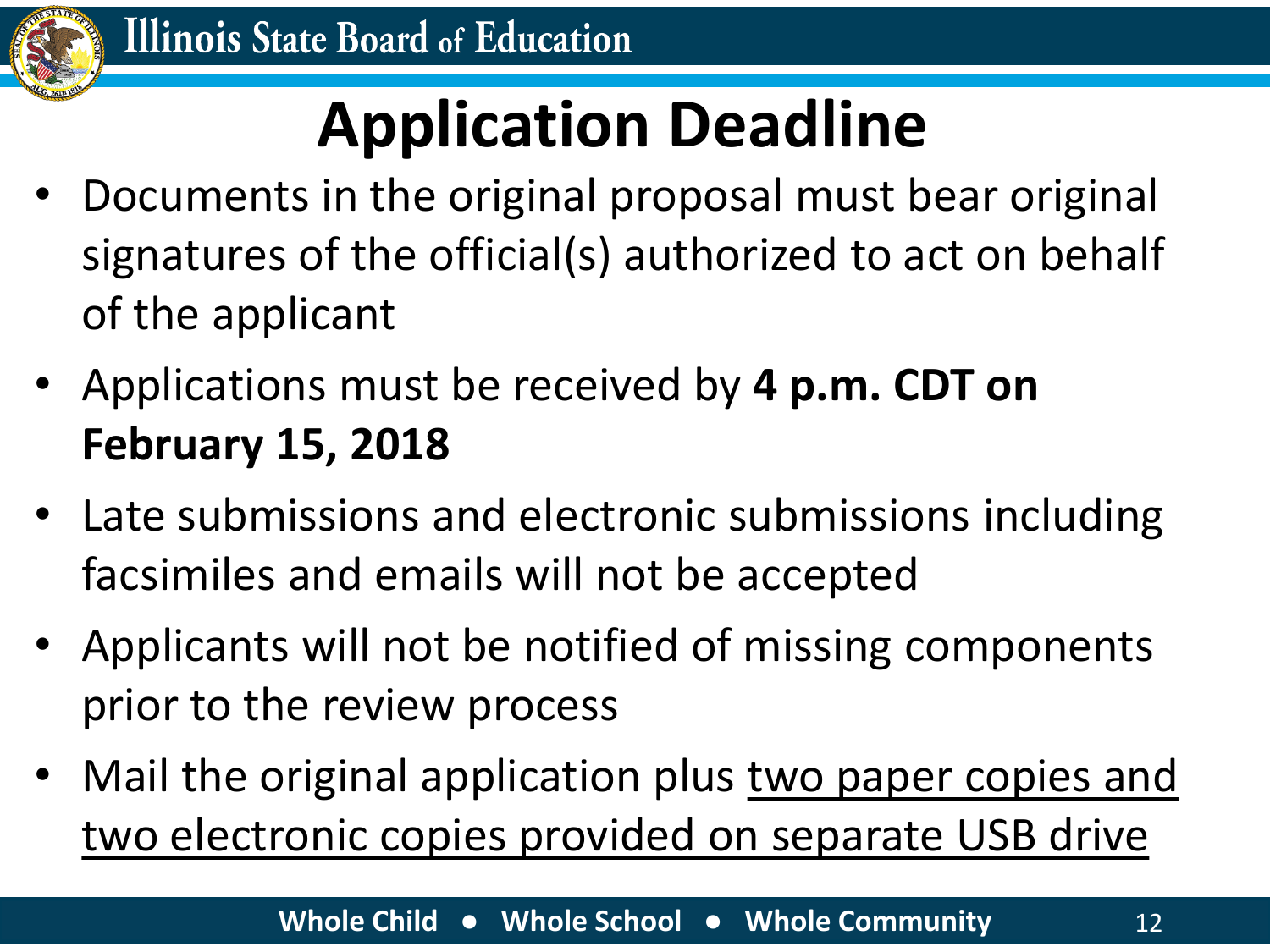

# **Grant Award Notice**

- Successful applicants will receive a Notice of State Award (NOSA) from the State Superintendent via e-mail or US Postal Service approximately 90 days after the application deadline
- NOSA must be signed and returned
- Monies spent prior to programmatic approval are done so at the applicant's own risk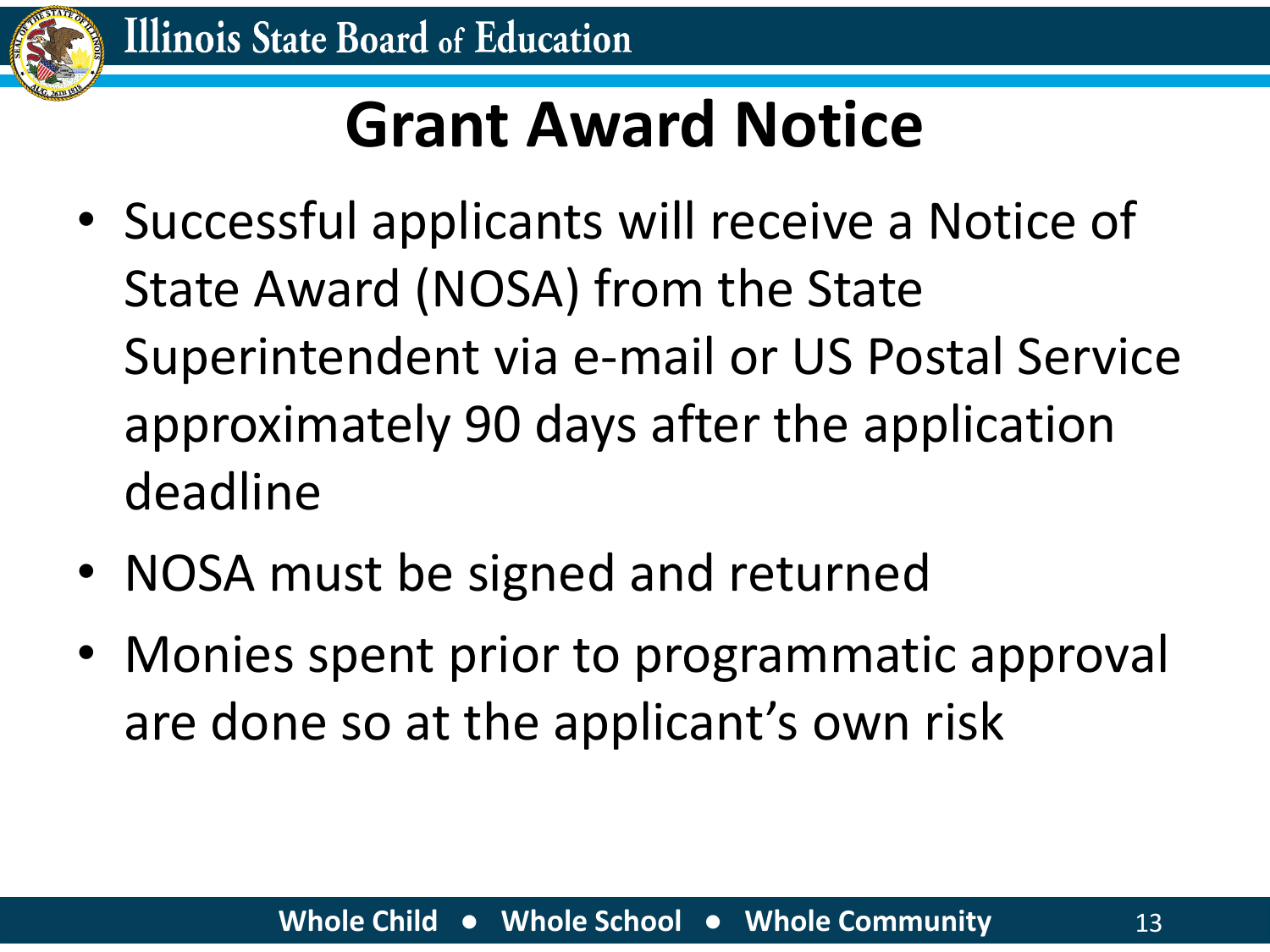

### **Letter of Intent**

- Applicants who plan to submit a proposal are asked to email a letter of intent by December 19, 2017.
- NOT REQUIRED, but highly ENCOURAGED
- Letters of intent may be emailed to 21stcclc@isbe.net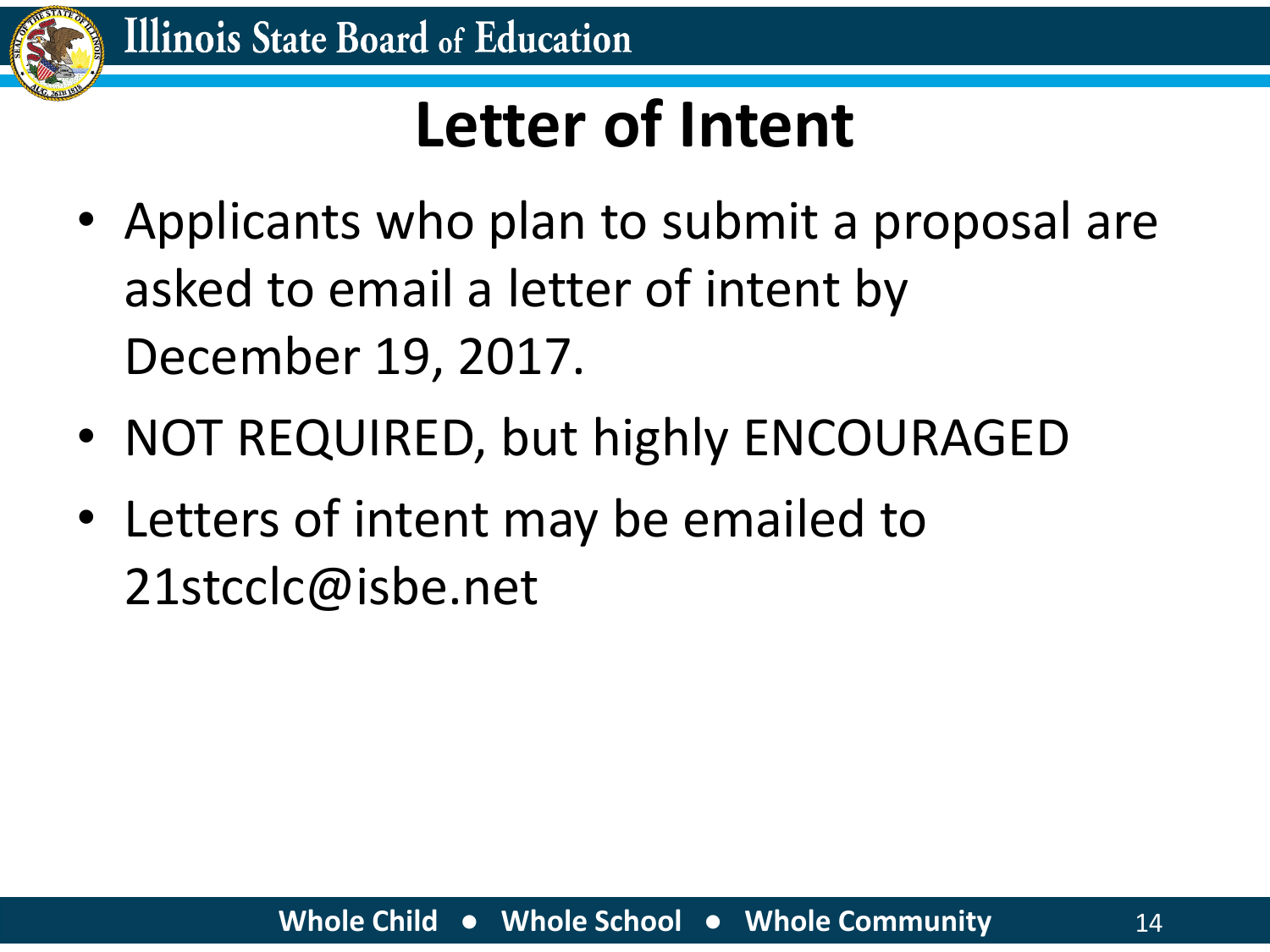

### **Program Purpose**

The purpose of the 21<sup>st</sup> CCLC program is to provide opportunities for communities to establish or expand activities in community learning centers that :

• Provide opportunities for academic enrichment, including providing tutorial services to help students (particularly students who attend low-performing schools), to meet the challenging state academic standards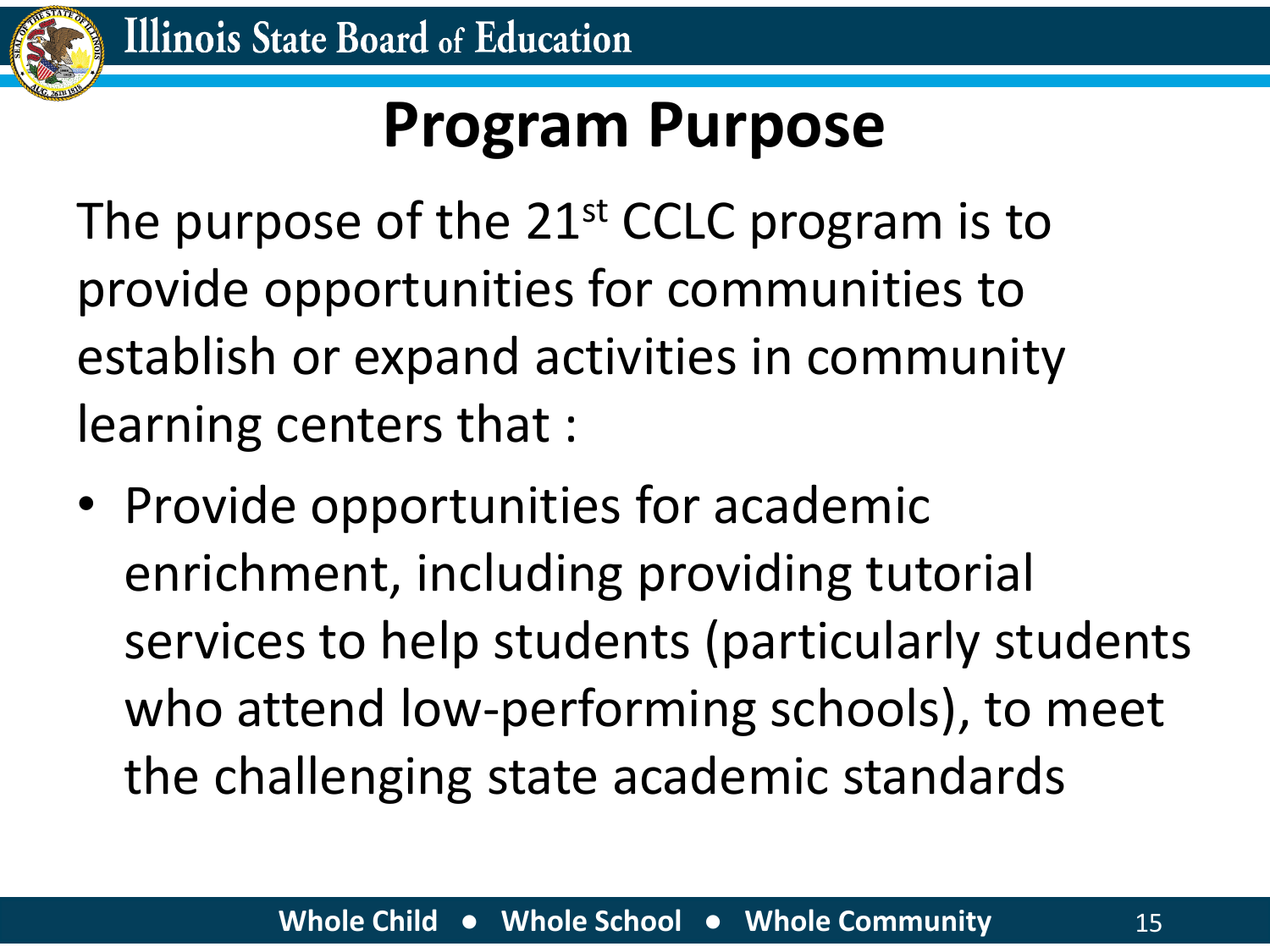

### **Program Purpose**

• Offer students a broad array of additional services, programs, and activities. Activities may include youth development activities, drug and violence prevention programs, counseling programs, art, music, physical fitness, technology education programs, financial literacy and career and technical programs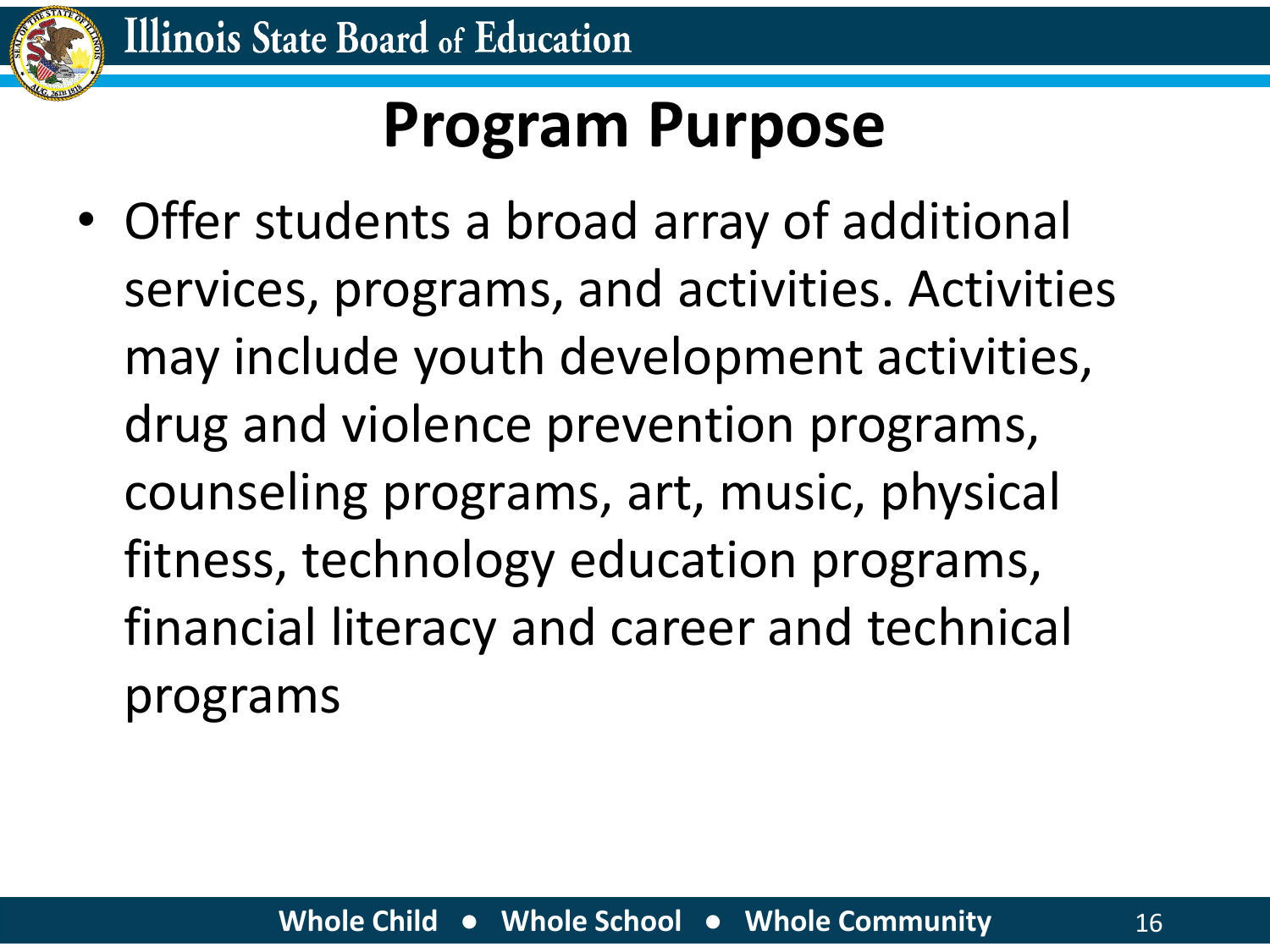

### **Program Purpose**

- Programs must:
	- Serve the families of participating students by offering literacy and related educational development activities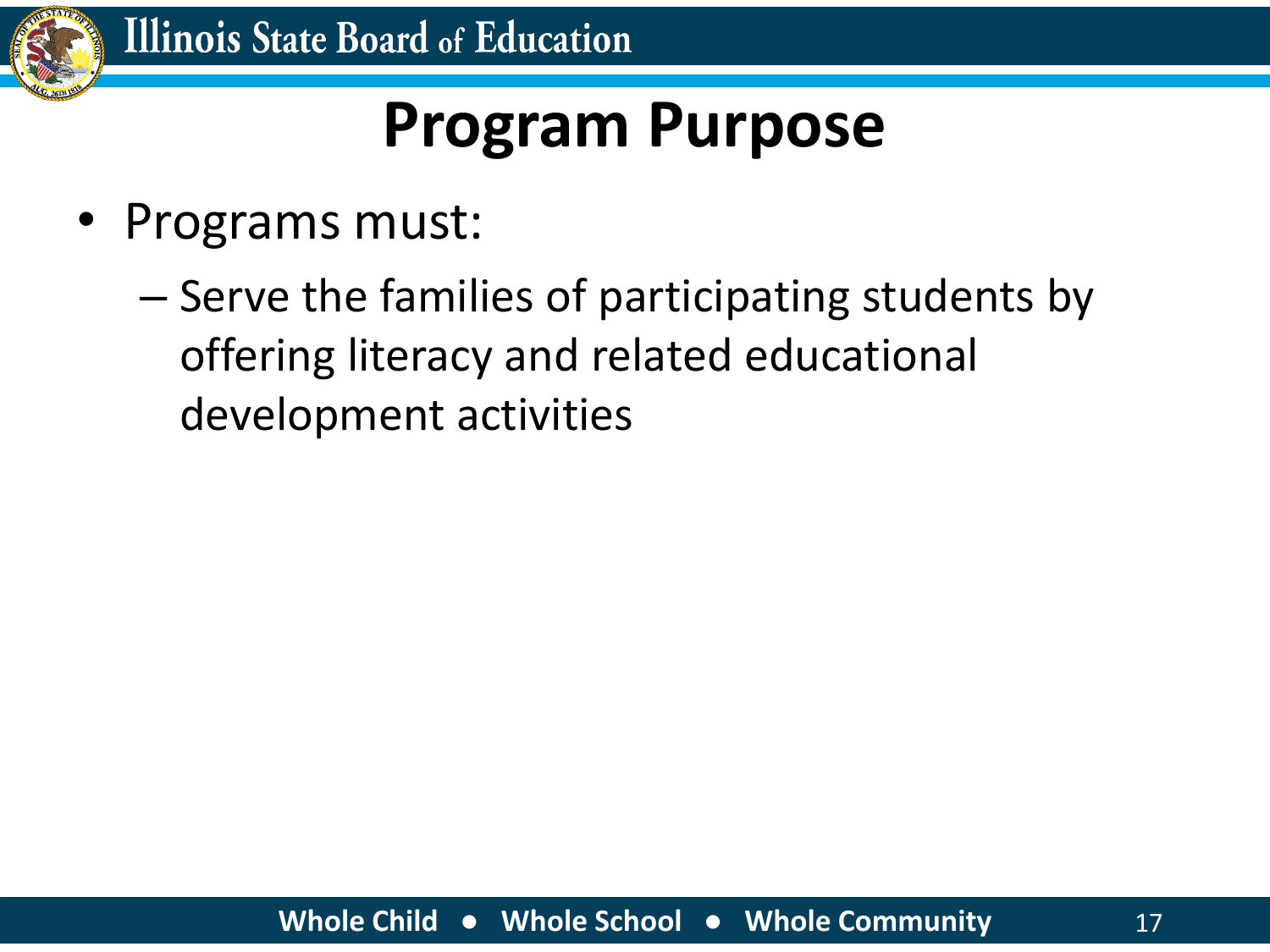

# **Program Objectives**

- Provide academic enrichment opportunities for children in grades prekindergarten through 12, particularly to help children who attend high-poverty and low-performing schools **to improve student academic achievement as well as overall student success**
- Provide a safe environment for students when school is not in session including safe travel accommodations to and from the center and home
- Offer elements of Full Service Community Schools (FSCS)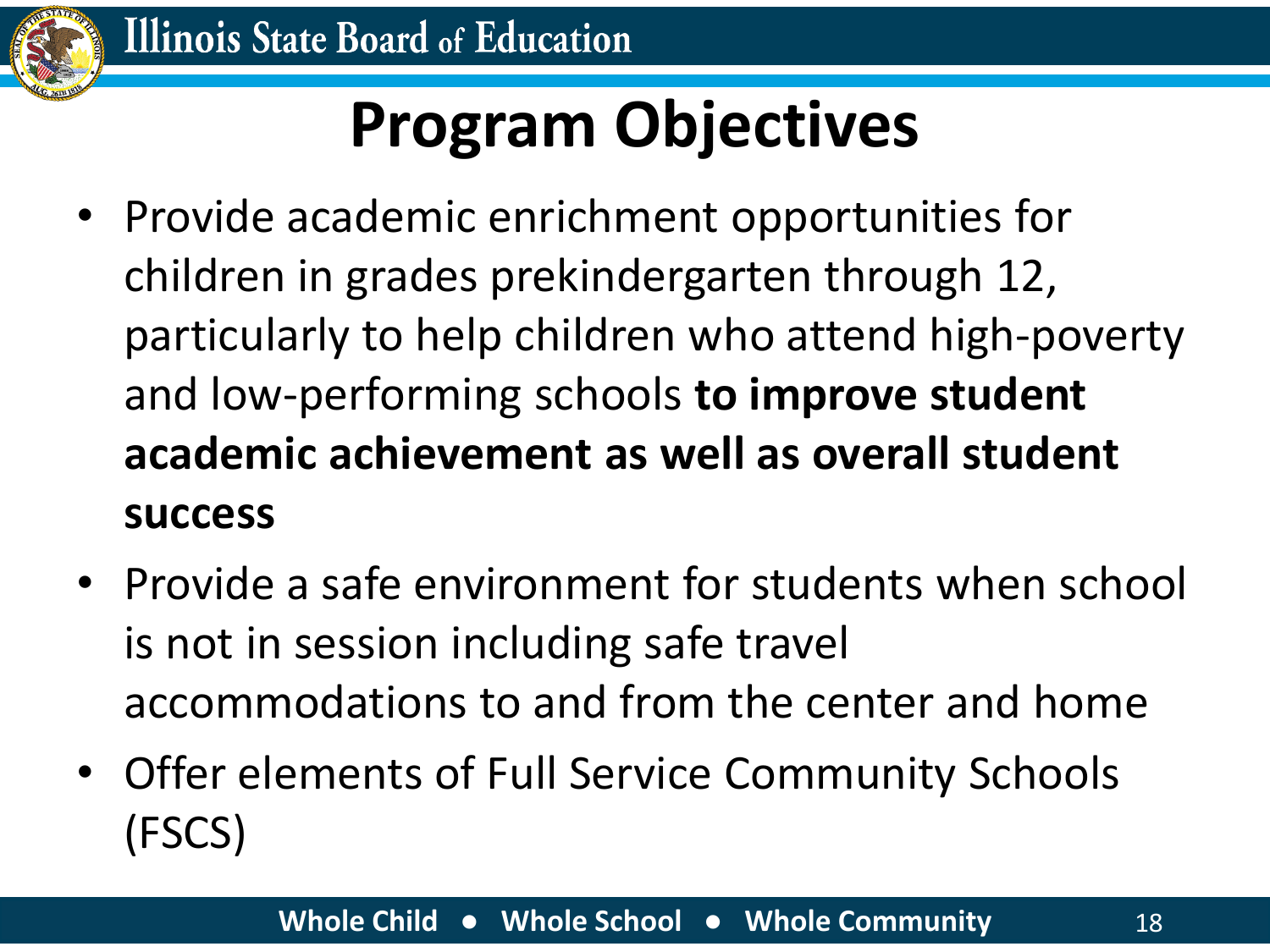

### **Performance Measures**

- Located on pages 8-11 of the RFP
- Applicant goals should align with the goals of the 21st CCLC program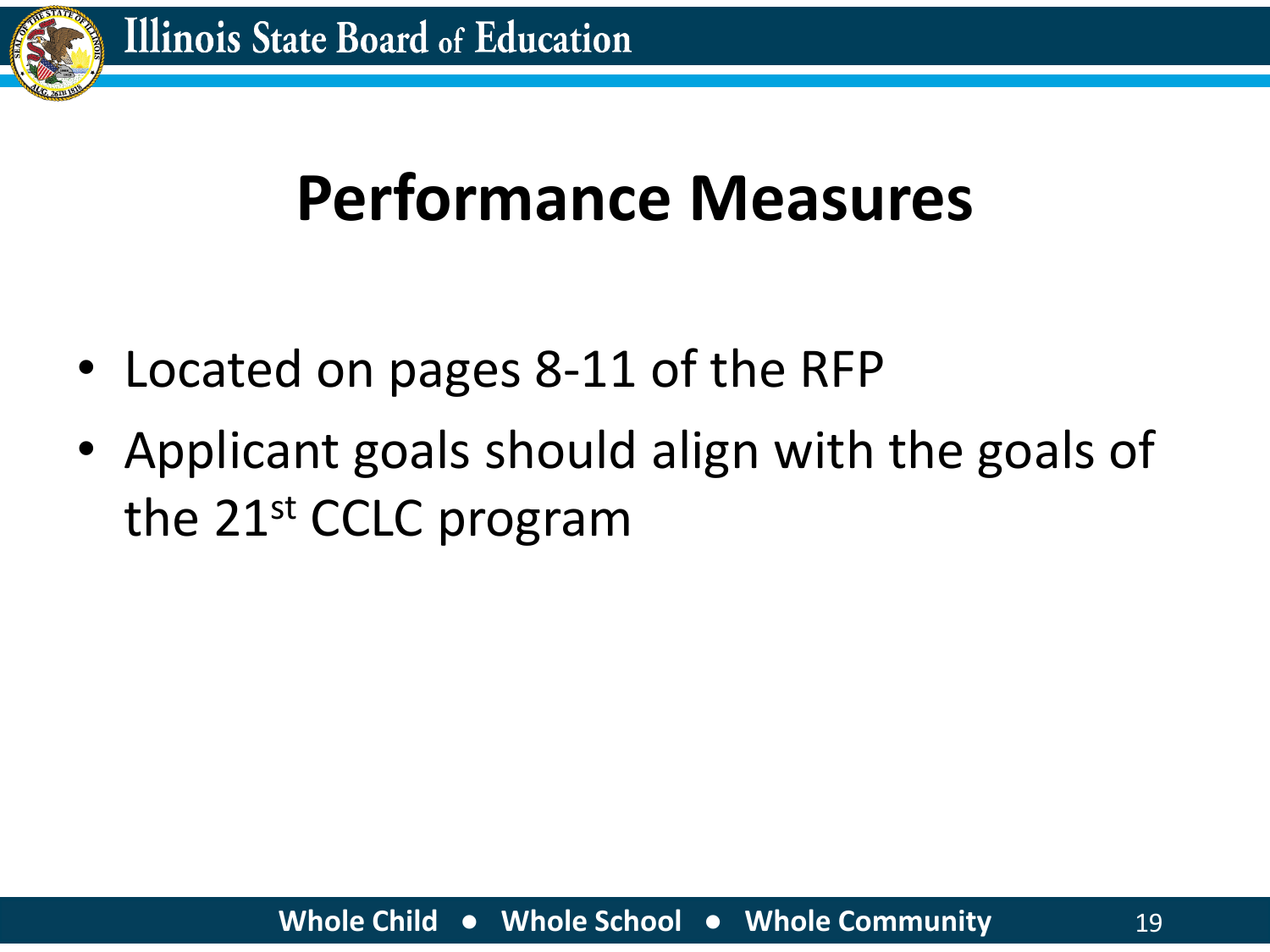

# **Performance Standards**

- Grantees must comply with all of the following requirements
	- Submission of an annual evaluation
	- Submission of the annual performance report in the 21APR system for the U.S. Department of Education
	- Submission of the quarterly Periodic Performance Report and make adequate progress to address the conditions in the grant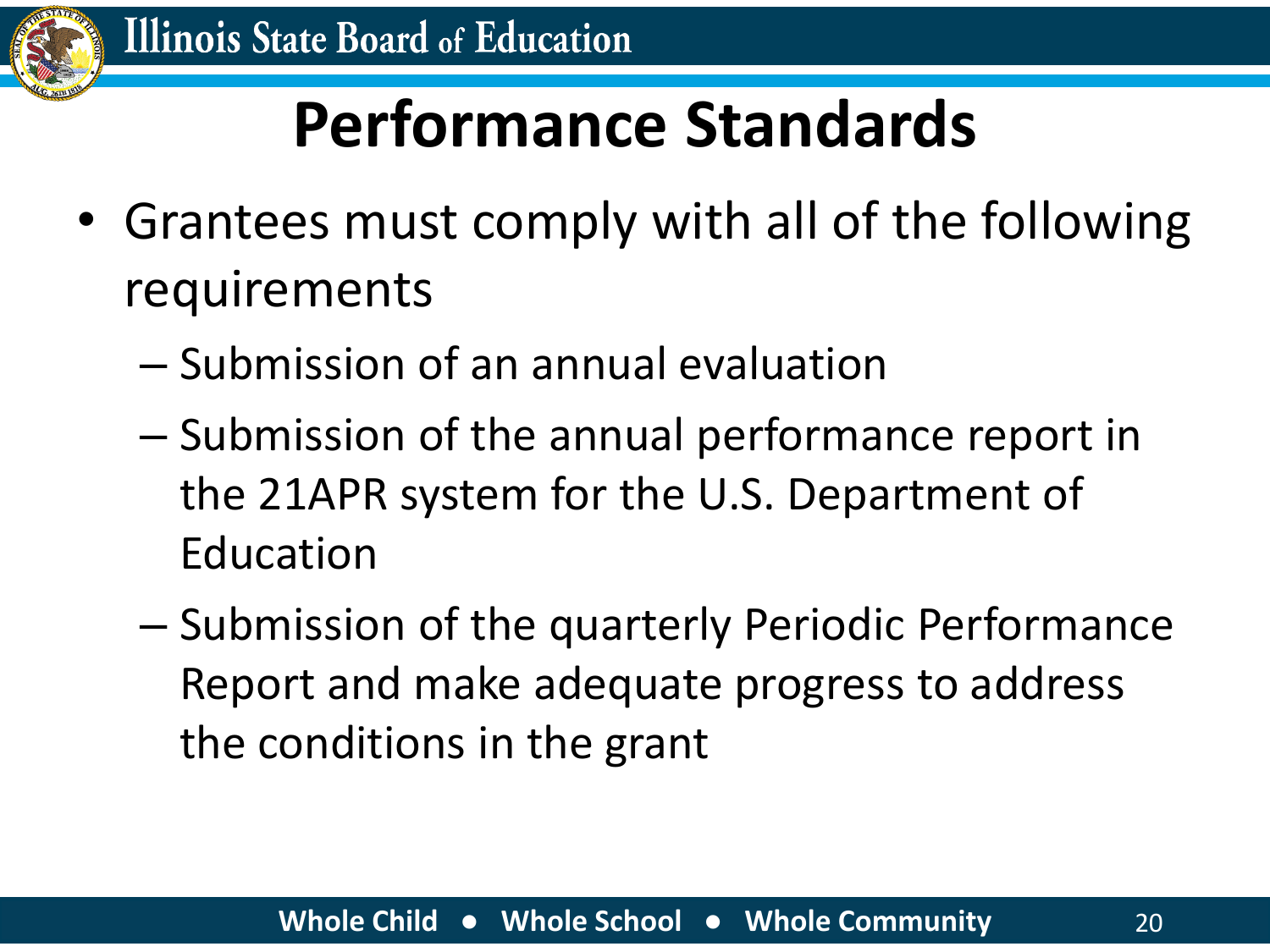

# **PROGRAM SPECIFICATIONS 21st CCLC**

**Whole Child ● Whole School ● Whole Community** 21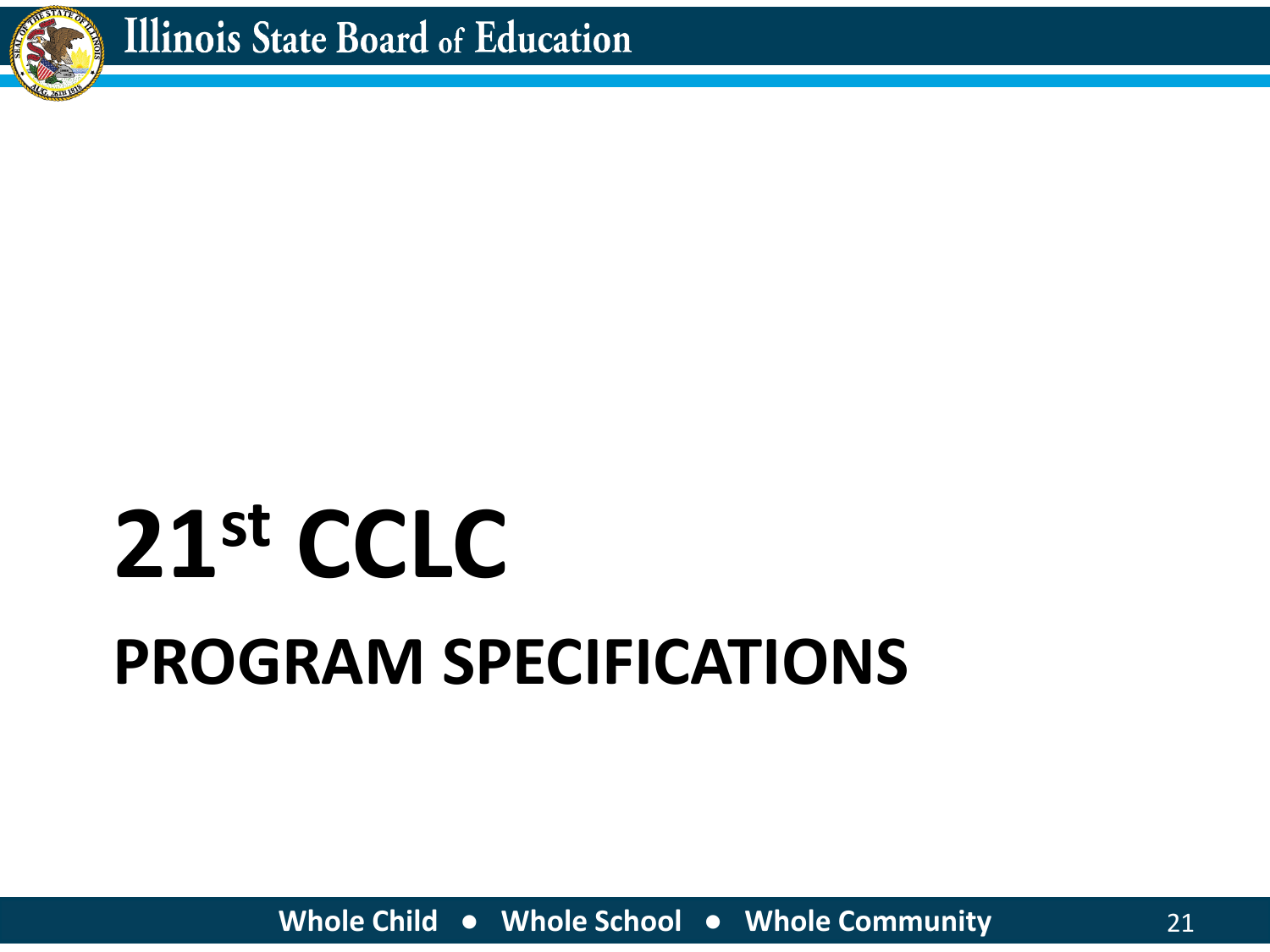

### **Program Design**

#### **Program Purpose:**

- Offer high-quality academic, artistic, and cultural enrichment opportunities to students and their families
- Provide programs for students who attend high-poverty and low-performing schools and are designed to assist students in meeting state and local academic achievement standards in core subjects.
- Provide activities targeting adult family members and prekindergarten children that may take place during regular school hours, as these times may be the most suitable for serving these population.
- **Activities are expected to improve student academic achievement as well as overall student success.**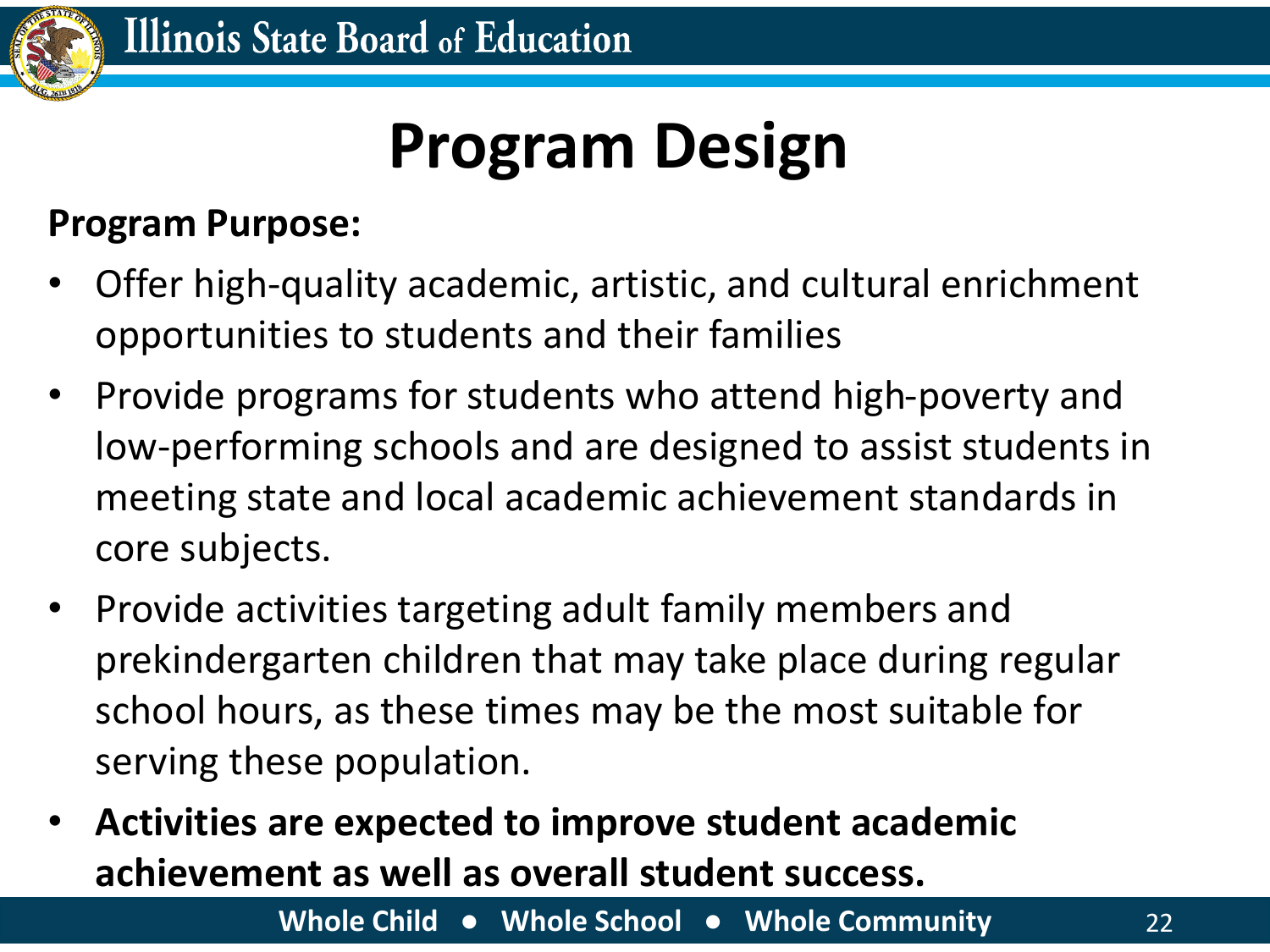

### **Needs Assessment**

**Applicants must conduct a local needs and resources assessment prior to submitting the application.**

- The needs assessment should include an appraisal of the cognitive, social, emotional, physical, and moral development of the youth population to be served.
- The needs and resources assessment should include, at a minimum, an appraisal of the availability of community resources (e.g., drug and violence prevention programs; counseling programs; art, music, and recreation programs; technology education programs; and character education programs).
- A gap analysis must be conducted on the data collected including an identification of the strengths and weaknesses of the youth developmental needs, parent and family engagement needs and available community resources.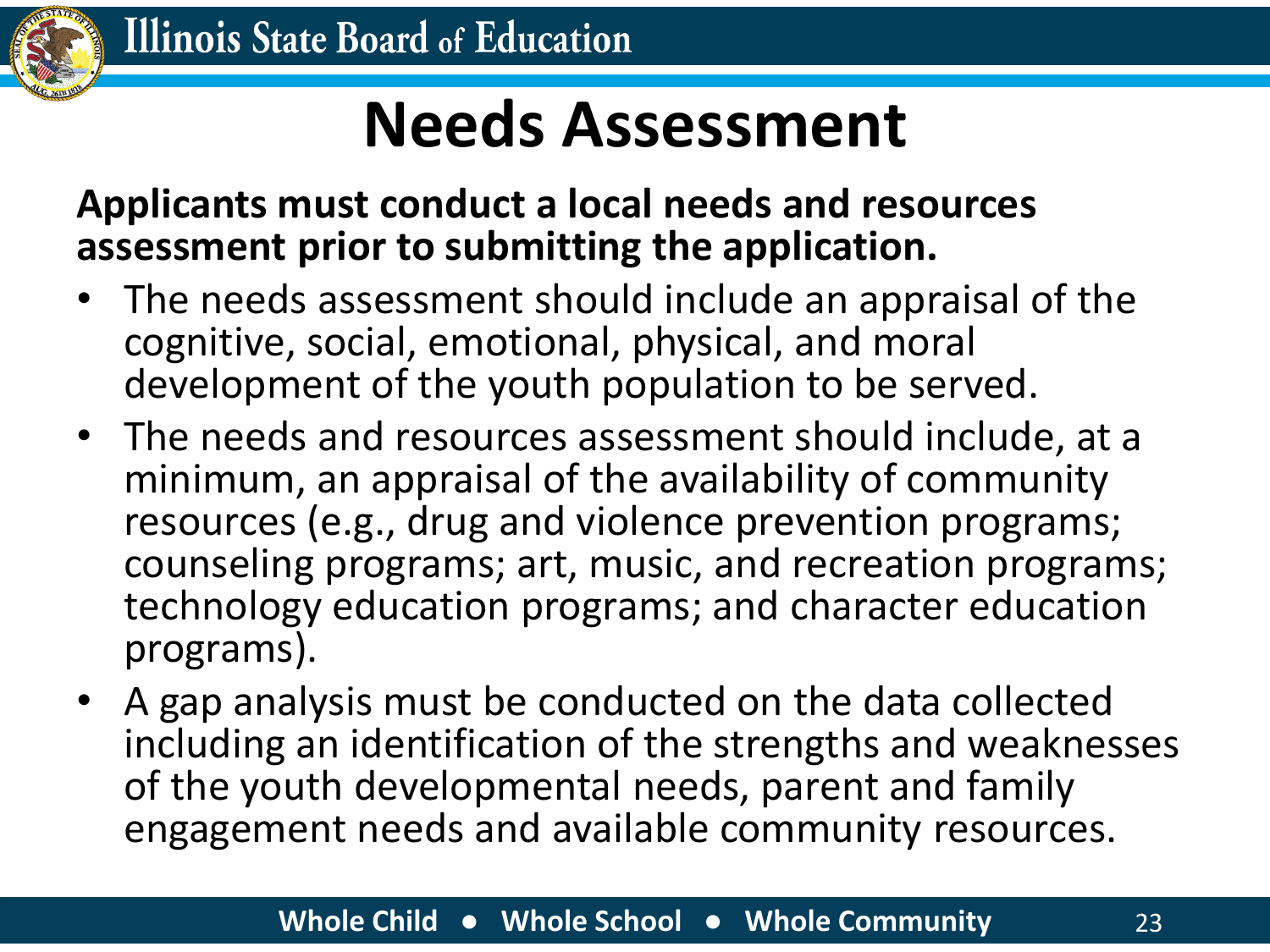

### **Needs Assessment**

• Please use the template found at [https://www.isbe.net/Pages/21st-Century-](https://www.isbe.net/Pages/21st-Century-Community-Learning-Centers.aspx)Community-Learning-Centers.aspx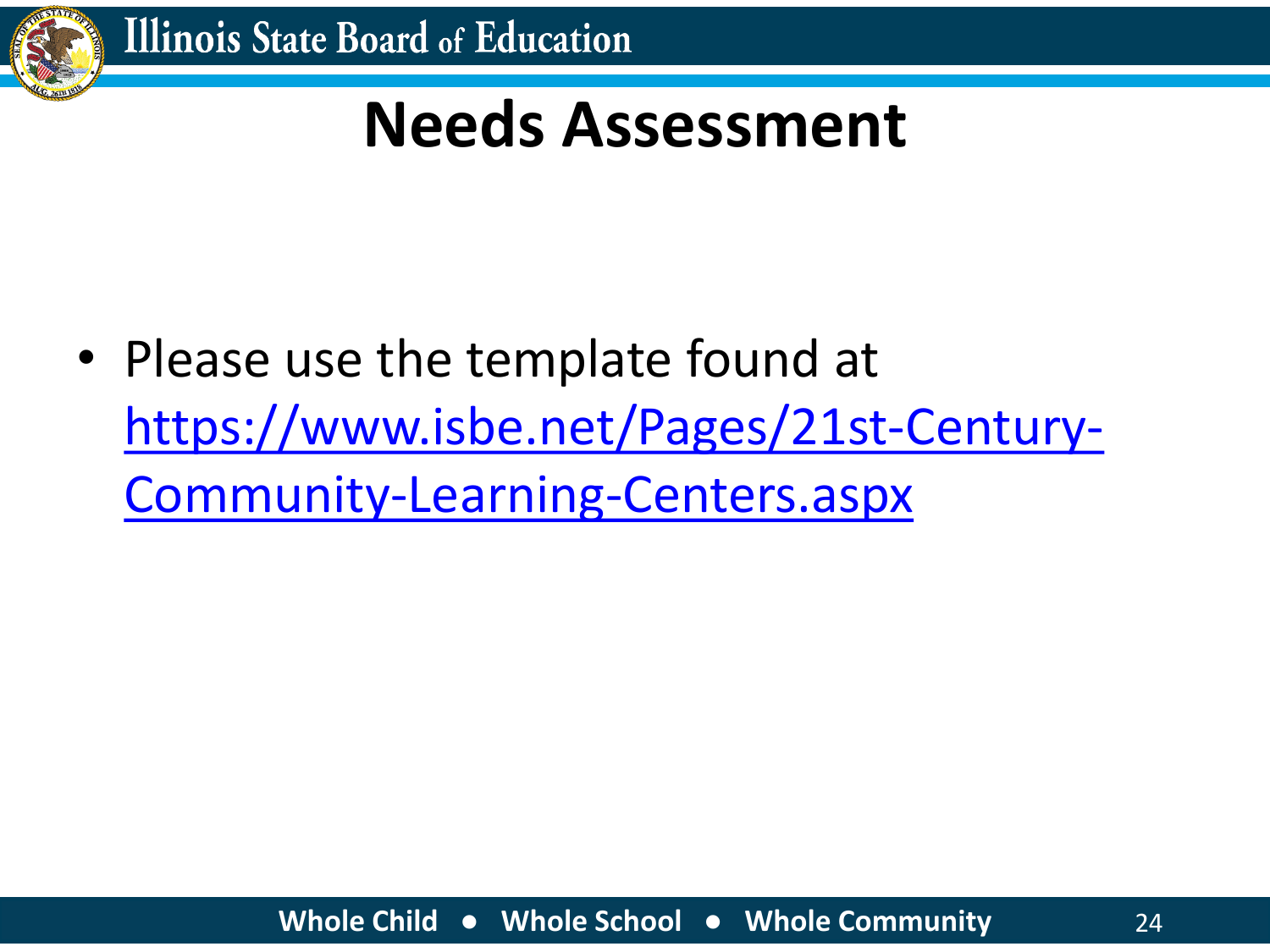

# **Collaboration Requirement**

- Each non-LEA applicant must actively collaborate with the LEAs and school(s) from which participating students attend to develop and implement the proposed program.
- Evidence of the collaboration must be illustrated through meeting documentation that includes references to shared vision building, planned results or outcomes, mutually identified goals, intervention strategies, and activities.
- Terms of the collaboration must be established in a written agreement or a memorandum of understanding (MOU)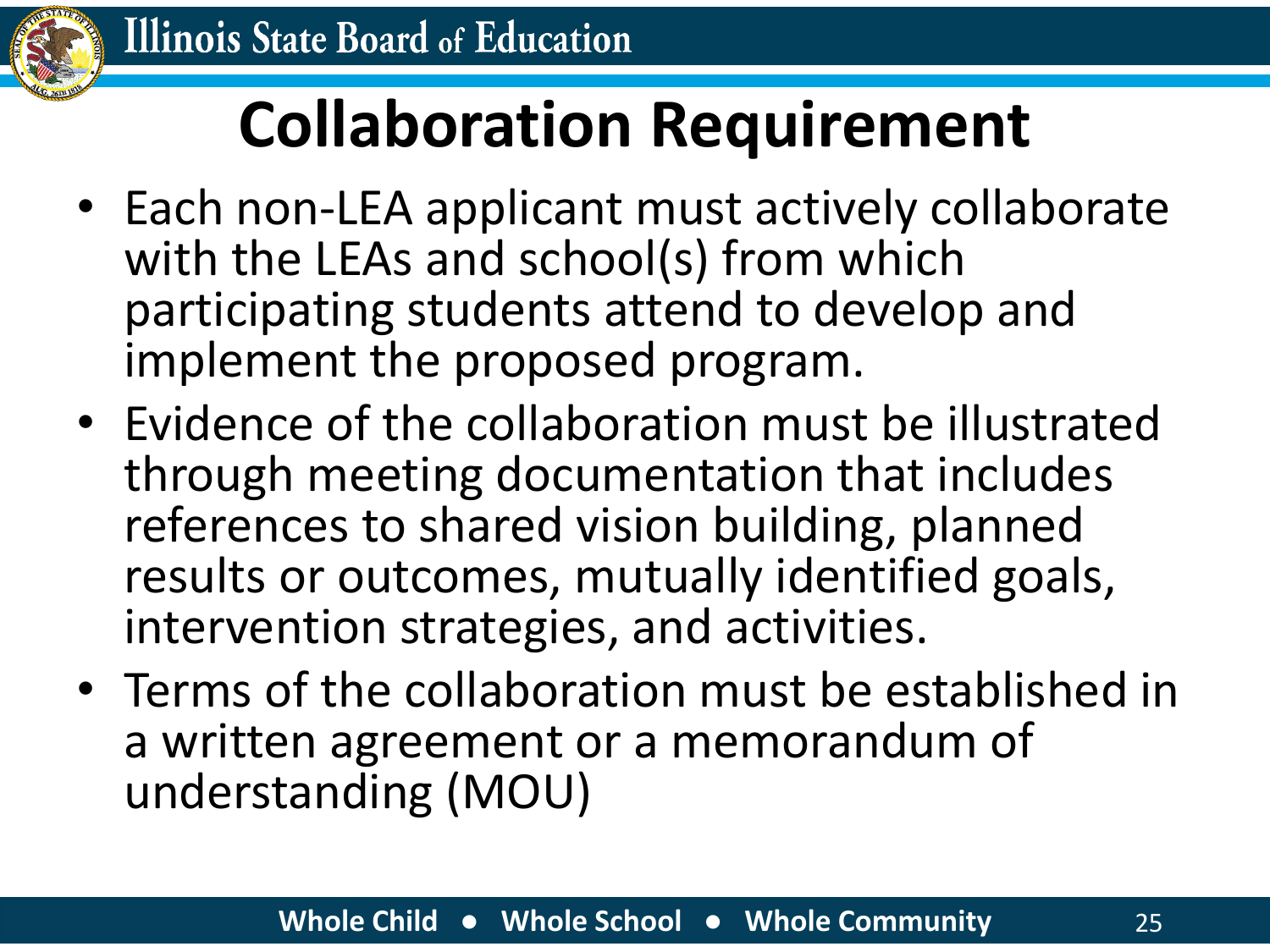

# **Allowable Program Activities**

- Remedial education activities and academic enrichment learning programs
- Programs that build career competencies and career readiness skills aligned with Carl D. Perkins Career and Technical Act of 2006 and Workforce Innovation and Opportunity Act
- Science, Technology, Engineering, Mathematics (STEM) activities
- Cultural programs
- Entrepreneurial education
- Drug and violence prevention program and counseling programs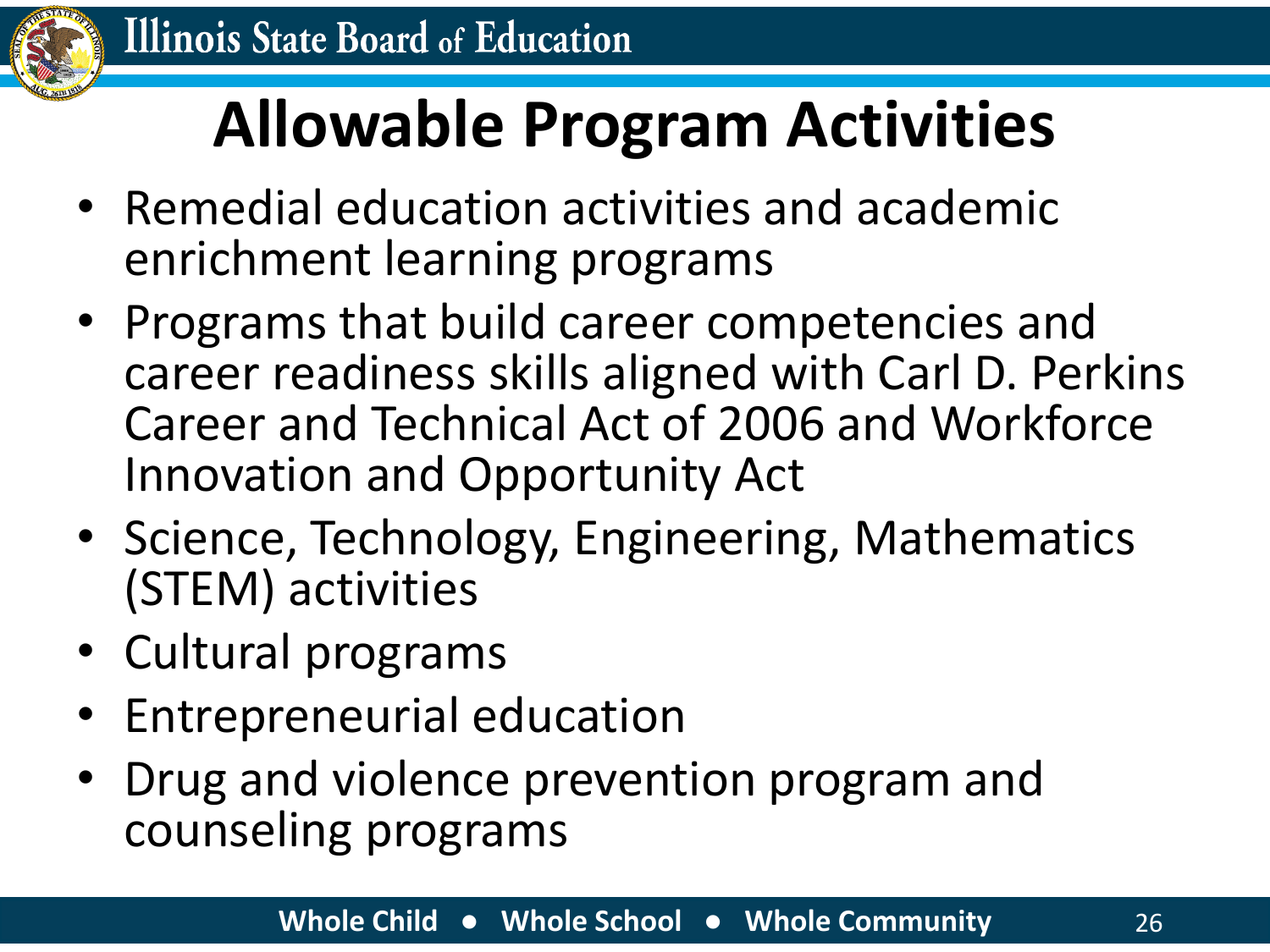

# **Allowable Program Activities (cont.)**

- Tutoring and mentoring programs
- Programs that provide after-school activities for students who are English Learners that emphasize language skills and academic achievement
- Programs that support a healthy and active lifestyle
- **Expanded library service hours**
- Telecommunications and technology education
- Parenting skills programs
- Assistance to students who have been truant, suspended, or expelled to help students improve academic achievement
- Adult education programs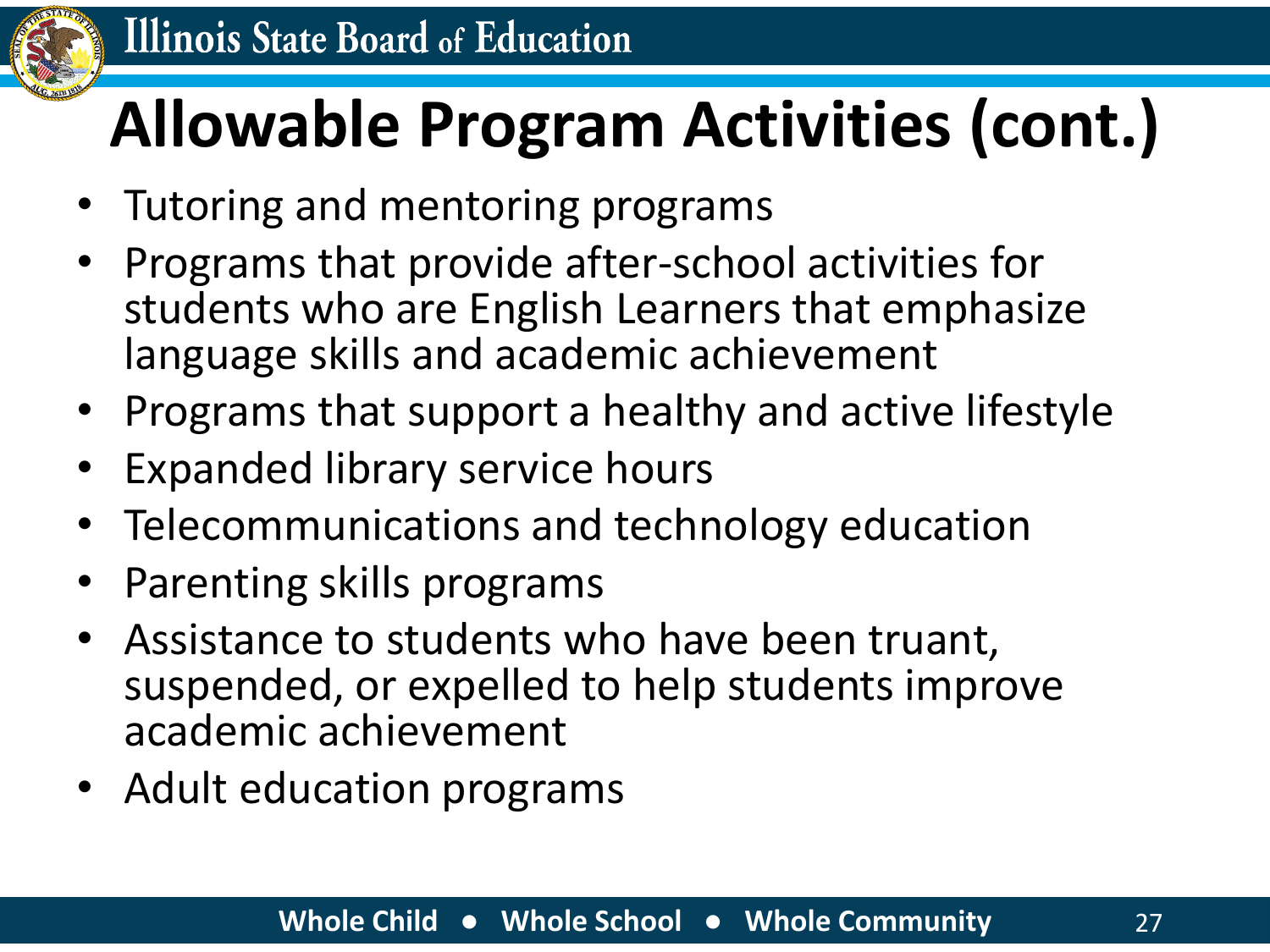

### **Academic Program**

Academic programs must help students meet the Illinois Learning Standards as well as local standards in the core academic subjects.

Programs must complement and enhance the academic performance, achievement, and **positive youth development\*** of the students.

*\*Positive youth development refers to a philosophy and approach to working with young people that recognizes that :*

- *multiple domains of young people's development (i.e., cognitive, social, emotional, physical, and moral) are interconnected;*
- *All young people have strengths and prior knowledge that serve as a platform for subsequent development; and*
- *Young people are active agents of their own growth and development.*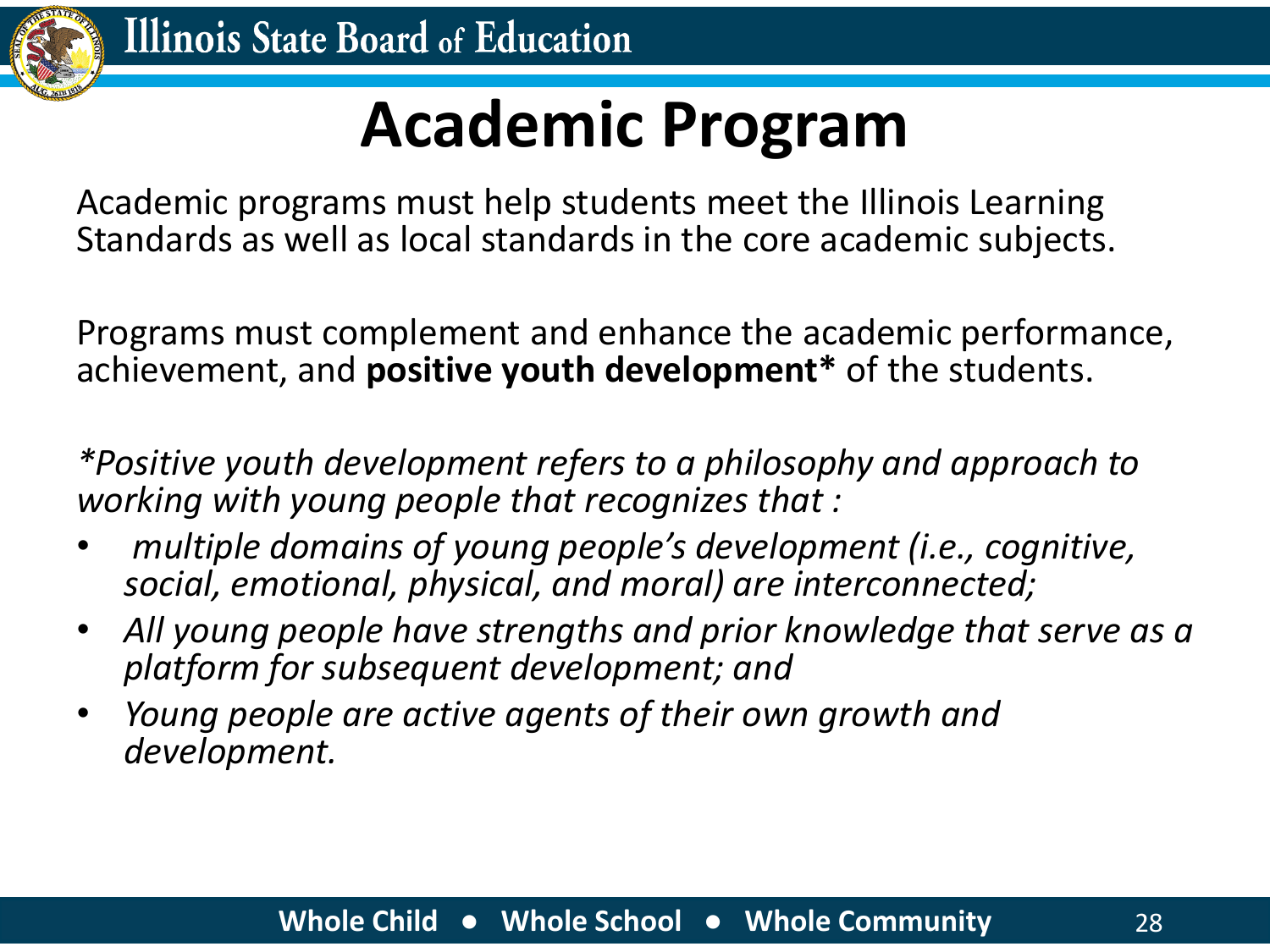

# **Expanded Learning Time (ELT)**

- May occur only if it aligns to the 21<sup>st</sup> CCLC activities
- No more than 25 percent of the total budget can be allocated to ELT activities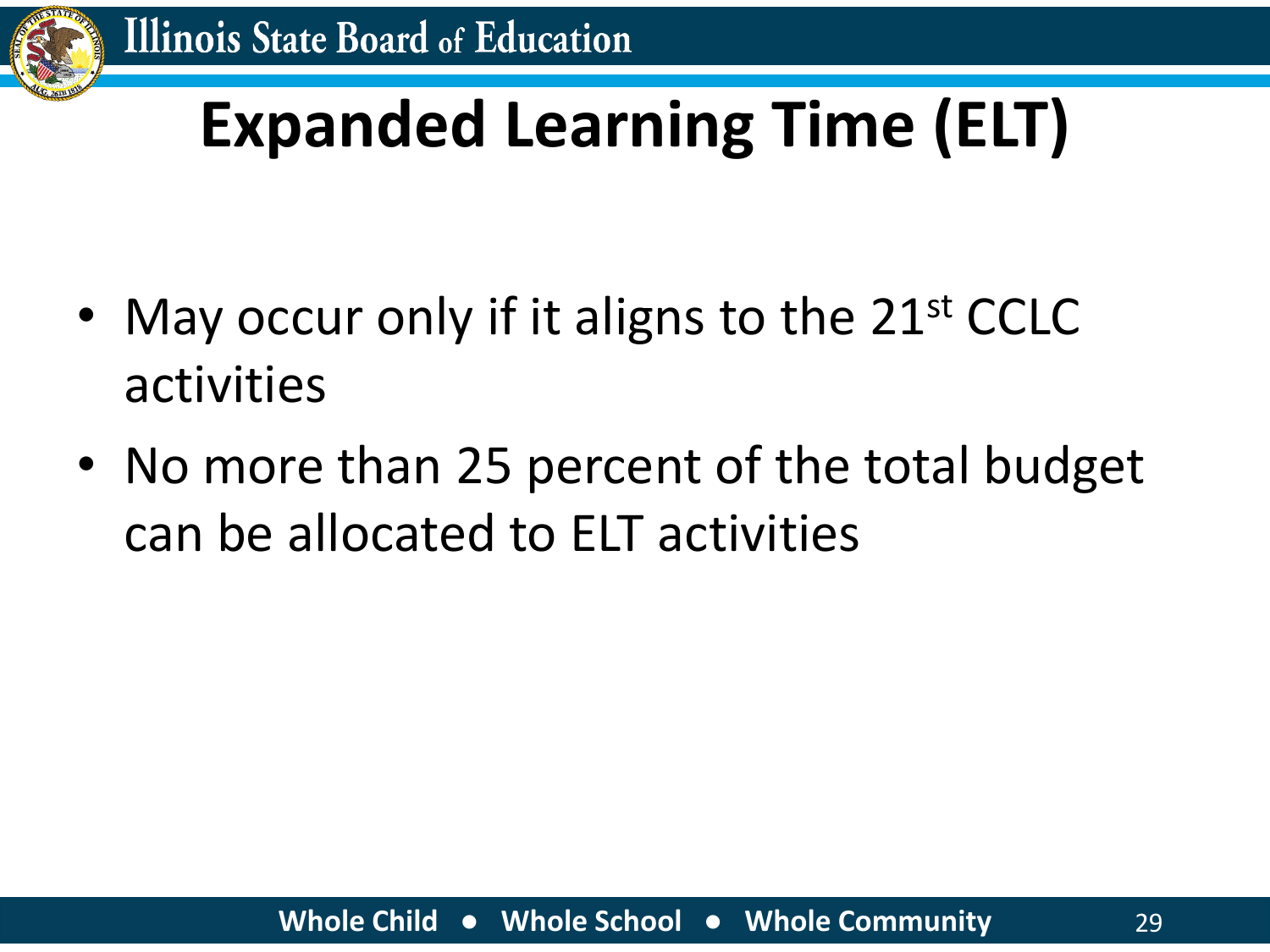

# **High School Credit**

In some circumstances, 21<sup>st</sup> CCLC program funds may be used to offer programs or activities for which participants may receive credit toward high school graduation.

Funds used for this purpose must supplement and not supplant other federal, state, and locally funded programs. In other words, 21<sup>st</sup> CCLC funds may not be used to pay for activities or programs that would otherwise have been provided from other State of Illinois funds in the absence of the 21st CCLC program.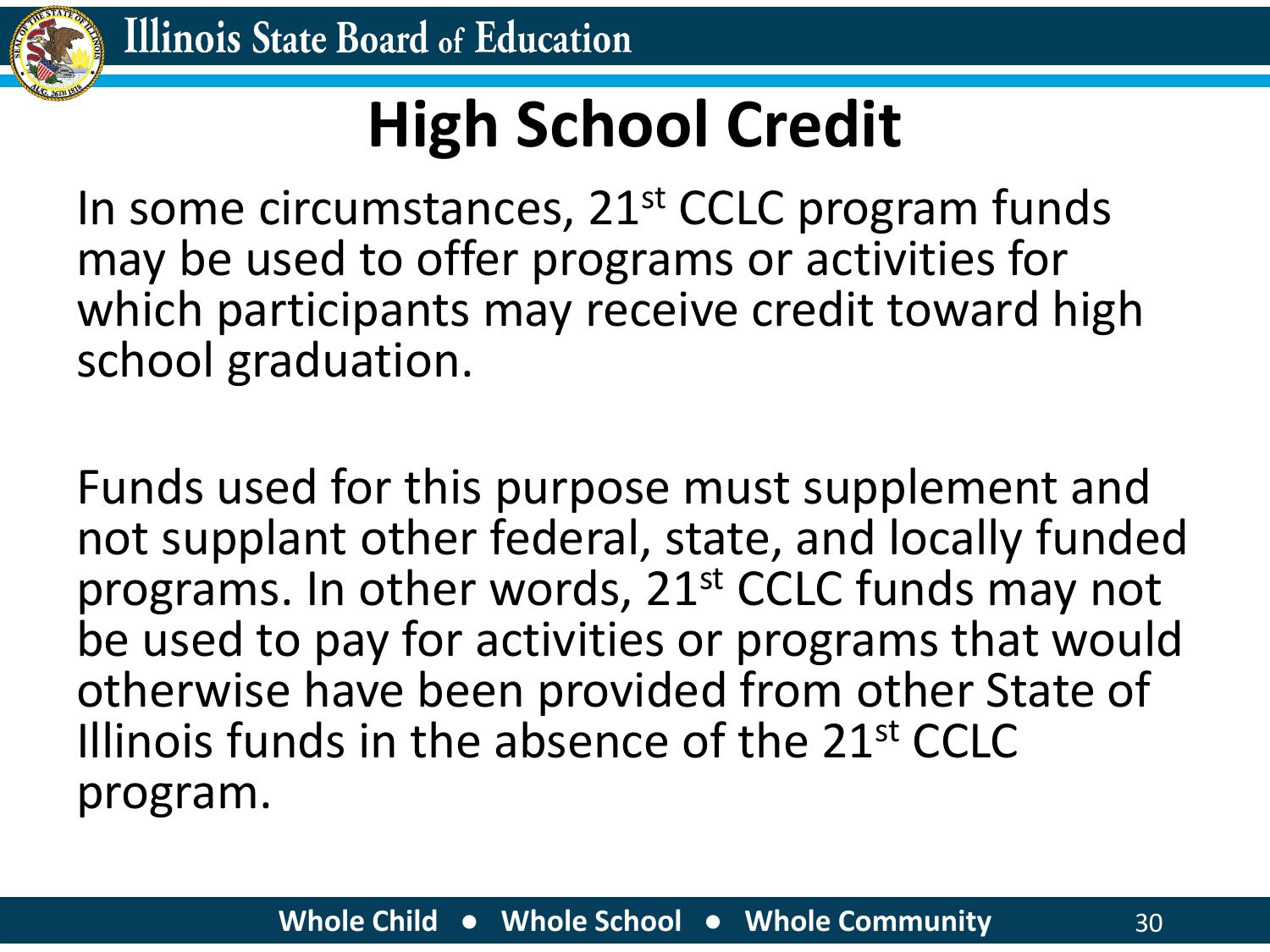

# **Hours of Operation**

Service Times:

- Based on the needs of families within the community
- Minimum of 12 hours per week for a minimum of 28 weeks per year
- Applicants are encouraged to propose services that exceed the minimum hours of service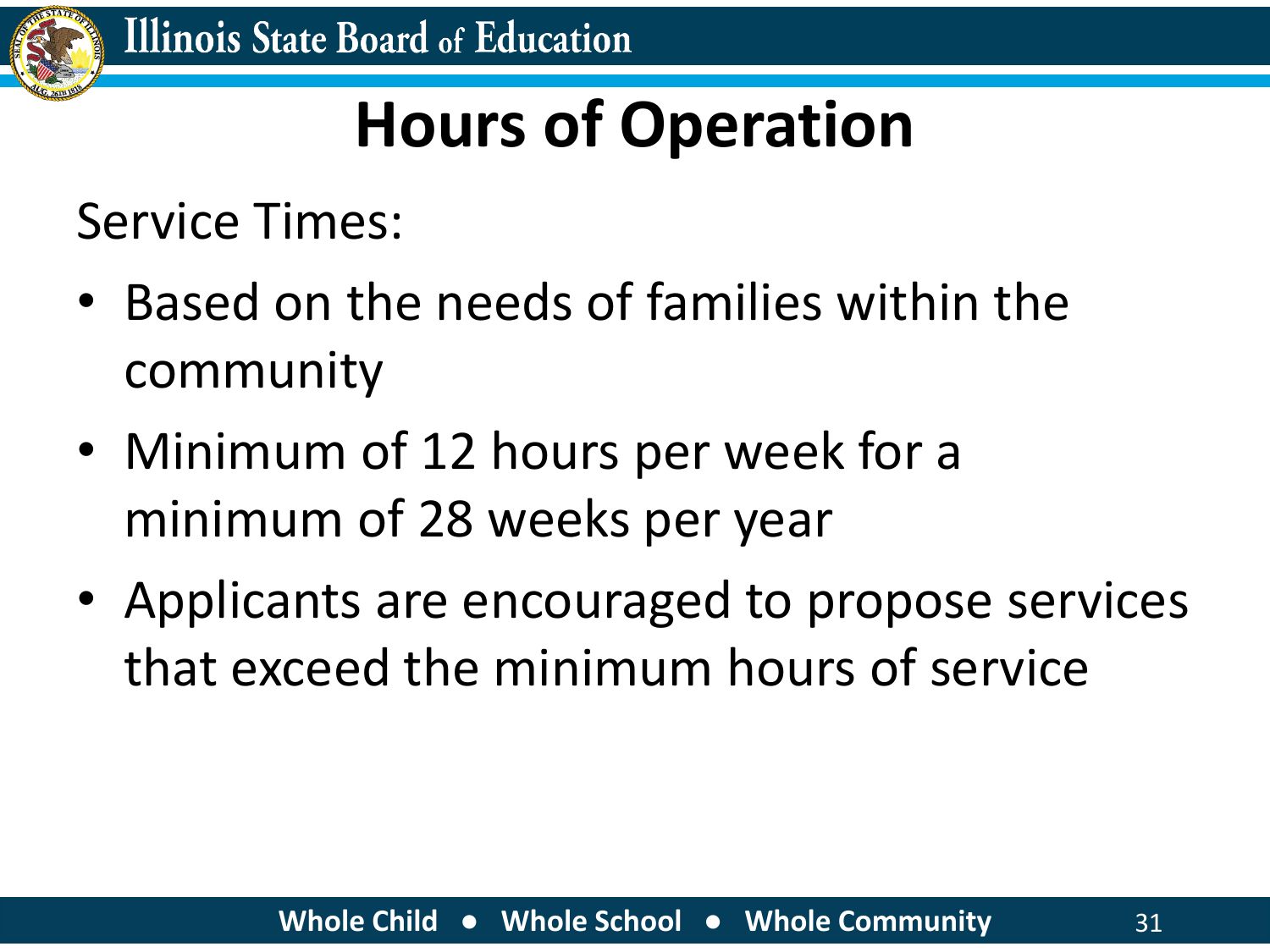

# **Secular Programs**

\* All programs and services provided to students and their families **must** be secular, neutral, and non-ideological.

### **Examples of types of religious activities which are prohibited:**

- Bible verses for handwriting
- Praying before snack
- Memory exercise with religious verses
- Bible trivia
- Spelling of religious words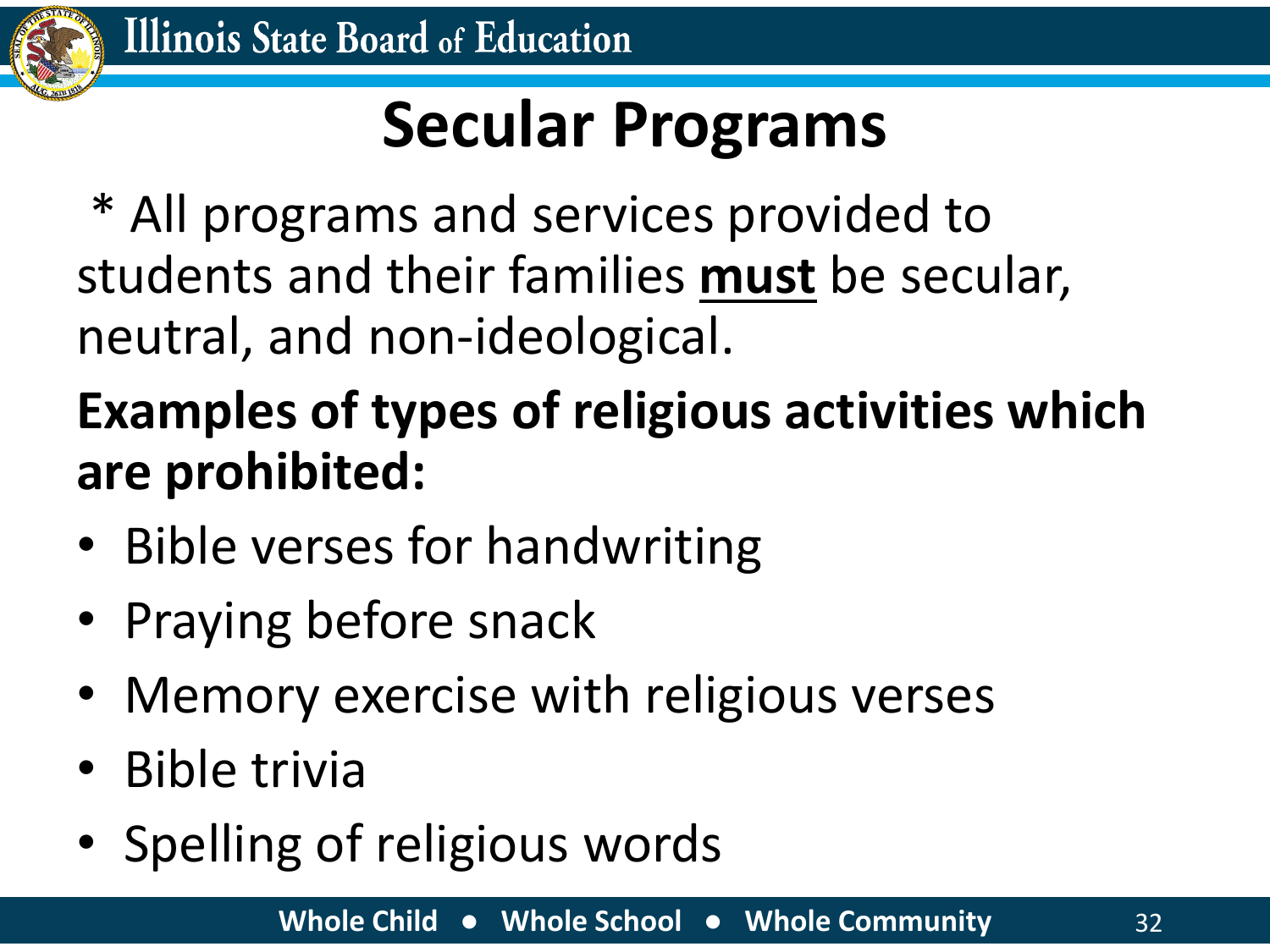

# **Family Services**

- Family services must be of an ongoing nature, not episodic or special events only. Examples of services:
	- General Education Development test preparation classes
	- Citizen preparation classes
	- Literacy and numeracy classes
	- Social services
	- ESL classes
	- Computer classes
	- Enrichment or recreation opportunities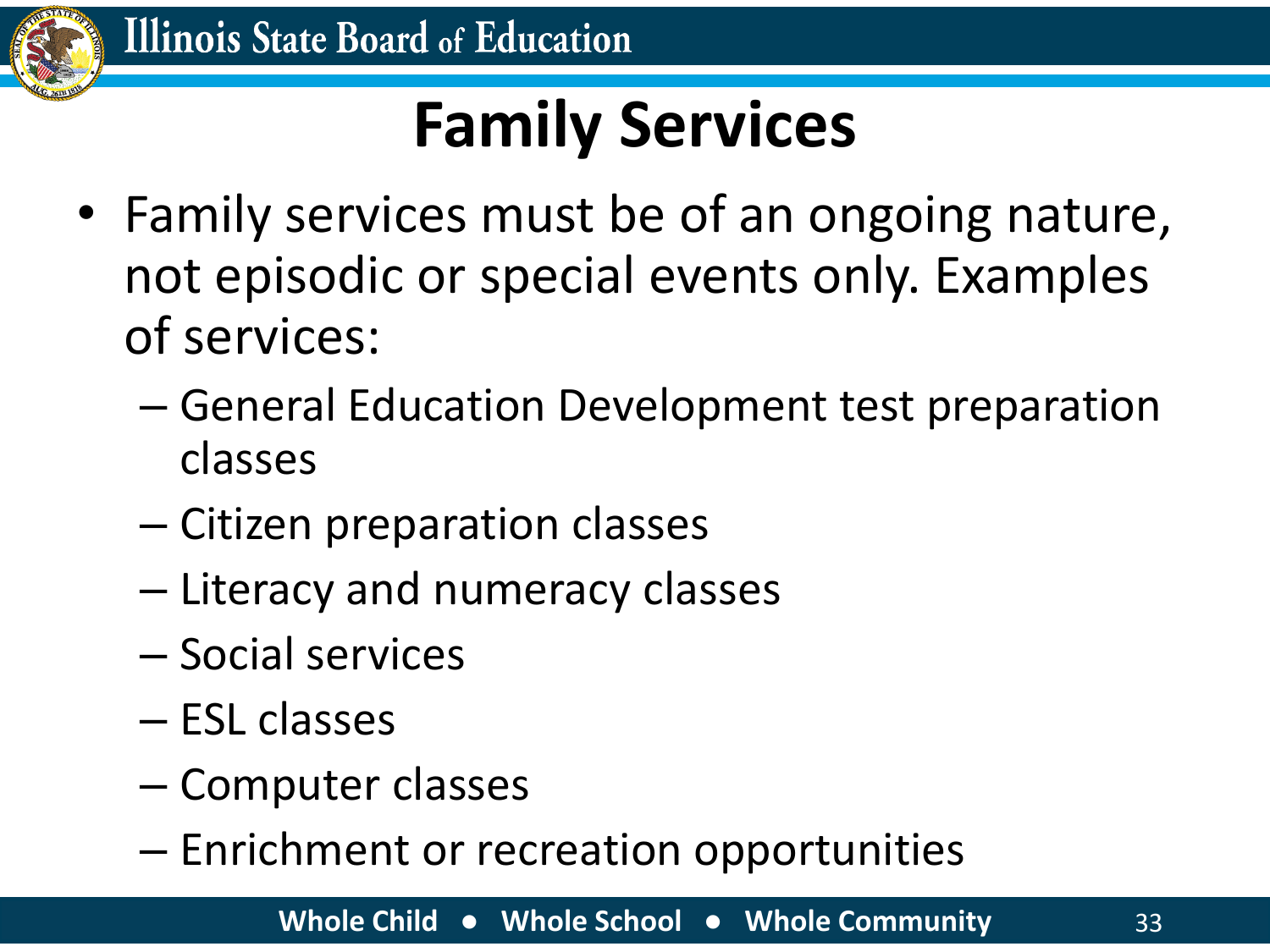

### **Prekindergarten Services**

• Proposed prekindergarten activities must be designed to prepare the prekindergarten student to succeed in school.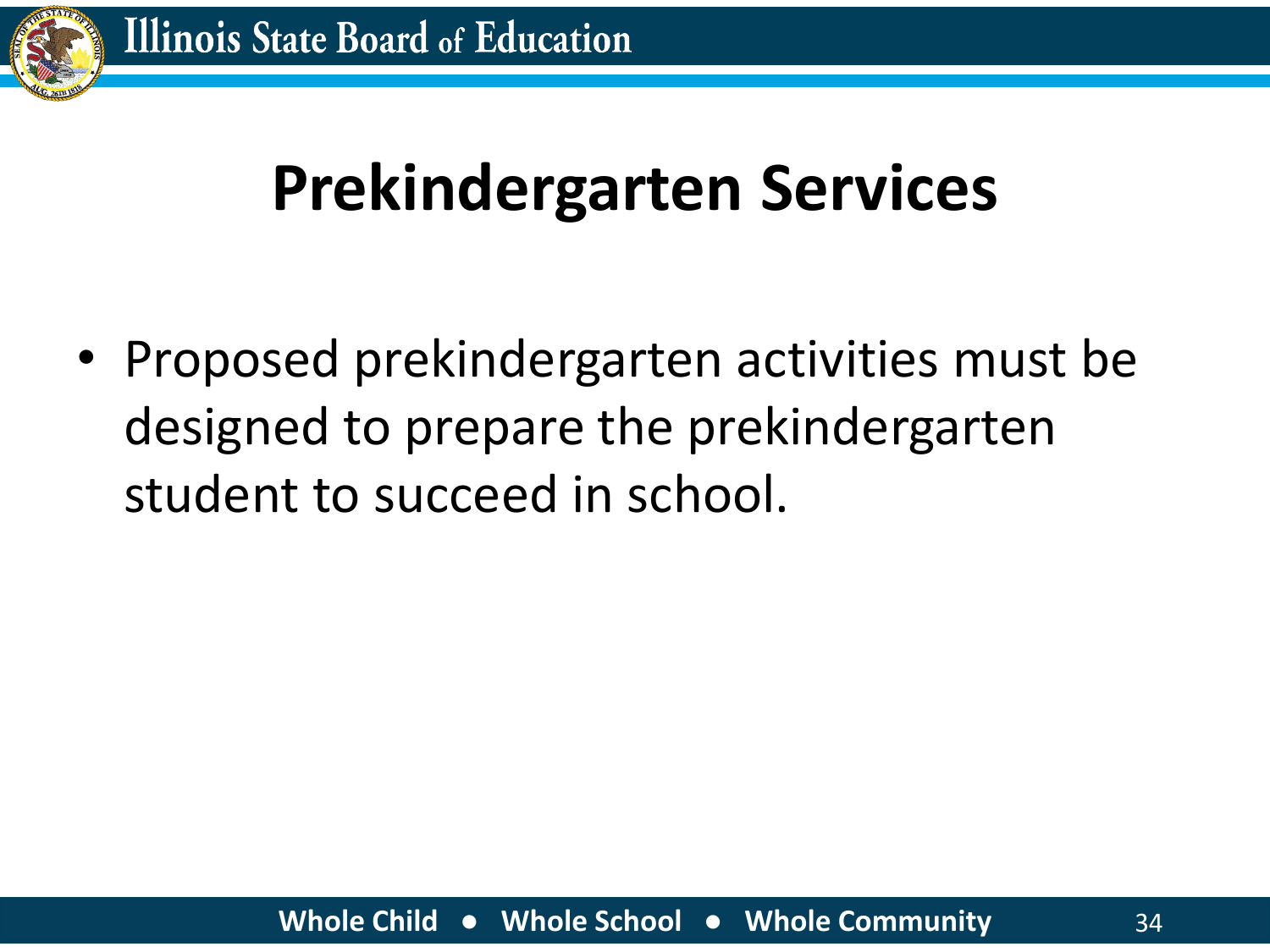

### **Equitable Participation of Private and Public School Students**

- **Must** consult with public/private school officials during the design and development of the services described in the application
- Program services **must** be secular, neutral, and non-ideological
- Sign off is required—Attachments 11A and 11B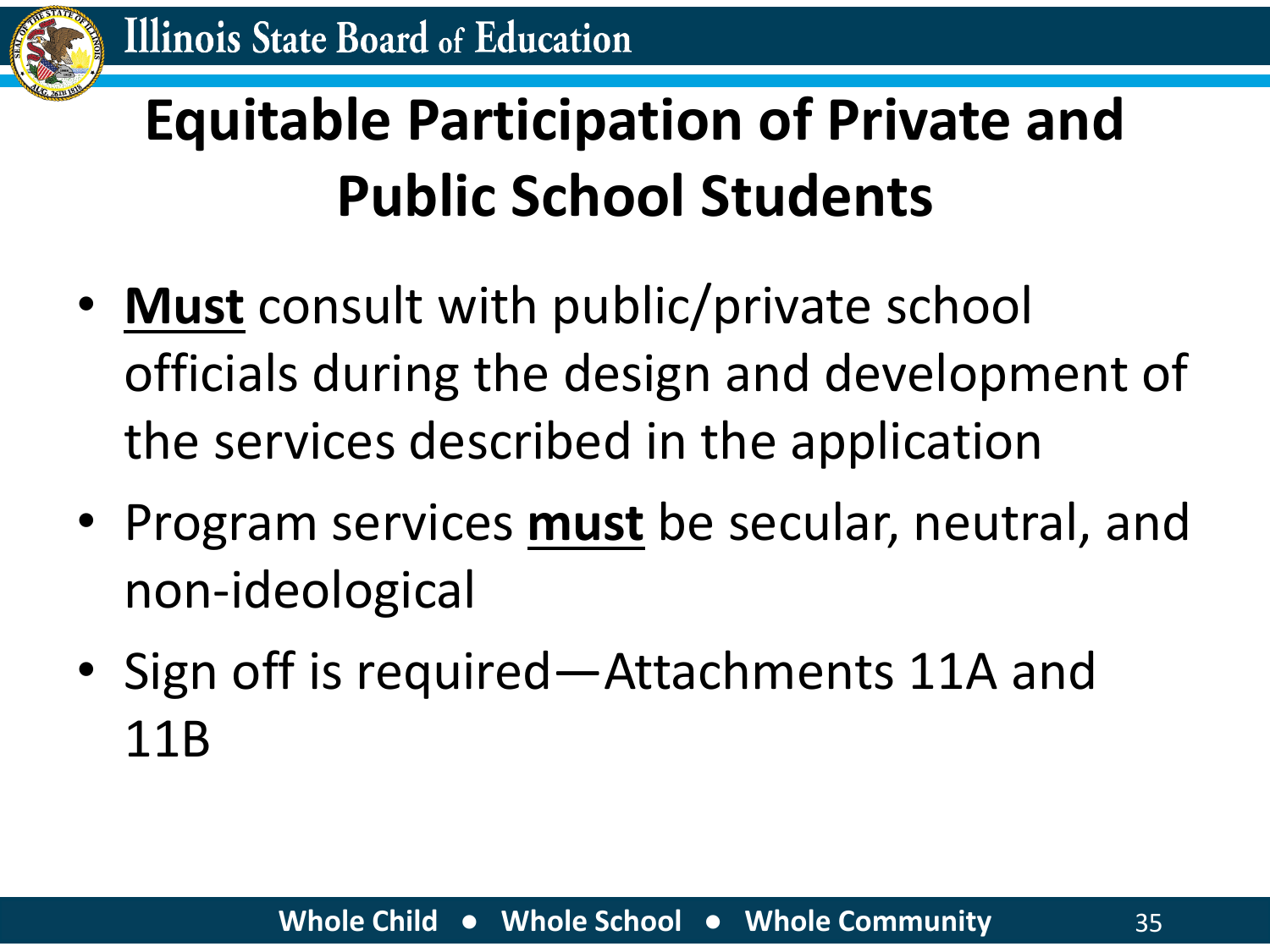

# **Professional Development**

- Professional development activities that support the delivery of high quality programs and are pursuant to the needs of the program
- Out of state travel requests are **required** prior to utilizing the grant funds for this purpose except for the 21st CCLC Summer Institute.
- All grantees must attend ISBE sponsored workshops and trainings, and as such, applicants are advised to include funding requests in their proposals appropriate to the travel costs associated with attendance at required professional development activities.
- You for Youth portal should be incorporated in your professional development plan.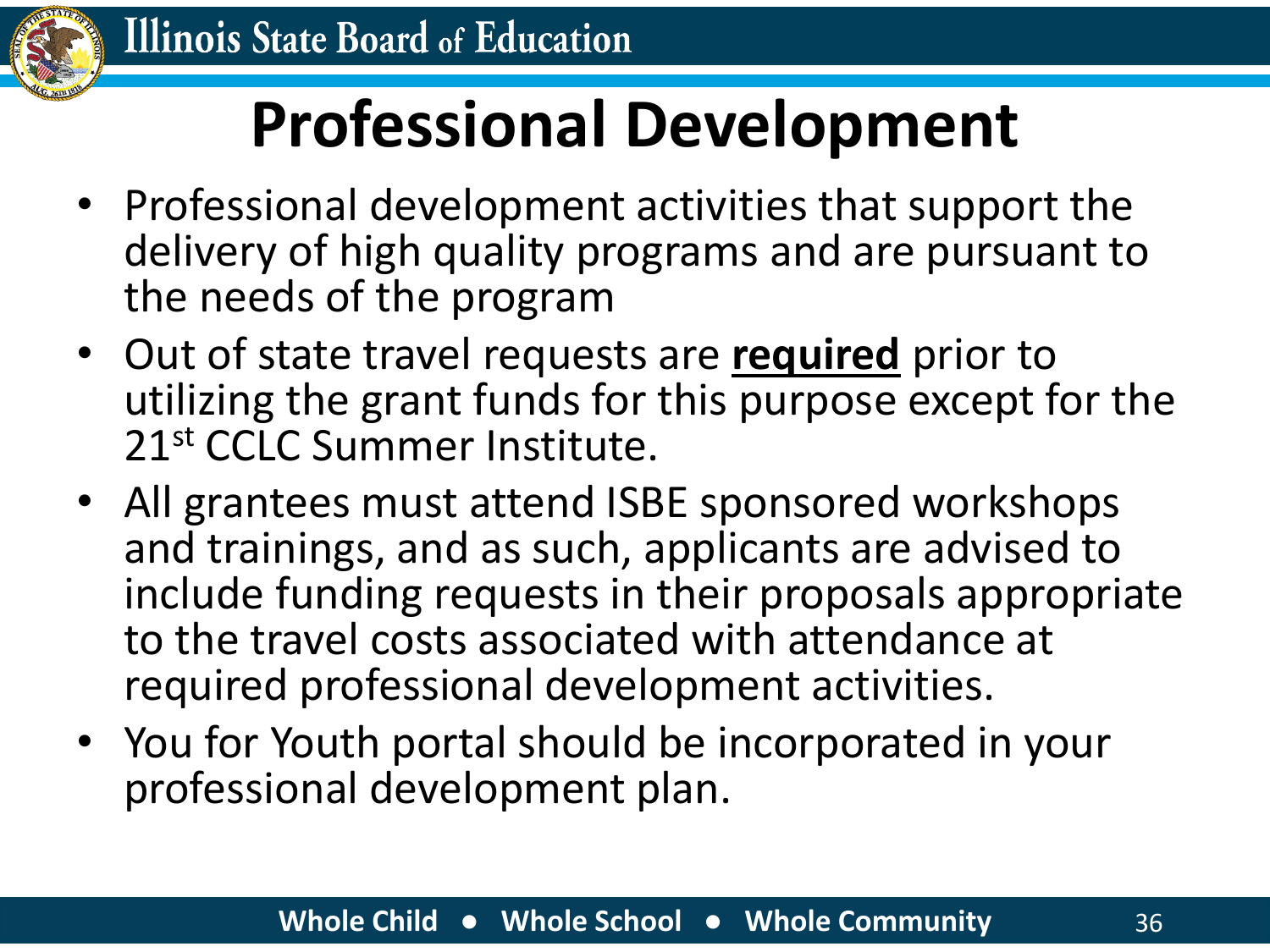

#### **ISBE Sponsored Professional Development**

Required workshops

- New Grantee Workshop for all grantees awarded under this RFP
- Annual Fall Kickoff Workshop
- Annual Spring Workshop
- Other opportunities as announced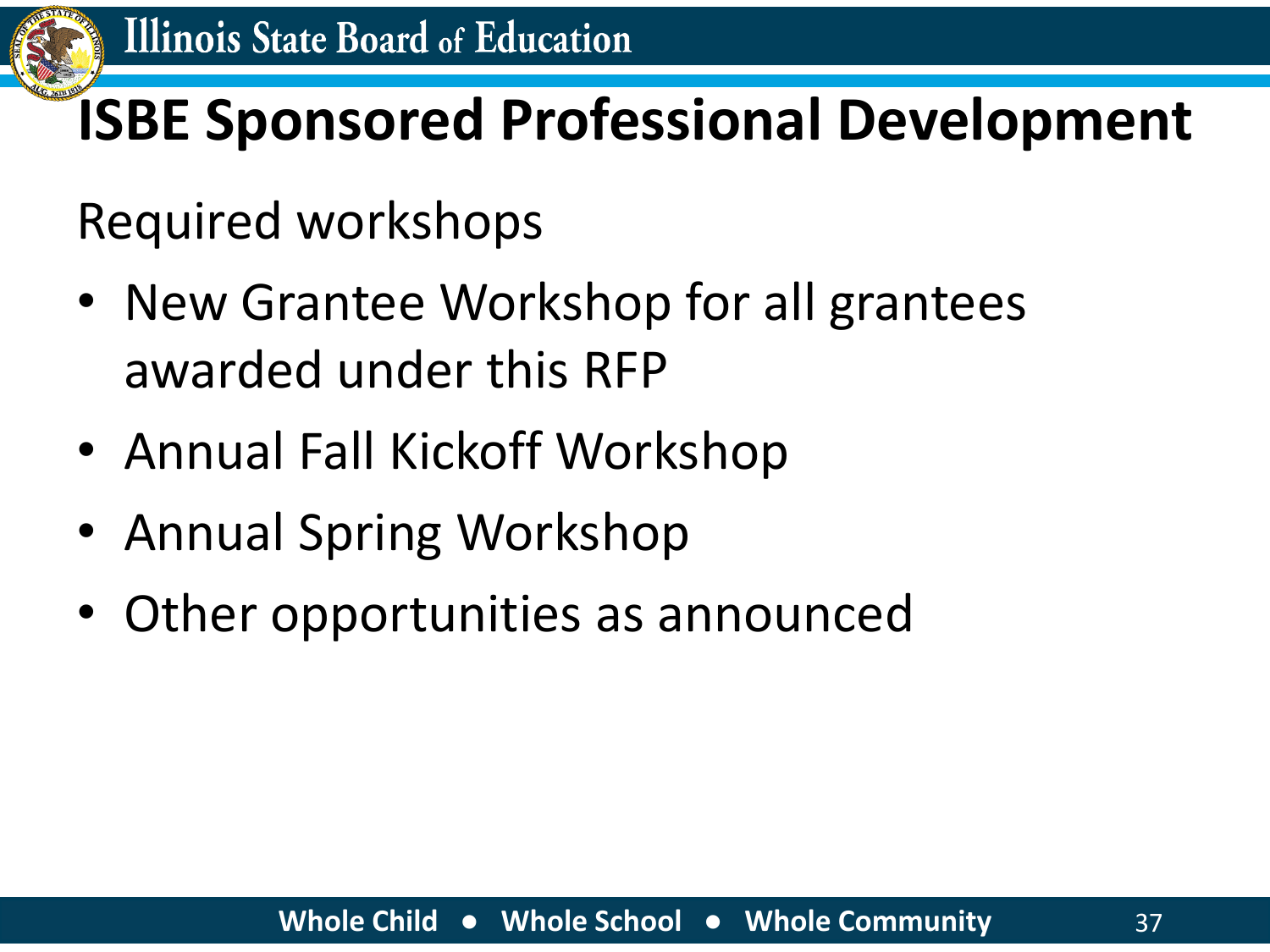

# **EVALUATION** 21st CCLC

**Whole Child ● Whole School ● Whole Community** 38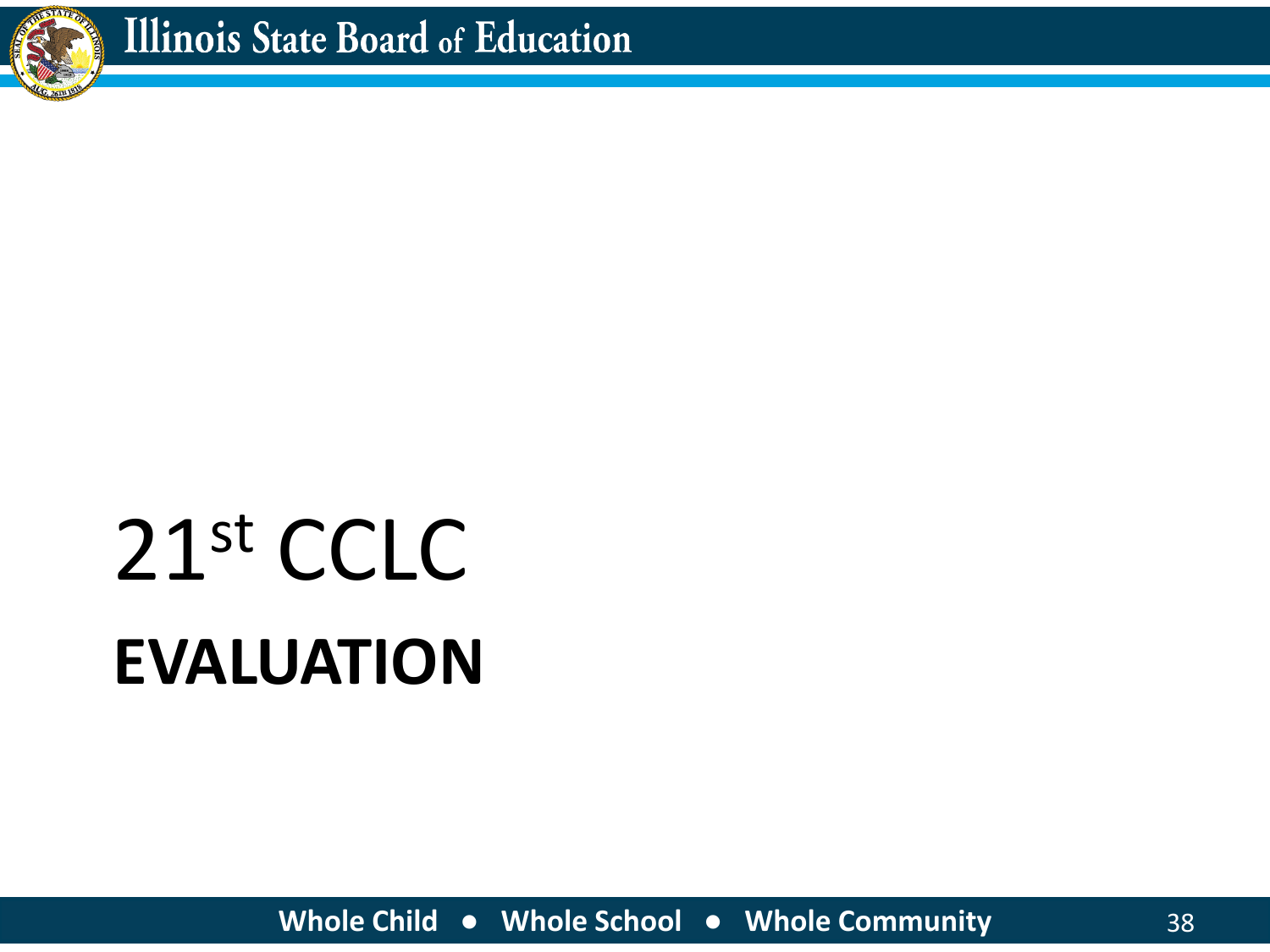

#### **Measures of Effectiveness**

21st CCLC programs **must** be based on

- An assessment of objective data regarding the need for before and after school programs and activities in the schools and communities
- An established set of performance measures aimed at ensuring the availability of high quality academic enrichment opportunities
- If appropriate, evidence based research that the program or activity will help students meet the State academic standards and local academic standards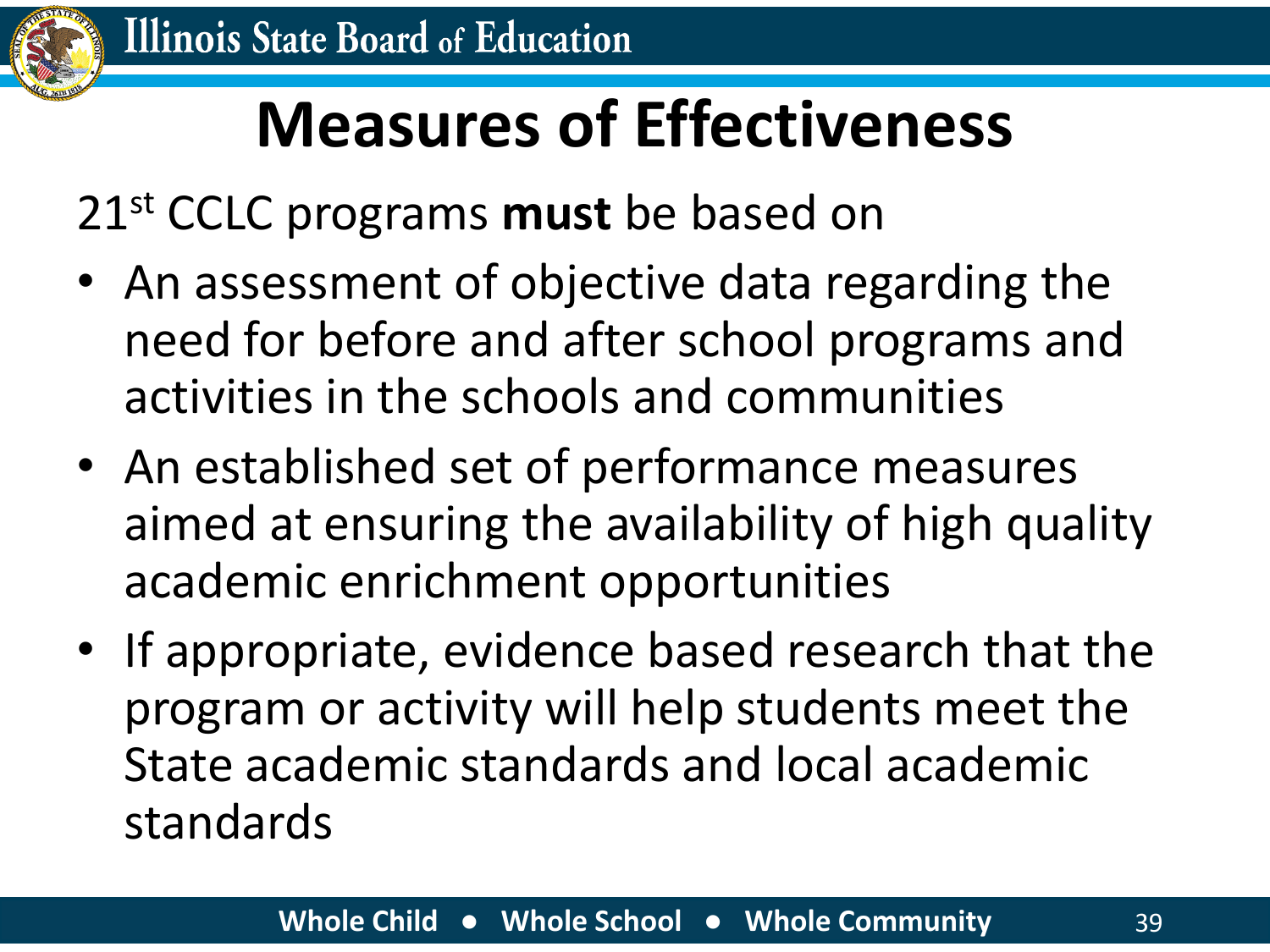

### **Evaluation Requirements**

State Evaluation participation is **required** (data collection and submission)

Annual local evaluation is **required**

- **Must** assess the quality of the academic enrichment component and the academic progress of the children enrolled in the 21st CCLC program
- **Must** be based on the measures of effectiveness
- **Must** evaluate the implementation of the statewide objectives and goals and objectives and goals submitted as part of the initial grant proposal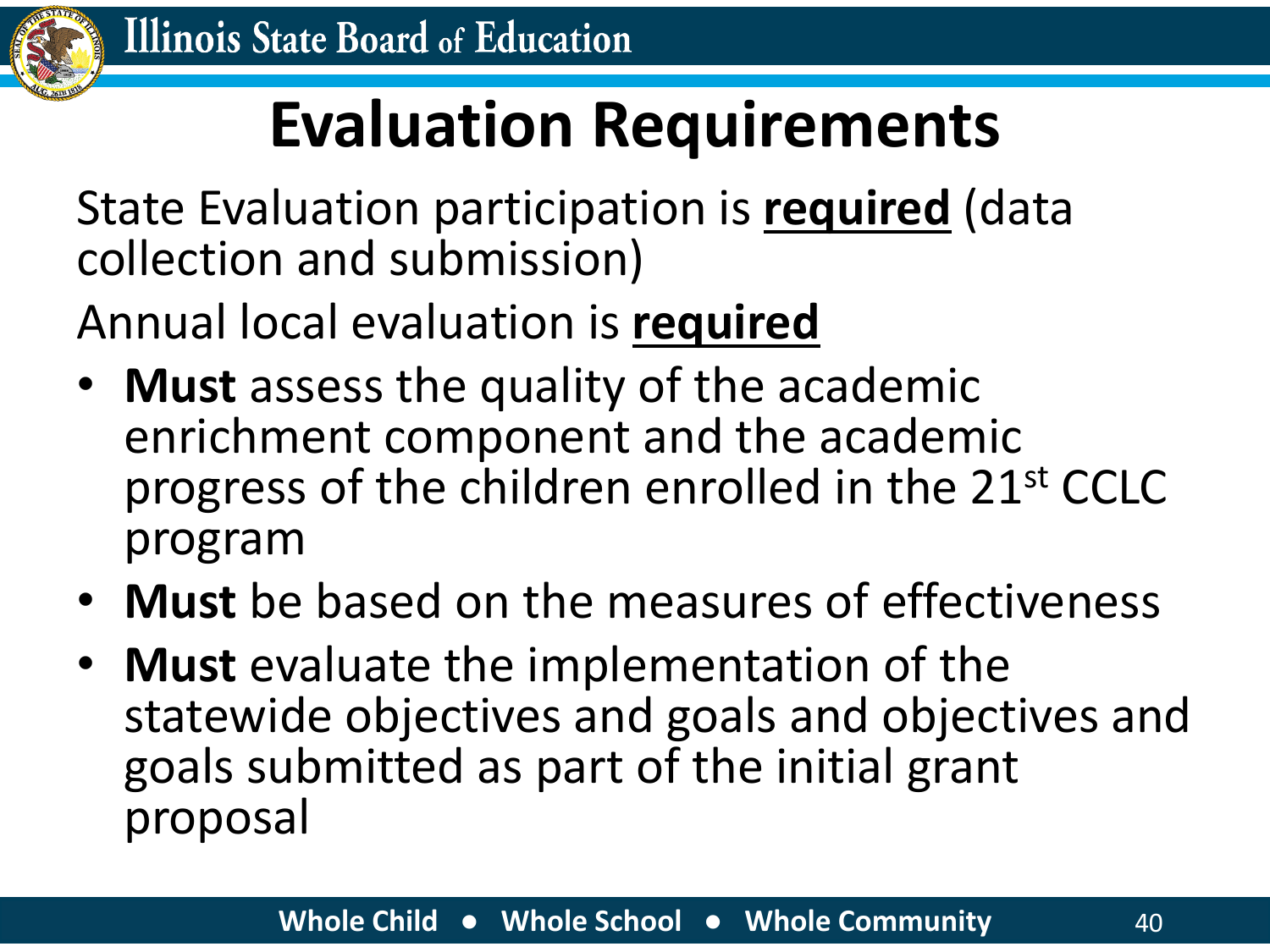

## **Local Evaluation Requirements**

#### Results **must** be:

- Used to show progress in meeting goals and objectives
- Used to refine, improve, and strengthen the program
- Made available to the public and ISBE upon request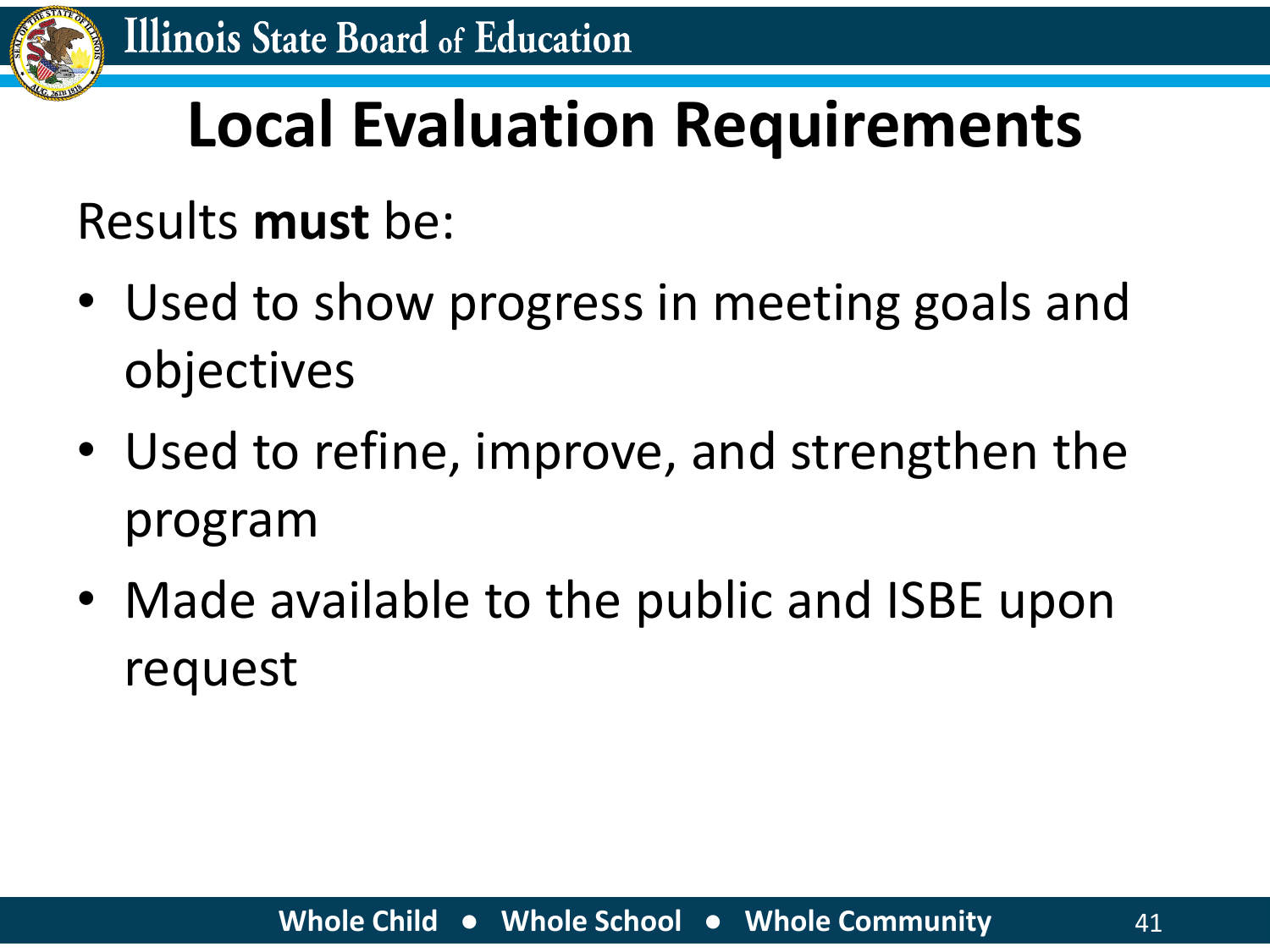

## **Local Evaluation Plan Requirements**

- Provide a compelling rationale for the selected approach;
- Be technically sound;
- Be clearly tied to the state and local goals and objectives;
- Describe the methods to be used to gather, organize, analyze, and present data;
- Identify the quantitative and qualitative data to be collected
- Facilitate the collection of both formative and summative evaluation data
- Indicate who is responsible for the evaluation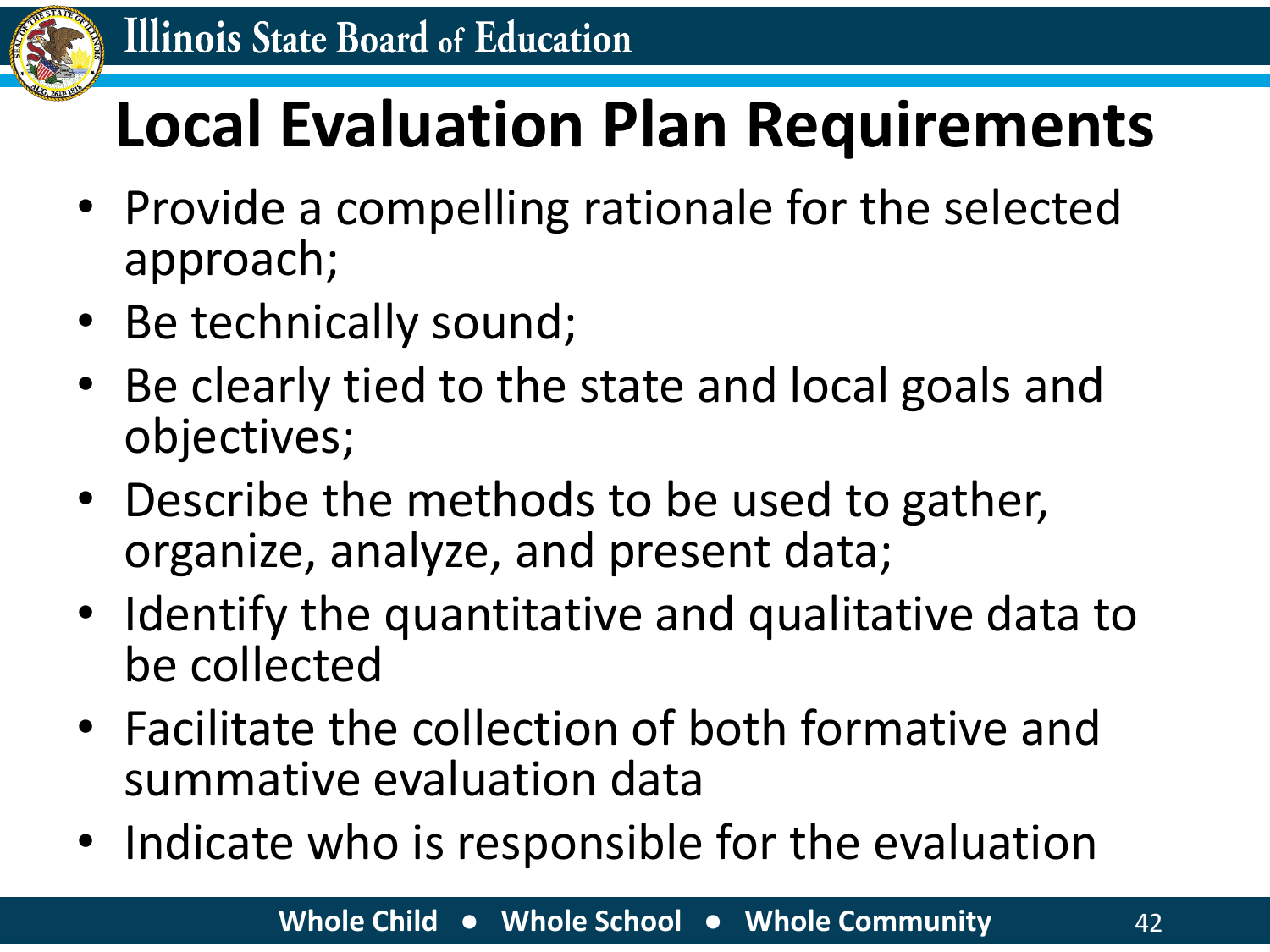

#### **Local Evaluation Plan Requirements**

- Provide the organizational structures that will be employed to oversee the evaluation processes;
- Indicate how the resulting recommendations will be incorporated into the program on an annual basis for continuous improvement;
- Describe the process to disseminate the information from the evaluation.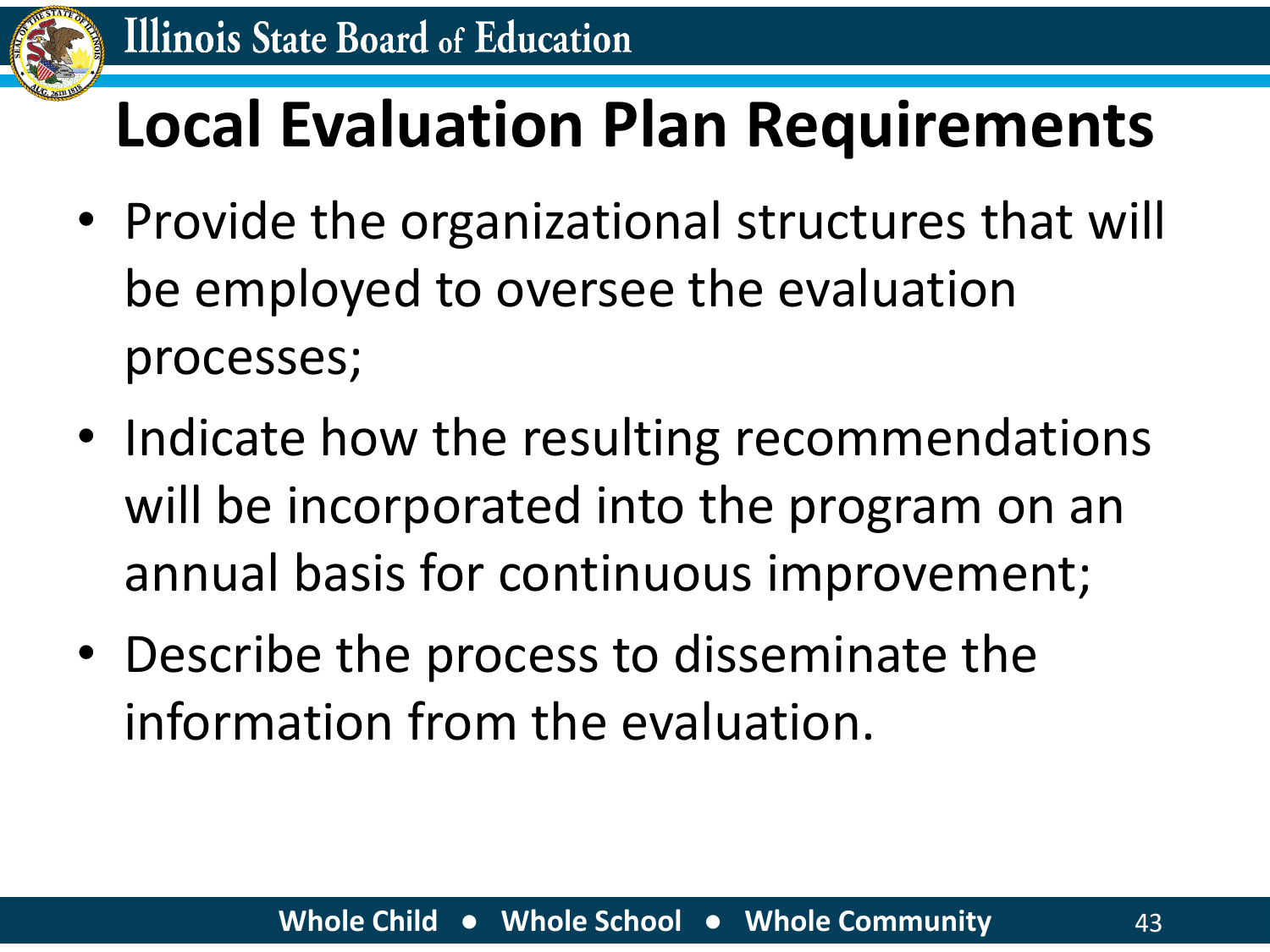

#### **Additional Evaluation Requirements for Previously Funded Programs**

- Indicate whether the evaluation from the previous grant cycle will be maintained or modified, and provide a rationale for the proposed changes or for continuing to conduct the evaluation as previously approved;
- Describe fully the evaluation process that is being proposed for the new grant cycle;
- Describe how evaluation results from the previous grant cycle were used to make changes to the program;
- Local evaluations should be on file for the past three years of the previous grant with ISBE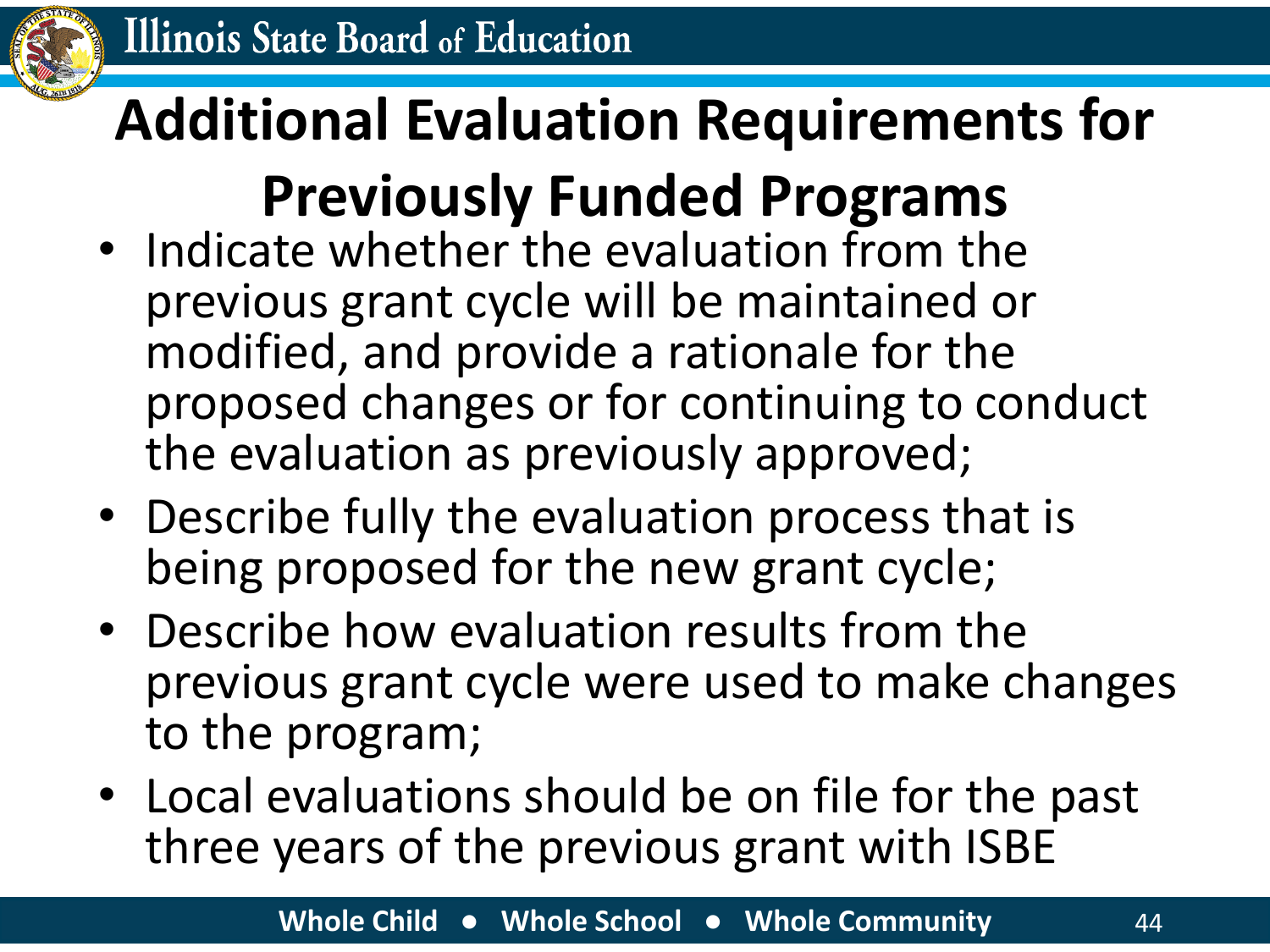

## **Program Monitoring**

- Grantee will be assessed for risk through the Grant Accountability and Transparency Act (GATA)
- Monitored for implementation and fidelity by ISBE
- Grantees will participate in a self-assessment survey, desk audits or on-site audits
- Some grantees will receive a financial audit from ISBE Federal and State Monitoring Division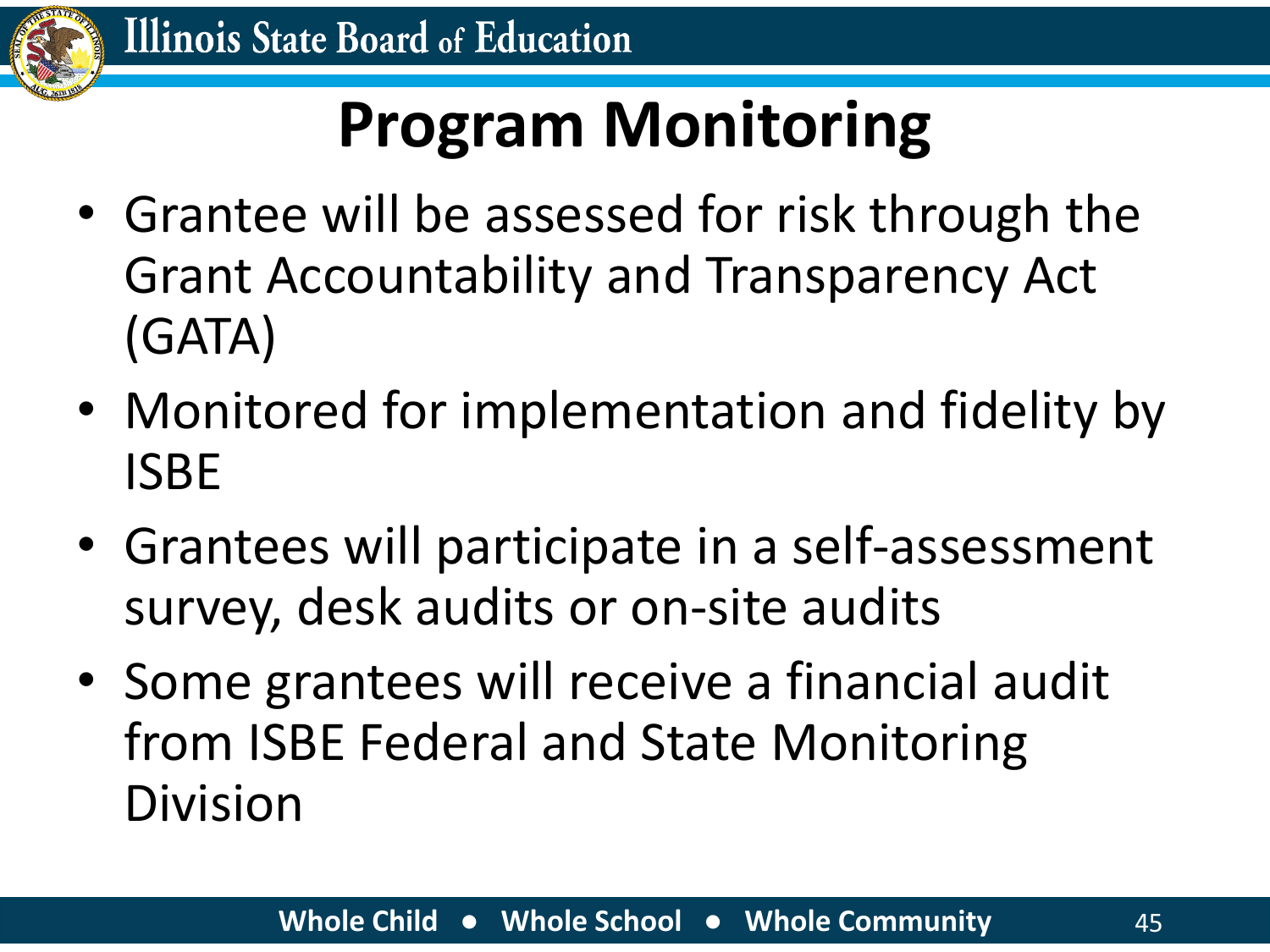

# **COMMUNITY CONNECTIONS 21st CCLC**

**Whole Child ● Whole School ● Whole Community** 46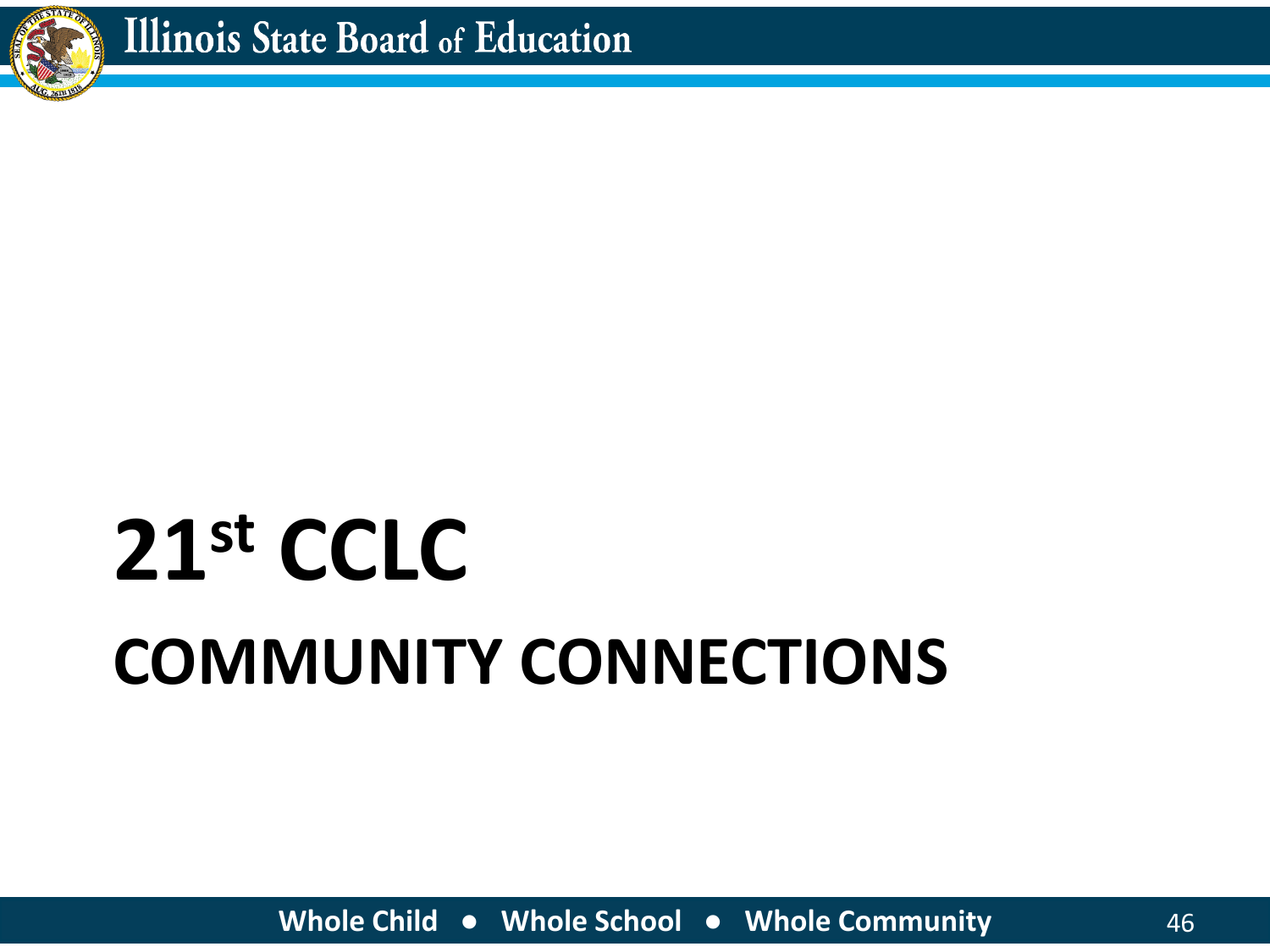

## **Public Notice of Intent**

- In an effort to generate community partnerships, applicants must give 45 days prior notice to the community of their intent to submit an application for a 21<sup>st</sup> CCLC grant
- Venues such as newspapers, public websites, and community meetings
- Evidence of this action is not required to be submitted as part of the proposal but evidence/documentation must be maintained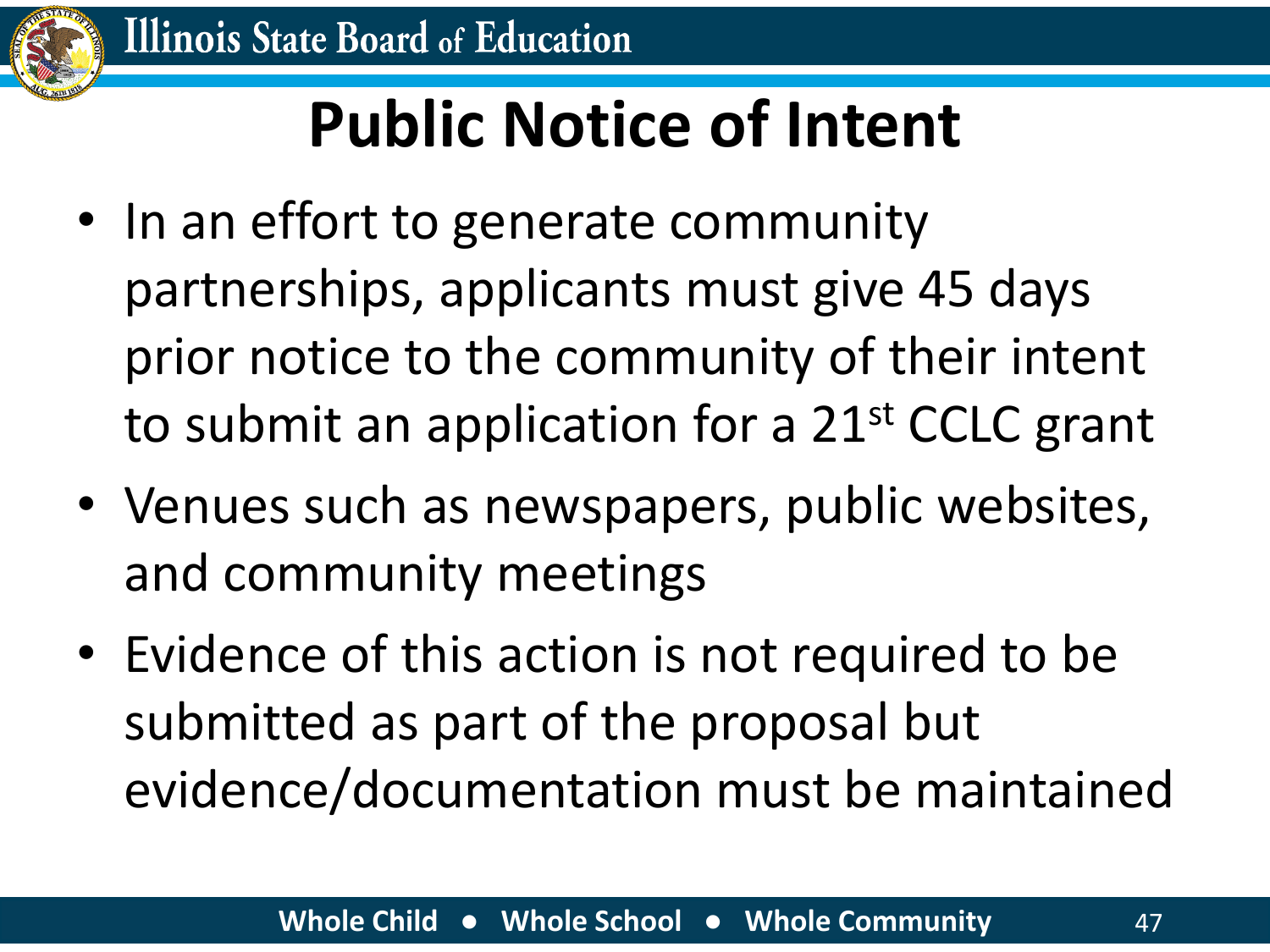

## **Community Partnerships**

Applicants should execute letters of agreement with those entities that will serve as community partners. These letters can be submitted as an attachment to the proposal and should describe the role and responsibilities of the partner including any cash or in-kind services.

Letters should be signed by the chief executive officer or persons authorized to commit the partner's staff and/or resources.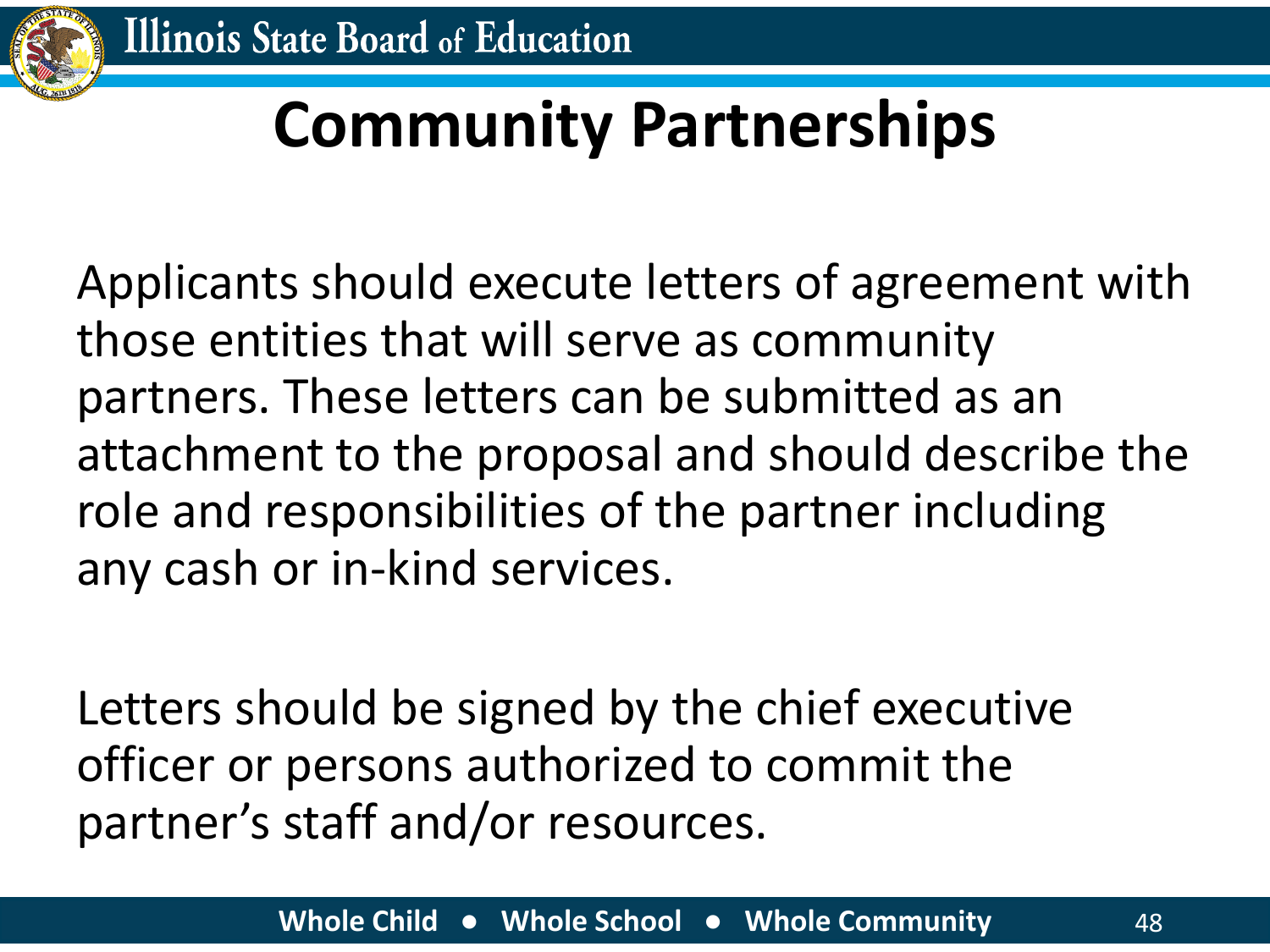#### **Memorandum of Understanding for Joint Applications**

- The commitment to a partnership for the implementation of the 21<sup>st</sup> CCLC program in a MOU. The MOU must be established and signed by the LEA, the principal at each school, and any other organization included as a coapplicant.
- MOUs must be submitted with the proposal as an Attachment B.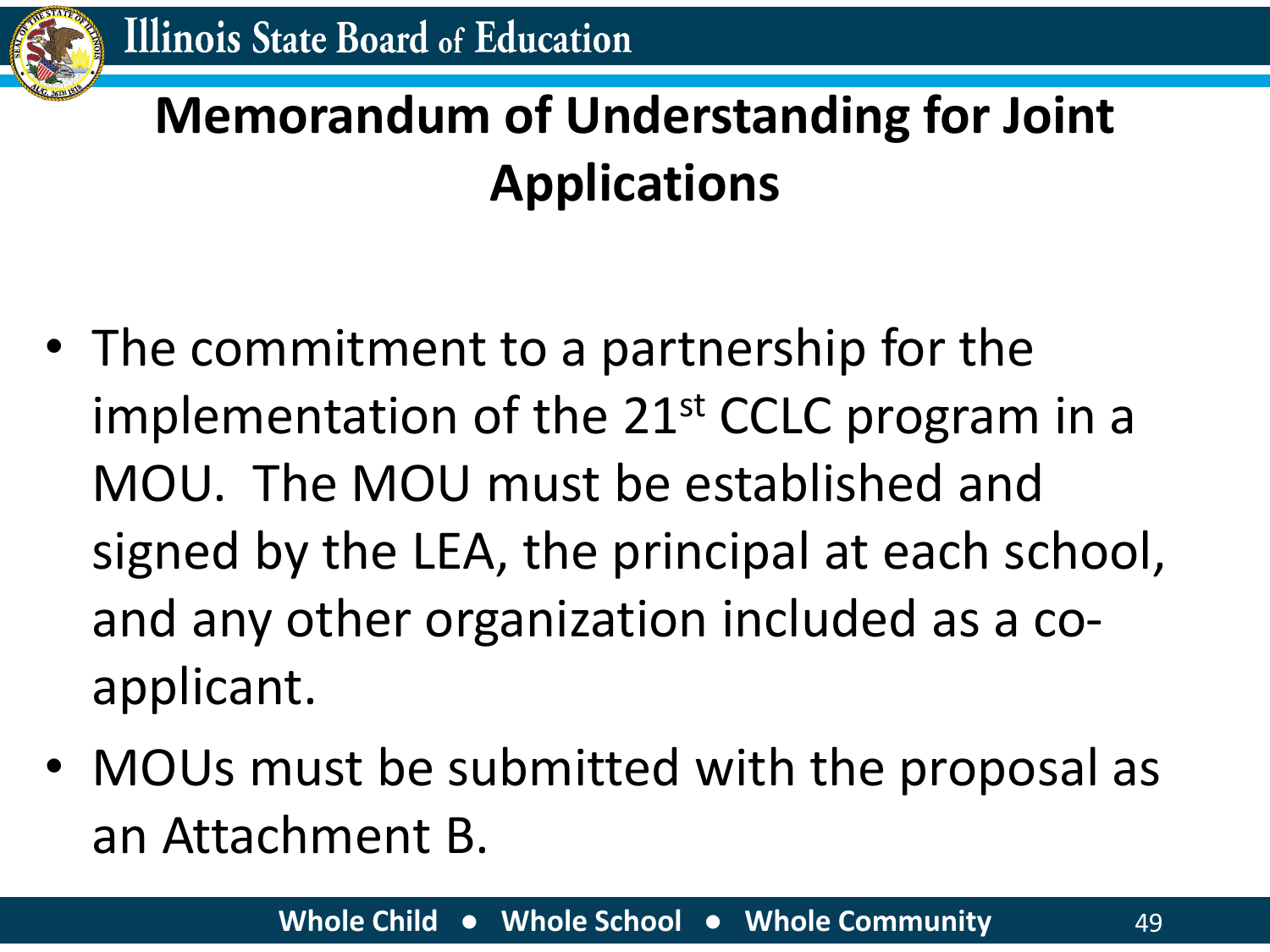

#### **Memorandum of Understanding for Joint Applications**

- A description of the collaboration among the co-applicants regarding the planning and design of the program.
- An assurance that the program was developed together with the LEA, the building principals, and the teachers, and that the program will be carried out in collaboration with all parties;
- A description of each coapplicant's role in the delivery of services;
- An explanation of how resources will be shared to carry out each co-applicant role;
- An explanation of how each coapplicant will have significant and ongoing involvement in the management and oversight of the program;
- A description of how the students will be chosen for the program;
- A clear description of the linkage between the school day and 21st CCLC programming; and
- A description of how and when data, surveys and information about the 21<sup>st</sup> CCLC will be collected, compiled and shared over the term of the grant.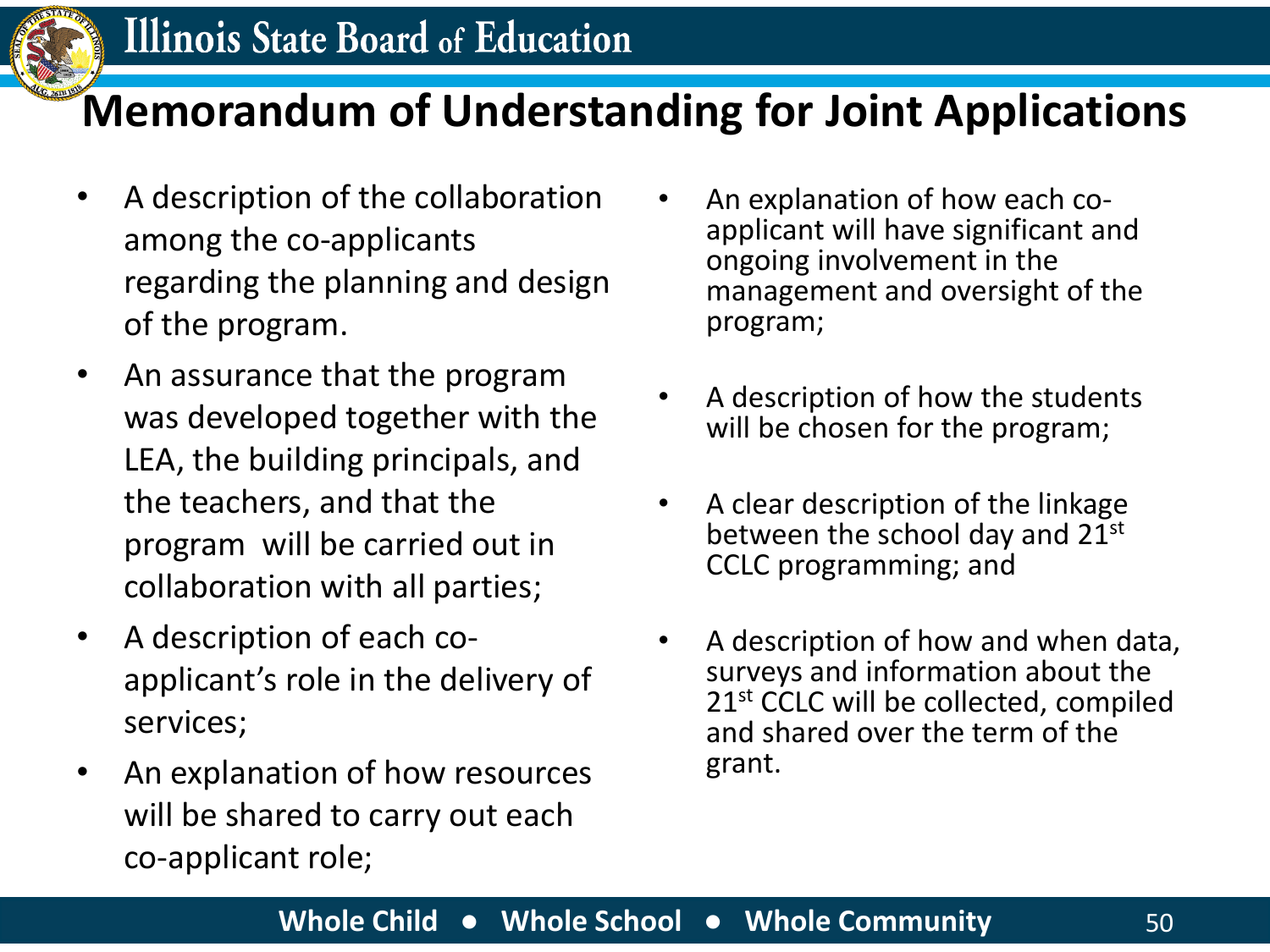

## **Sustainability Plan (7A & 7B)**

Sustainability- how the grantee will maintain the size and scope of the program when 21<sup>st</sup> CCLC funding ends

New Applicants- project other sources of funding (e.g., grants received, donations, in-kind services, and fundraising efforts)

Previously Funded- also include a list of previous sources and if those sources will be used in the new grant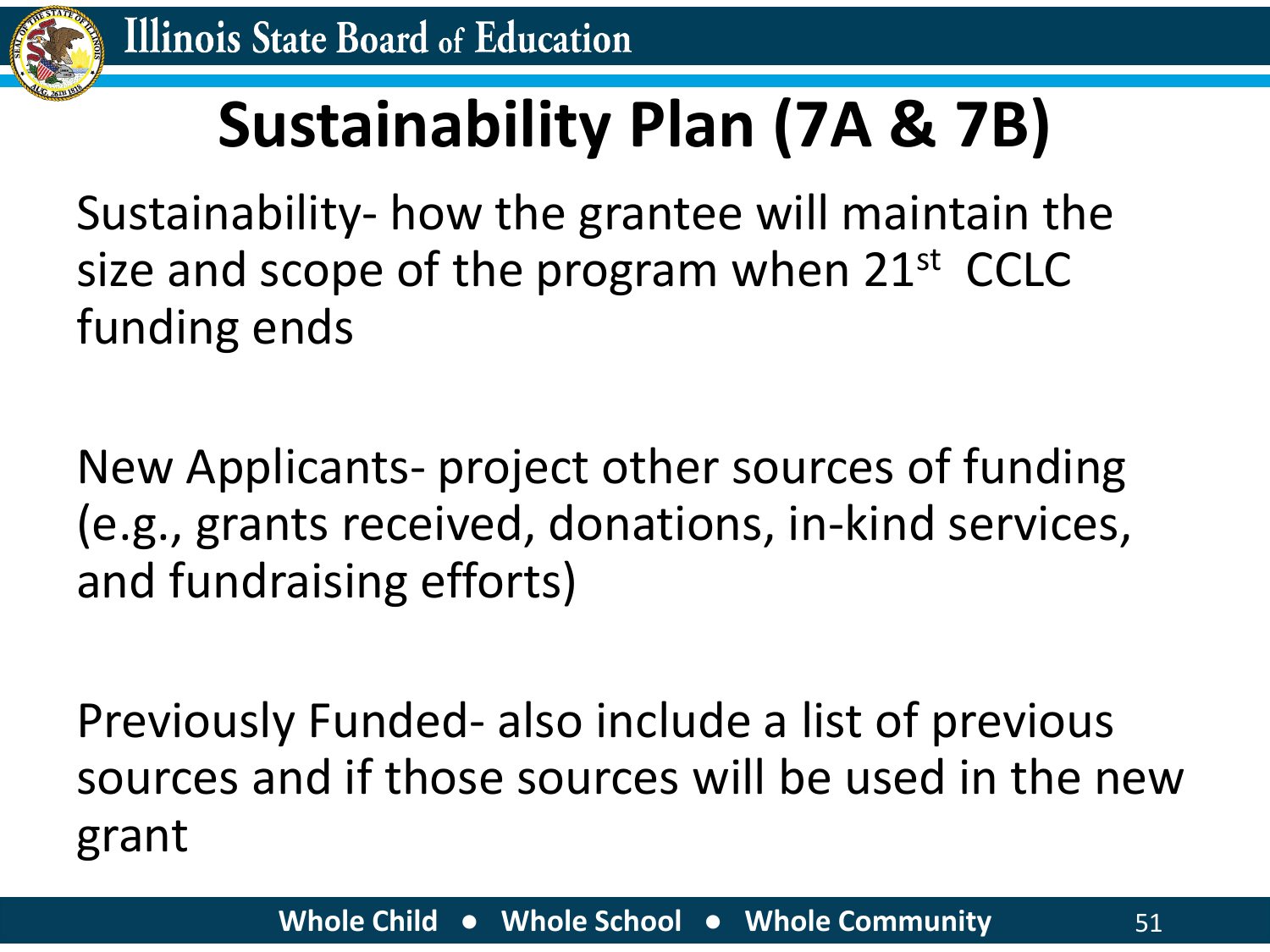

# **FUNDING INFORMATION** 21st CCLC

**Whole Child ● Whole School ● Whole Community** 52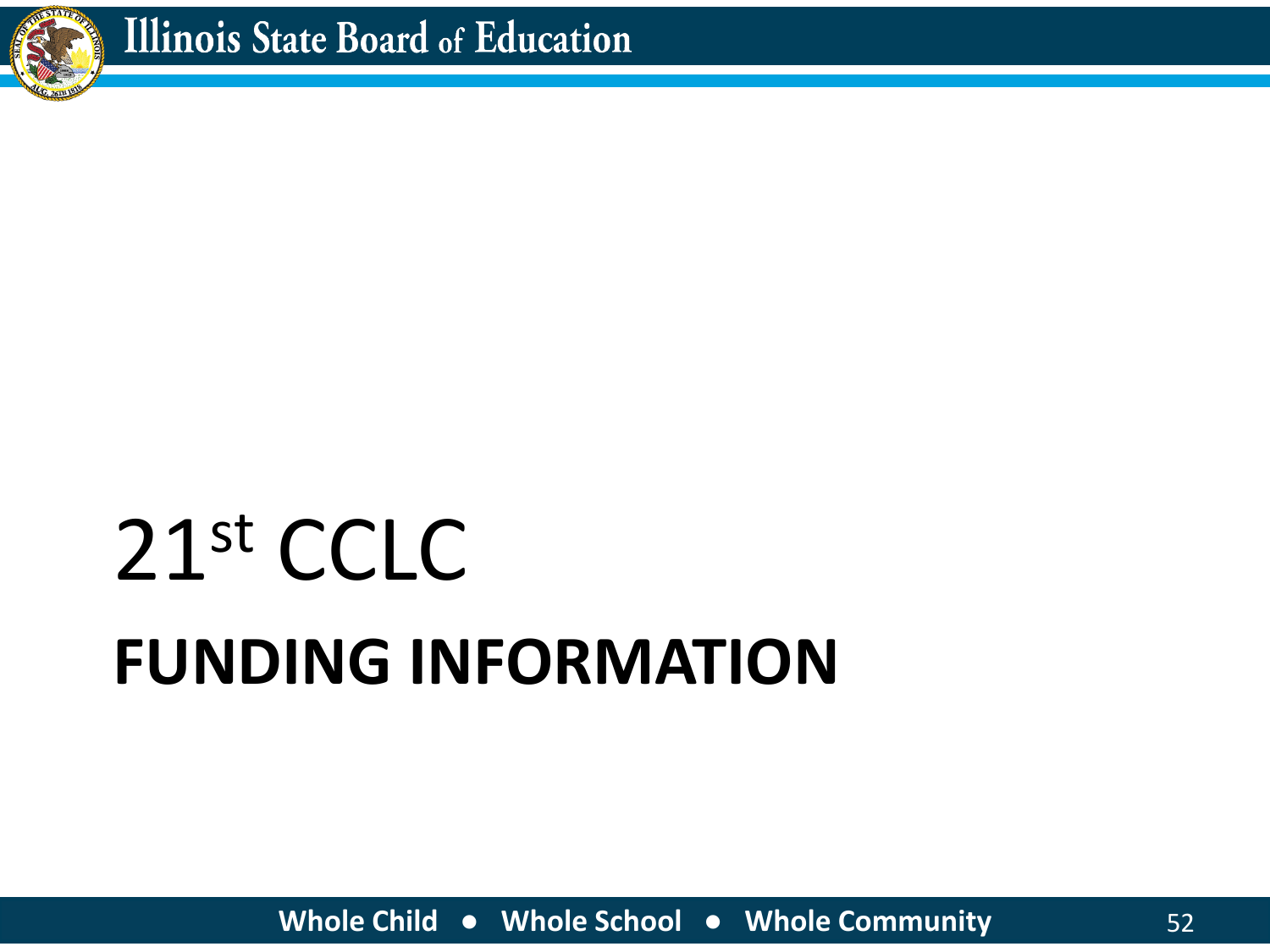

#### **Funding Requirements During the Grant Period**

All grant funds disbursed to administer the 21<sup>st</sup> CCLC program and all related services must be handled in accordance with the authorizing legislation, the corresponding federal guidance, the *State and Federal Grant Administration Policy and Fiscal Requirements and Procedures*  handbook, and 23 Illinois Administrative Code 100.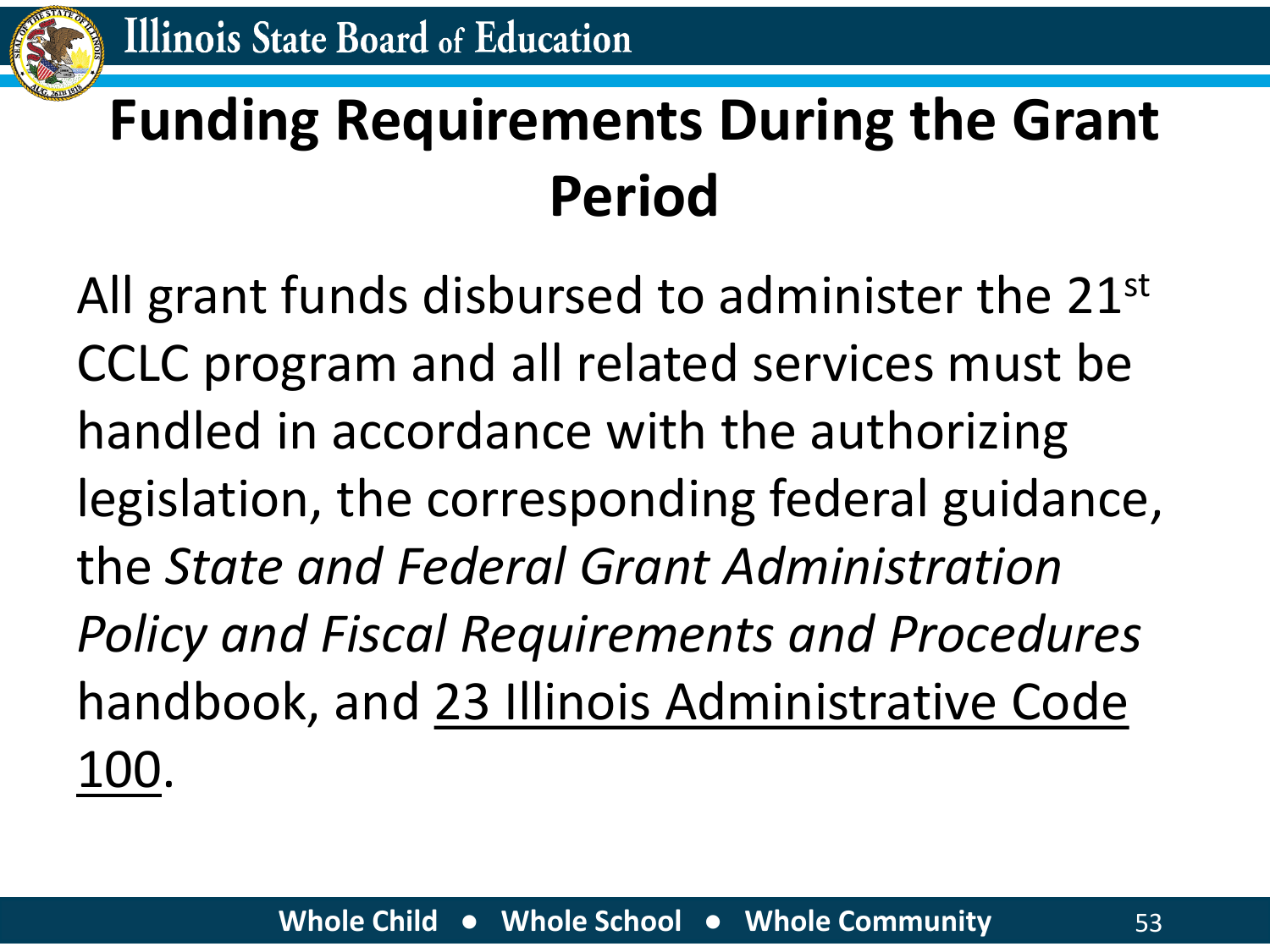

## **Budget**

- **Must** align with proposed activities, number of students and families to be served, staffing levels, goals and objectives and evaluation services.
- Appropriate function and object codes should be used as outlined in the fiscal policy and procedures handbook.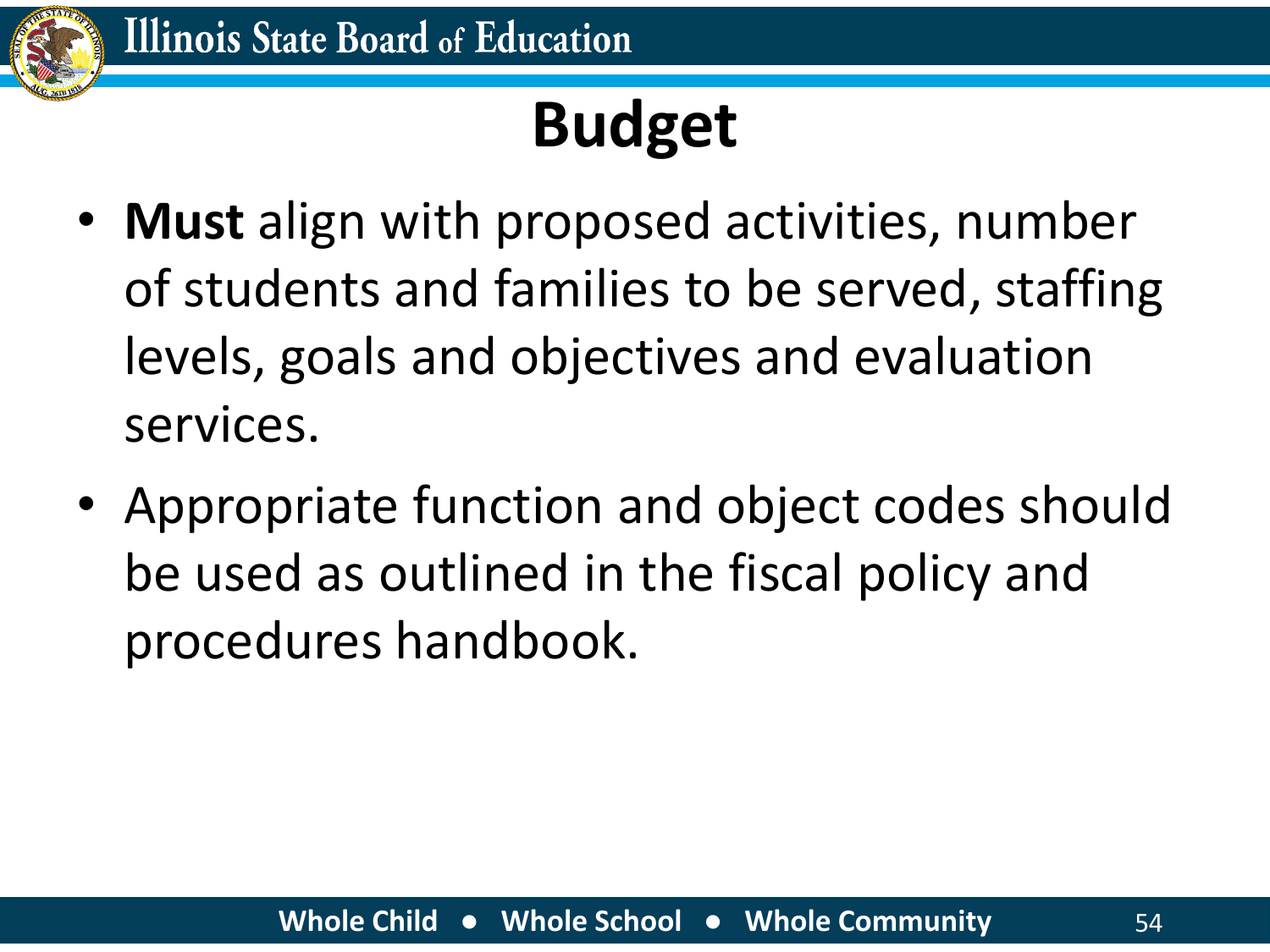

### **Allowable Uses of Funds**

- Program implementation costs
- Indirect costs
- Administration (Not to exceed 2%.) Indirect costs will be in addition to the administration costs-Not combined
- Professional development
- Instructional staff
- Transportation costs
- Technology—require prior approval
- Subcontracting
- Program evaluation
- Food costs for family members for meetings that take place during mealtimes up to \$10 per person and food used for culinary classes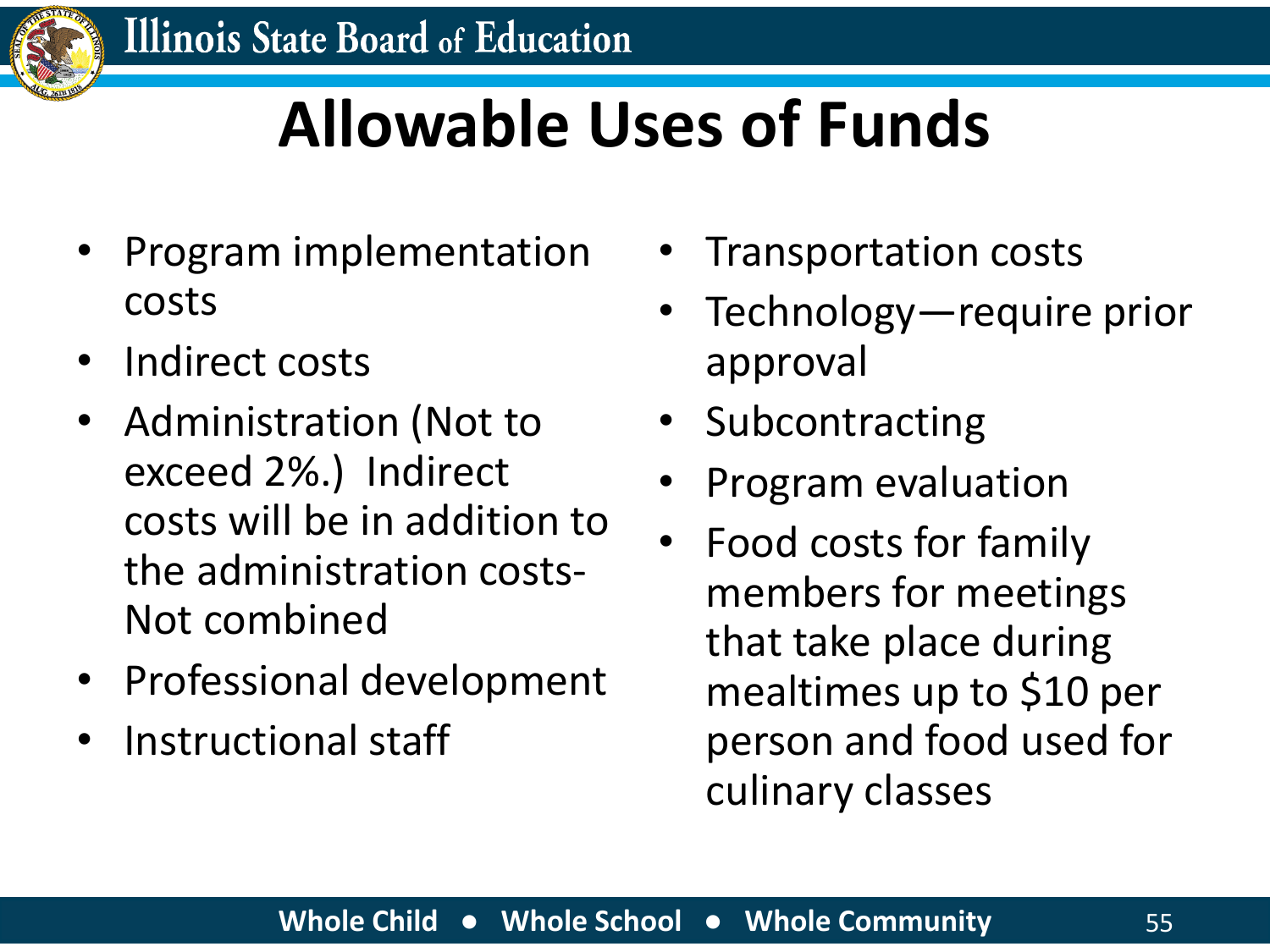

#### **Non-Allowable Use of Funds**

- Proposal preparation costs
- Pre-award costs
- Overnight or out of state travel for student
- Food for students (i.e. snacks, meals, etc.)
- Food for professional development events, faculty, staff, or administrative meetings for staff in any setting
- Clothing
- Non-educational incentives of gift cards, cash, gas cards, movie passes, clothing, or other unreasonable costs
- Purchase of equipment without prior approval from ISBE—computers, printers, scanners, etc., regardless of cost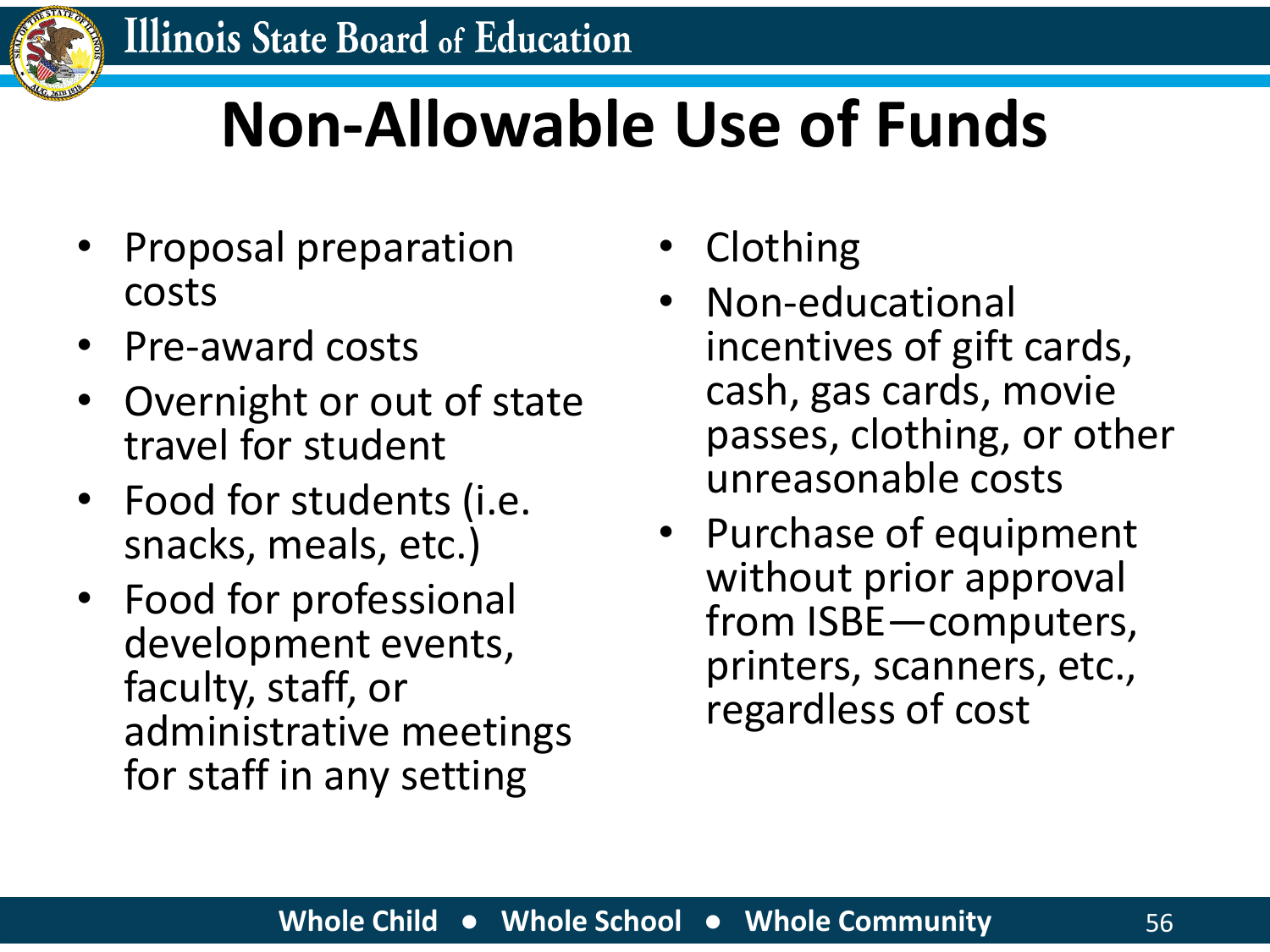

#### **Non-Allowable Use of Funds**

- **Furniture**
- Staff events that include retreats, lock-ins, or other events of a similar nature
- Field trips that are purely recreational in nature (have no academic support)
- Membership dues to organizations
- Promotional or marketing items (mugs, pens, totes, banners, etc.)
- Decorative items
- Capital improvements such as facility construction, remodeling, or renovation
- Classes previously offered and paid for by district or other fund sources
- Supplanting federal, state, or local funds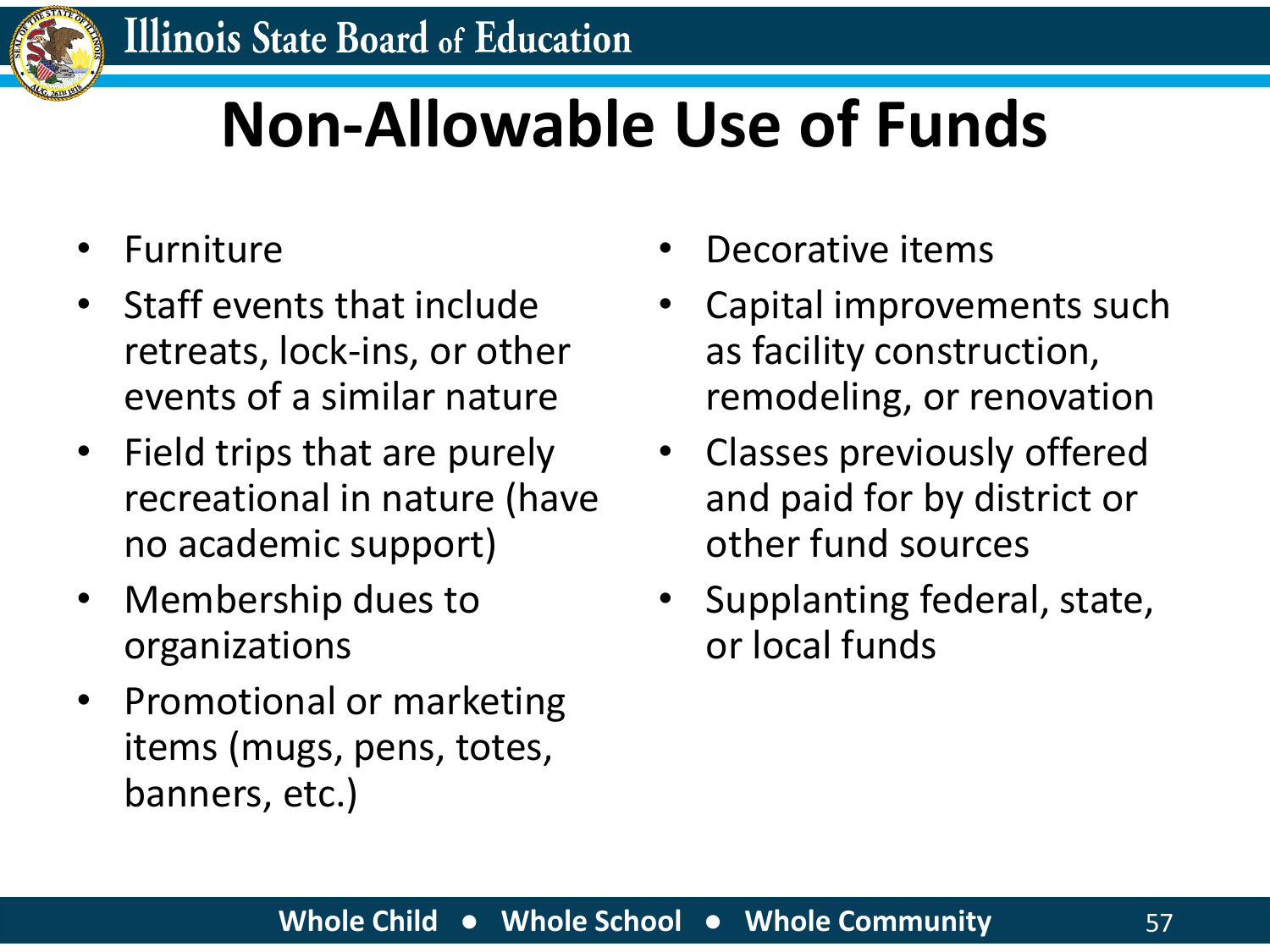

## **Continuation Funding**

Receiving funds in remaining years requires:

- Complete an annual *Continuation Renewal for Funding*
- Submission of written project evaluation and 21APR data
- Results of monitoring efforts
- Submission of quarterly Periodic Performance Reports and make adequate progress to address the conditions in the grant

Grants are not automatically renewed.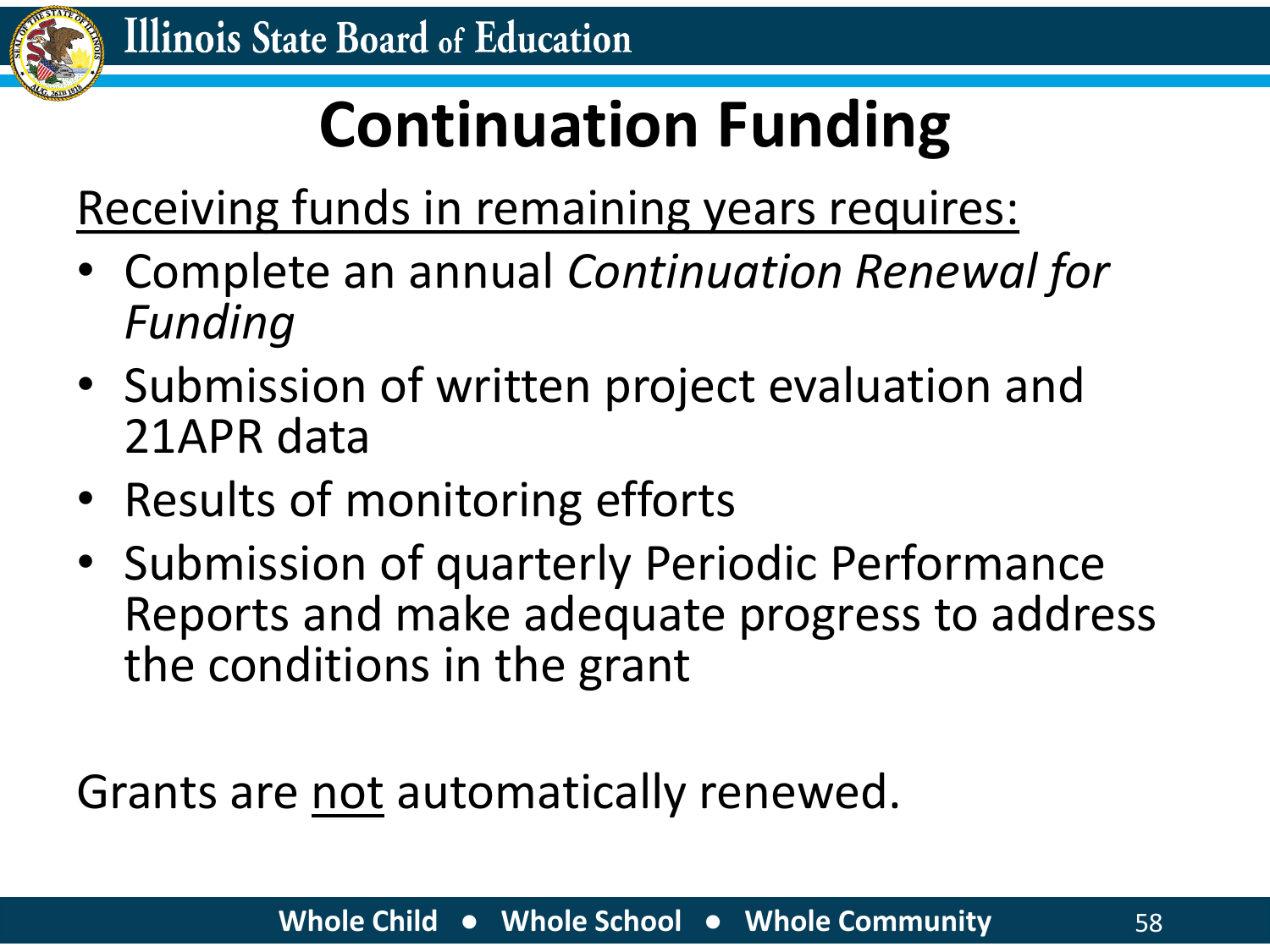

## **Supplanting**

Grantees **must** use funds for the purpose intended and to supplement and not supplant other federal, state, and local funds. This does not prohibit 21<sup>st</sup> CCLC funds from being used to continue programs where a previous grant has ended and other federal, state, or local funds are no longer available.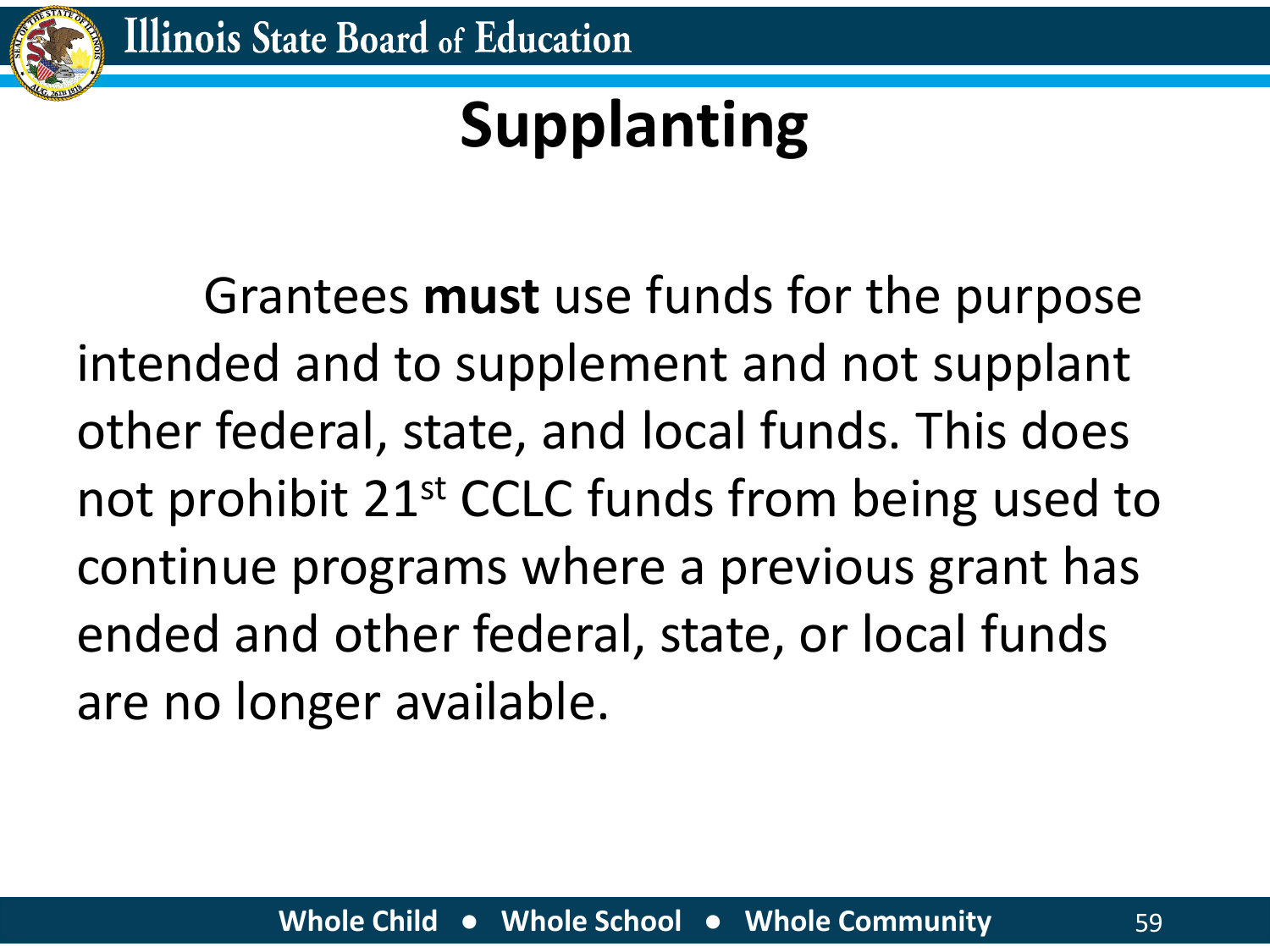

#### **Coordination of Resources**

Each applicant must be a good steward of public funds and take action to prevent the duplication of services.

Applicants should identify other federal, state, and local programs that offer before and after school and summer services and work to coordinate and/or combine efforts for the most effective uses of public resources.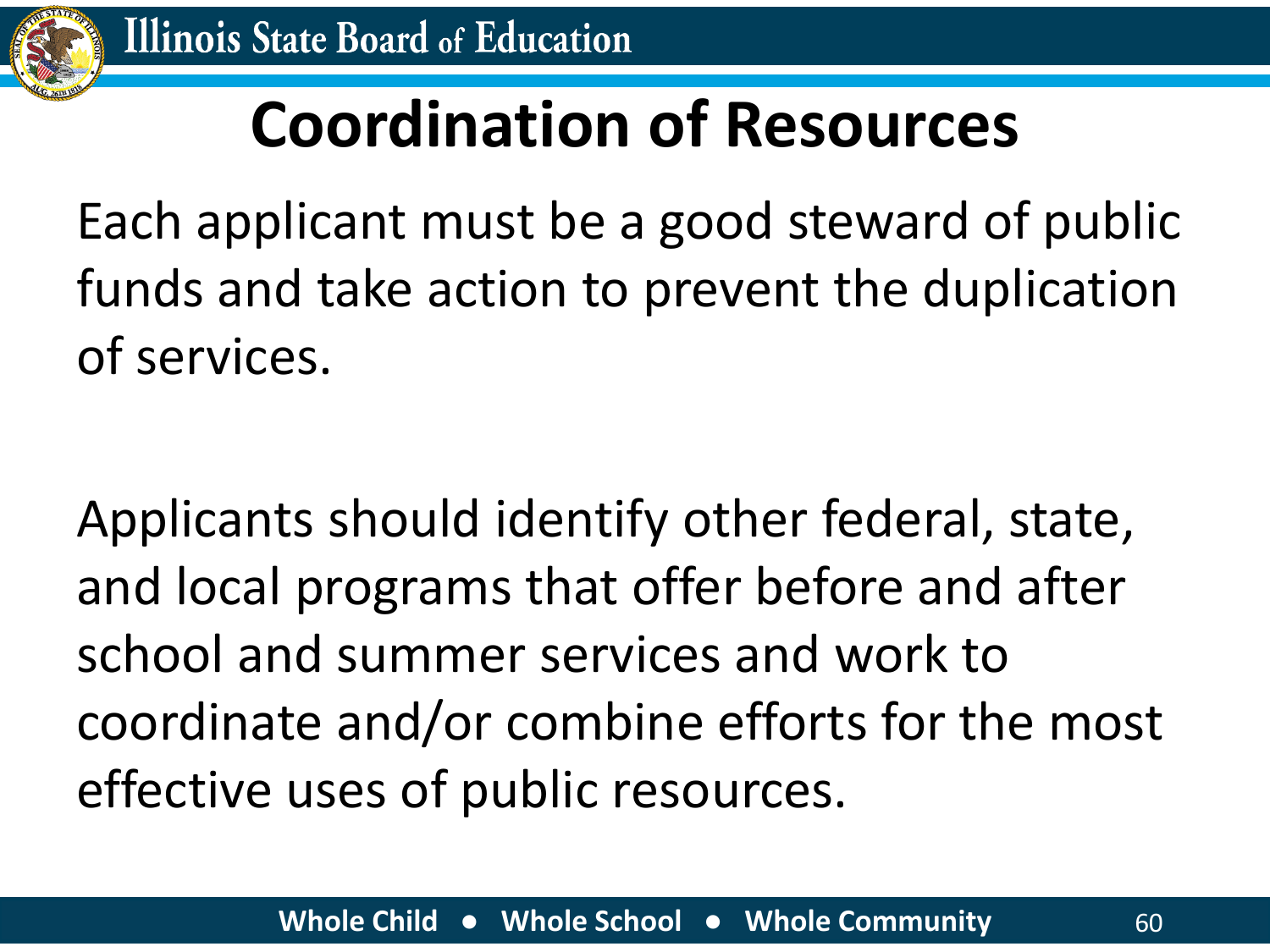

## **Flexibility of Funding**

Under ESSA, LEAs are provided certain flexibilities in the use of 21st CCLC funds as described below.

- Consolidation of Local Administration Funds
- Allowable ESSA programs
- Rural Education Initiatives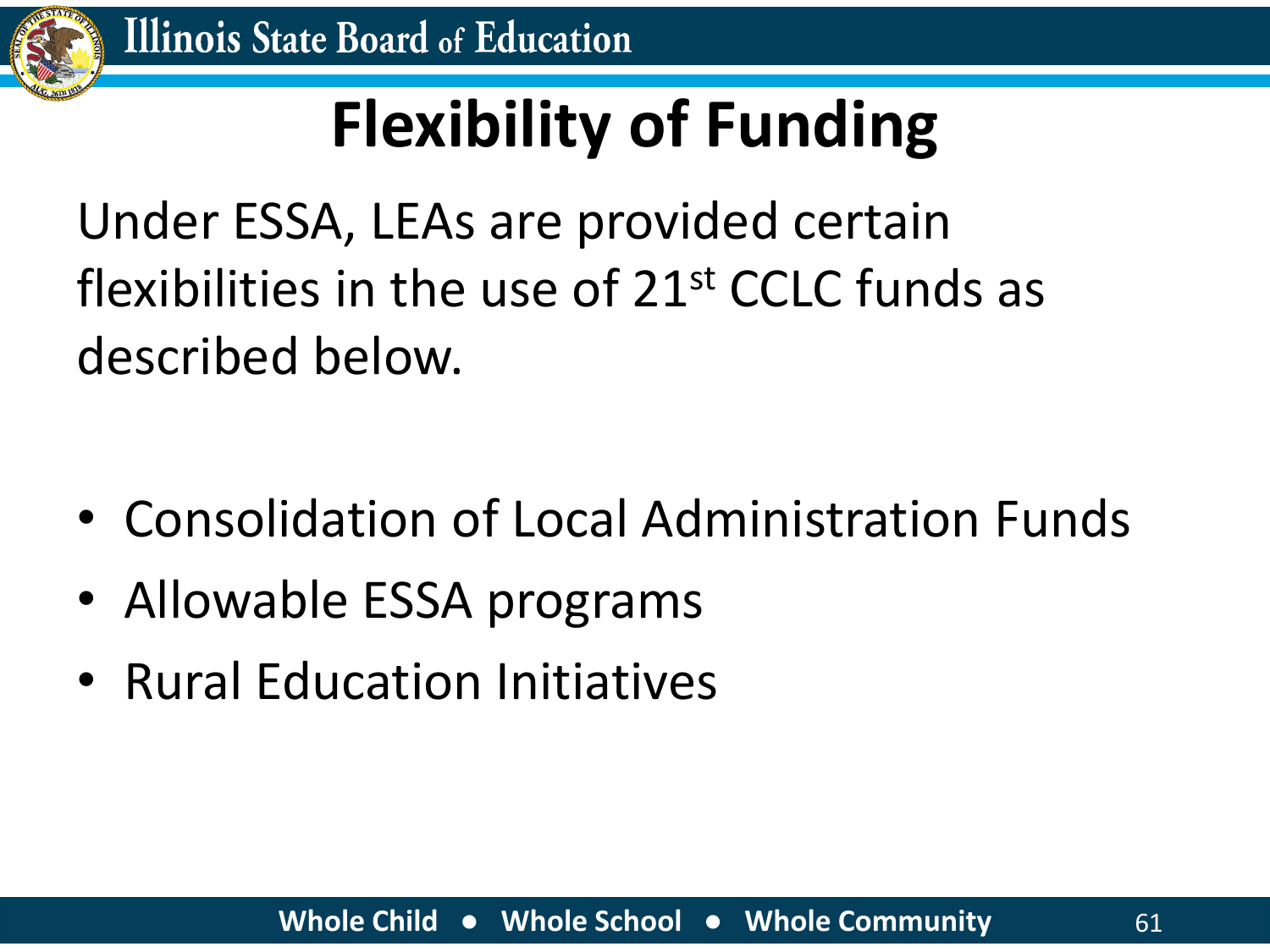

## **Flexibility of Funding**

All applicants and co-applicants must individually comply with all applicable state and federal laws, regulations, and executive orders, including without limitation those regarding the confidentiality of student records.

Further, all co-applicants participating in a joint application must certify that they are individually and jointly responsible to ISBE and to the administrative agent for the grant.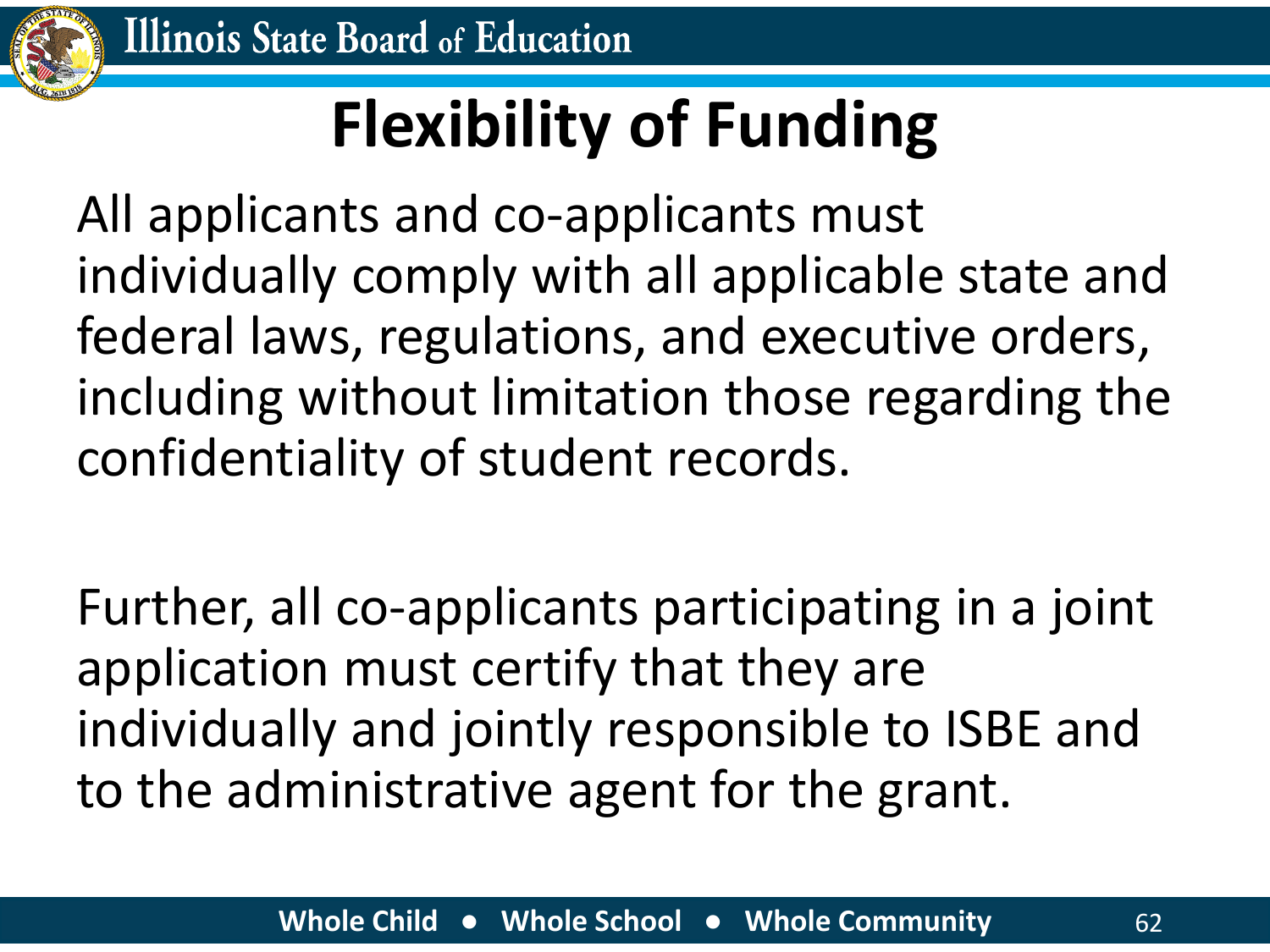# **CONTENT AND FORM OF APPLICATION SUBMISSION**



21st CCLC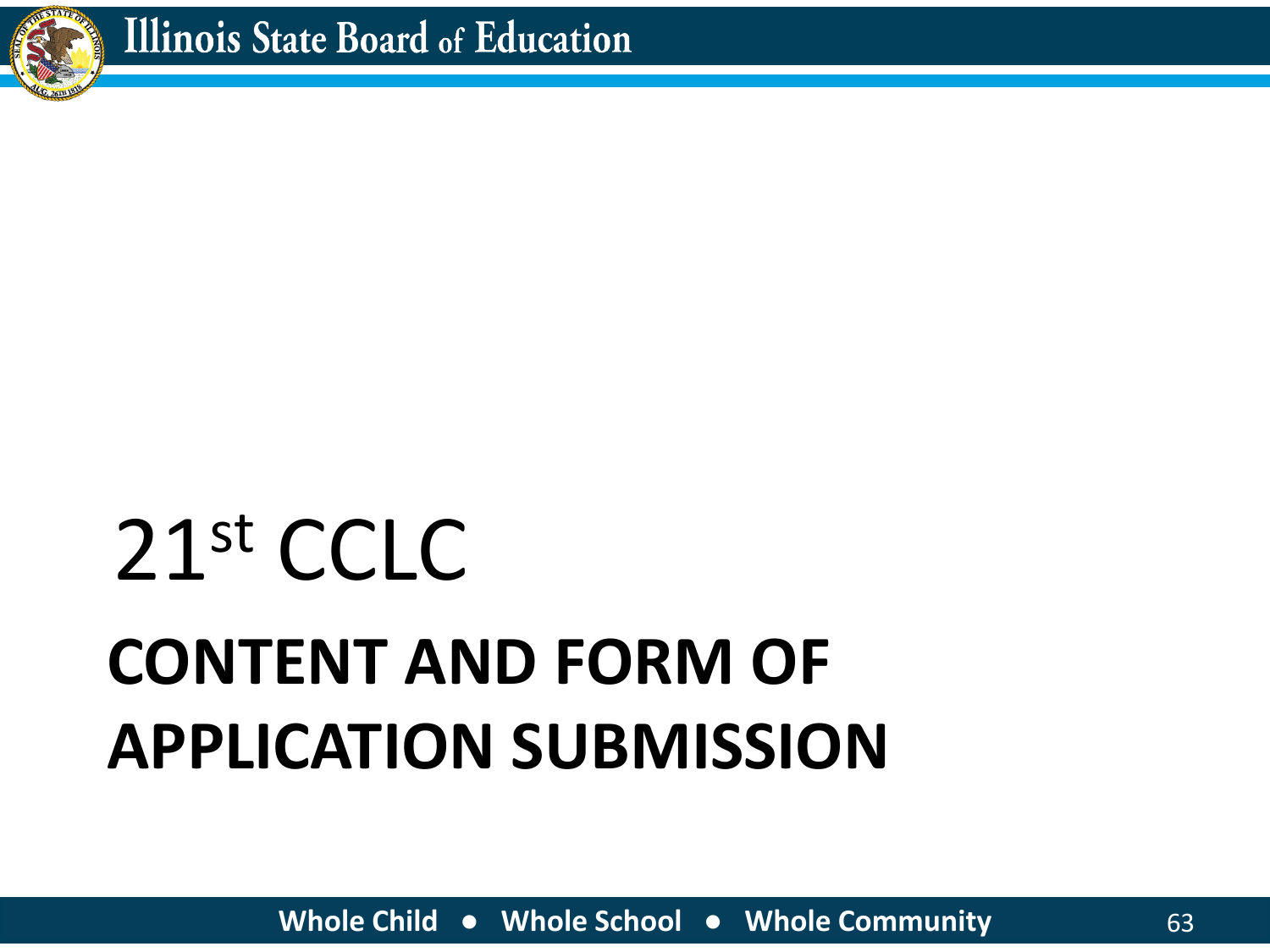

## **Proposal Specifications**

- 8.5" x 11" paper
- 1<sup>"</sup> margins on top, bottom, and both sides
- Printed on one side
- Typed
- Double spaced
- 12 point font
- Pages numbered
- Page headers
- No spiral binding or binders will be accepted
- No supplementary materials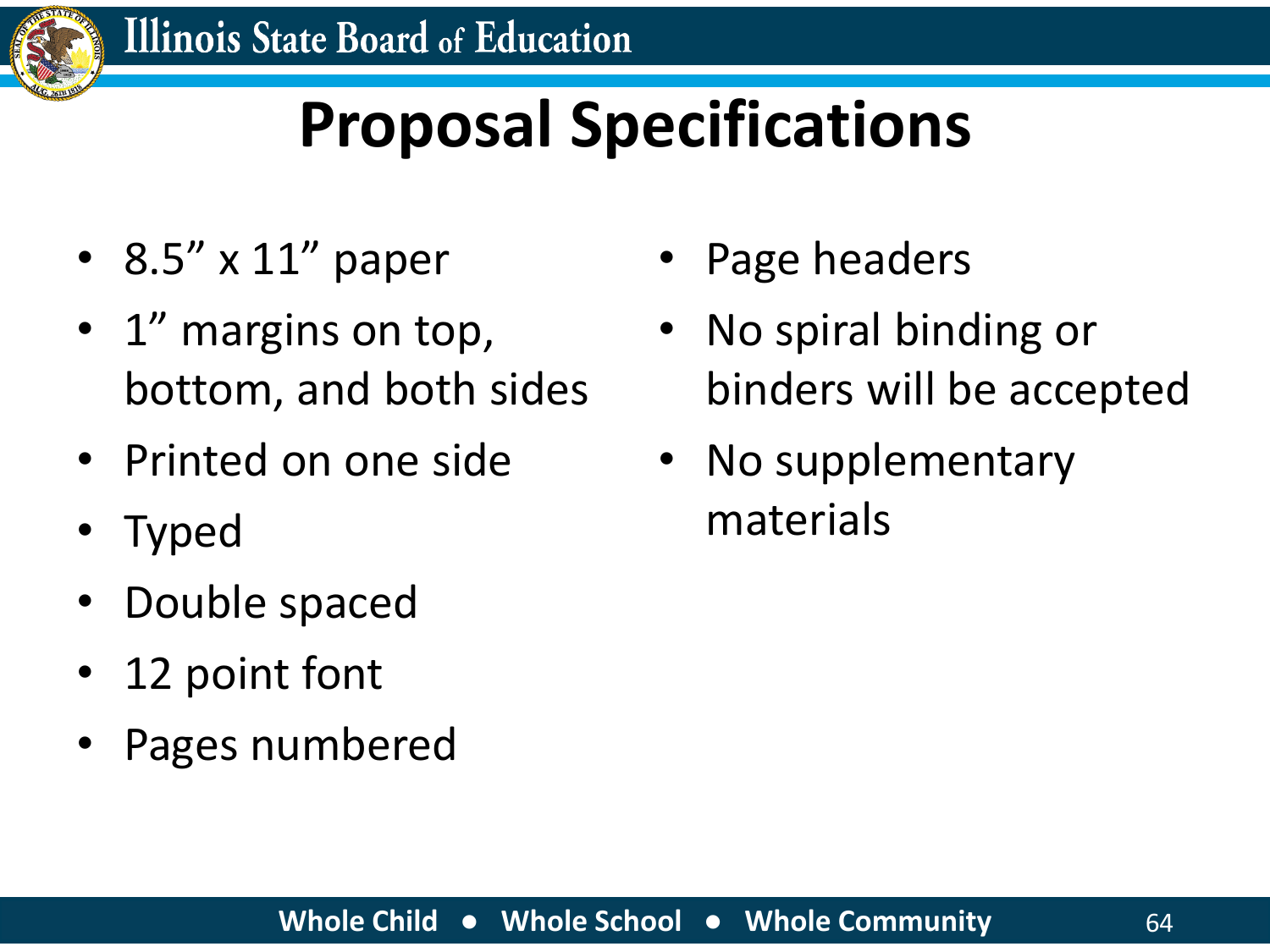

## **Uniform Application for State Grant– Attachment 1**

- Complete fully
- Signed by the official authorized to submit proposals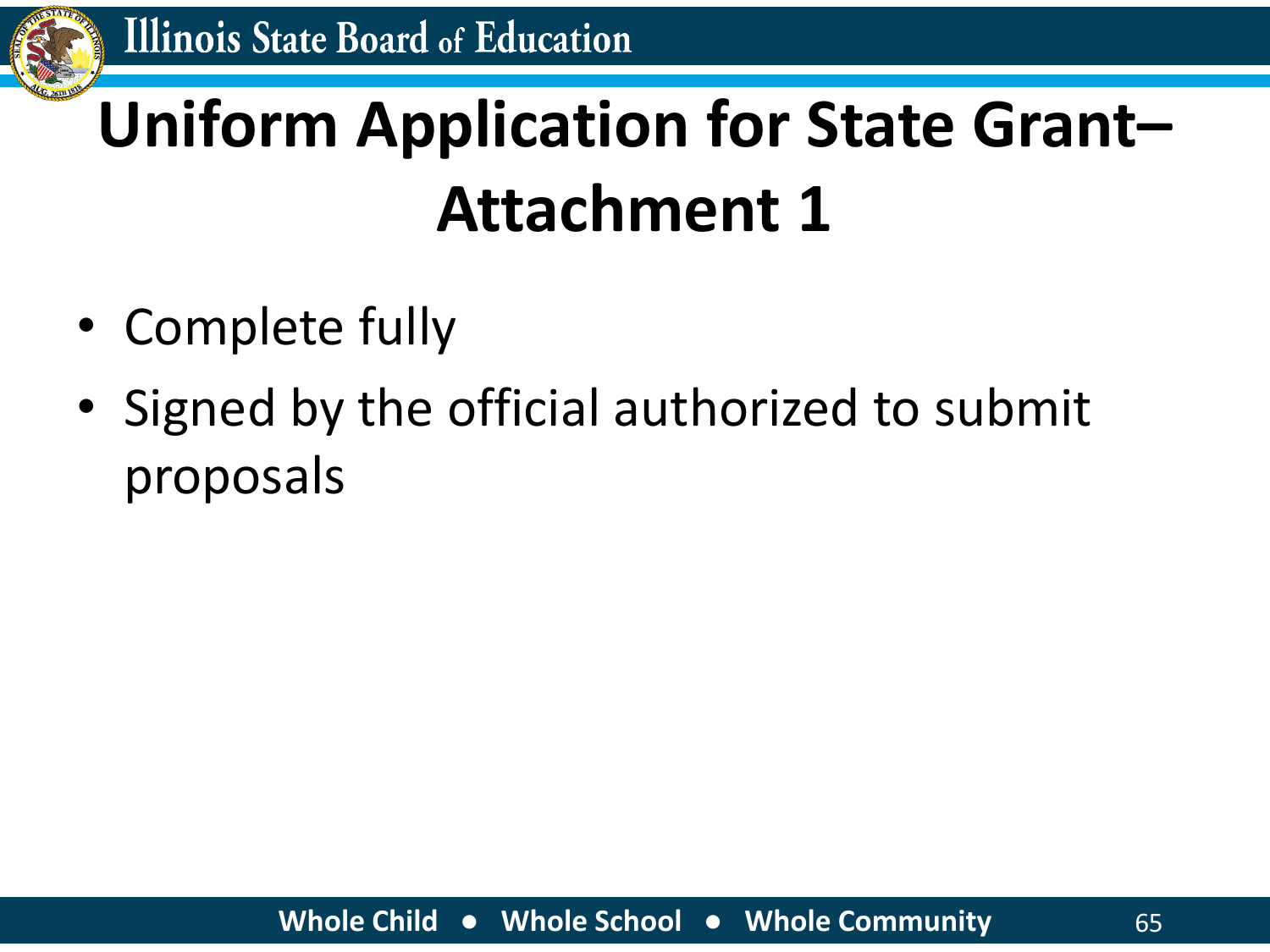

#### **Attachments**

#### **Cover Page and Program Summary-Attachment 2**

Signed by the official (s) authorized to submit the proposal

Entities wishing to provided services to public school (s) in the city of Chicago must obtain appropriate permission via original signature from the designated Chicago Public Schools official

#### **Program Summary Partner List Attachment 2a**

Duplicate this attachment as needed to provide requested information about the partners involved with the program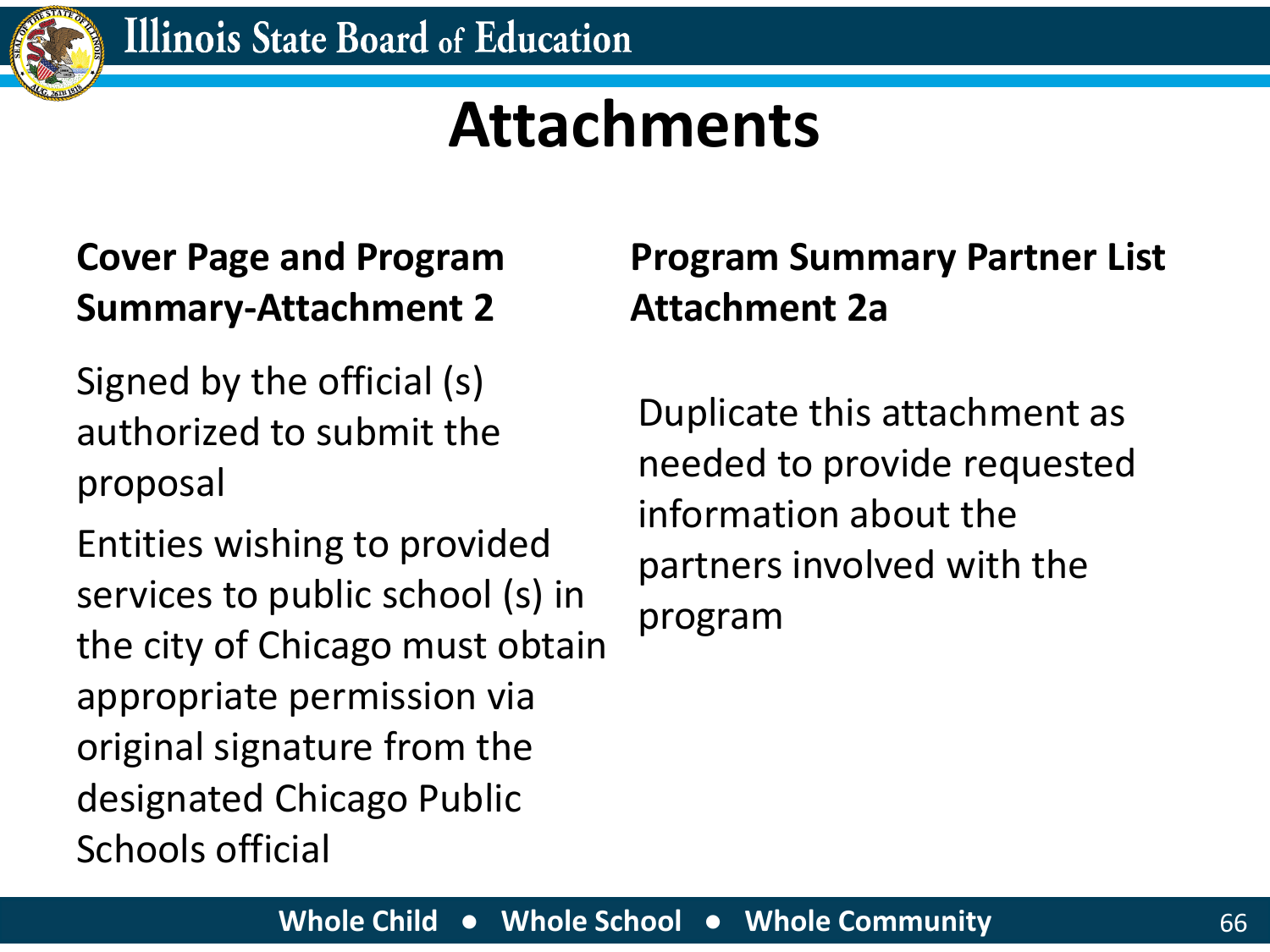

#### **Attachments**

#### **Program Sites and Schools-Attachment 3**

Complete the information for each proposed program site for which funding is requested.

Duplicate as needed.

**Proposal Abstract-Attachment 4**

Limit to one page, double spaced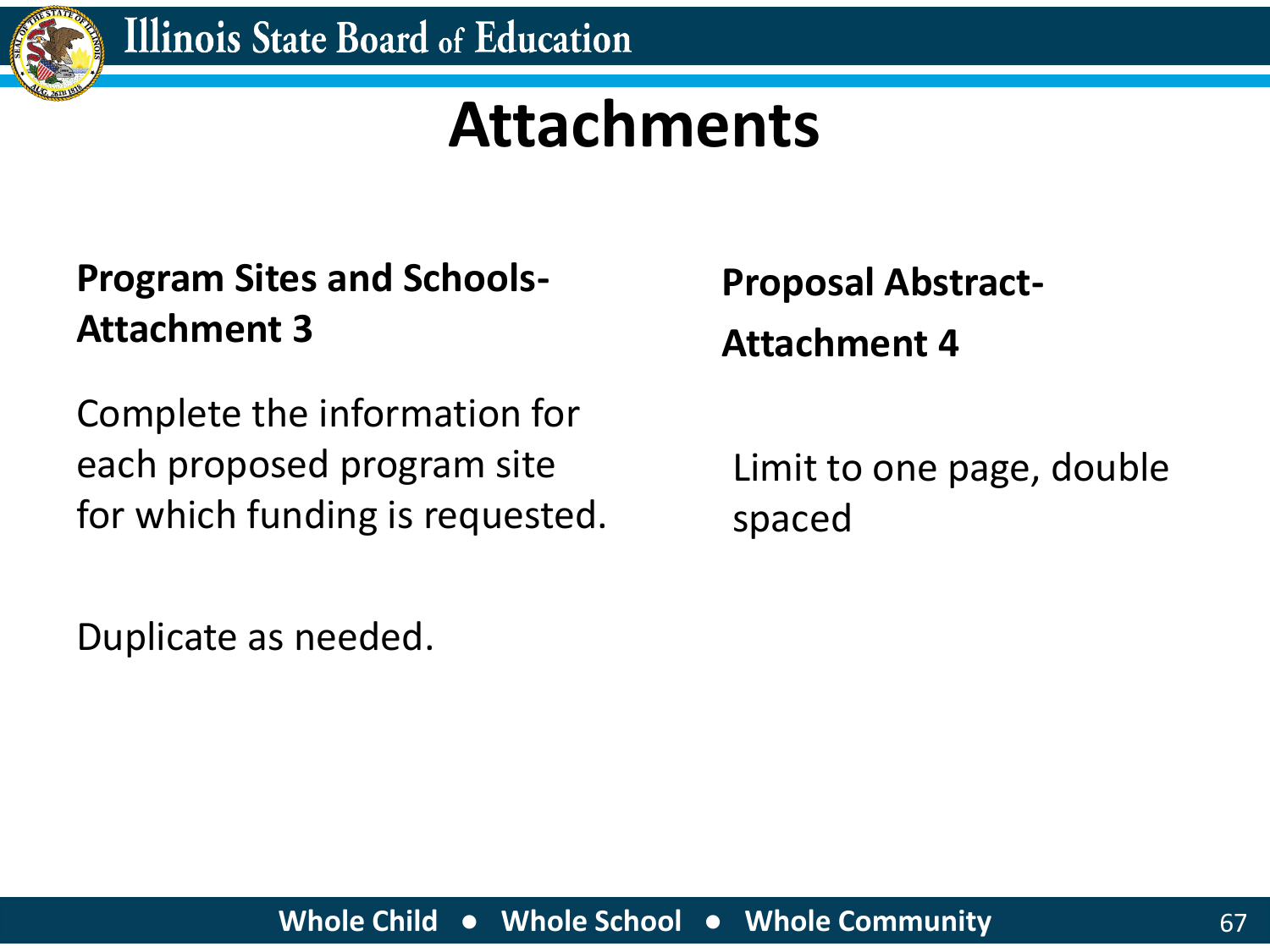

#### **Attachments**

#### **Project Service Chart Attachment 5-**

Complete the required information for each site. Duplicate as needed.

**Evaluation Design Attachment 6**

Provide requested information Limit to 2 pages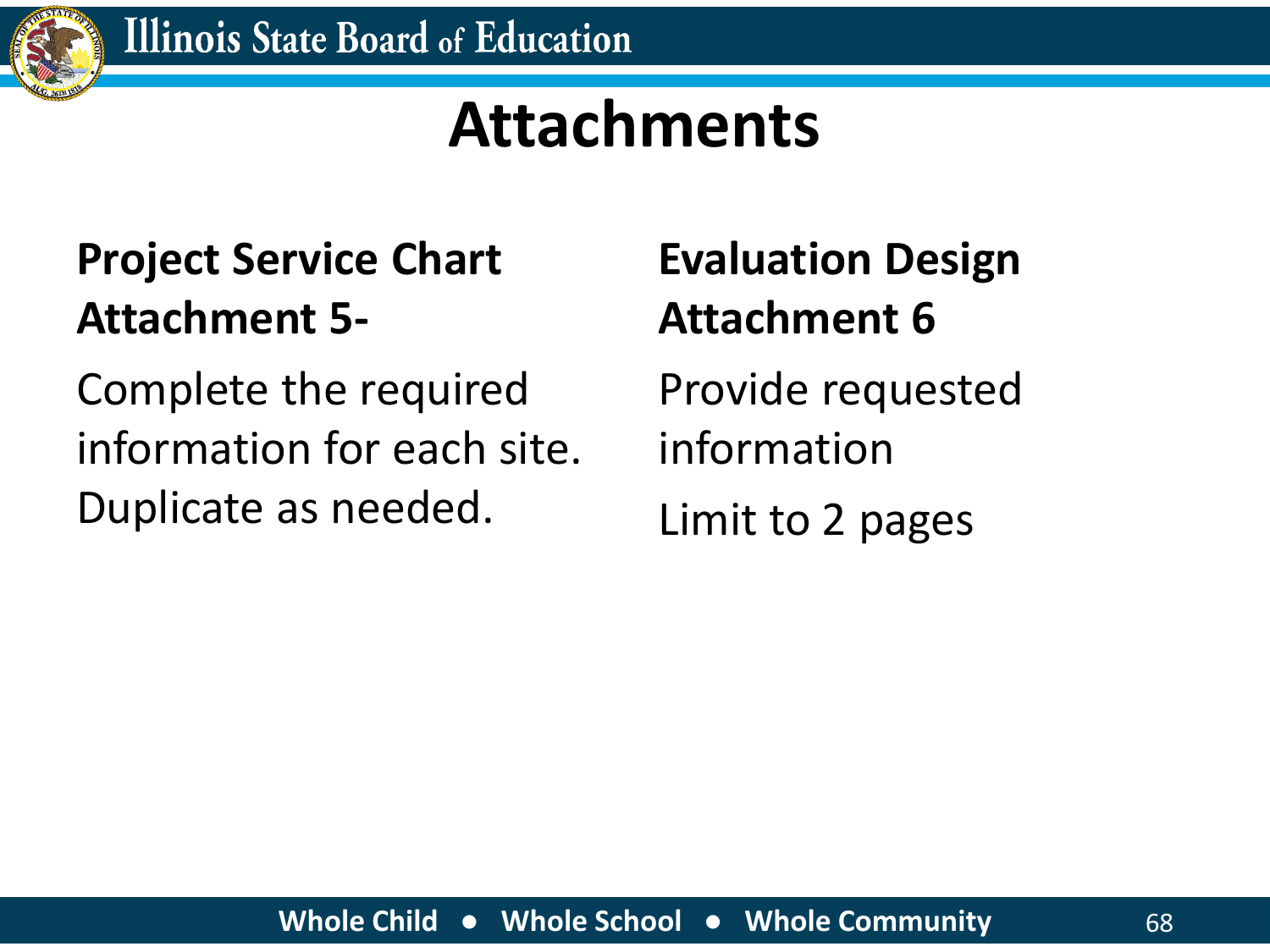

#### **Sustainability Plan Attachment 7A/B**

- Limit to **3 pages**
- Describe the amounts and sources of additional funding that will be used to maintain the size and scope when 21<sup>st</sup> CCLC funding ends
- Describe the preliminary plan for how the proposed program will continue to exist when all 21st CCLC funds cease
- See Sustainability section of this RFP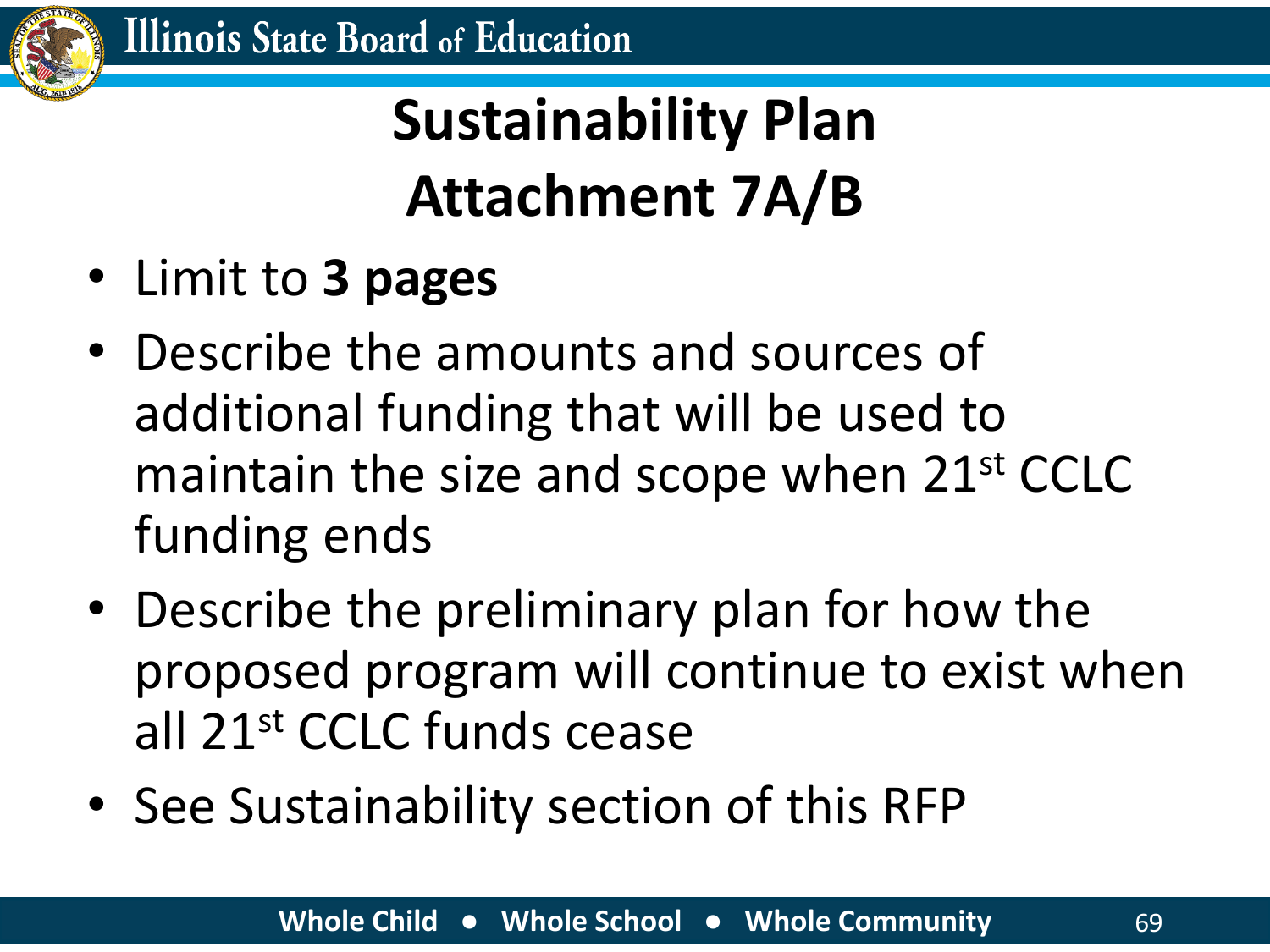

#### **Goals and Objectives-Attachment 8**

- Create at least three local **S.M.A.R.T. (Specific, Measurable, Attainable, Realistic, Time bound)** goals for the program.
- Describe the objectives and measurable outcomes to reach each goal
- Include a strategy to help achieve objective and target date for completion
- Goals and objectives must be aligned to:
	- Achievement in core academic areas (aligned to Illinois Learning Standards)
	- Family involvement
	- Attendance
	- Participation
	- Sustainability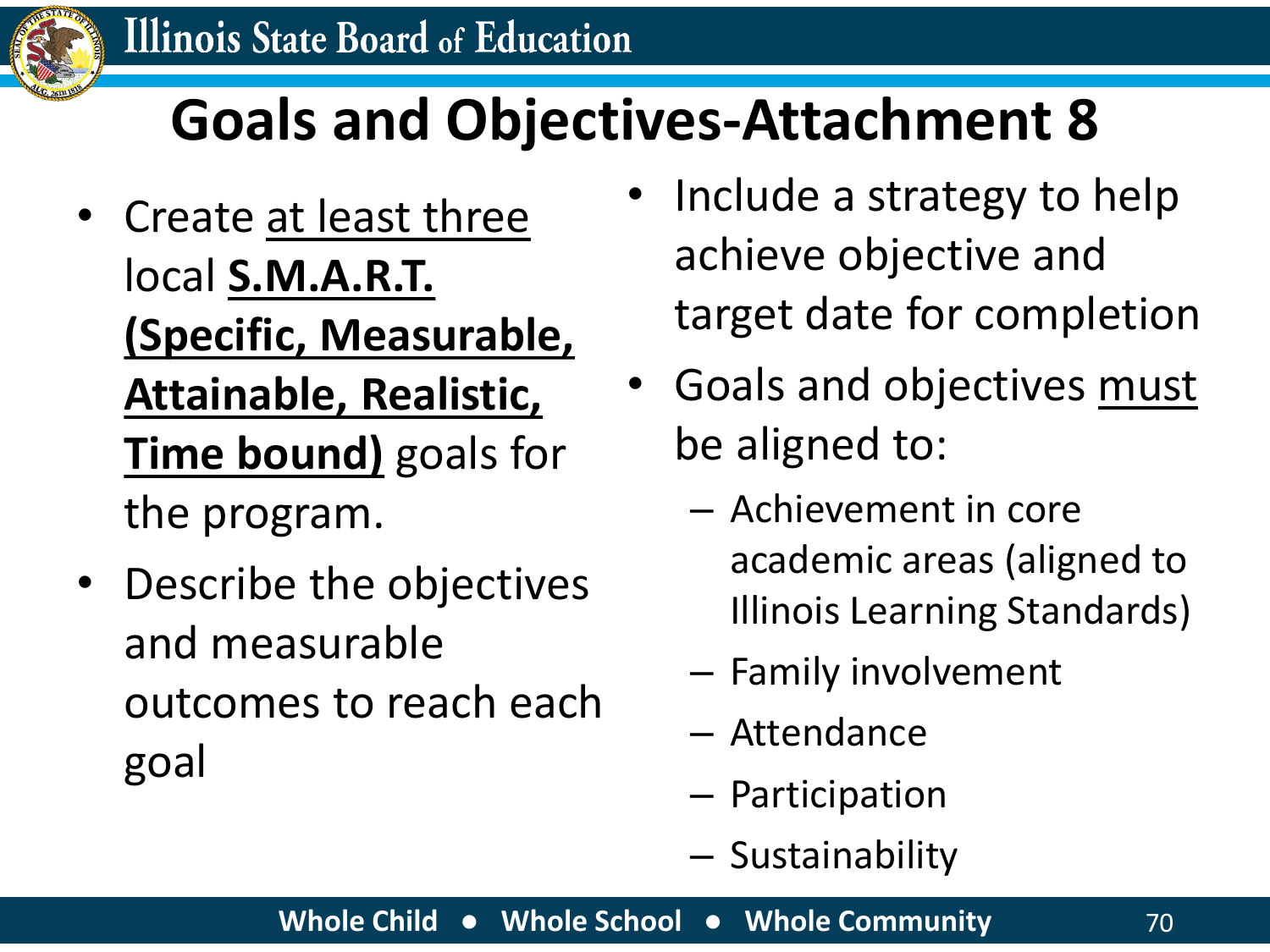

#### **Budget Summary- Attachment 9**

- Refer to *State and Federal Grant Administration Policy, Fiscal Requirements and Procedures*  handbook
- Must be submitted on form provided
- Signed by the fiscal agent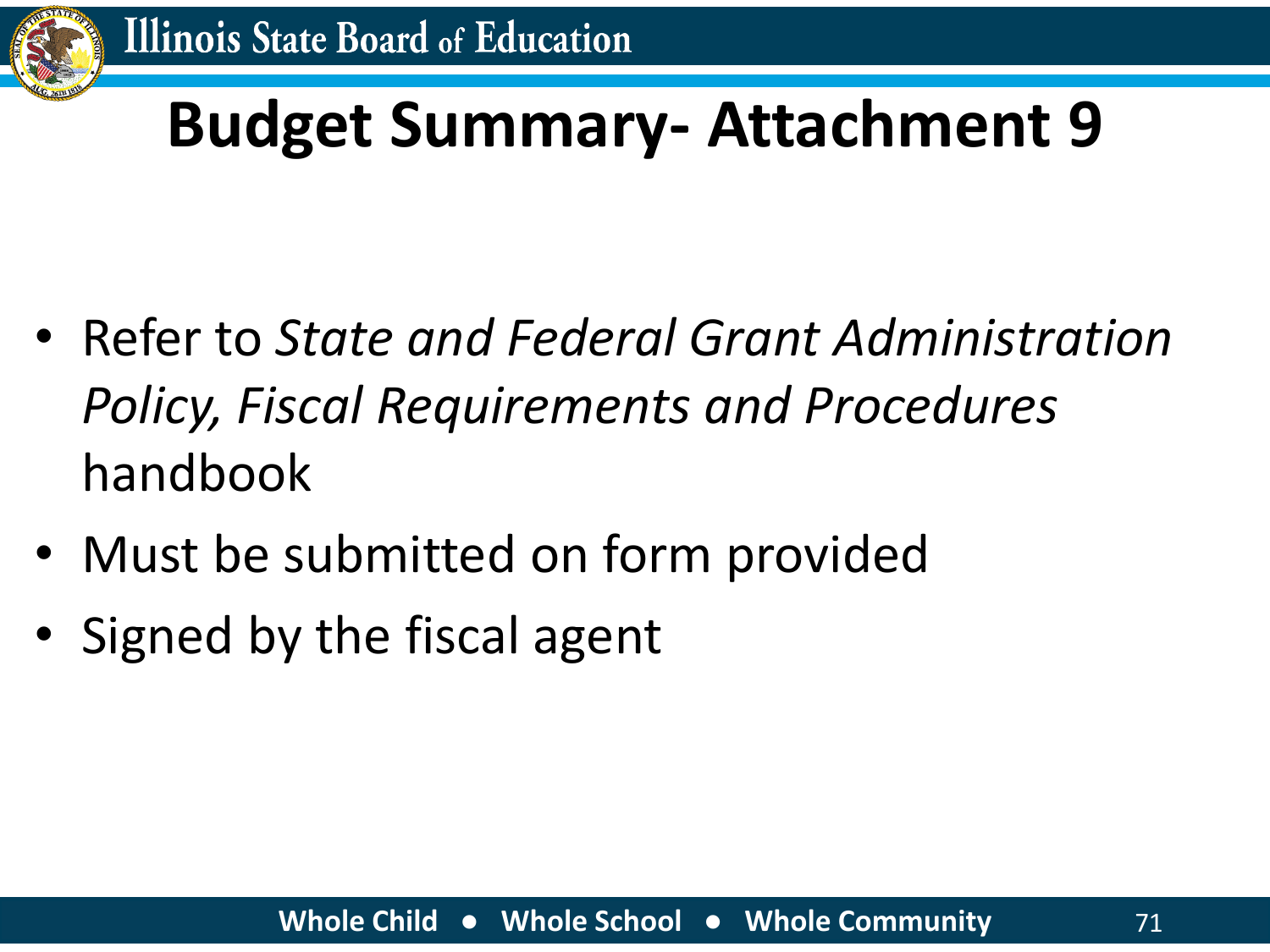

### **Budget Breakdown – Attachment 10A**

- Be sure to complete as accurately as possible
- Refer to fiscal handbook (from previous slide)
- Describe expenditures completely and put into correct function and object codes
- Remember to include funds for required professional development, program evaluation, and transportation for students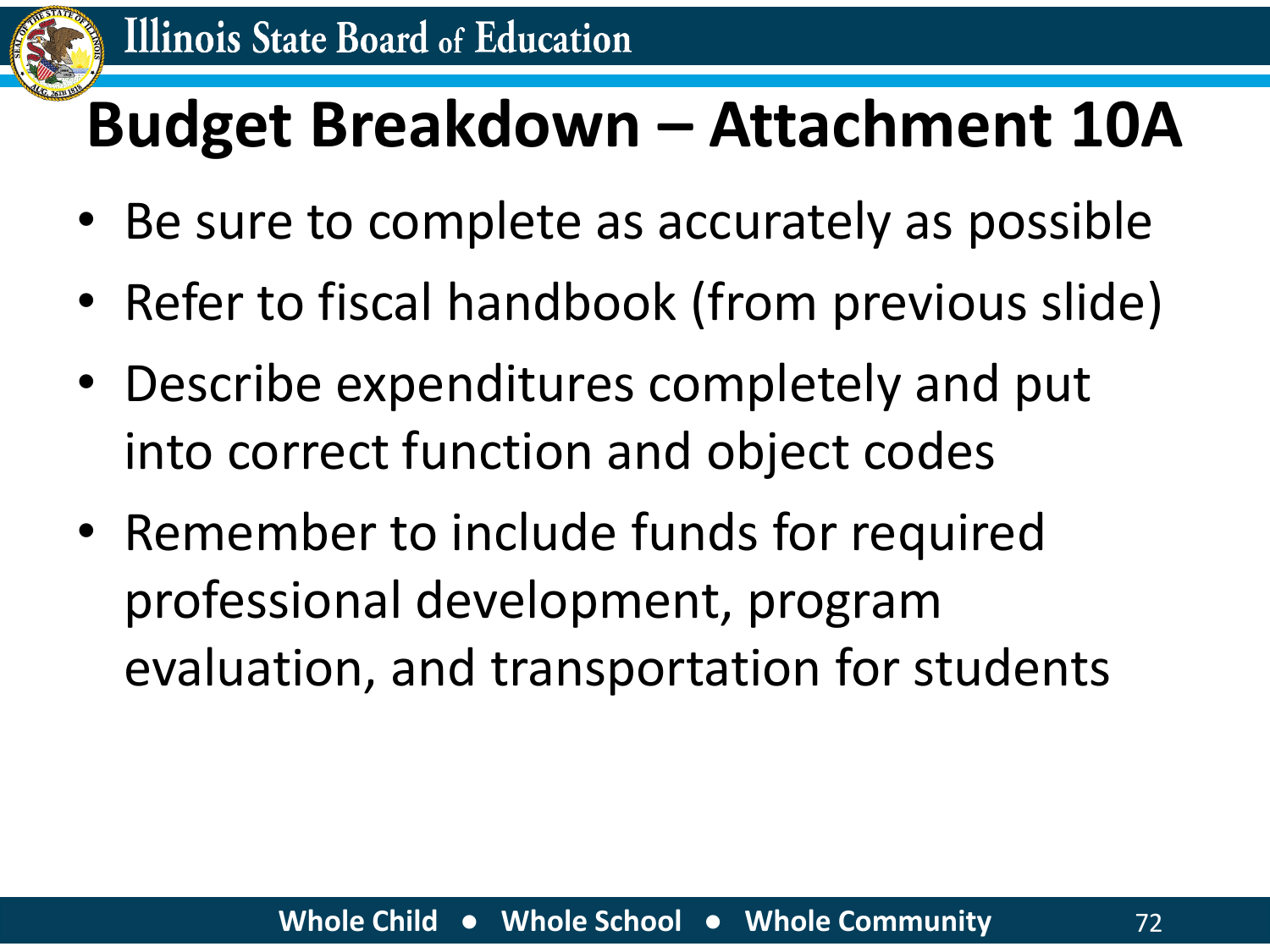

### **A Word About Budgets**

#### **Be practical—**

- Ask only for funds needed to support program implementation
- Make sure instructional costs are adequate and a major component of the budget
- The budget must have an appropriate amount allotted to administration in relation to students served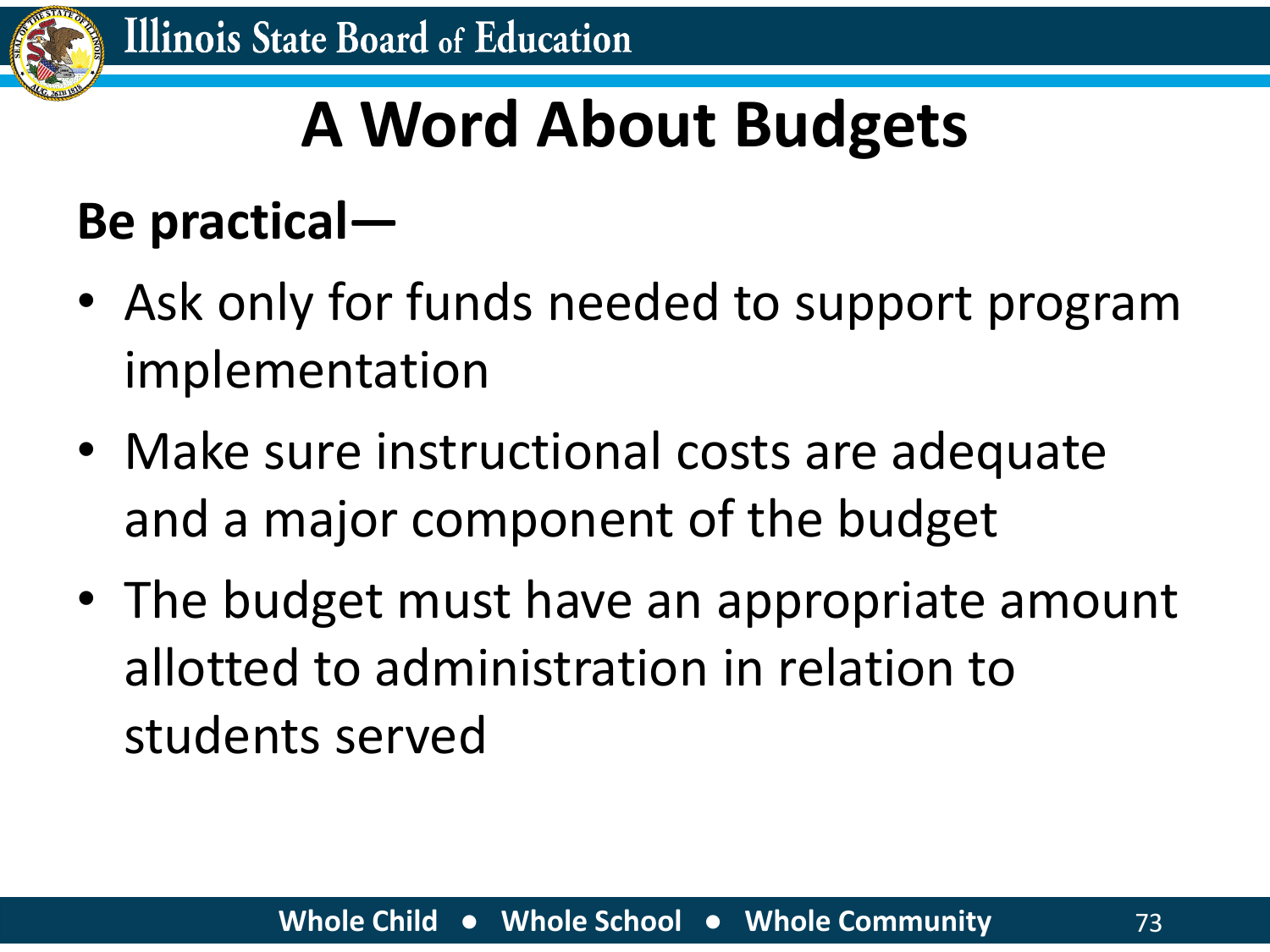

### **A Word About Budgets**

- Make sure costs are aligned with the proposal
- Double check your math!!!
- Costs for evaluation should be reasonable (cannot exceed 10% of your total allocation)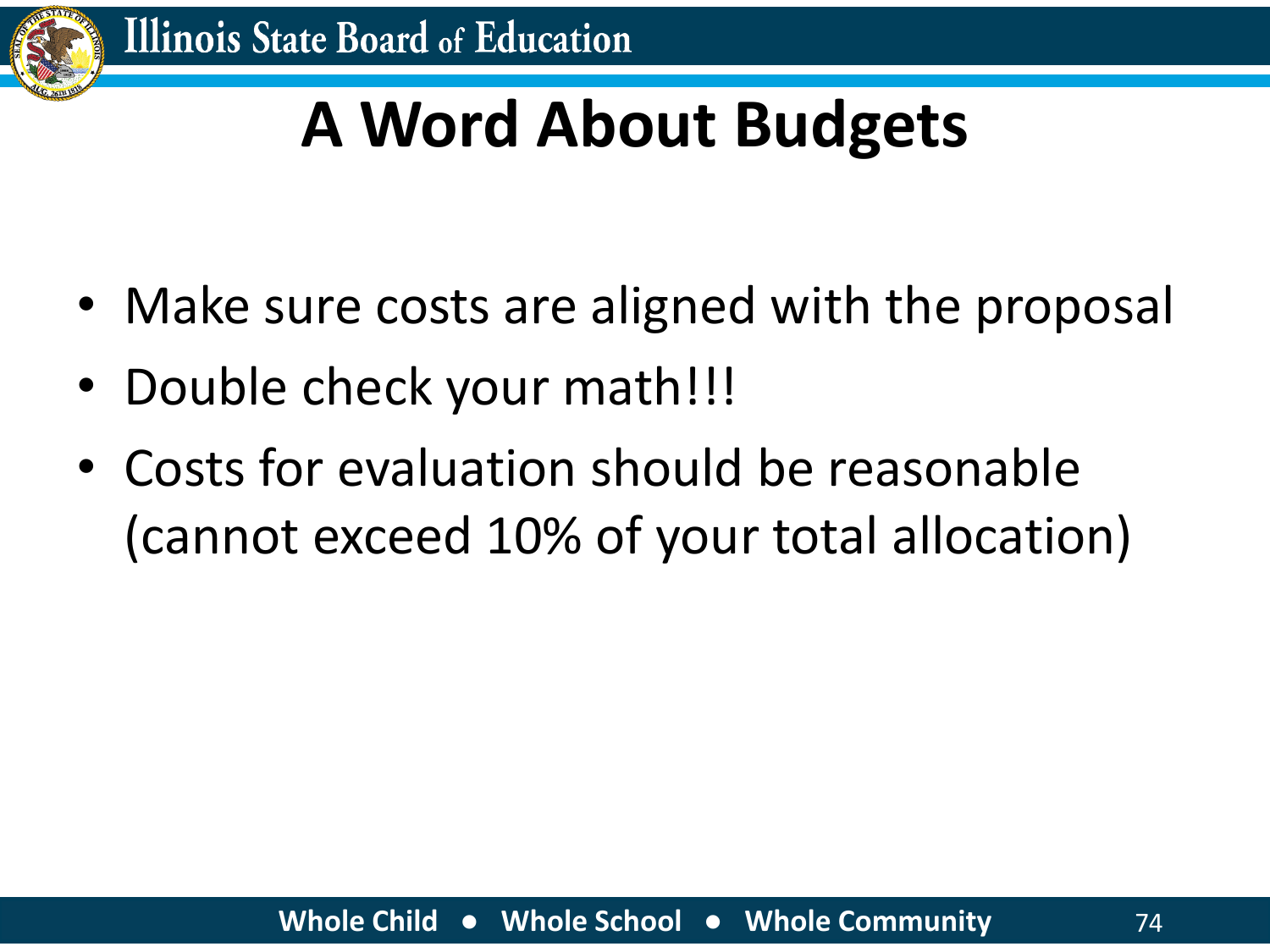

### **Equitable Participation of Private/Public Schools-Attachments 11A and 11B**

- Private and/or public school official and applicant **must** sign off that this has been done
- Original signatures **required**
- One attachment is needed for each school
- Duplicate as needed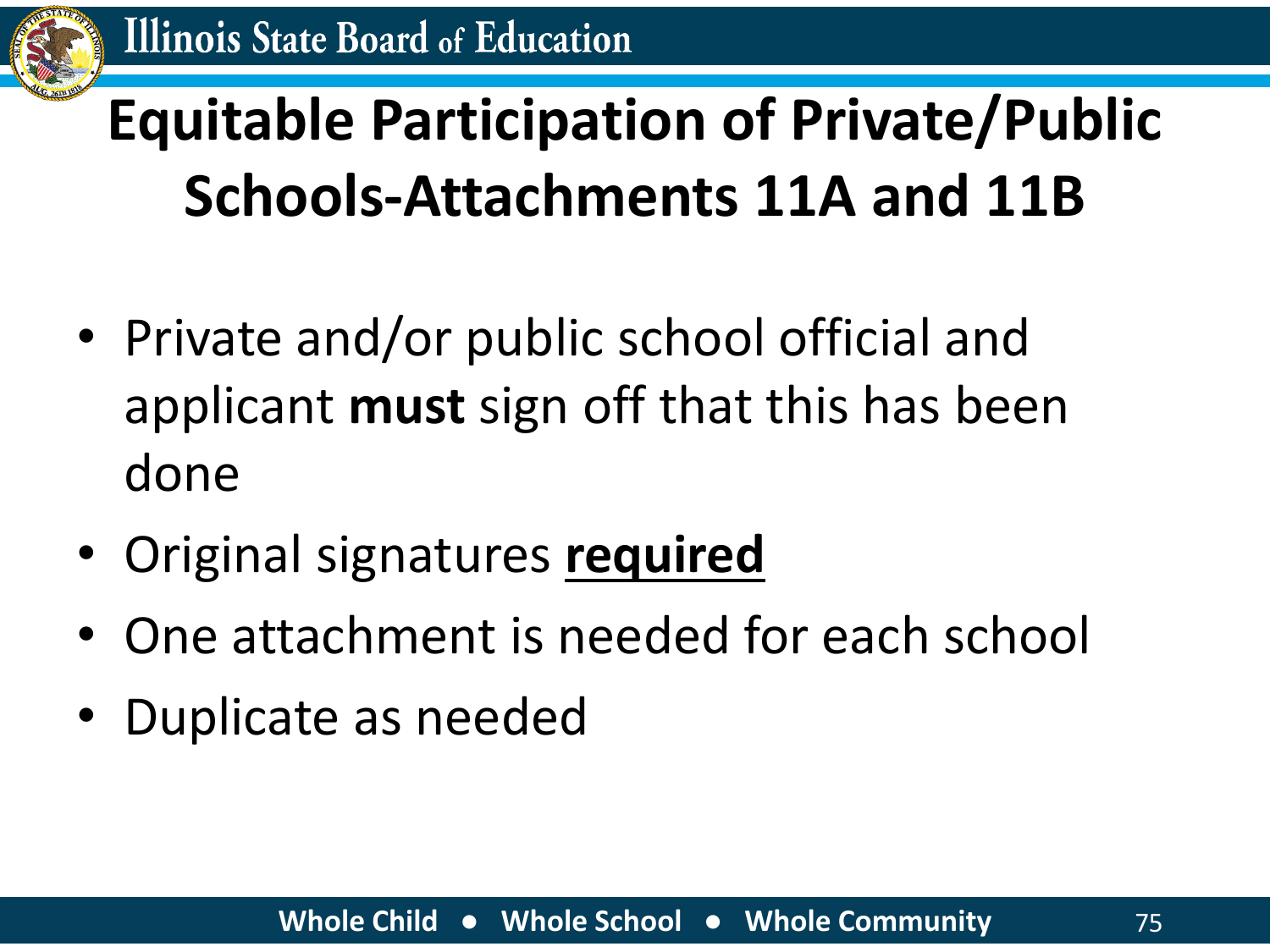### **State Required Graduation Courses Attachment 12**

• If program is to offer credit for courses that are required for graduation, this attachment must be signed by the superintendent of the district issuing credit and the fiscal agent of the proposal and attached with proposal.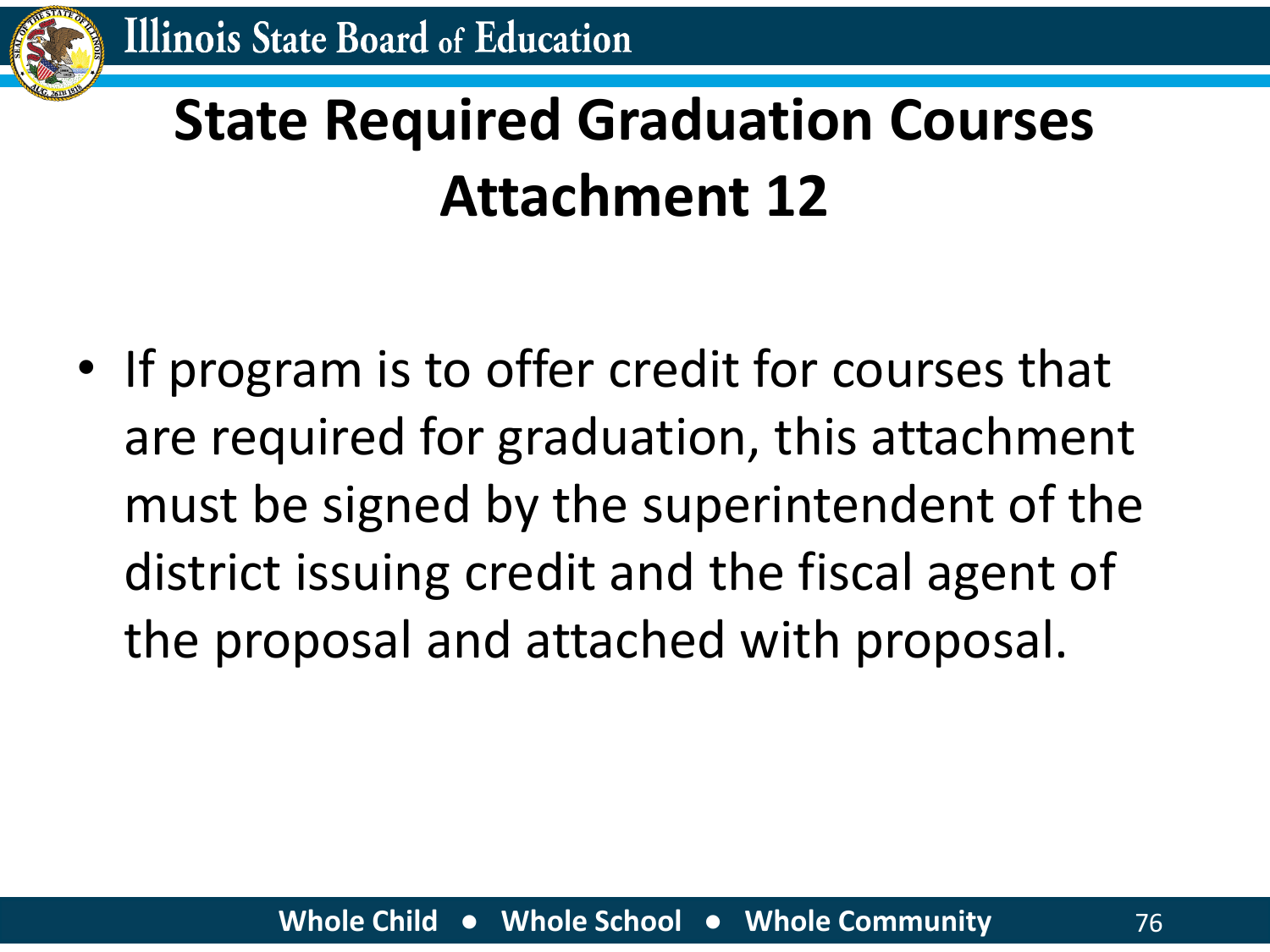### **Program Specific Terms of the Grant Attachments 13A and 13B**

Read carefully for program specific terms of the grant

- A. Safe and easily accessible sites
- Elementary, middle, secondary schools; or
- Locations as safe and accessible as schools
	- Facility meets local standards and codes

B. Grantees must make available a description of how students will travel safely to and from the site and home

\* Funds (reasonable amounts) from grant can be used for transportation, including public transportation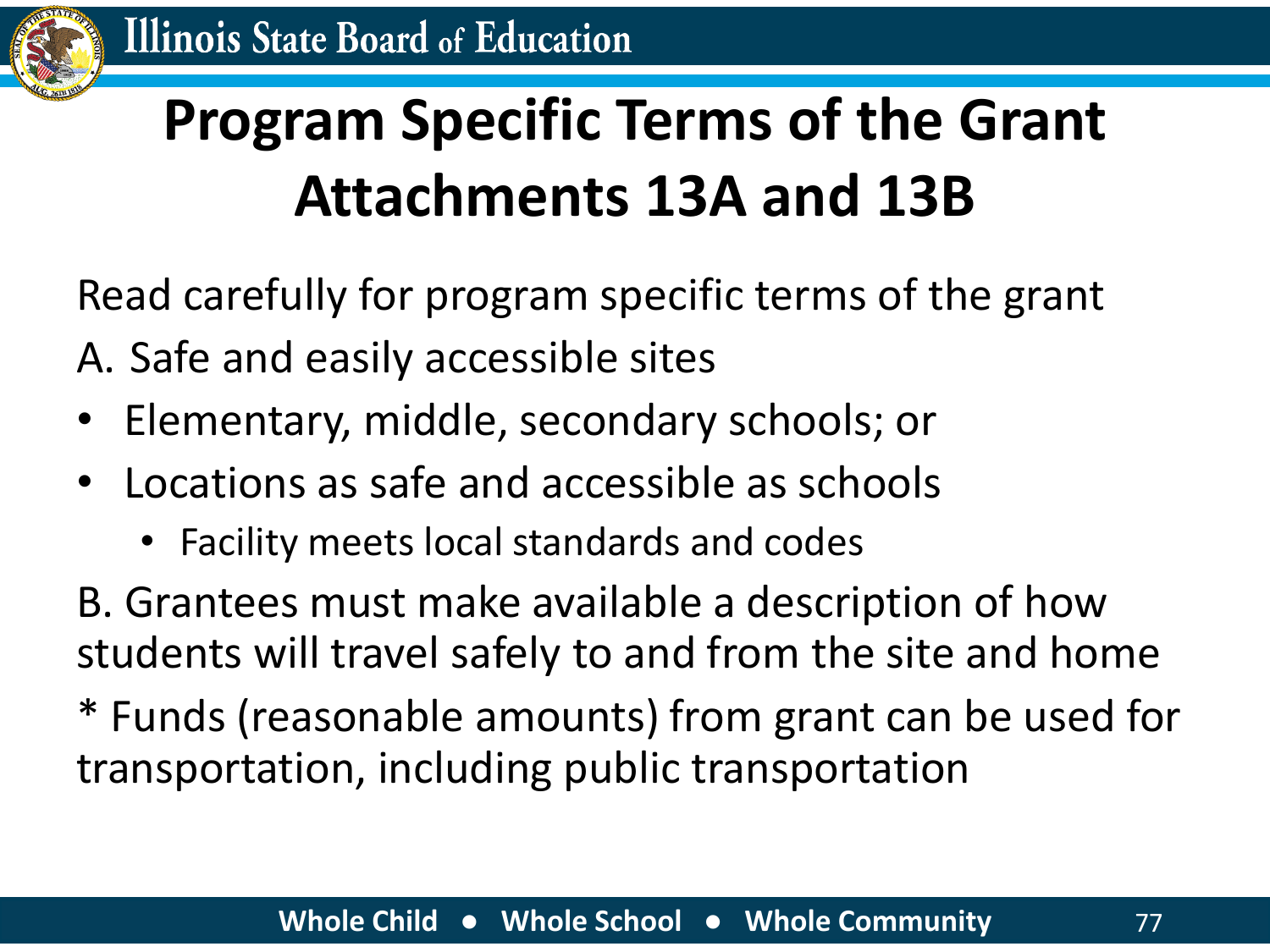### **Program Specific Terms of the Grant-Attachments 13A and 13B**

C. Funds will be used to increase the level of state, local and other non-federal funds that would be made available. In no case supplant federal, state, local or nonfederal funds.

D. Program will target students who attend schools eligible for school-wide programs under Title I.

E. Notice of intent to submit.

F. Develop and carry out active collaboration with schools the students attend.

G. The organization will meet all statutory and regulatory requirements of this program.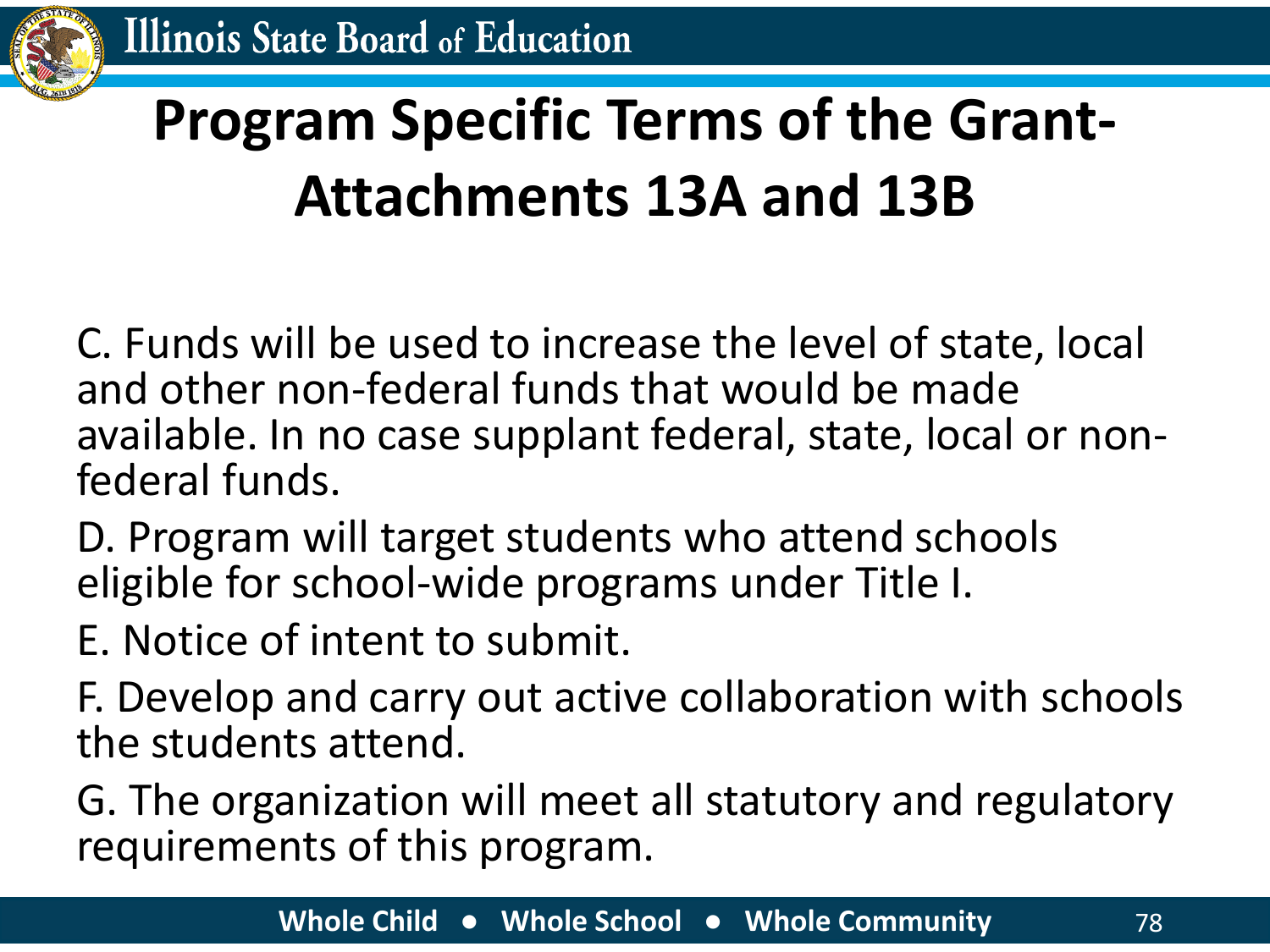

### **Program Specific Terms of the Grant Attachments 13A and 13B**

- H. Keep attendance records.
- I. Conduct criminal background checks.
- J. Train for and report suspected child abuse and neglect.

K. Get permission to use students for public relations purposes.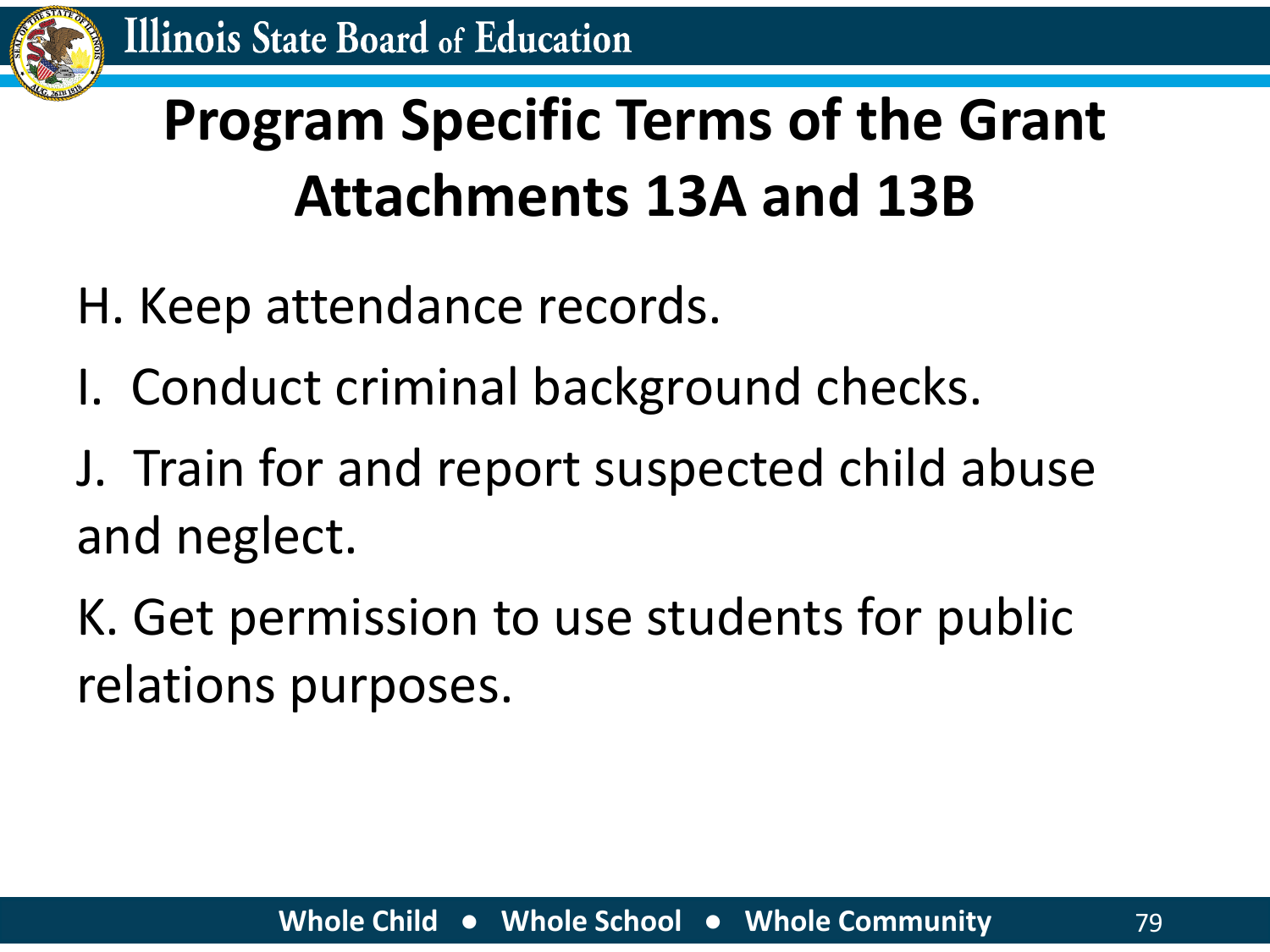### **Program Specific Terms of the Grant Attachments 13A and 13B**

- L. Not delinquent in payment of debts to State.
- M. Submit an annual performance report.
- N. Attend mandated workshops and trainings provided by ISBE.
- O. Grantees will submit additional information requested by the State Superintendent of Education.
- P. Provide annual evaluations and participate in the statewide evaluation.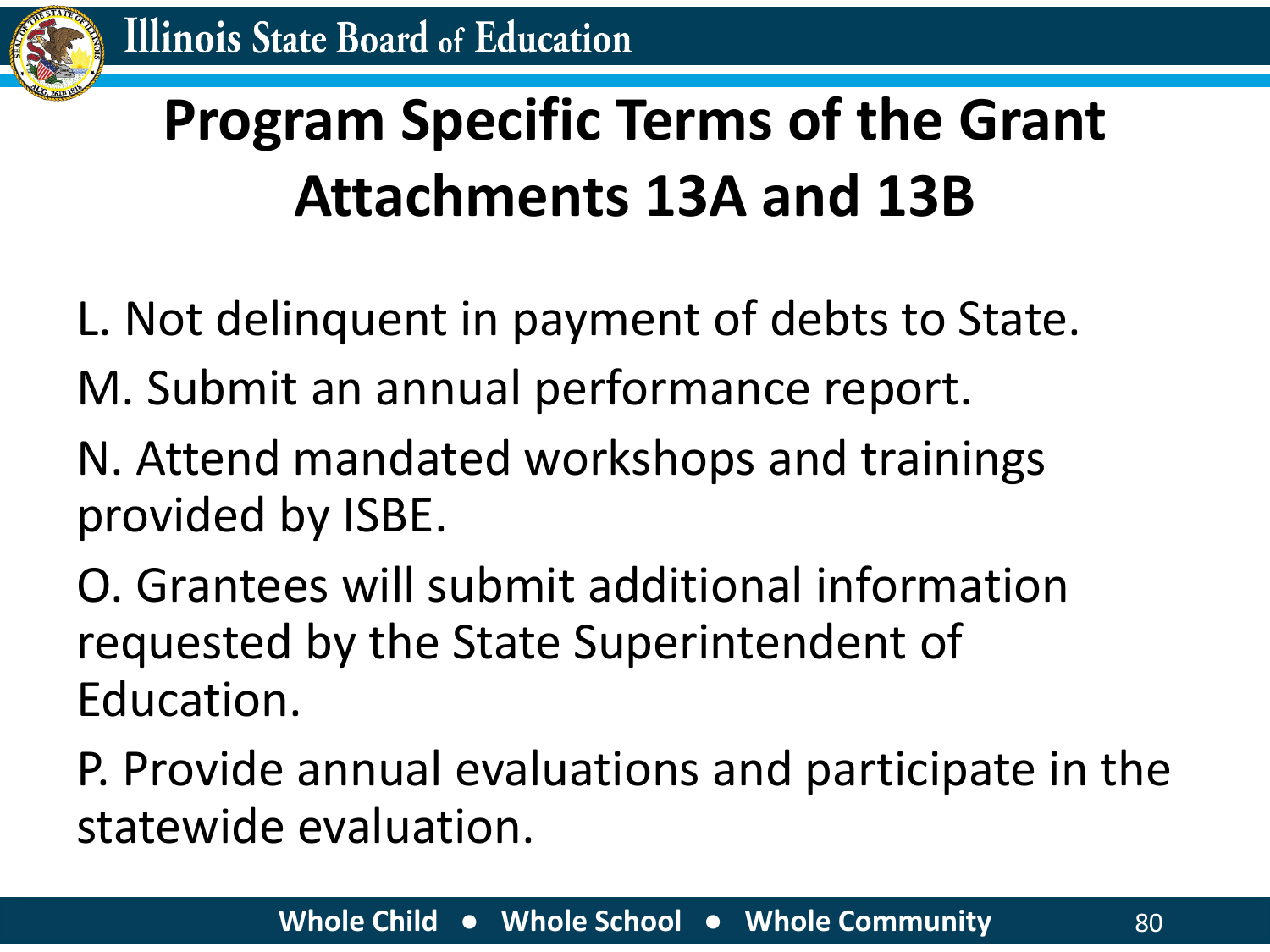

### **Certifications and Assurances Attachments 14-18**

• Complete with required signatures and all information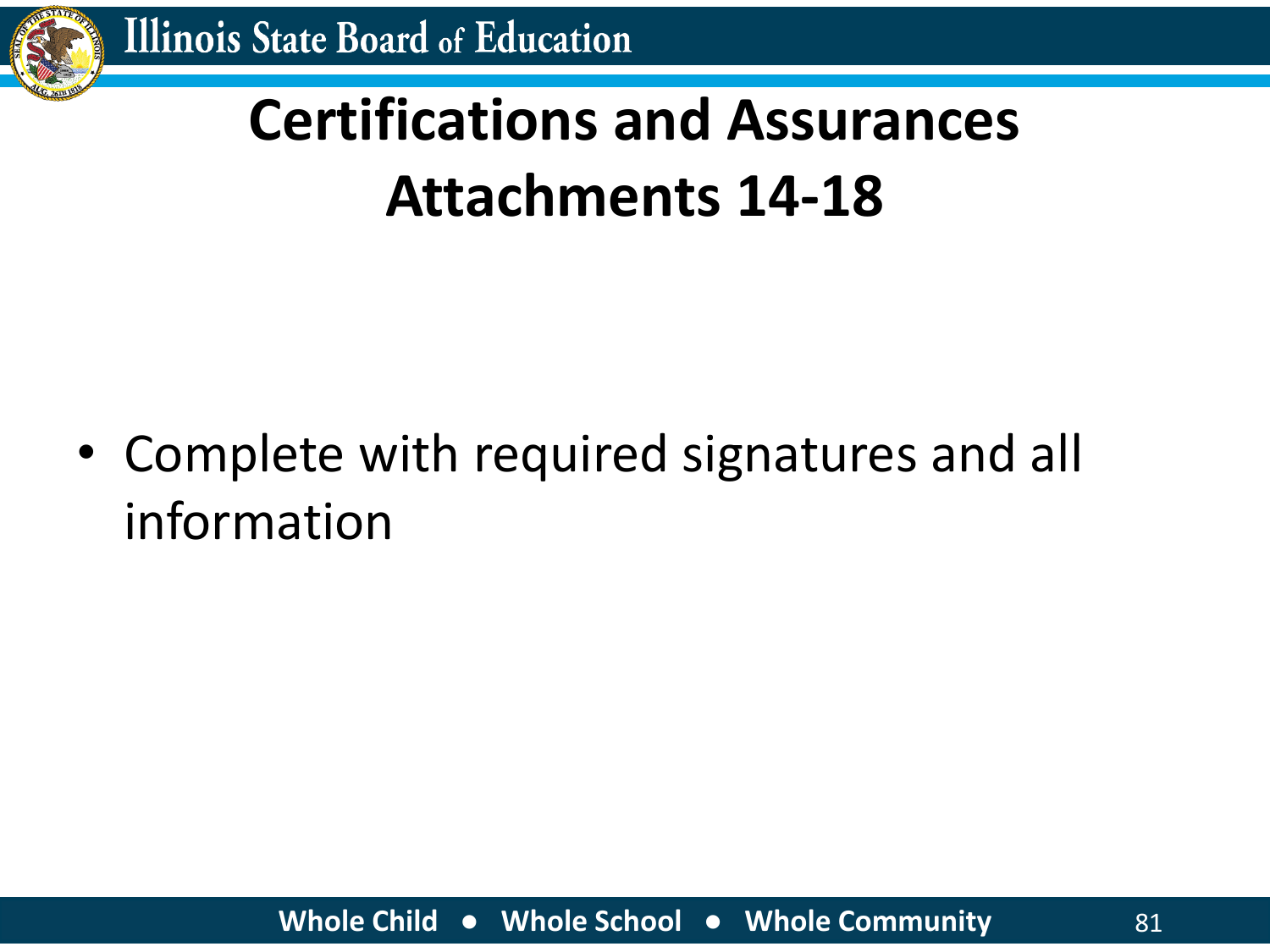

### **Attachments**

Attachment A- Letters of Agreement

Attachment B- Memorandum of Understanding

Attachment C- Evaluation (Previously funded applicants)

- Describe the progress made as a partnership in the previous
- Documentation that verifies 90 percent of the students proposed to be served in the current application attended at least 30 days or more in the previous program;
- A formal letter from the district documenting evidence that the program has increased academic achievement of the students, school, or district; and
- Verification of sustainability activities as described in the original application.

Attachment D- Job Descriptions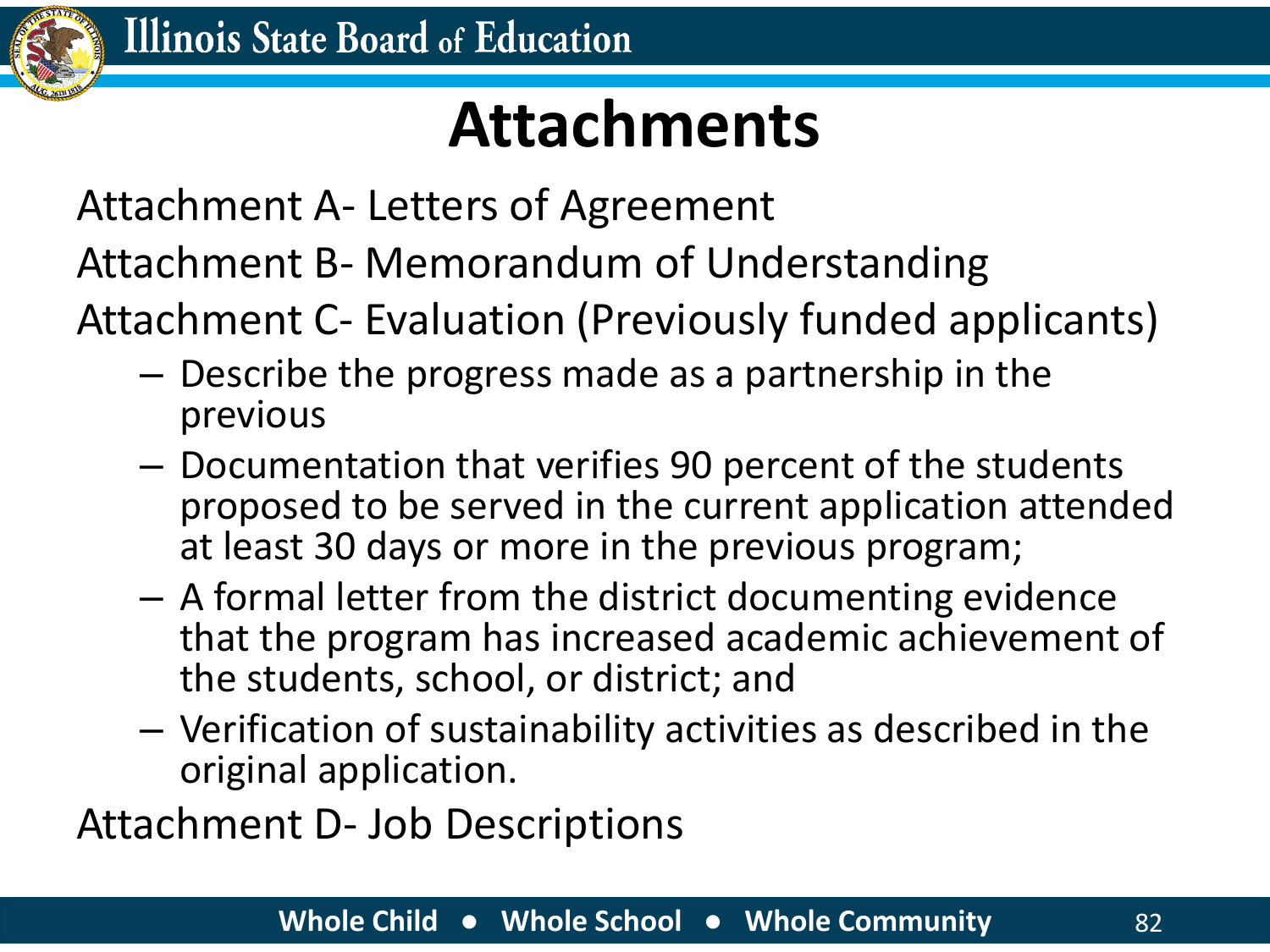

# **PROGRAM NARRATIVE REQUIREMENTS** 21st CCLC

**Whole Child ● Whole School ● Whole Community** 83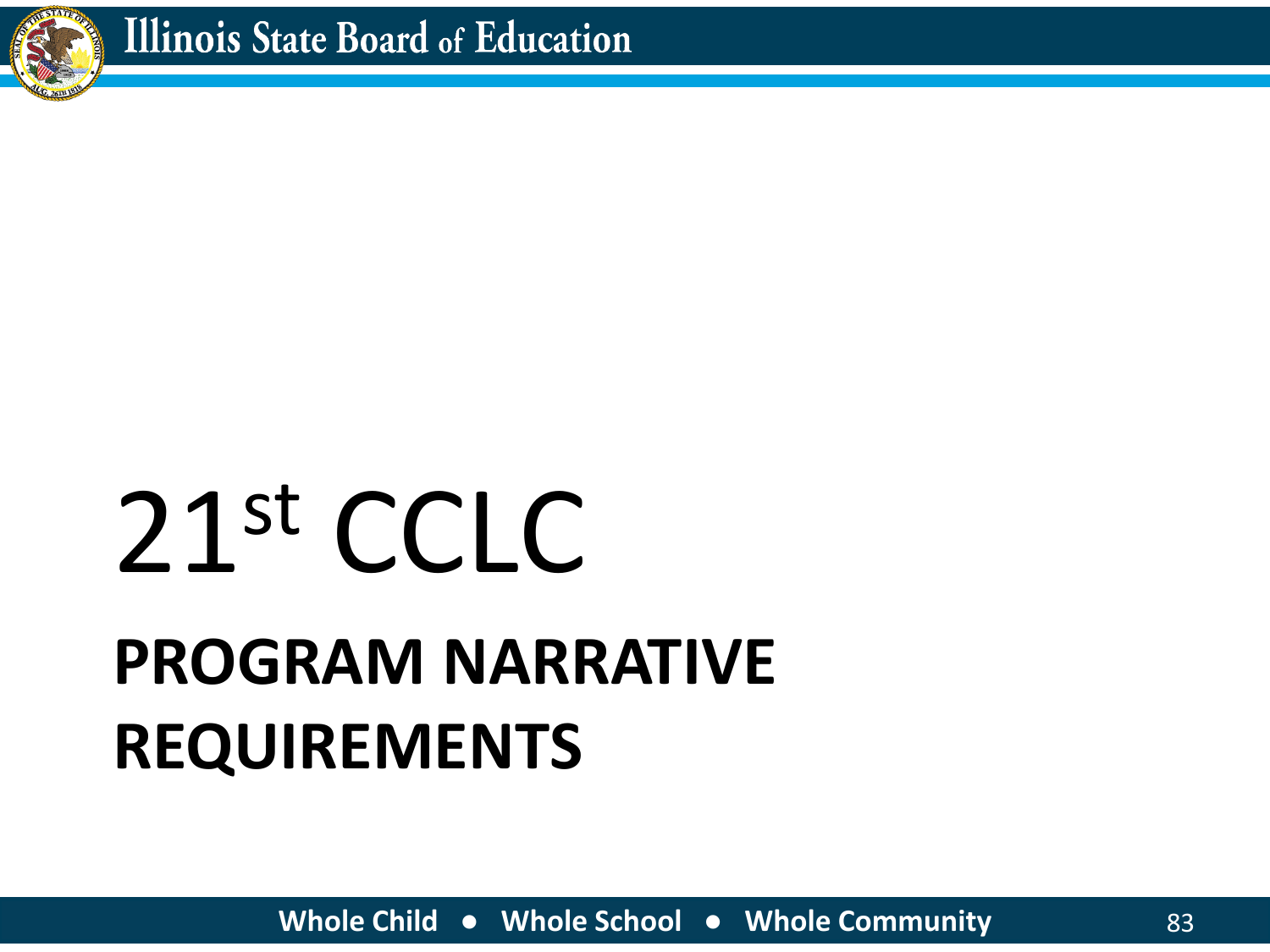

### **Proposal Narrative**

- May not exceed 30 pages, double spaced
- Information exceeding the page limit will not be considered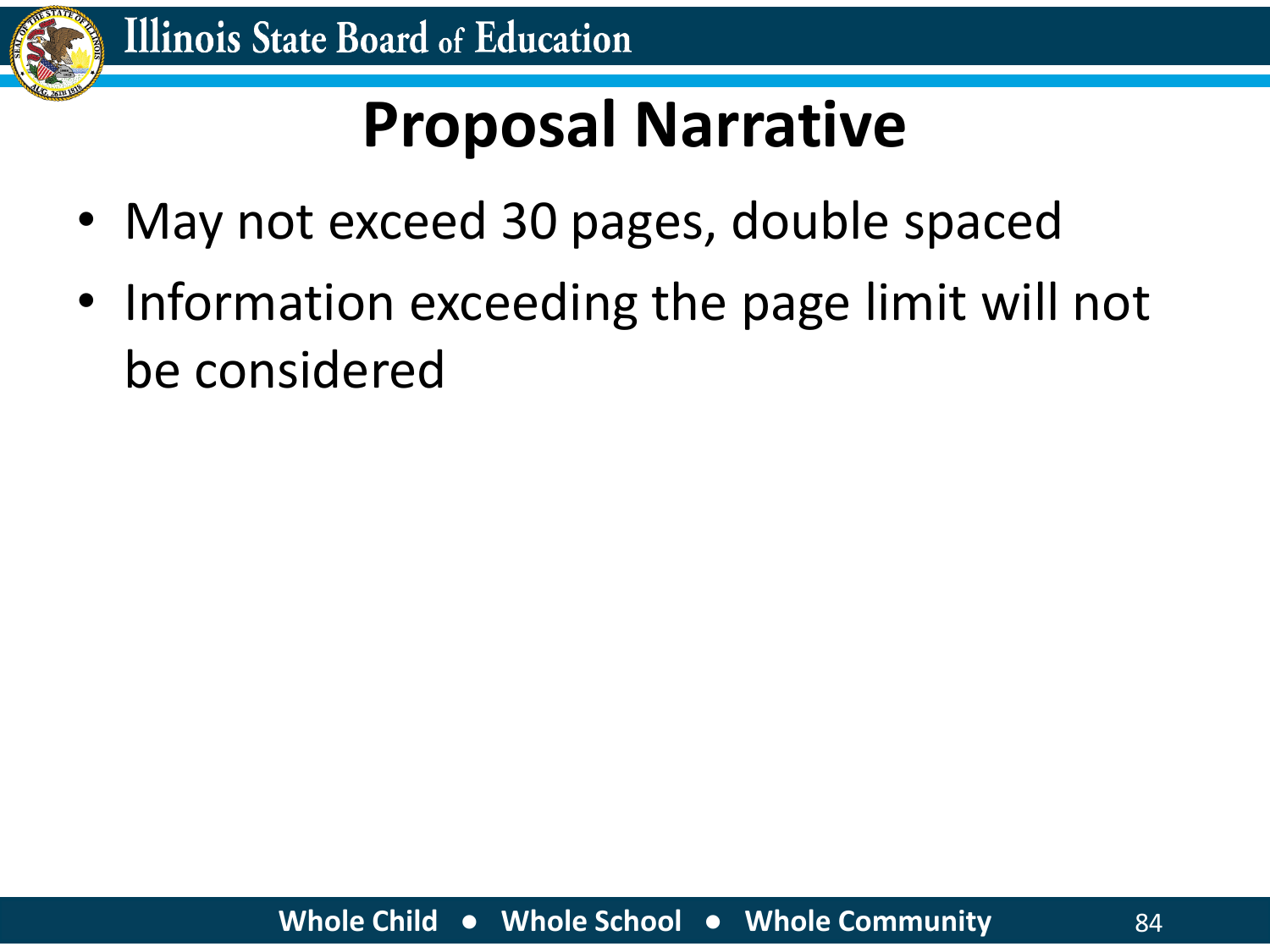

### **Narrative Requirements**

#### Needs Assessment

Summarize the comprehensive needs assessment by describing the process used with the school to determine the need for the project in the community, the availability of resources for the center, and the data used to determine the need. Provided evidence of the need and resources, including source and year (most recent data) More details on pages 37-38 of RFP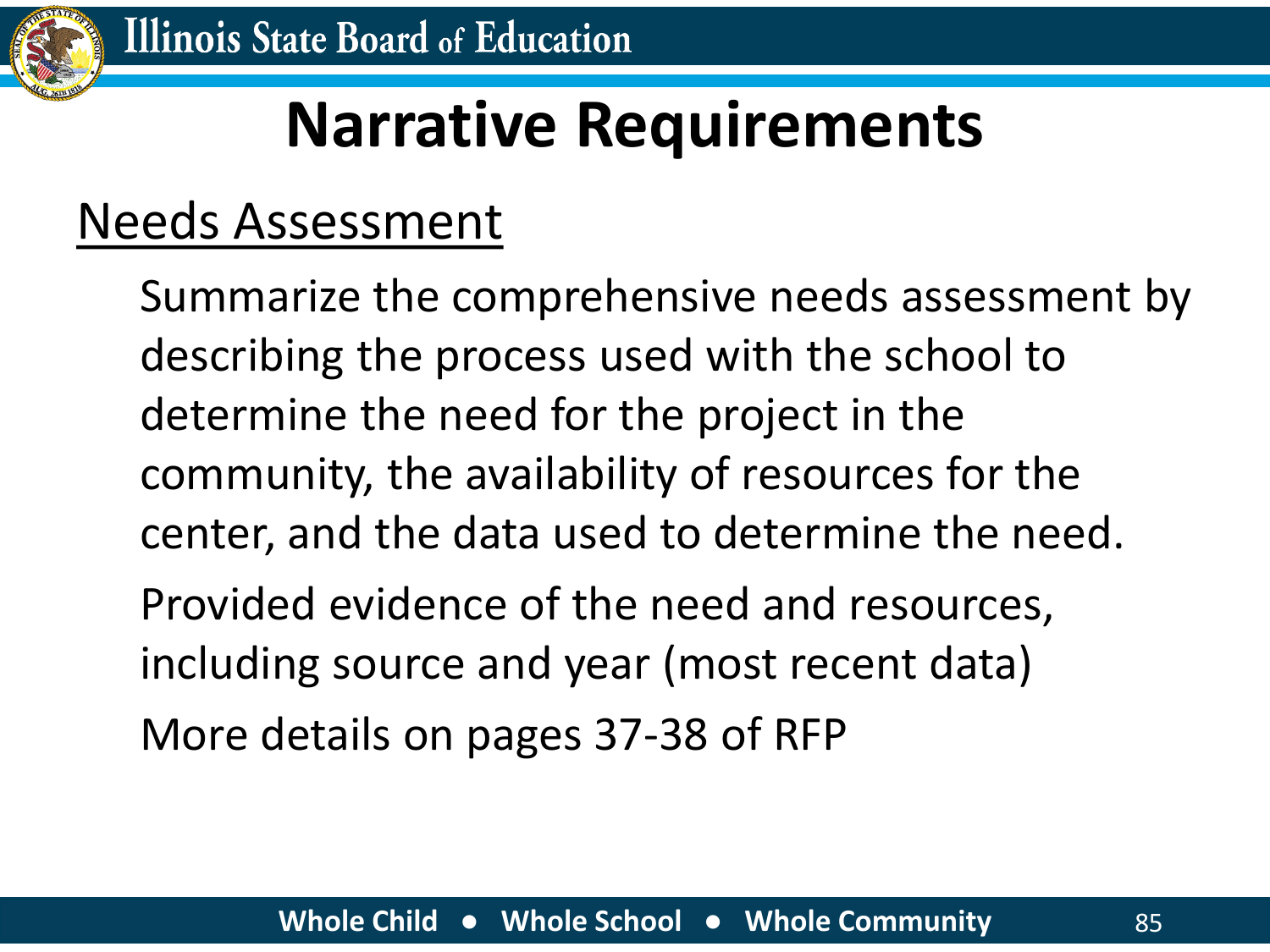

#### Project

- Estimate the number of students and families to be served.
- Recruitment and retention plan of the students most in need of academic assistance and the criteria.
- Identify and describe facilities where the programs will be located. Locations must be compliant in accordance to Americans with Disabilities Act (ADA).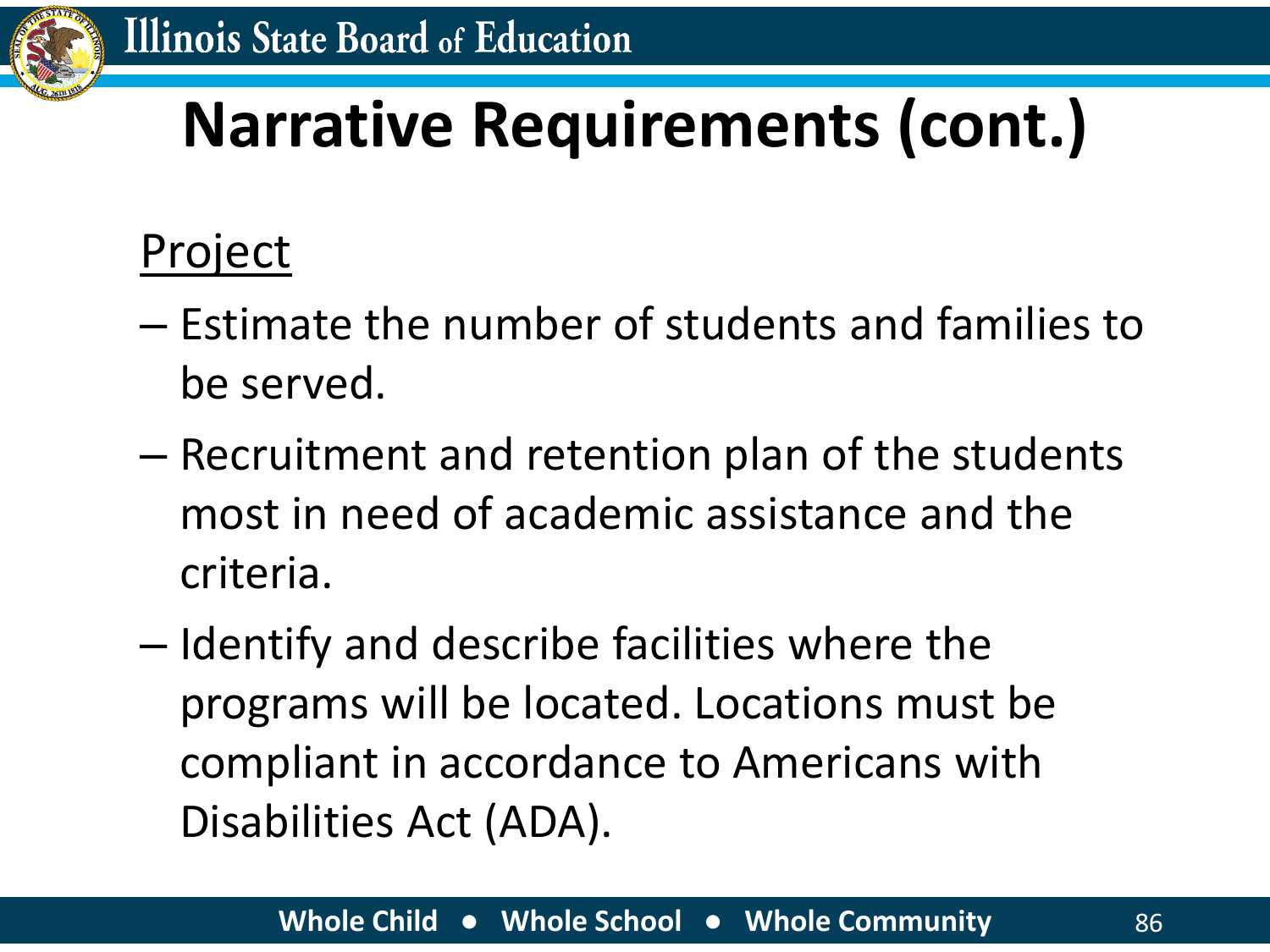

- Indicate whether any fees will be charged and the steps to be taken to ensure that families unable to pay can still participate.
- Identify and describe the activities and services to be provided in an equitable manner.
- Describe the range and type of programs for each site (i.e., after school, before school, weekends, and/or evenings) that will be offered to students.
- Provide a program schedule of operation.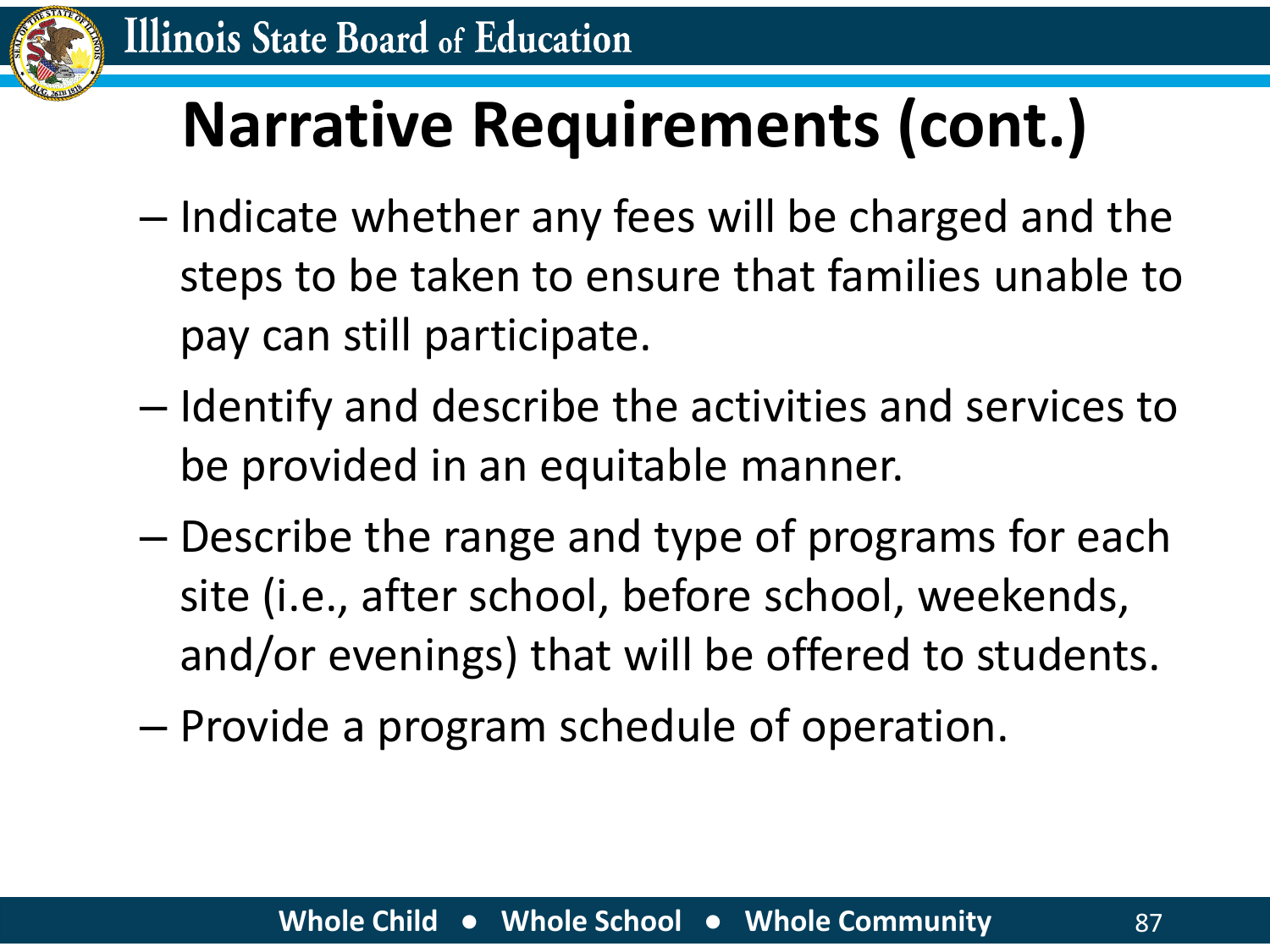

- Describe how the program will academically support college and career readiness skills for all the students engaged in the program.
- Describe in detail of how such activities are expected to improve student academic achievement as well as overall student success
- Describe how the proposed activities and services will use best practices to provide educational and related activities that will complement and enhance academic performance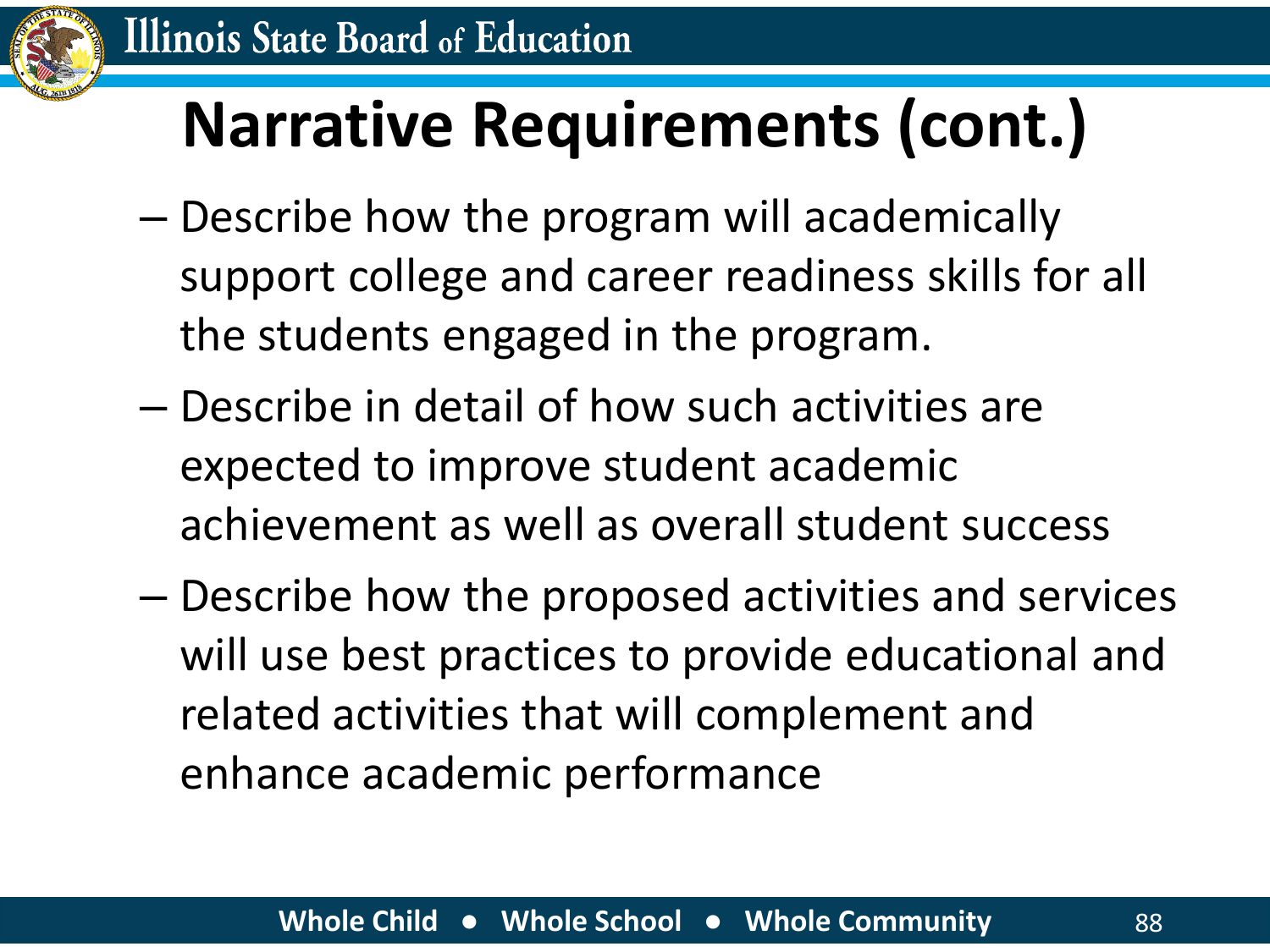

- Clearly label, describe, and explain how the proposed program will incorporate innovative and evidence based practices to support the enhancement of students' academic, social, and career skills.
- Describe how the proposed activities and services will meet the measures of effectiveness.
- Describe according to applicant type any previous experience working with after-school programs.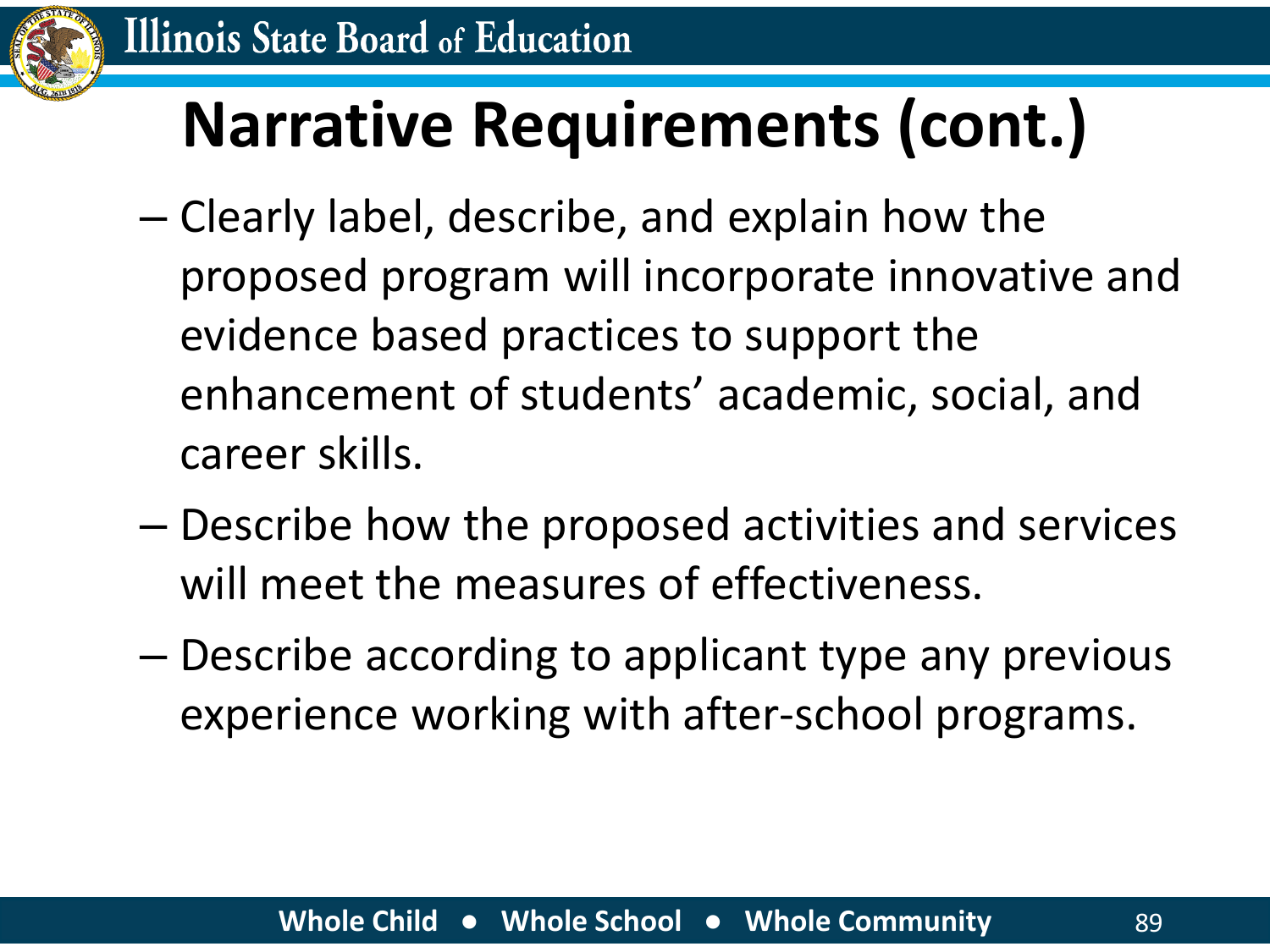

- Families and Community
- -Include the type of services
- -Services should be ongoing

-Indicate how program will promote parent involvement, family literacy, and related educational activities.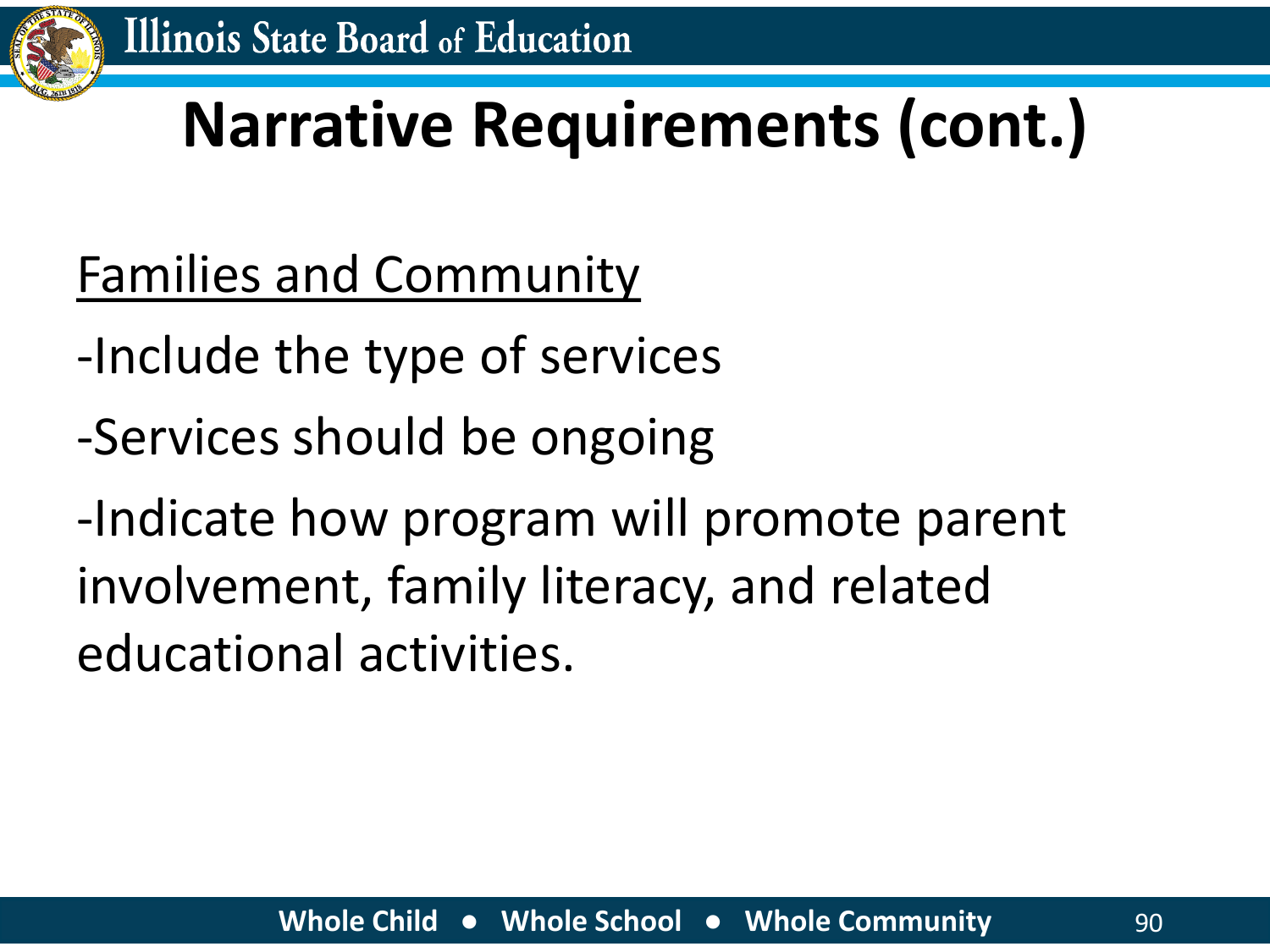

#### Management

- -Provide a management plan and timeline that outlines goals and objectives
- -Detailed job descriptions
- -Provide a communication plan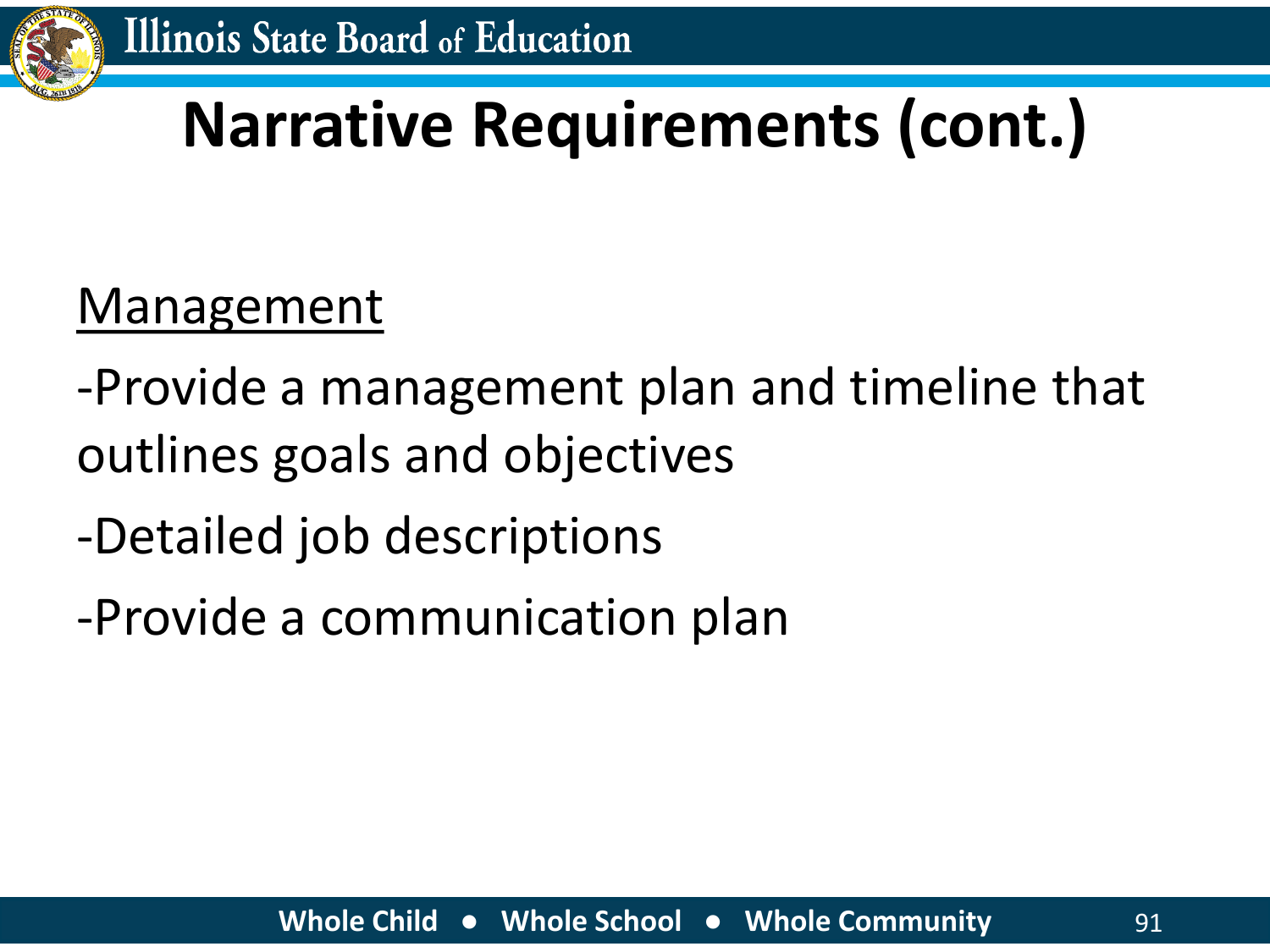

- For those applicants proposing off-school sites, describe how communication will be conducted between school and center staff.
- Describe how feedback will be collected from and shared with staff, community members, parents, and other stakeholders to ensure continuous program improvement.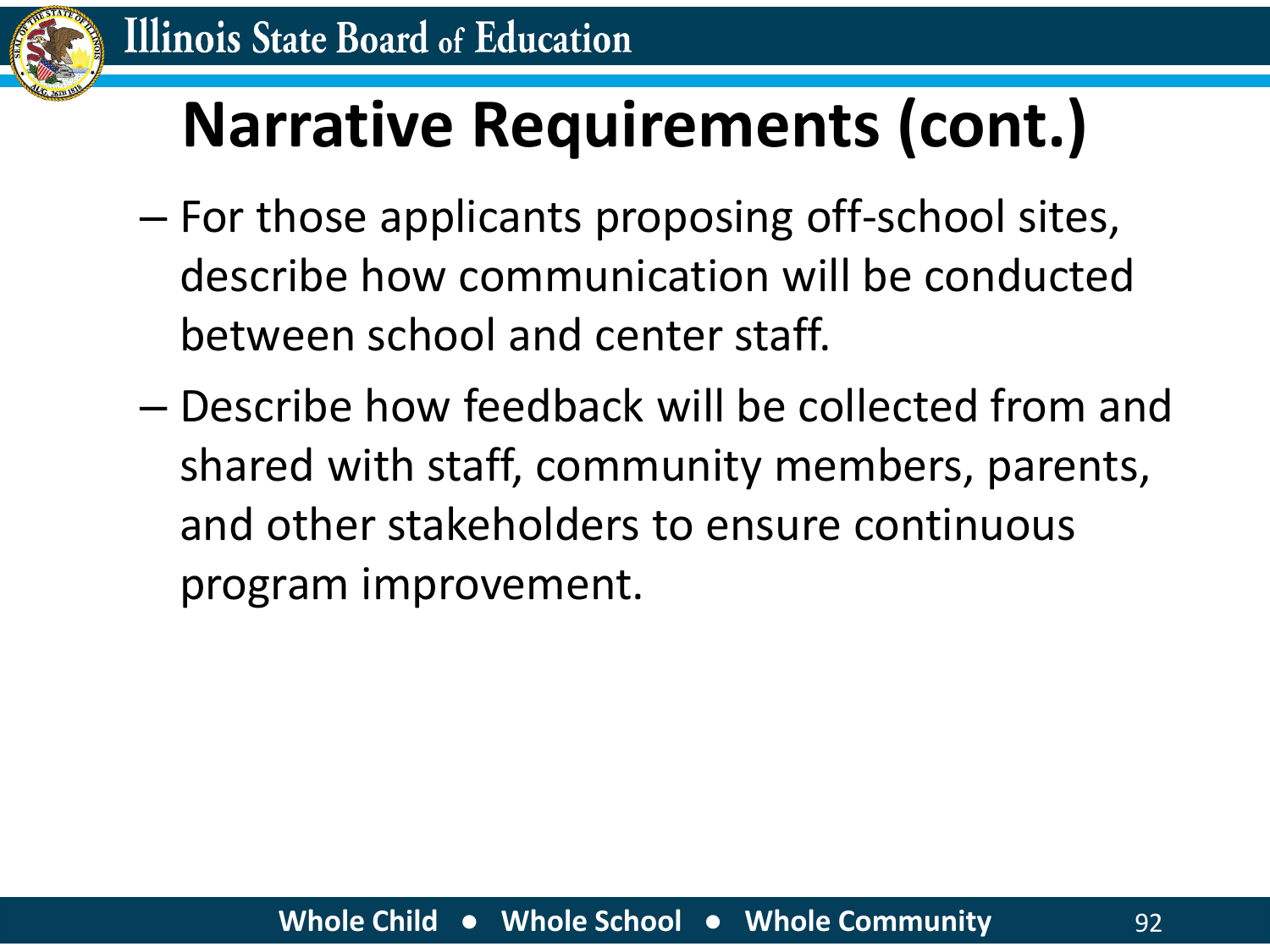

Applicants other than LEAs must also provide the following information:

- A brief description of all of the services provided by the applying entity;
- A description of the applying entity's current programs and activities relative to the services described in this RFP;
- Evidence of the applying entity's cultural and linguistic competence to provide services as described in the proposal.
- A description of existing linkages with community resources and service, particularly the organizations addressing substance abuse treatment, mental health treatment, and other human services that will not be provide by the applying entity.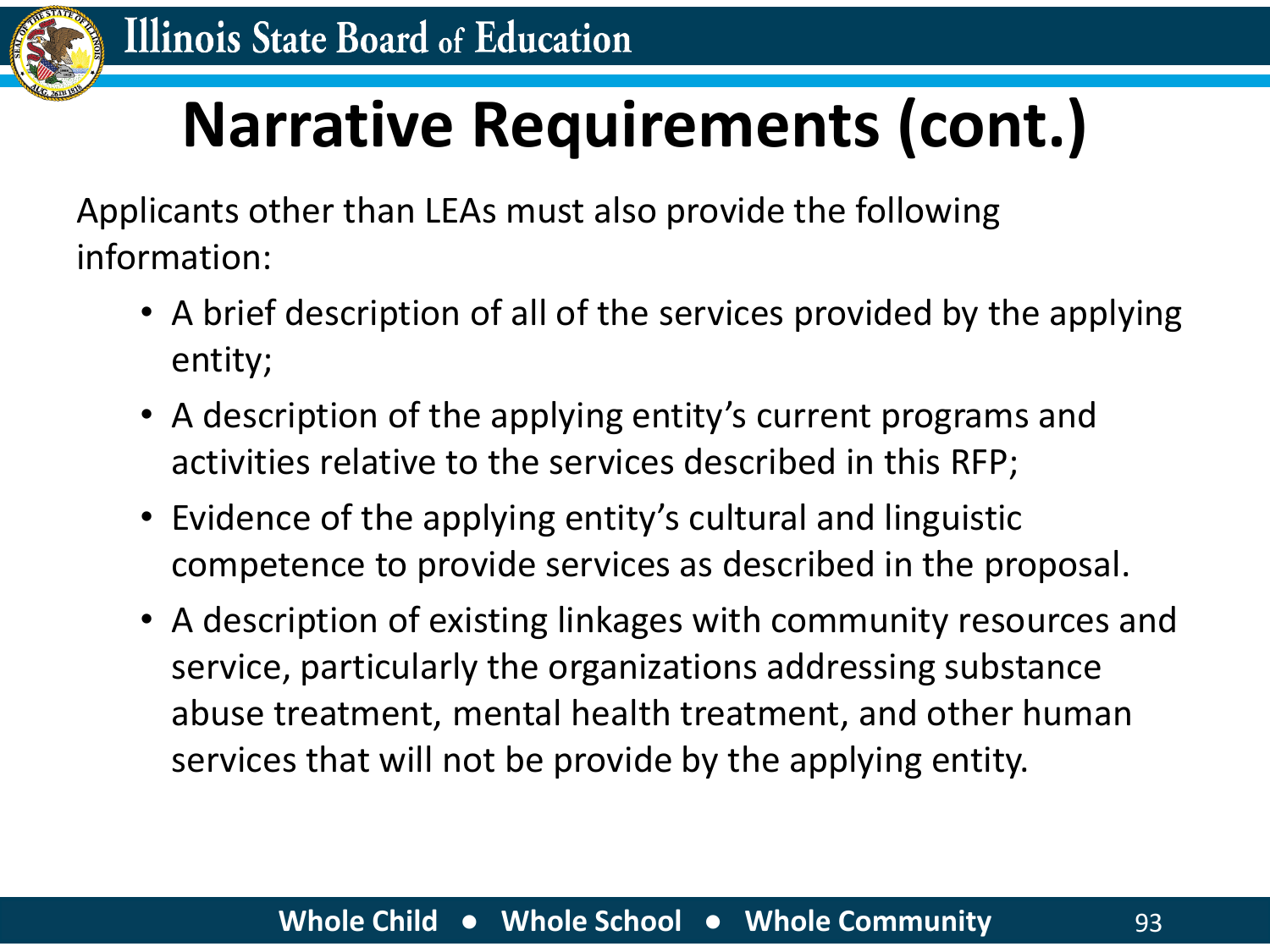

- Describe any ongoing professional development that will be provided and how that training will contribute to student achievement.
- For those applicants proposing to use volunteers for 21st CCLC activities, describe how volunteers will be recruited and their roles and activities in the grant. Explain the working terms for non-paid staff and indicate how criminal background checks will be conducted.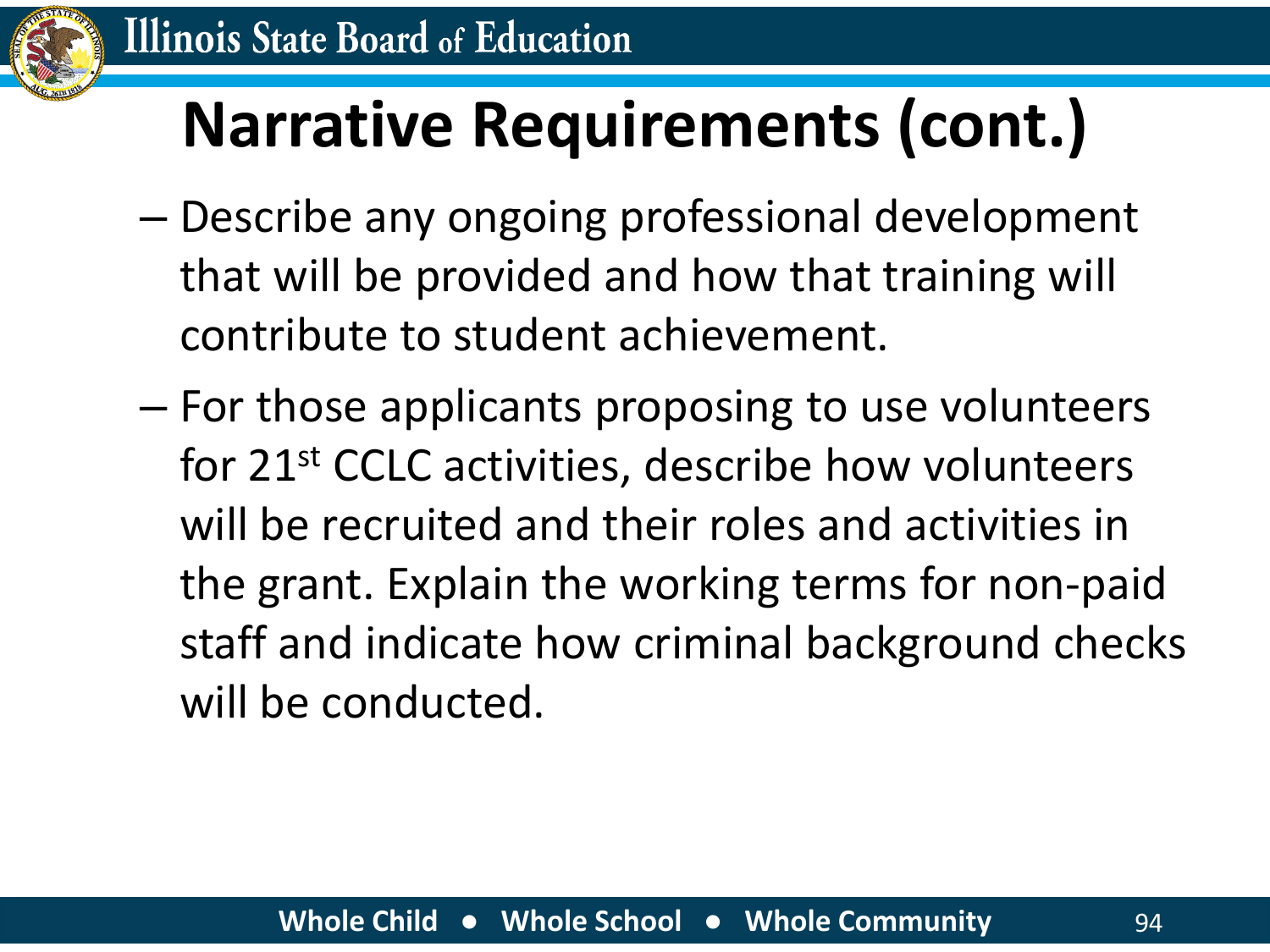

Applicants who have never received 21st CCLC funding:

• Provide a statement to demonstrate the applicant's ability to be successful in providing educational and related activities that will increase and enhance the academic achievement and enhance positive youth development of the students to be served.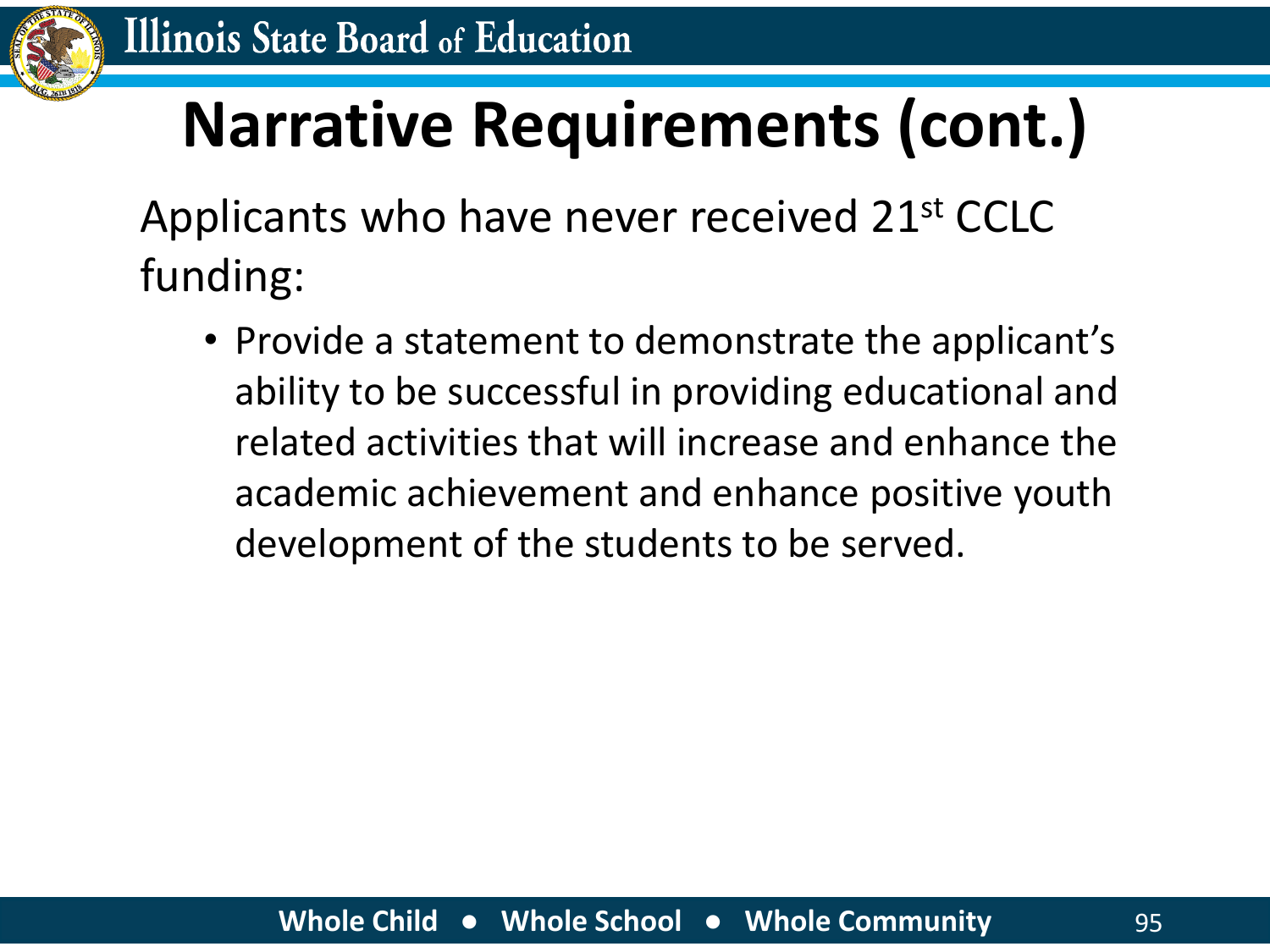

Applicants who have never received 21st CCLC funding:

• Describe prior experience with after-school programs which are academic-based and provide specific evidence of that experience. Summarize previous successes relative to the experiences.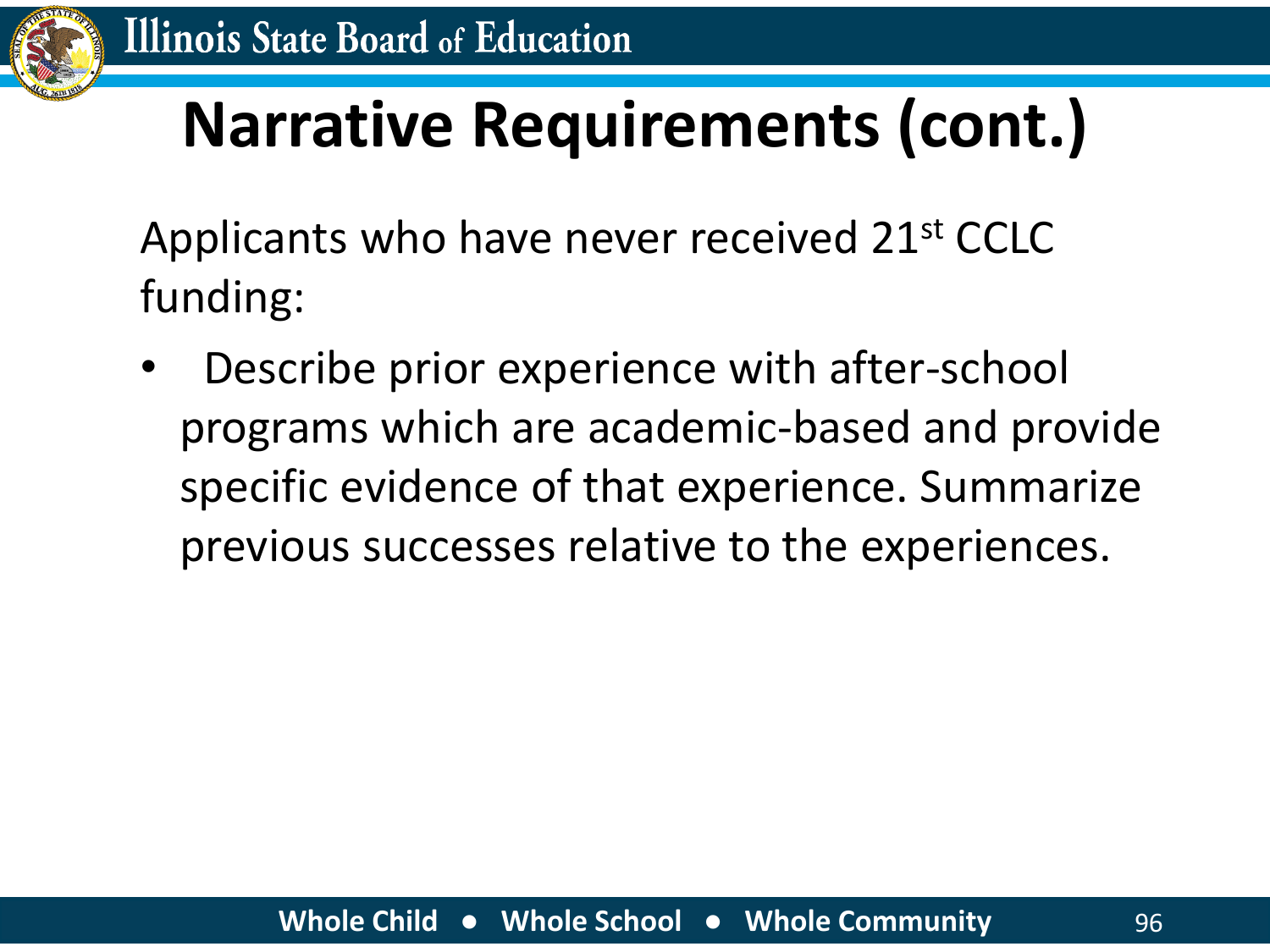

Applicants who have previously received funding:

• In addition to the information in the previous slide, describe the proposed activities and services to be offered and indicate any changes in programming from the previous grant.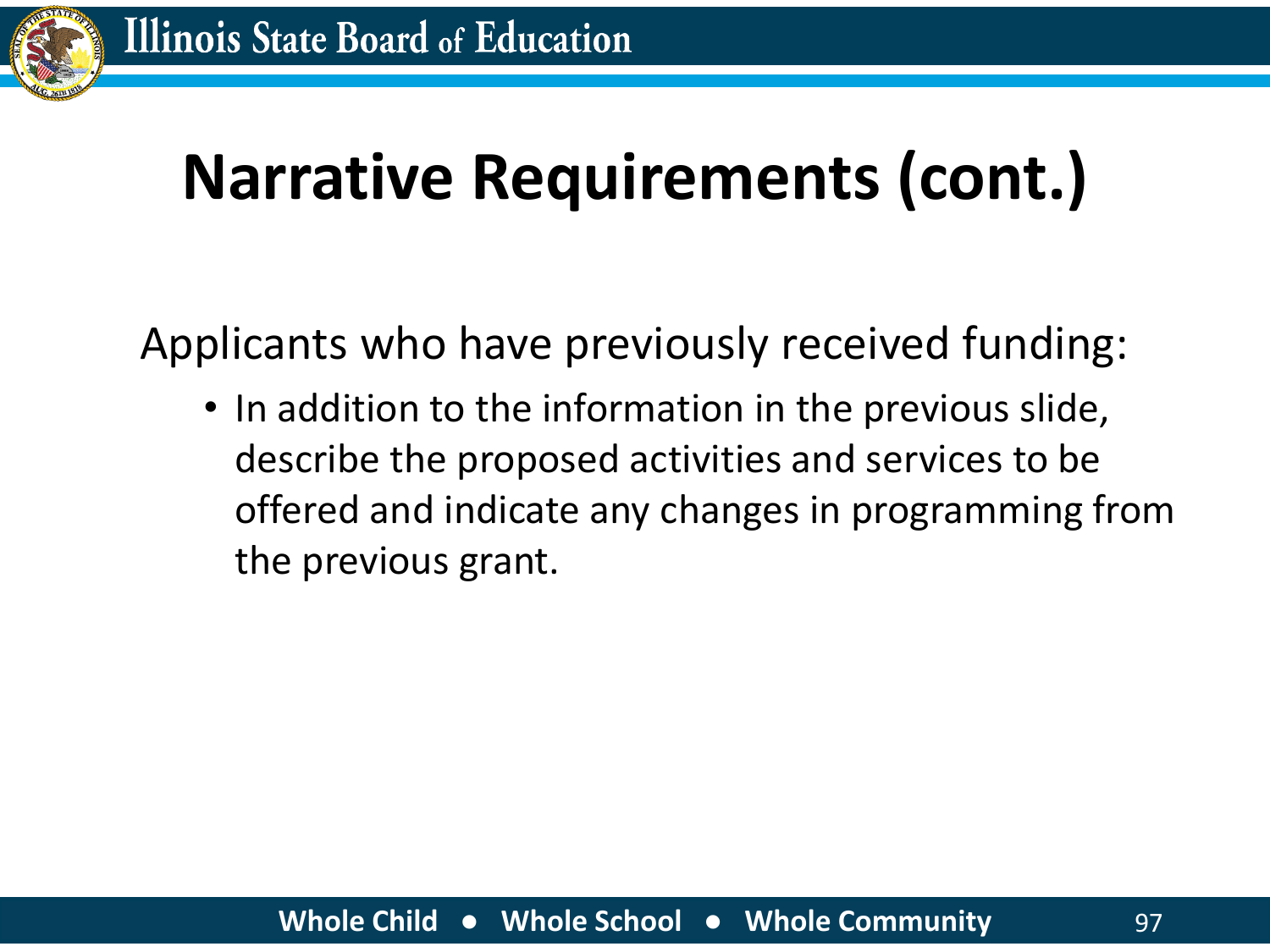

# **Narrative Requirements-Previous**

### **Applicants**

- Include the following information from the most recent program year:
	- Number of weeks program operated versus proposed number of weeks
	- Hours per week program operated
	- Average number of students served
- Actual services delivered
- Verification of sustainability
- Implementation issues
- Program successes
- Changes to the program based on previous evaluation results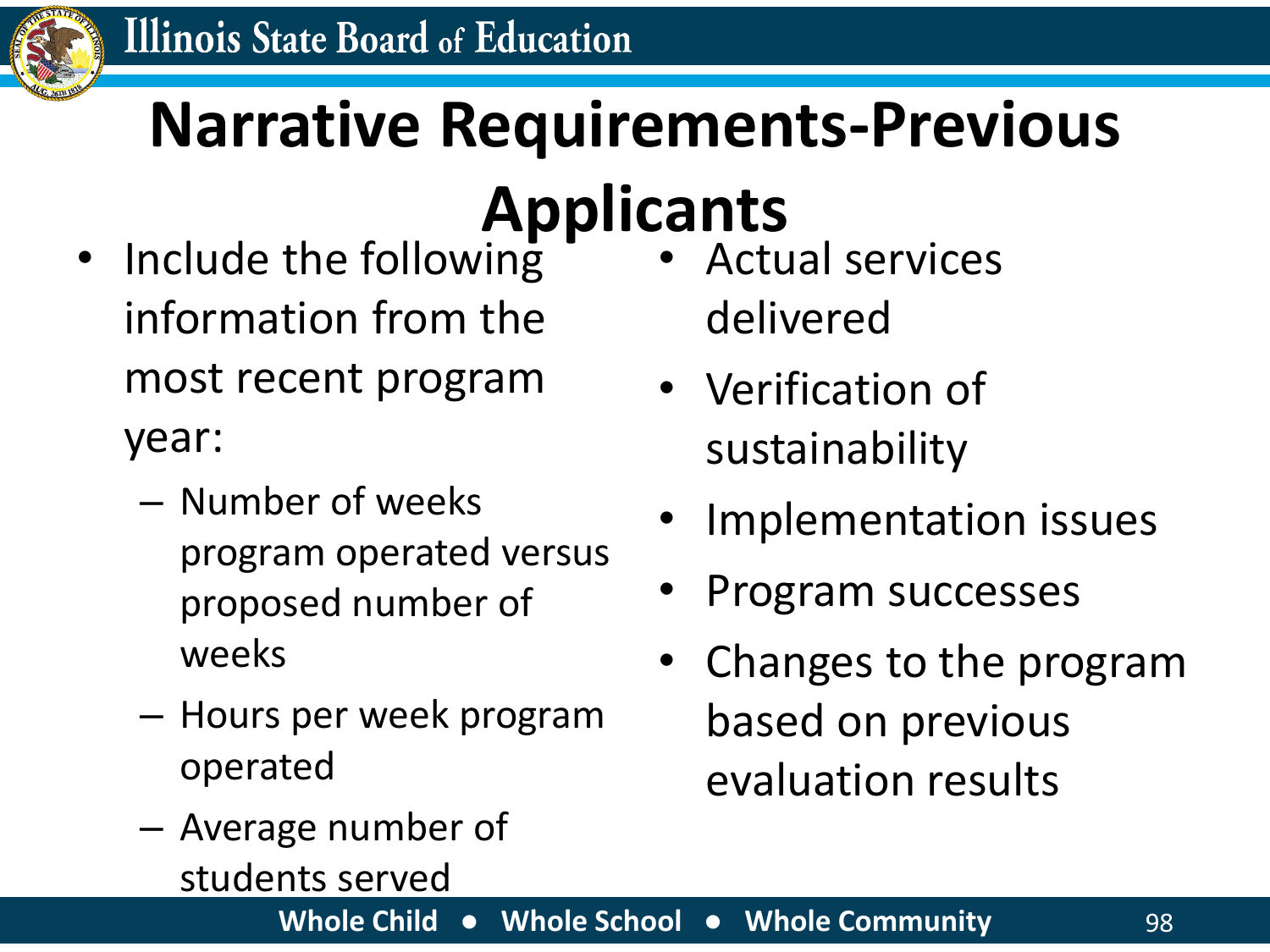

– Describe any established partnerships with other LEAs, CBOs, FBOs, or other private and public organizations to implement and operate the program, if applicable.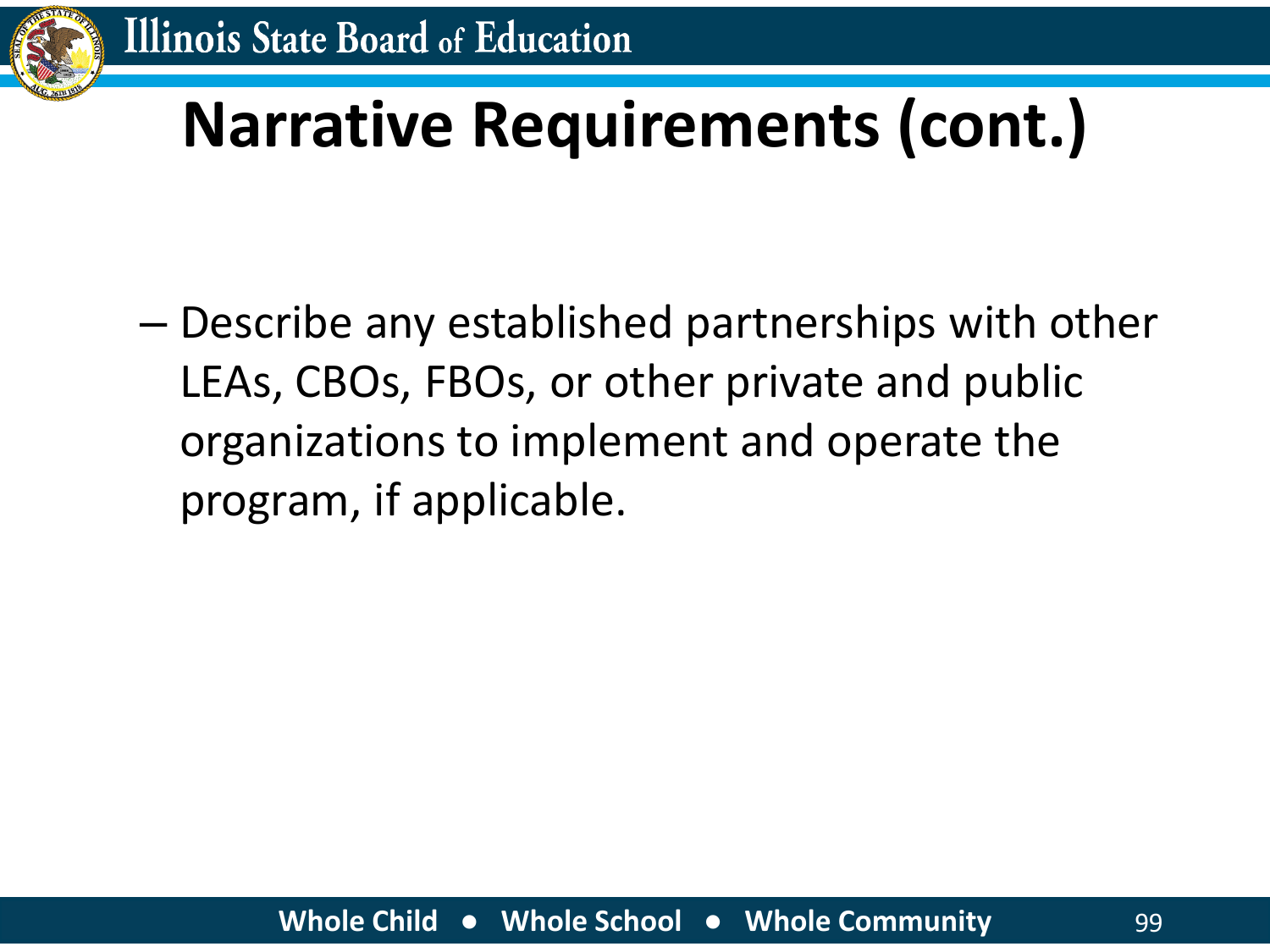

– Describe how federal, state, and local funding will be used in coordination with 21<sup>st</sup> CCLC grant funds to maximize the effective use of public resources. Indicate any after-school programs already in operation and identify specifically all other funding sources that will be used to supplement the program.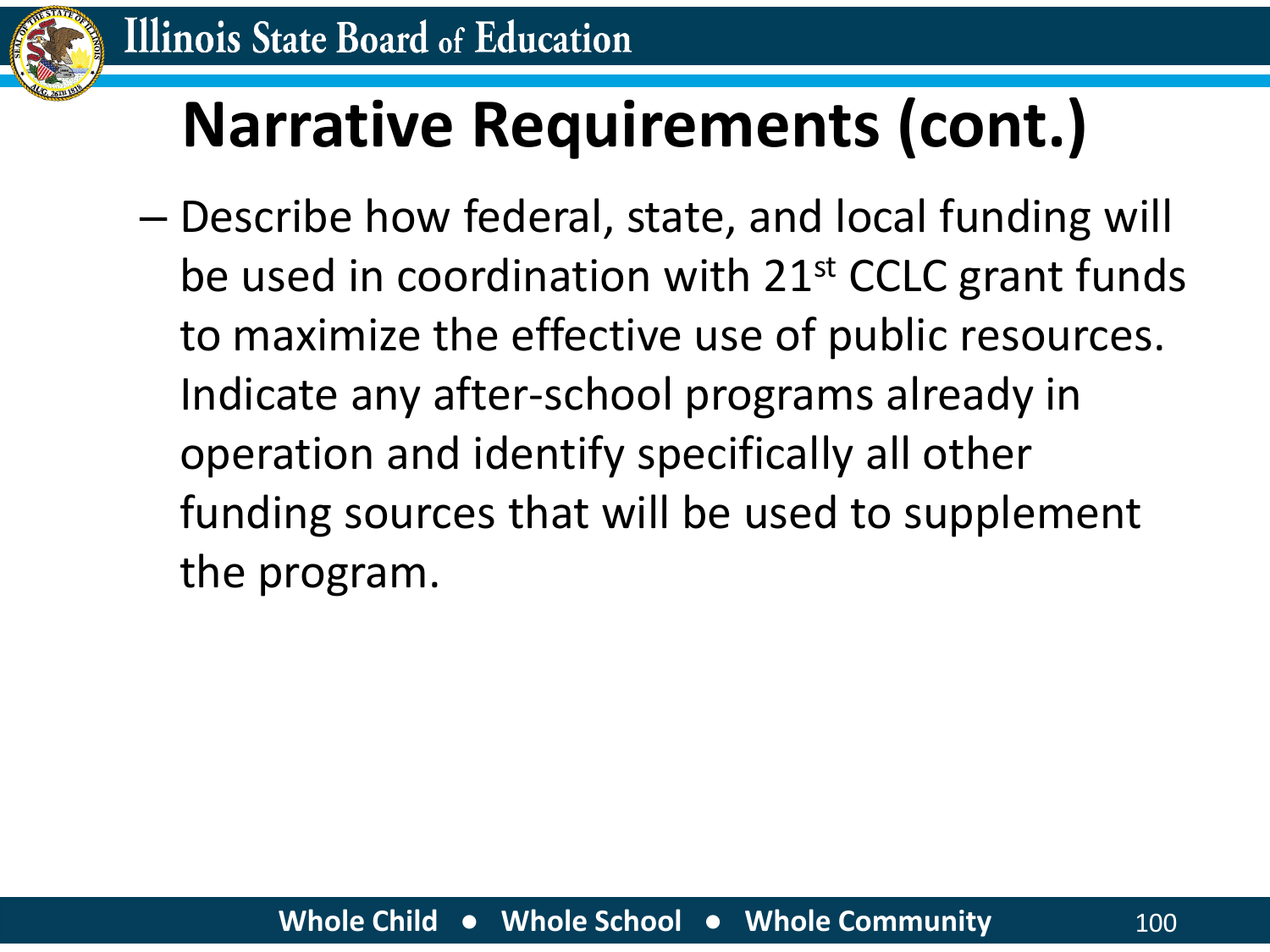

# **CRITERIA FOR REVIEW AND APPROVAL FOR PROPOSALS** 21st CCLC

**Whole Child ● Whole School ● Whole Community** 101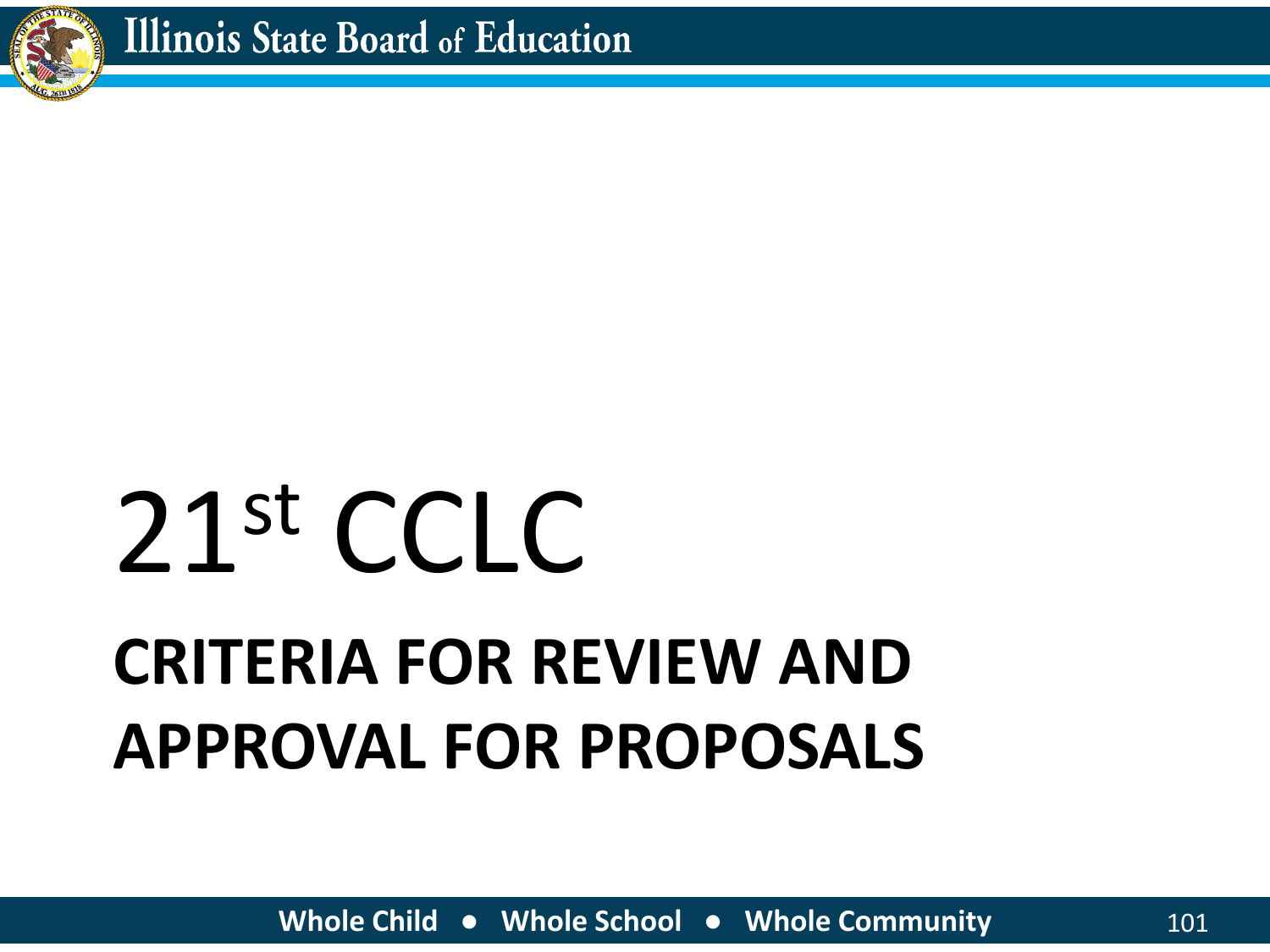

### **Criteria**

- Need
- Capacity
- Quality
- Evaluation
- Sustainability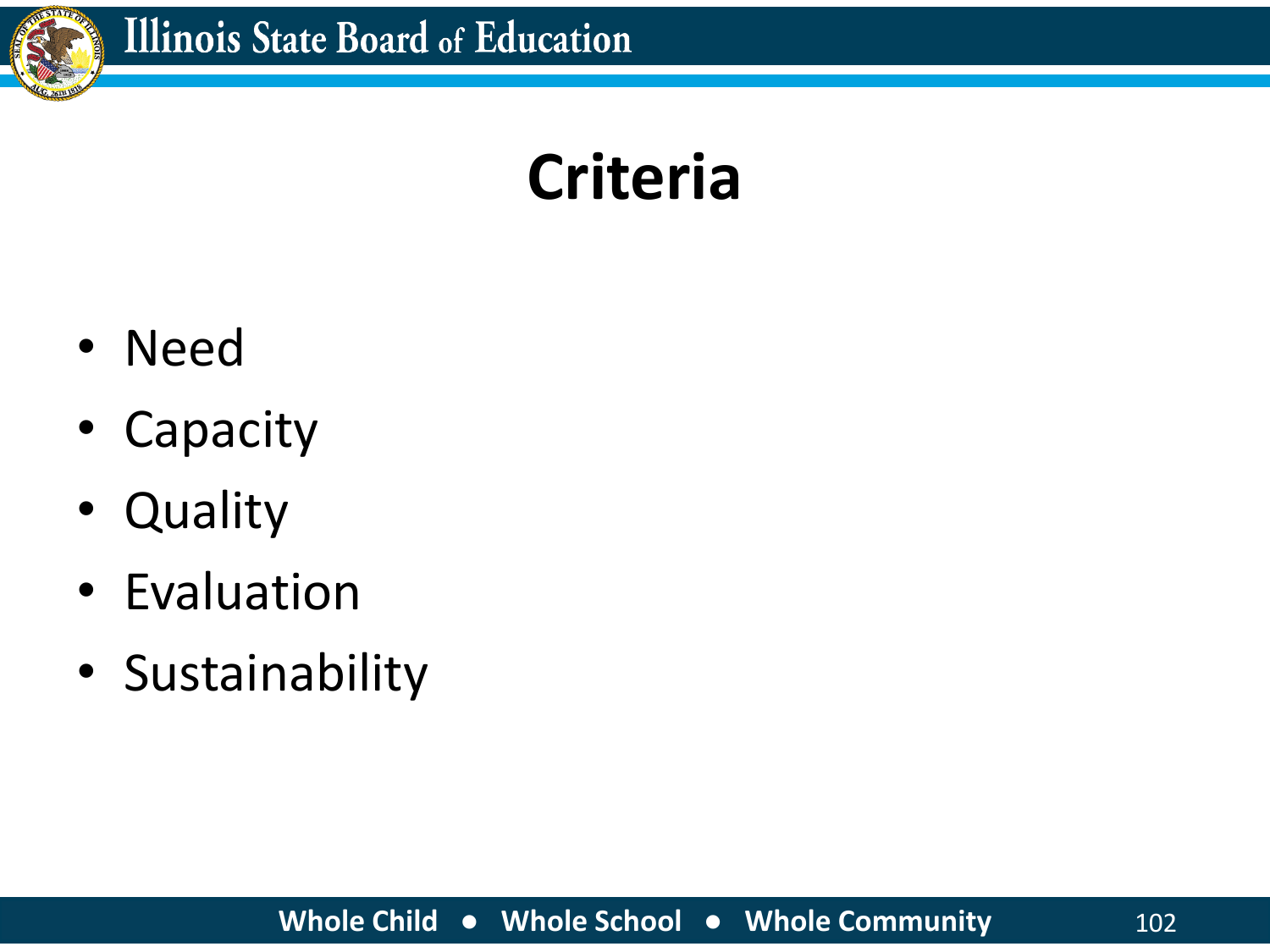

## **Seven Selection Criteria**

- Maximum of 100 points
- Minimum of 80 points to be considered
- 30 Priority points may be awarded
- 1. Need for the project (10 points)
- 2. Quality of Project Services (30 points)
- 3. Quality of the Management Plan (15 points)
- 4. Adequacy of Resources (15 points)
- 5. Quality of the Project Evaluation (10 points)
- 6. Plan for Sustainability (10 points)
- 7. Cost-Effectiveness (10 points)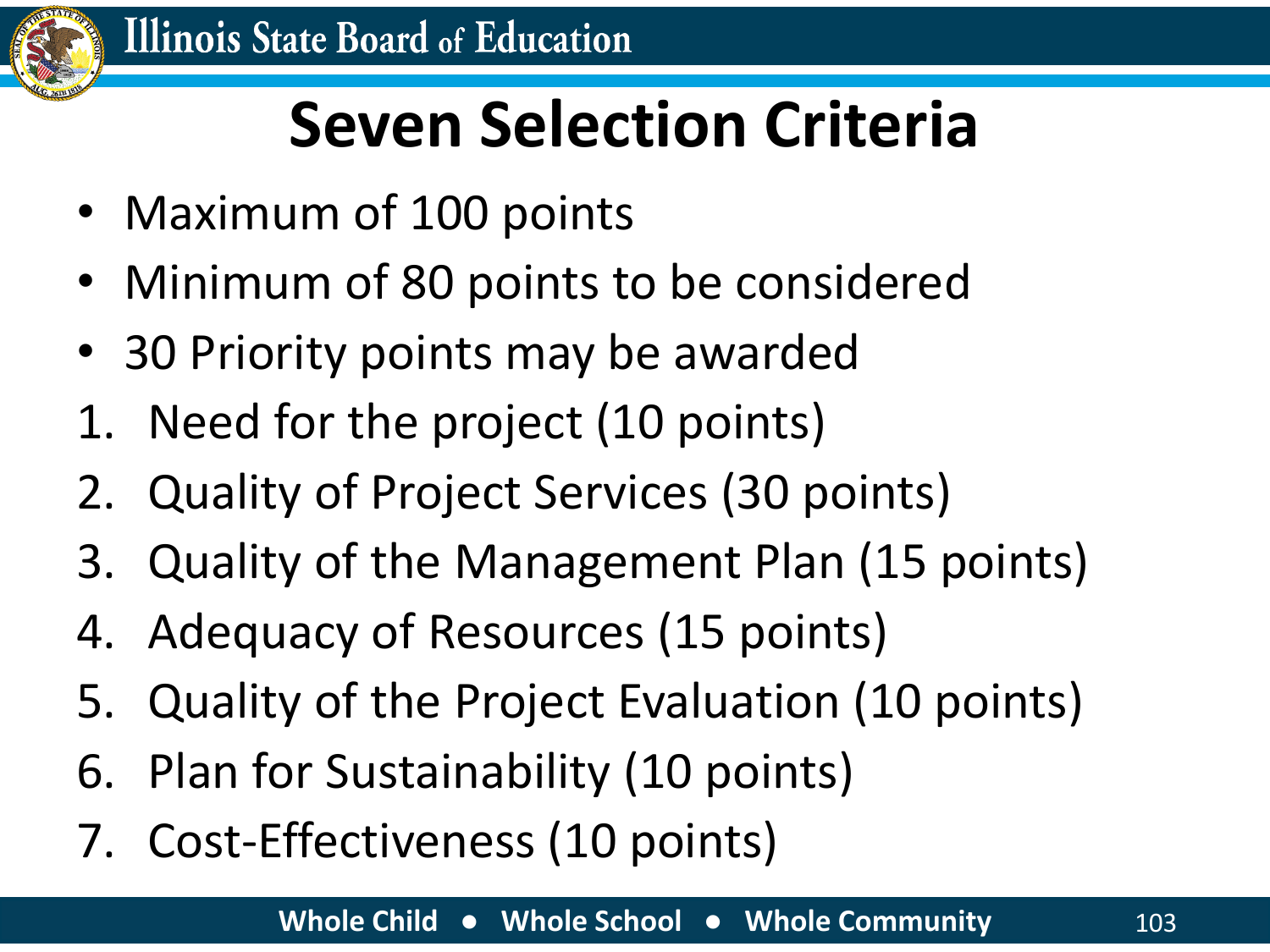

### **Review and Selection Process**

- Each application will be read, reviewed, and scored by three readers.
- Readers selected for their expertise and experience with extended learning programs and grants management
- Scores will be averaged
- Proposals will be ranked scored
- Recommendations will be given to State Superintendent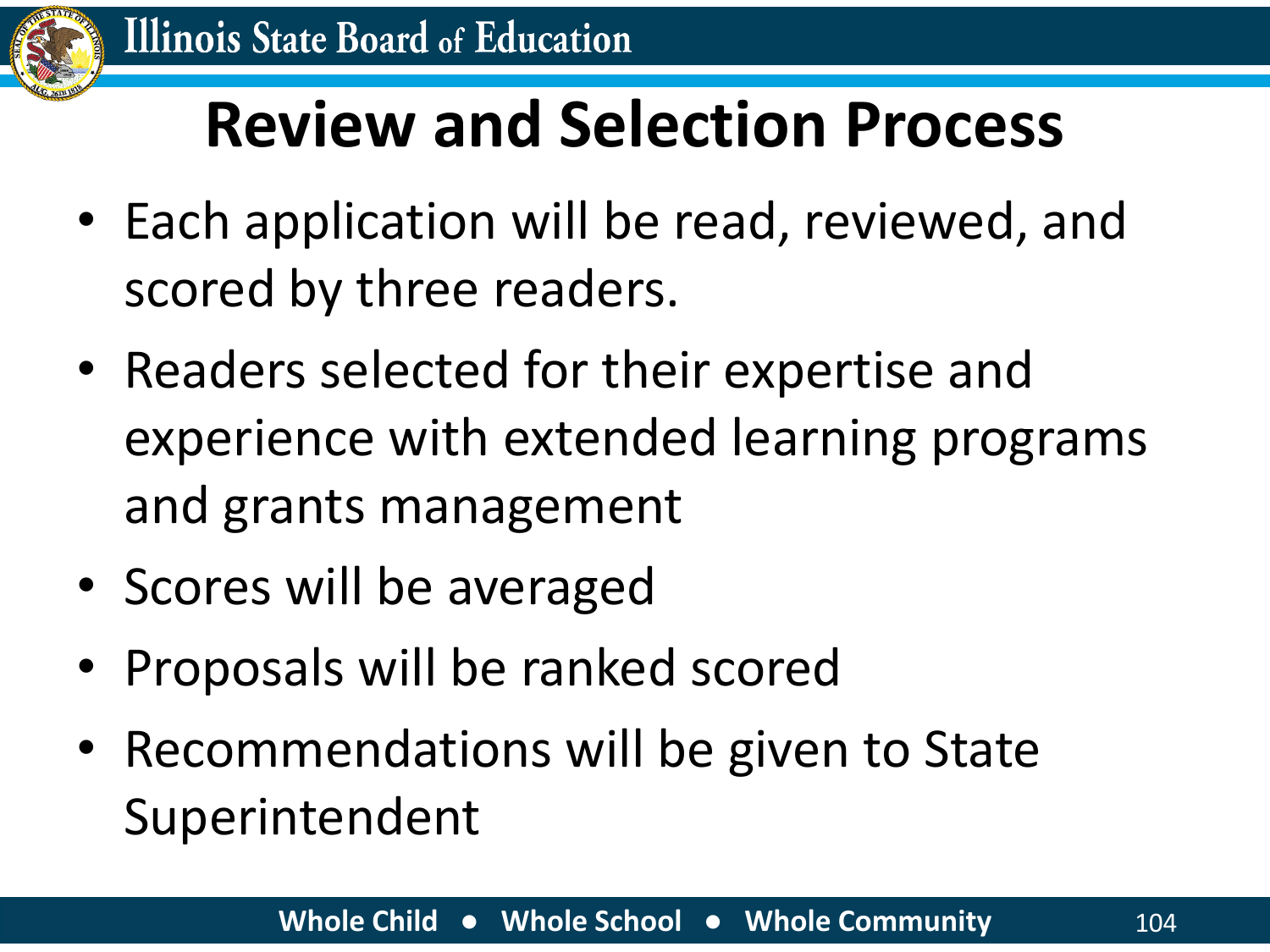

### **Need for the Project 10 points**

The following factors will be considered:

- The magnitude or severity of the need(s) to be addressed by the proposed project is substantiated in the needs assessment and in the analysis of state assessment results and other academic achievement factors;
- The proposed project addresses the specific gaps and weaknesses in services, infrastructure, or opportunities as identified by the needs assessment; and
- Demographic and/or behavior data provide convincing evidence as to the need for the learning center in the proposed school or schools.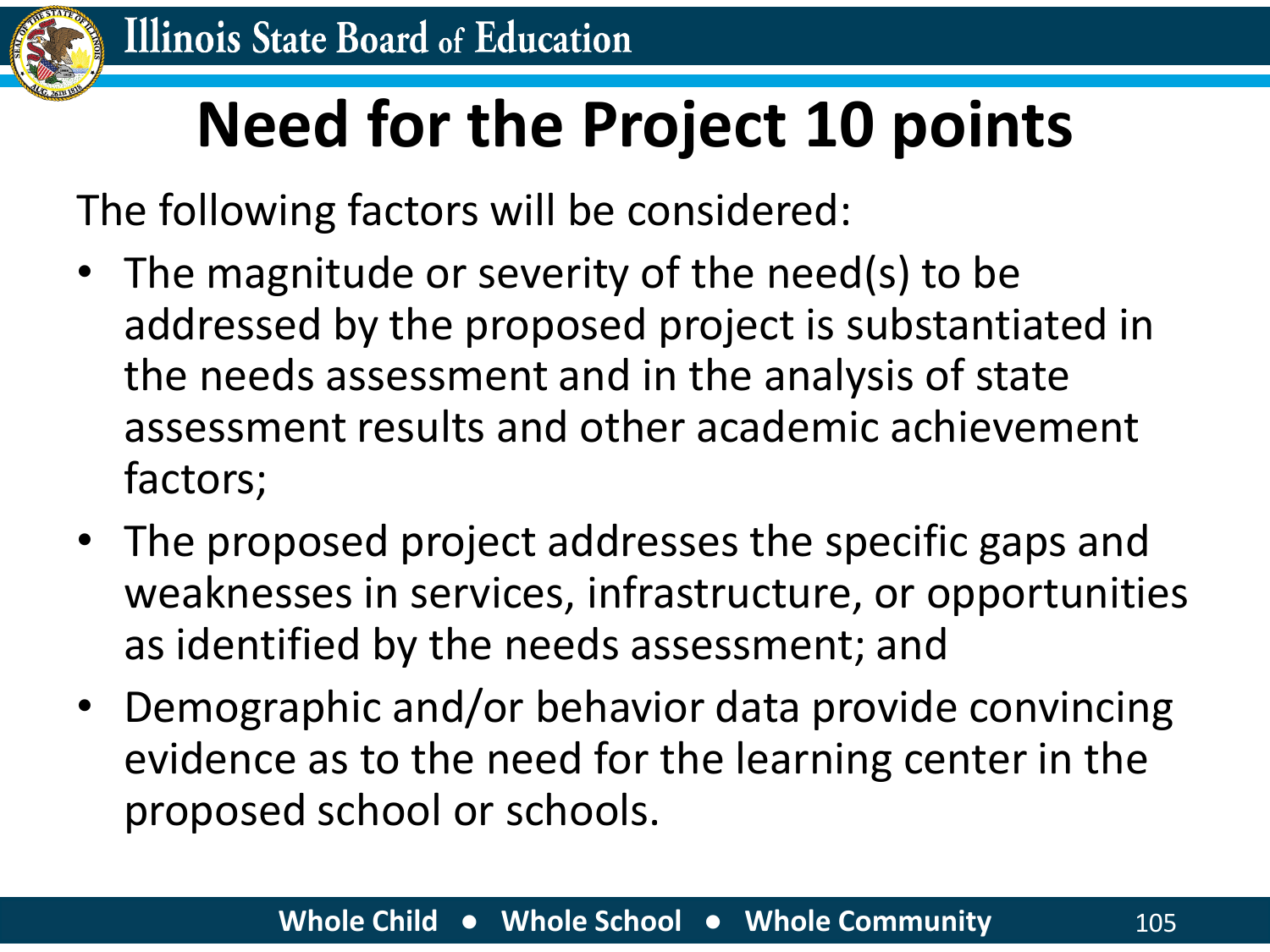

## **Quality of Project Services 30 points**

- The quality of strategies for ensuring equal access to services for eligible project participants are sufficient;
- The services to be provided including student transportation are appropriate and commensurate to the needs of the intended beneficiaries of the services;
- The services to be provided reflect current evidencebased and research practices;
- The services to be provided should have a positive impact on student academic performance and other intended outcomes based upon evidence based research
- The plans to recruit and retain students who are the lowest achieving students are practicable.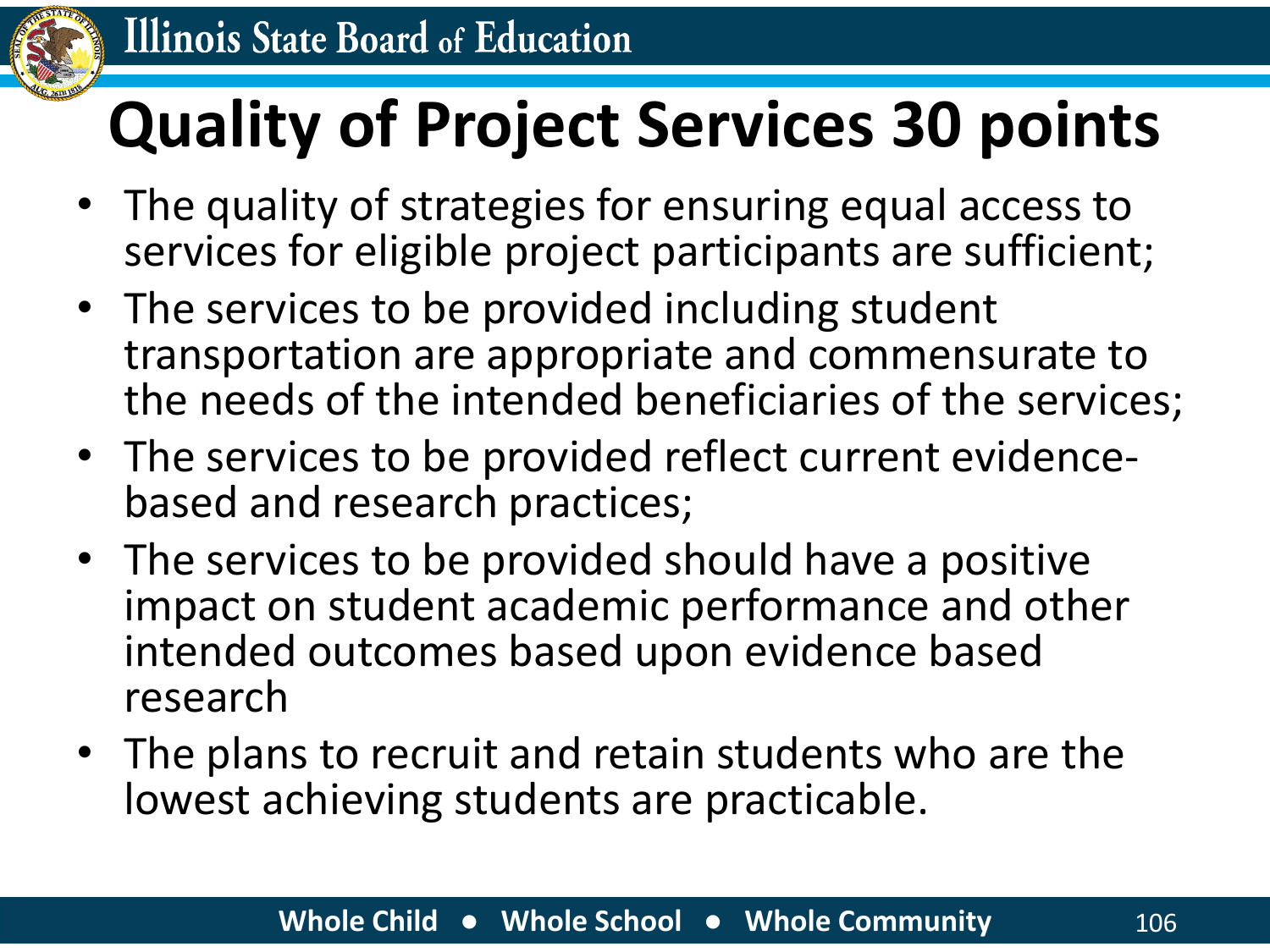

### **Quality of Management Plan 15 points**

The following factors will be considered:

- The management plan is practicable, and the proposed activities are likely to contribute to the achievement of program goals and objectives. The management plan includes major milestones and a realistic timeline, and proposed activities correlate to the proposed budget;
- The time commitments of the project director and other key project personnel are appropriate and adequate to meet the goals and objectives of the proposed project; and
- The procedures for collecting and sharing feedback to the staff and the community for the purpose of continuous program improvement are practicable.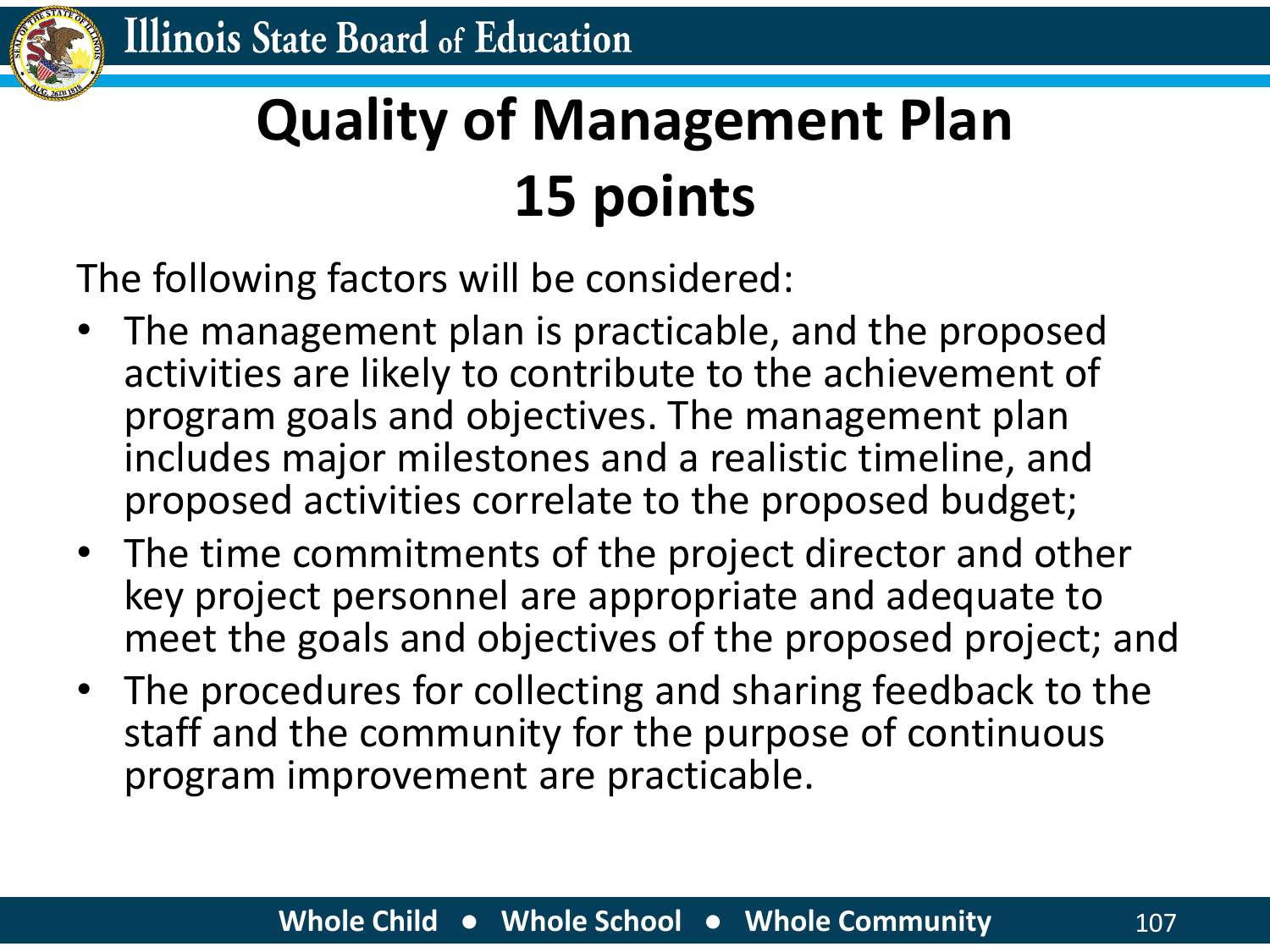

### **Adequacy of Resources 15 points**

The following factors will be considered:

- Previous experience and/or capacity demonstrate the ability to provide educational and related activities that will complement and enhance the academic performance, achievement, and positive youth development of the students to be served;
- The grantee has funding in place to supplement the program;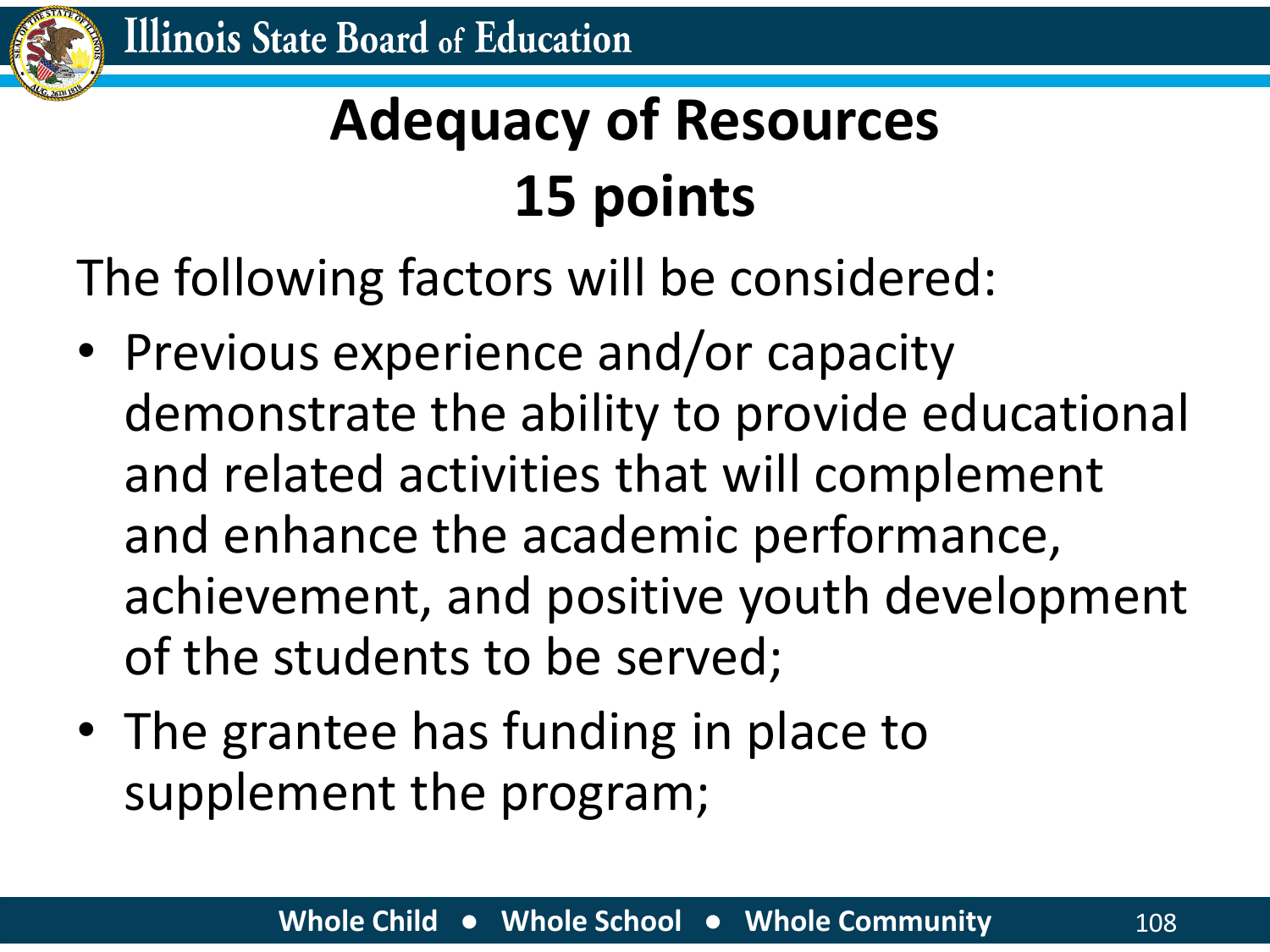### **Adequacy of Resources (cont.) 15 points**

- The relevance and documented commitment of each partner in the proposed project support the likelihood of project success; and
- The potential for continued support of the project after the grant expires is evident and practicable.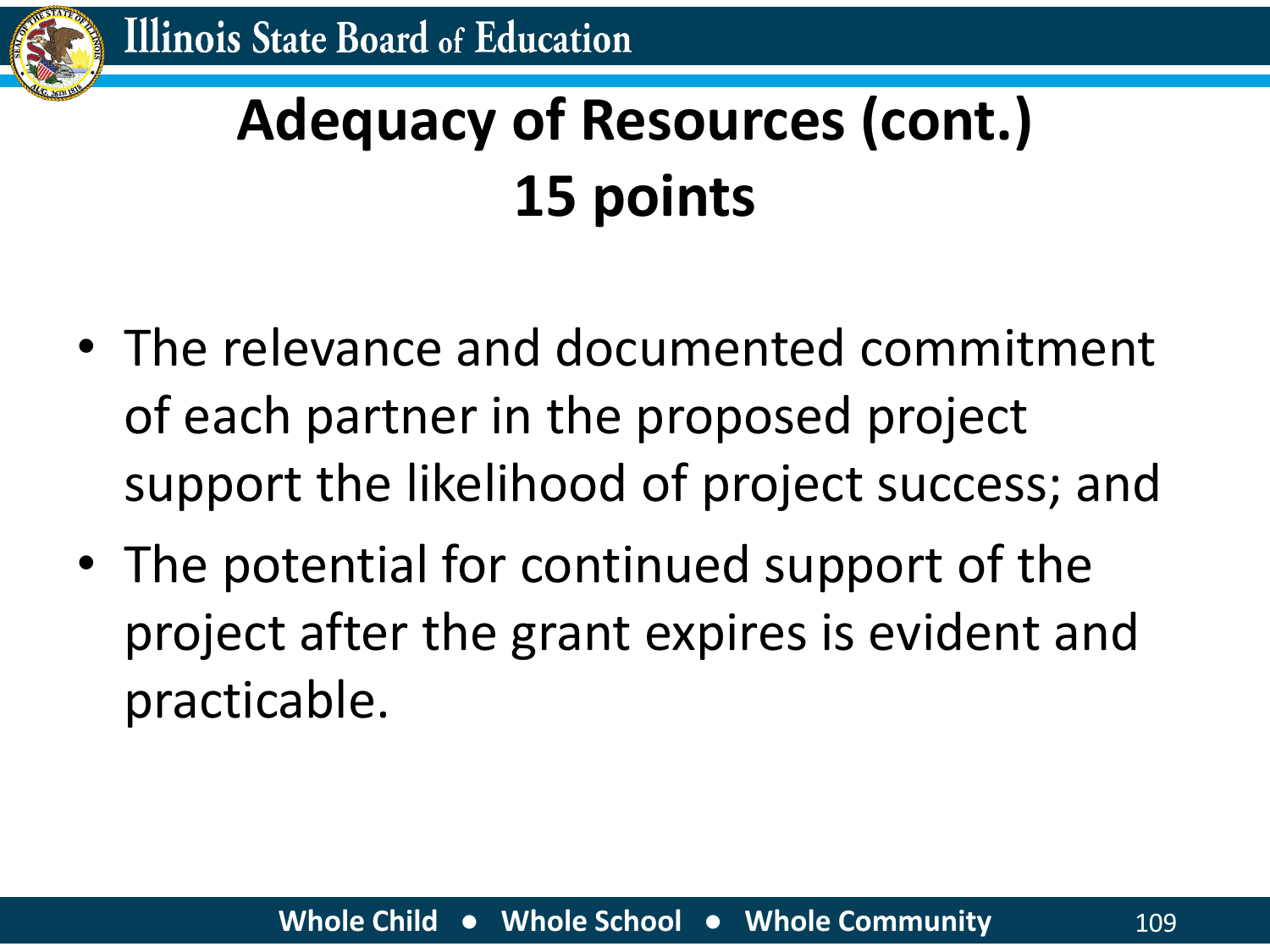### **Quality of Project Evaluation 10 points**

The following factors will considered:

- Evaluation methods include the use of objective performance measures that are clearly related to the intended outcomes of the project and will produce quantitative and qualitative data;
- The evaluation plan sufficiently incorporates all the state (i.e., as provided in Deliverables and Milestone) and local objectives, indicators and measures (i.e., as provided in Attachment 8);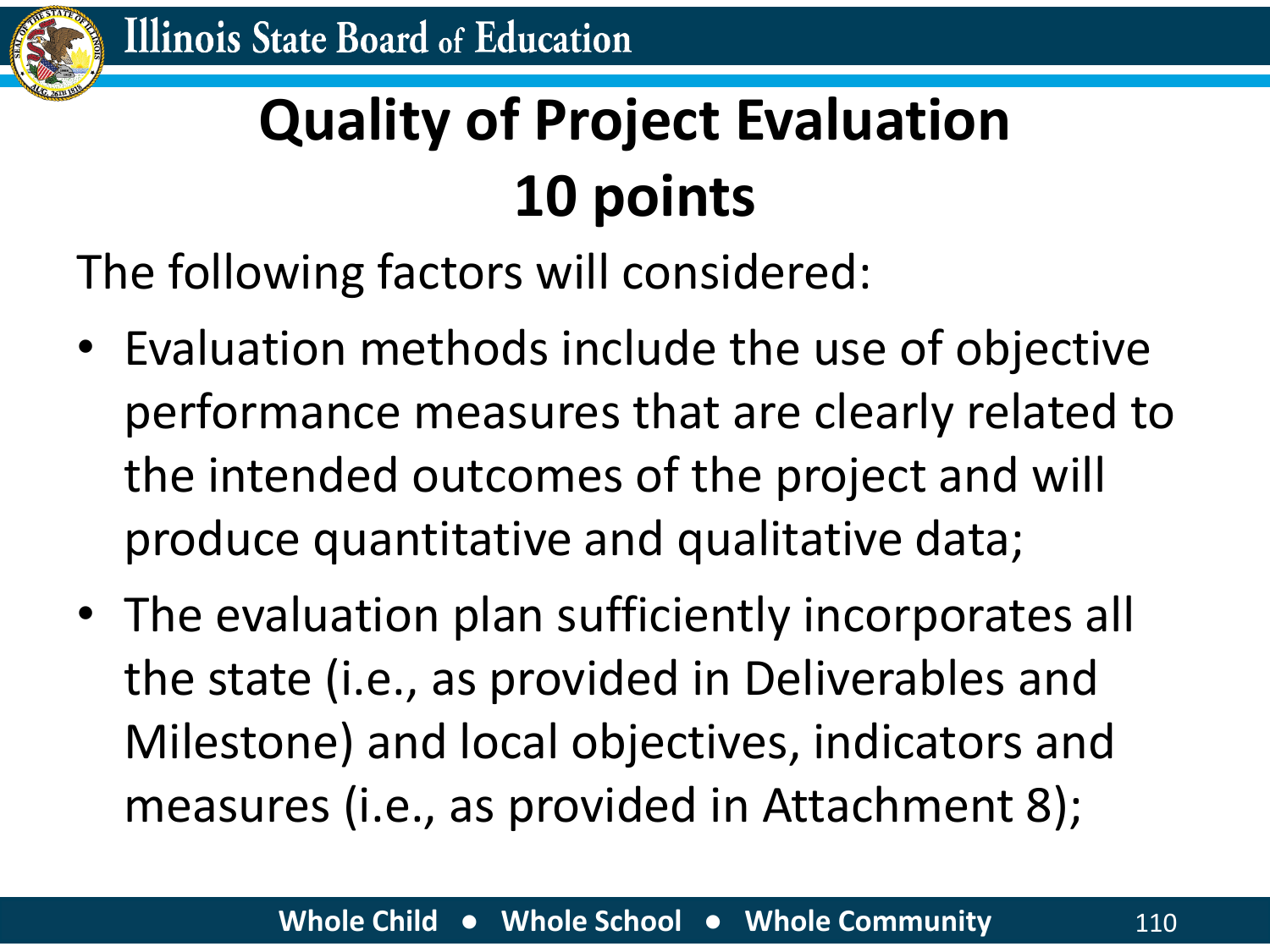

### **Quality of Project Evaluation (cont.) 10 points**

- The program evaluation process includes procedures for providing performance feedback to the staff and community and permitting periodic assessment of progress toward achieving intended outcomes;
- The program evaluation process includes procedures for reviewing and analyzing results and making recommendations for program improvement; and
- The program evaluation process includes sufficient controls to ensure that the evaluation is administered as proposed.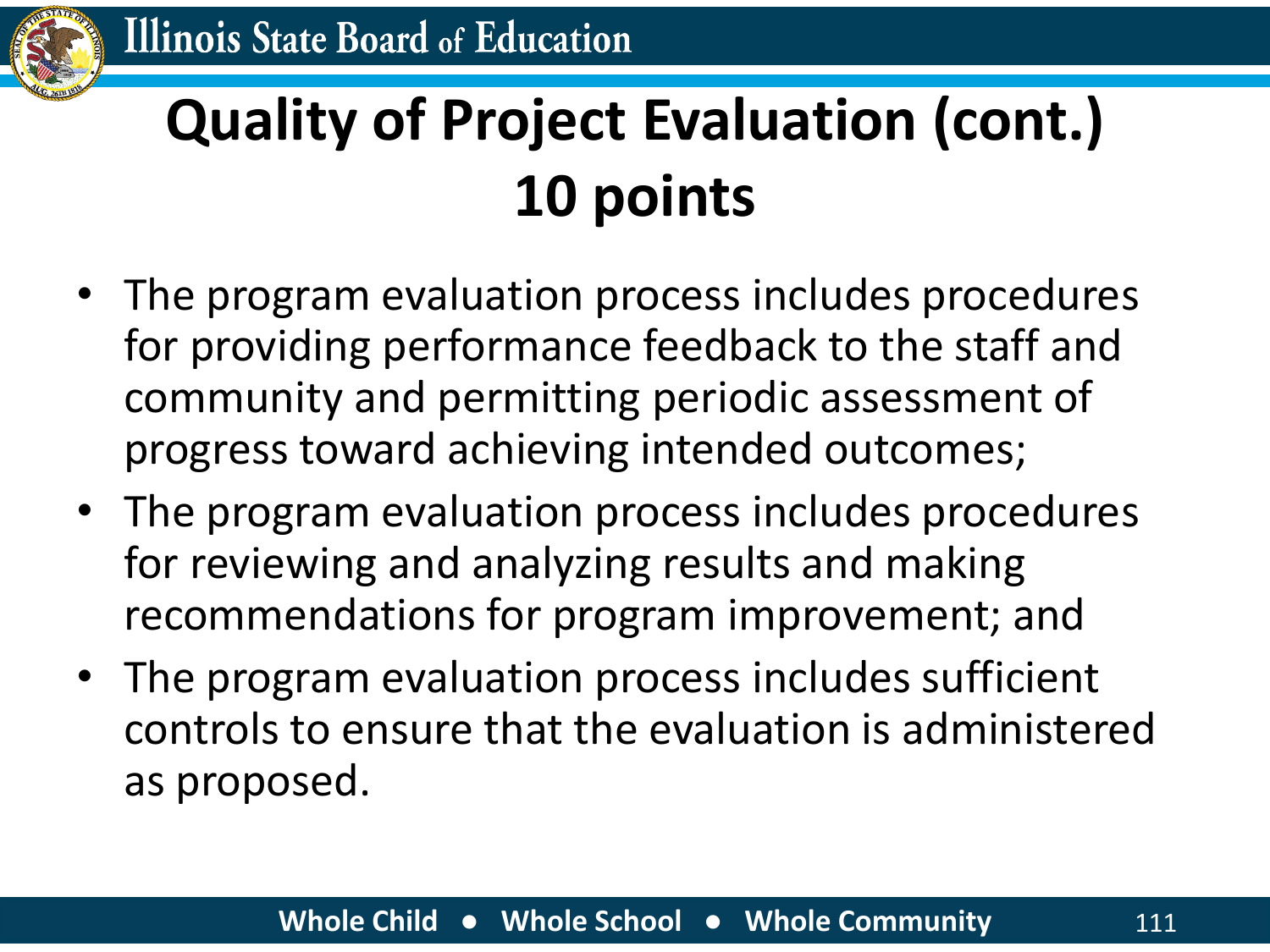

## **Plan for Sustainability (Attachments 7A and 7B) 10 points**

The following factors will be considered:

- Proposed partnerships adequately reflect the community as a whole;
- Written letters of agreement from each community partner sufficiently detail the roles and responsibilities of the partnerships;
- The contributions of co-applicants, if applicable,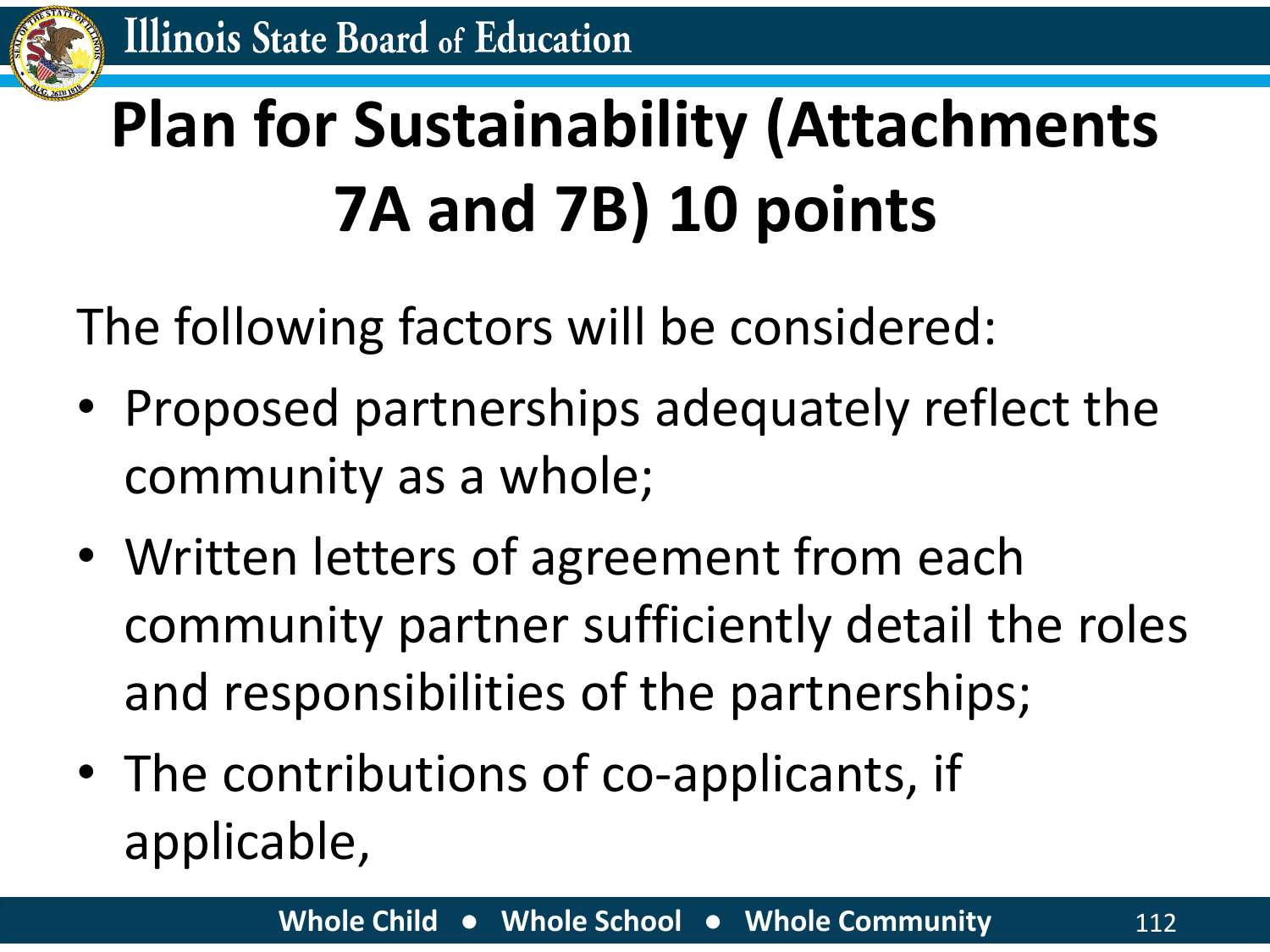

#### **Plan for Sustainability (cont.) 10 points**

- The contributions of resources from each community partner, either cash or in-kind services, over the course of the grant are sufficient to sustaining the program after the grant expires;
- The plan to identify and recruit additional partners who will contribute useful and meaningful resources specifically aligned to program needs during the grant period and after is practicable; and
- The extent to which the size and scope of the program can be sustained after the grant expires is realistic.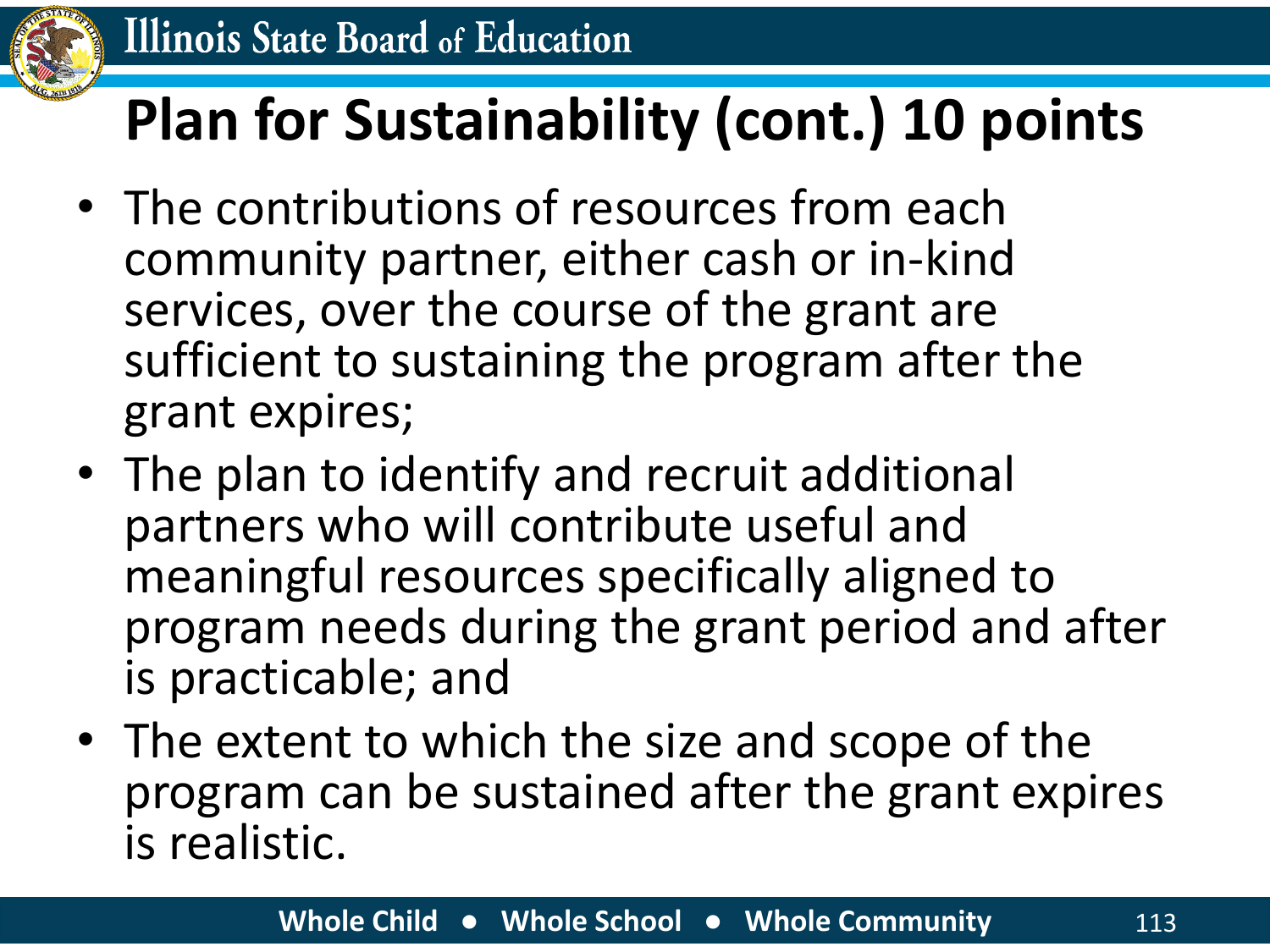

### **Cost Effectiveness 10 points**

The scope of activities is reasonable for the amount of funding to be provided. The project is cost-effective relative to the number of students and families to be served and the types of activities proposed. The proposed budget (Attachment 9) aligns to the narrative description and the program's goals and objectives.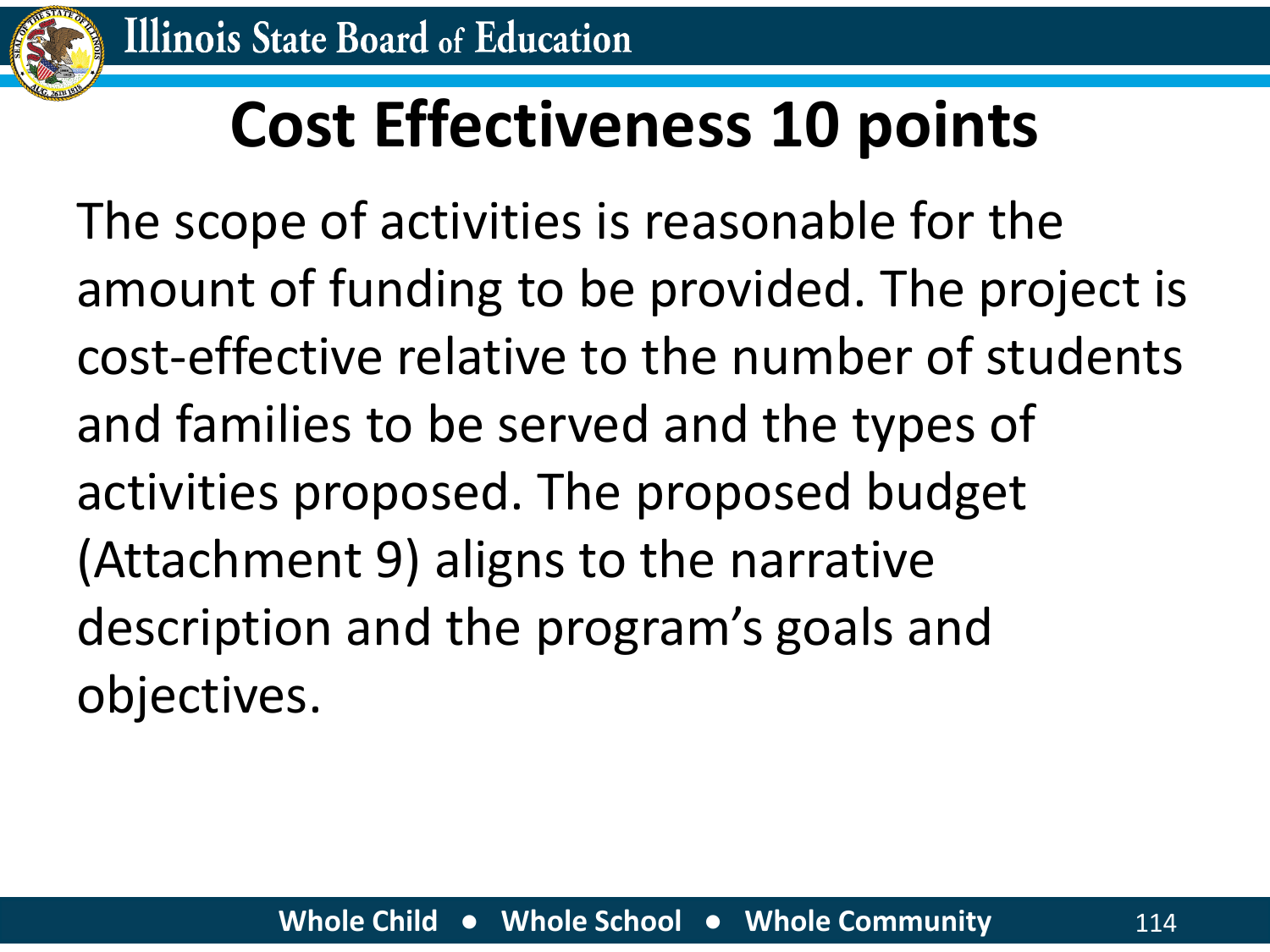

### **Grant Competition Priorities 30 points**

- Programs serving in the state's lowestperforming schools **and** submitted as a joint application between at least one LEA receiving funds under Title I, Part A **and** one public or private community organization (10 points)
- Programs serving middle and high schools and submitted as a joint application between at least one LEA receiving funds under Title I, Part A **and** one public or private community organization (10 points)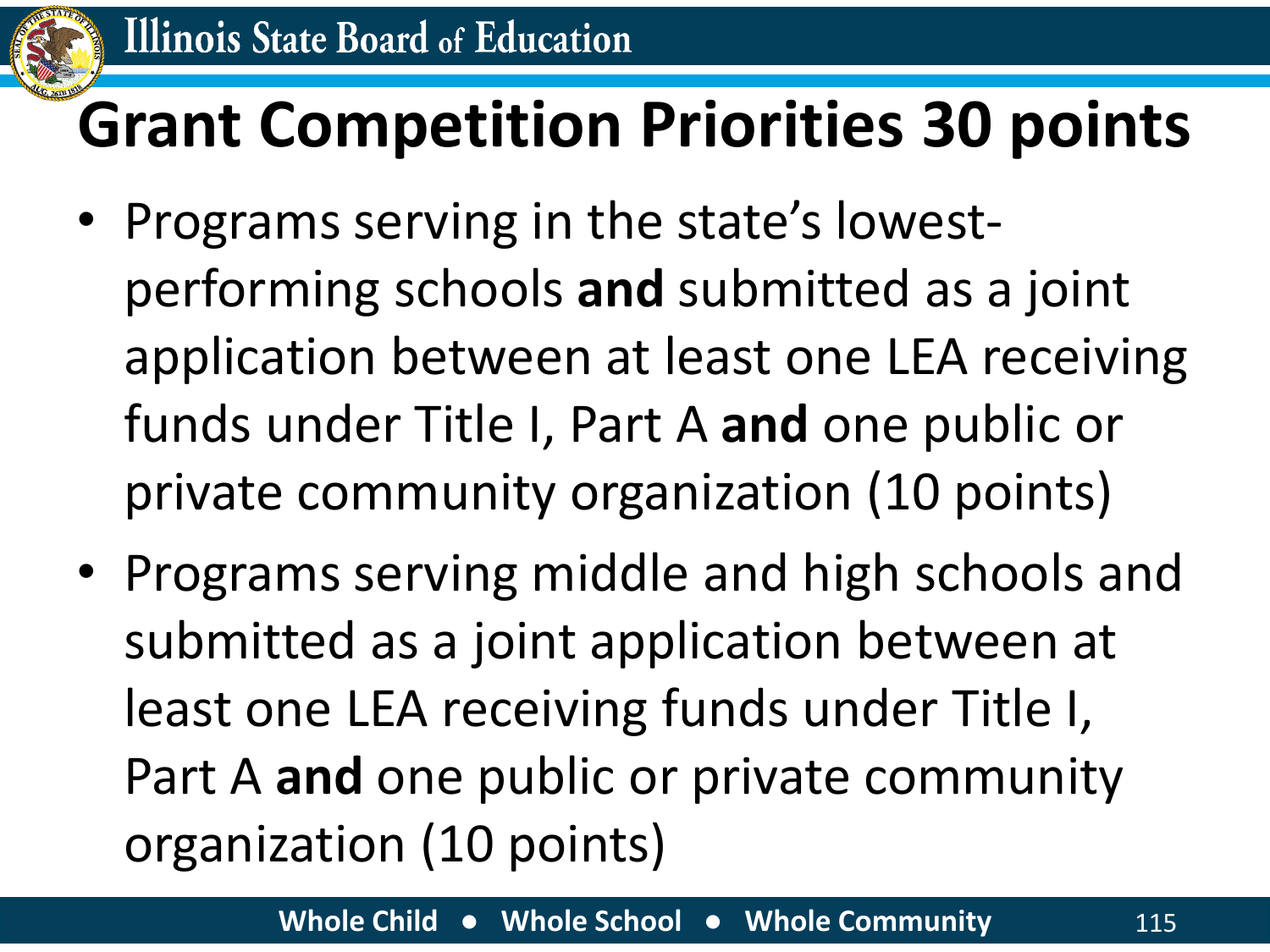

### **Grant Competition Priorities (cont.)**

• Programs serving rural schools and submitted as a joint application between at least one LEA receiving funds under Title I, Part A **and** one public or private community organization (10 points)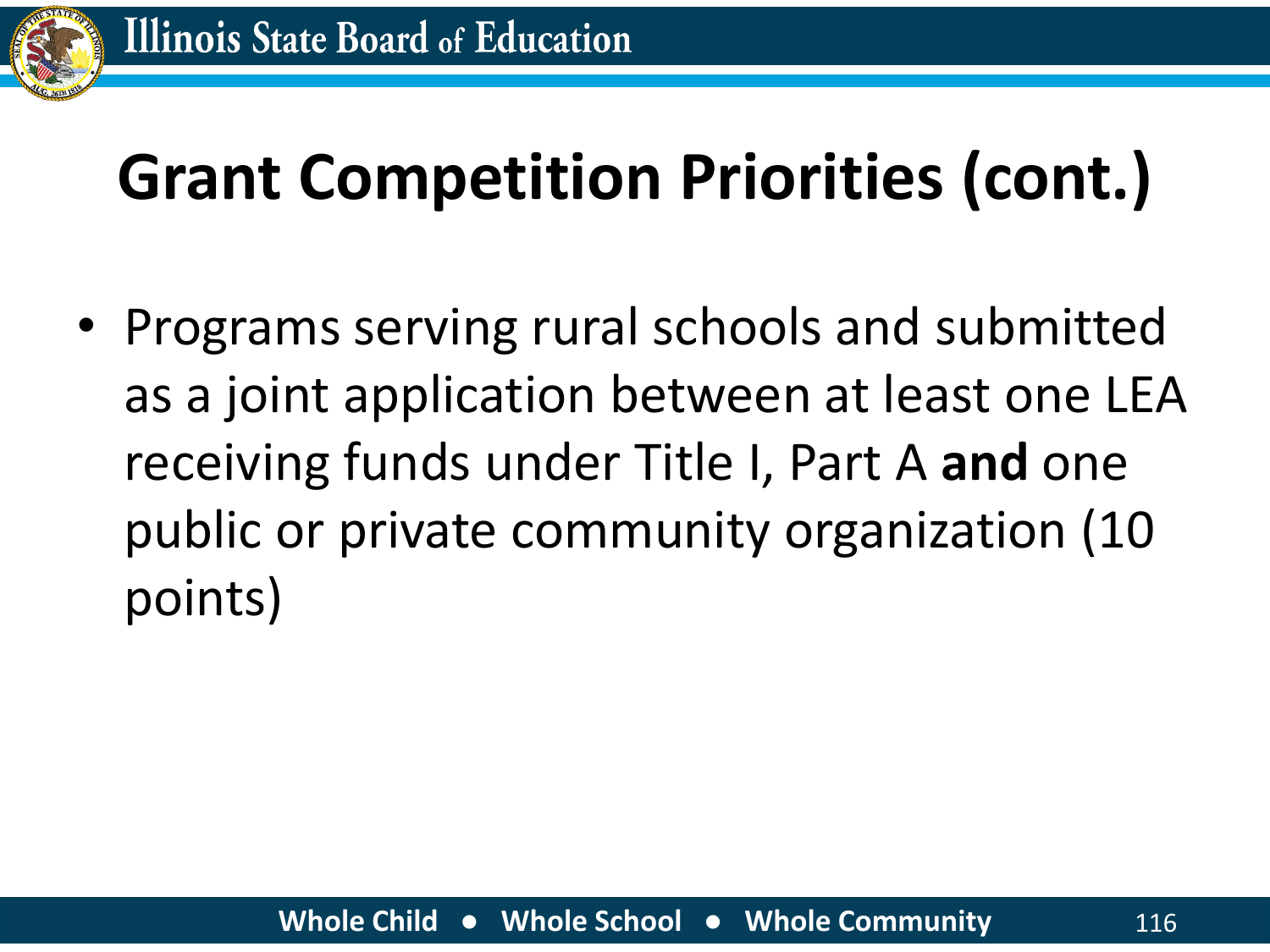

# **COMMON MISTAKES** 21st CCLC

**Whole Child ● Whole School ● Whole Community** 117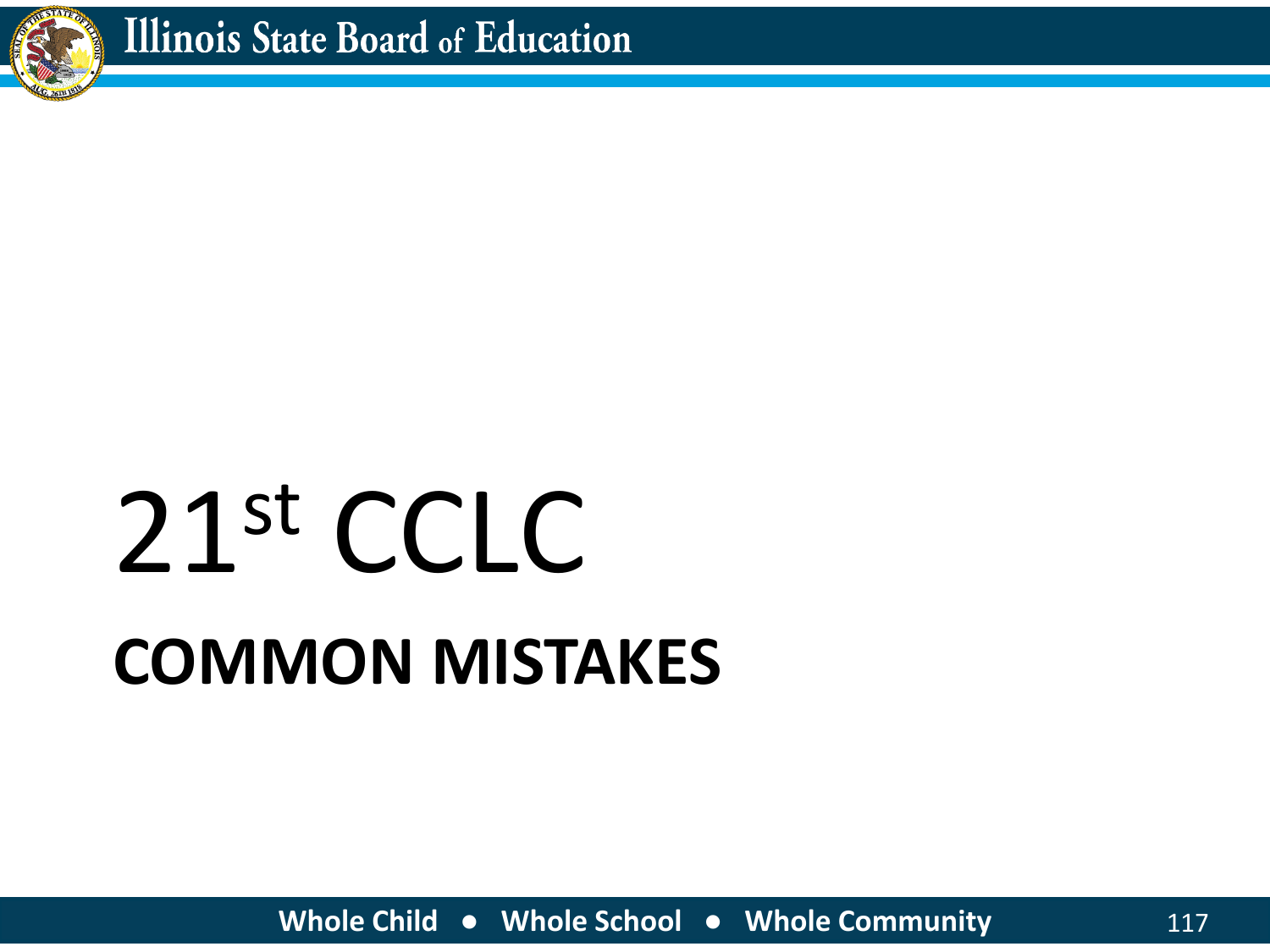

### **Incomplete Applications**

- Missing signatures: All forms with signature lines must be signed
- Missing forms: If a form is not applicable to the applicant, put N/A on the form and sign
- Missing RCDT codes (if applicant has one)
- Incorrect school or district names
- Missing attachments
- Incorrect calculations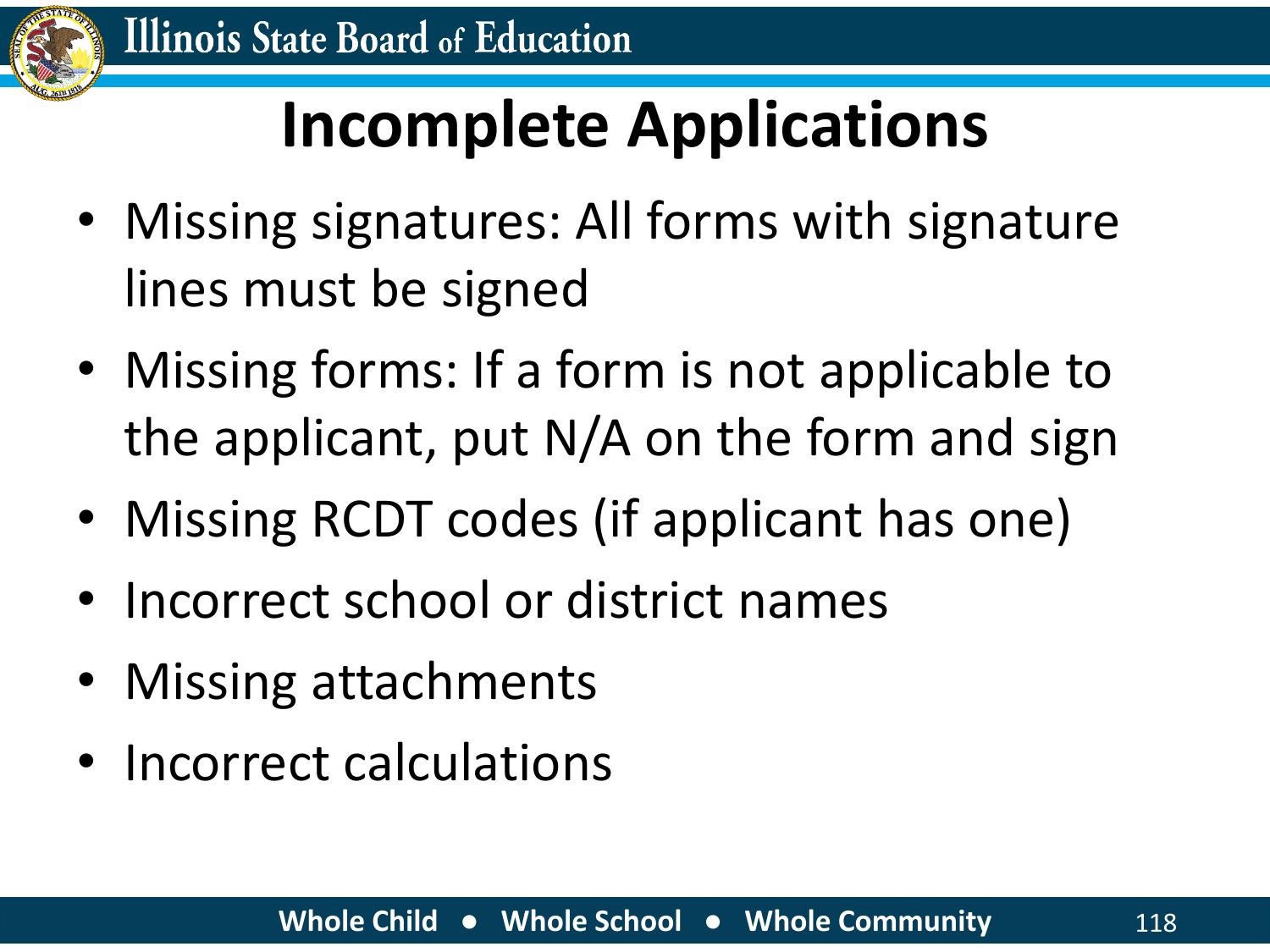

### **Disallowed**

- Works cited pages (cite in text)
- Attaching information not requested:
	- Letters of endorsements/testimonials
	- Newsletters
	- CDs or DVDs (containing information other than the proposal material)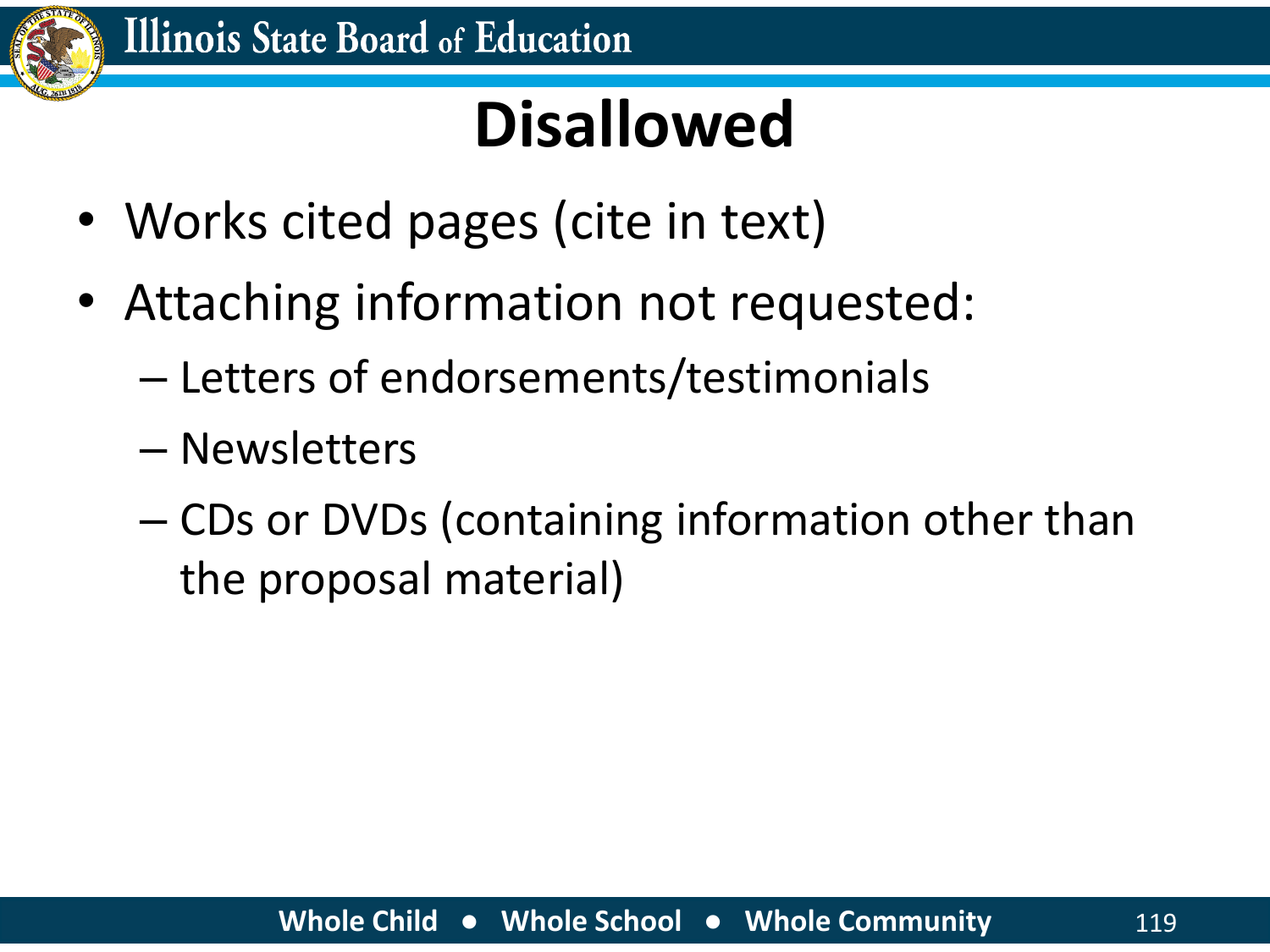

### **APPLICATION REMINDER**

# Applications are due no later than 4:00 p.m. on Thursday, February 15, 2018.

**Whole Child ● Whole School ● Whole Community** 120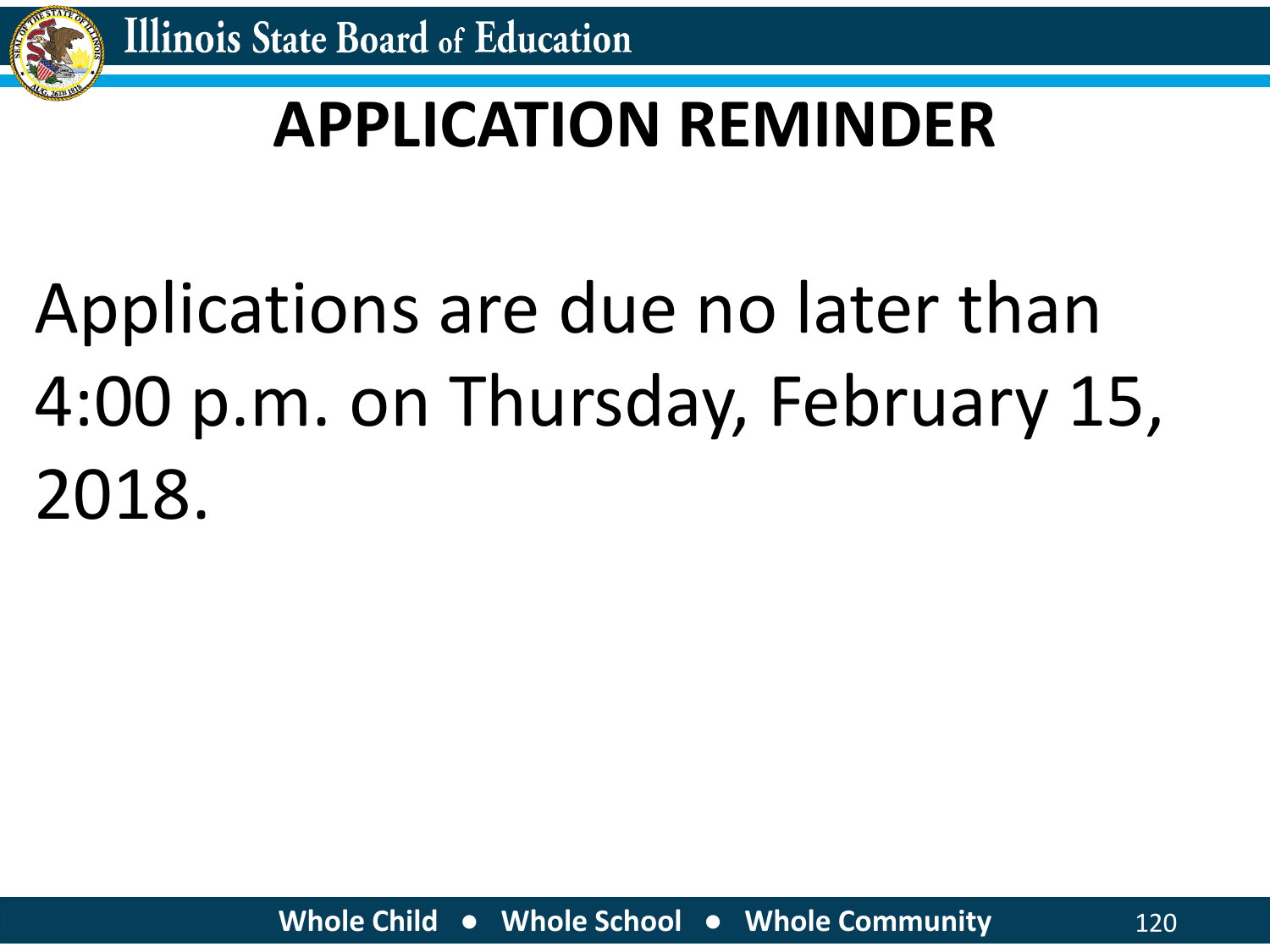

### **Contact Information**

- **Illinois State Board of Education**
- **College and Career Readiness Division**
- **Mail Code C-215**
- **100 North First Street**
- **Springfield, IL 62777-0001**
- **217-524-4832**
- **21stcclc@isbe.net**